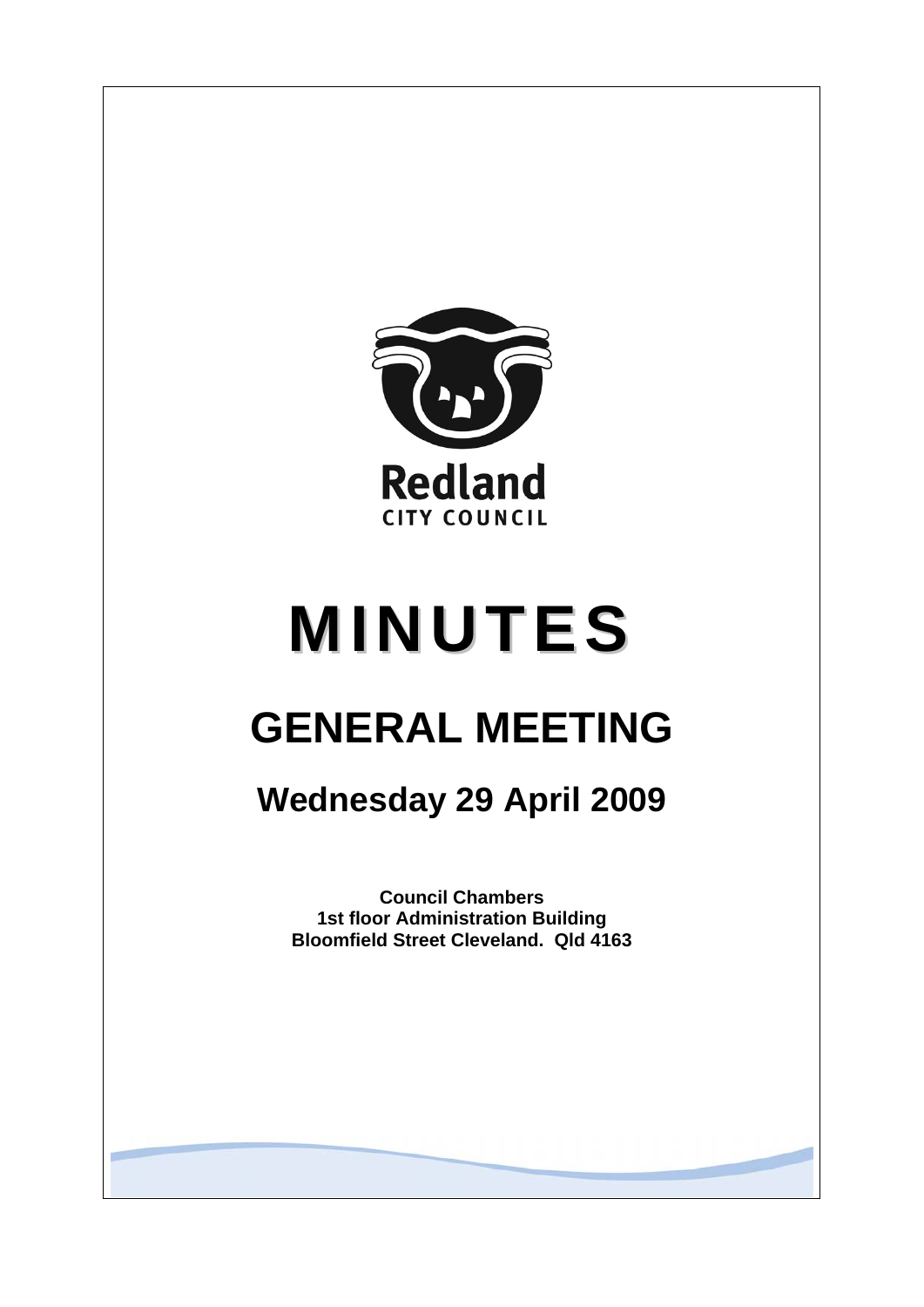### **TABLE OF CONTENTS**

| <b>ITEM</b>    |        | <b>SUBJECT</b>                                                                                                                                                  | <b>PAGE NO</b> |
|----------------|--------|-----------------------------------------------------------------------------------------------------------------------------------------------------------------|----------------|
| 1              |        |                                                                                                                                                                 |                |
| $\overline{2}$ |        |                                                                                                                                                                 |                |
| 3              |        |                                                                                                                                                                 |                |
| 4              |        |                                                                                                                                                                 |                |
| 5              |        | <b>MATTERS OUTSTANDING FROM PREVIOUS GENERAL MEETING</b>                                                                                                        |                |
|                | 5.1    |                                                                                                                                                                 |                |
|                | 5.1.1  | PETITION REGARDING RABY BAY CANAL LEVY                                                                                                                          |                |
|                | 5.1.2  | <b>REQUEST FOR REPORT - PROTECTING SIGNIFICANT</b>                                                                                                              |                |
|                | 5.1.3  | <b>REQUEST FOR REPORT - RESEARCH ON THE IMPACT</b>                                                                                                              |                |
|                | 5.1.4  | <b>PETITION - OBJECTING TO THE TRIAL CLOSURE OF</b>                                                                                                             |                |
|                | 5.1.5  | <b>POTENTIAL FORMATION OF A BUSINESS</b>                                                                                                                        |                |
|                | 5.1.6  | <b>INVESTIGATION, MASTER PLANNING &amp; FEASIBILITY</b><br><b>ANALYSIS - COUNCIL OWNED LAND, ISLAND INDUSTRY</b><br>ZONE, MACLEAY ISLAND AND COMMUNITY PURPOSES |                |
|                | 5.1.7  | PETITION (DIVISION 10) - REMOVAL OF CONCRETE<br><b>ISLAND AND "GIVEWAY" SIGN IN BAUHINIA STREET,</b>                                                            |                |
|                | 5.1.8  | PETITION (DIVISION 8) - GARNET STREET, ALEXANDRA                                                                                                                |                |
|                | 5.1.9  | PETITION (DIVISION 10) - OFF STREET PARKING - MARY                                                                                                              |                |
|                | 5.1.10 | <b>PROPOSED ROAD OPENING - SUSAN STREET TO</b>                                                                                                                  |                |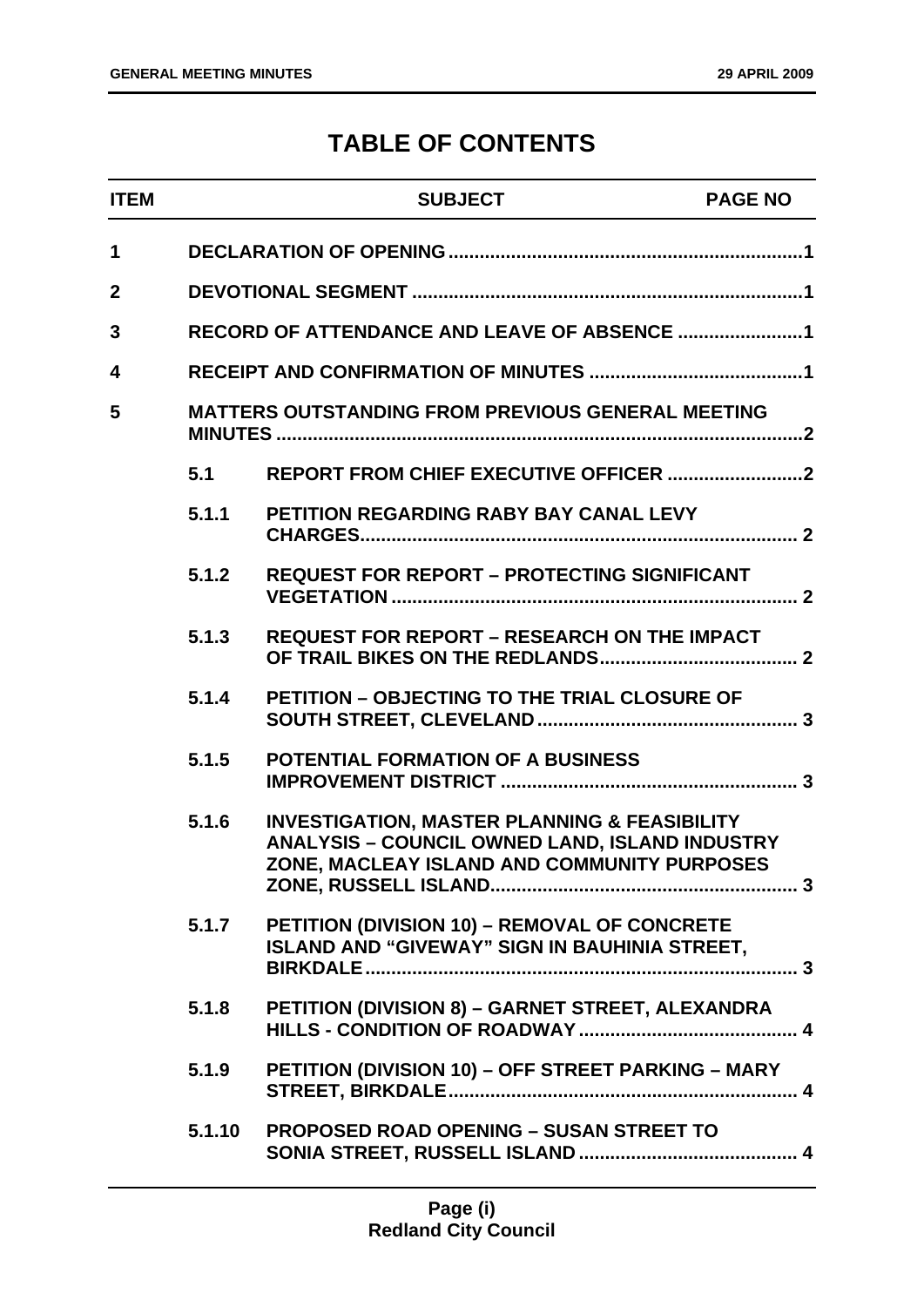| 6              |        |                                                                                                                                           |
|----------------|--------|-------------------------------------------------------------------------------------------------------------------------------------------|
| $\overline{7}$ |        |                                                                                                                                           |
|                | 7.1    |                                                                                                                                           |
|                | 7.1.1  | PETITION (DIVISION 9) - REQUESTING THAT COUNCIL<br>ADDRESS THE RISING COSTS OF RATES IN REDLAND                                           |
|                | 7.1.2  | PETITION (DIVISION 5) - REQUESTING THE SEALING OF<br>COTTON TREE AVENUE, MACLEAY ISLAND  5                                                |
|                | 7.1.3  | PETITION (DIVISION 5) - REQUESTING THE<br><b>INSTALLATION OF A 10 STATION PLAYING ROUND</b><br>FITNESS CIRCUIT WITH SIGNS AT WESTERN ROAD |
|                | 7.2    |                                                                                                                                           |
|                | 7.2.1  | <b>PRESENTATION (CR ELLIOTT) - 2009 LOCAL</b><br><b>GOVERNMENT INFRASTRUCTURE SYMPOSIUM  6</b>                                            |
|                | 7.2.2  | <b>PRESENTATION (CR ELLIOTT) - SEQ TRANSPORT</b>                                                                                          |
| 8              |        |                                                                                                                                           |
|                | 8.1    | <b>MOTION REGARDING PREVIOUS ITEMS 16.1.1 AND</b>                                                                                         |
|                | 8.2    | <b>MOTION REGARDING PREVIOUS ITEM 16.2.1 OF</b>                                                                                           |
| 9              |        | DECLARATION OF INTEREST ON ANY ITEMS OF BUSINESS7                                                                                         |
|                | 9.1    | MATERIAL PERSONAL INTEREST - ITEM 10.3.1 7                                                                                                |
|                | 9.2    |                                                                                                                                           |
| 10             |        | NOTICE OF MOTION UNDER SECTION 451 OF LOCAL                                                                                               |
|                | 10.1   | NOTICE GIVEN BY CR WILLIAMS (DIVISION 9)8                                                                                                 |
|                | 10.1.1 | NOTICE OF MOTION TO RESCIND RESOLUTION OF<br><b>COUNCIL OF 25 MARCH 2009 - PARK NAMING -</b>                                              |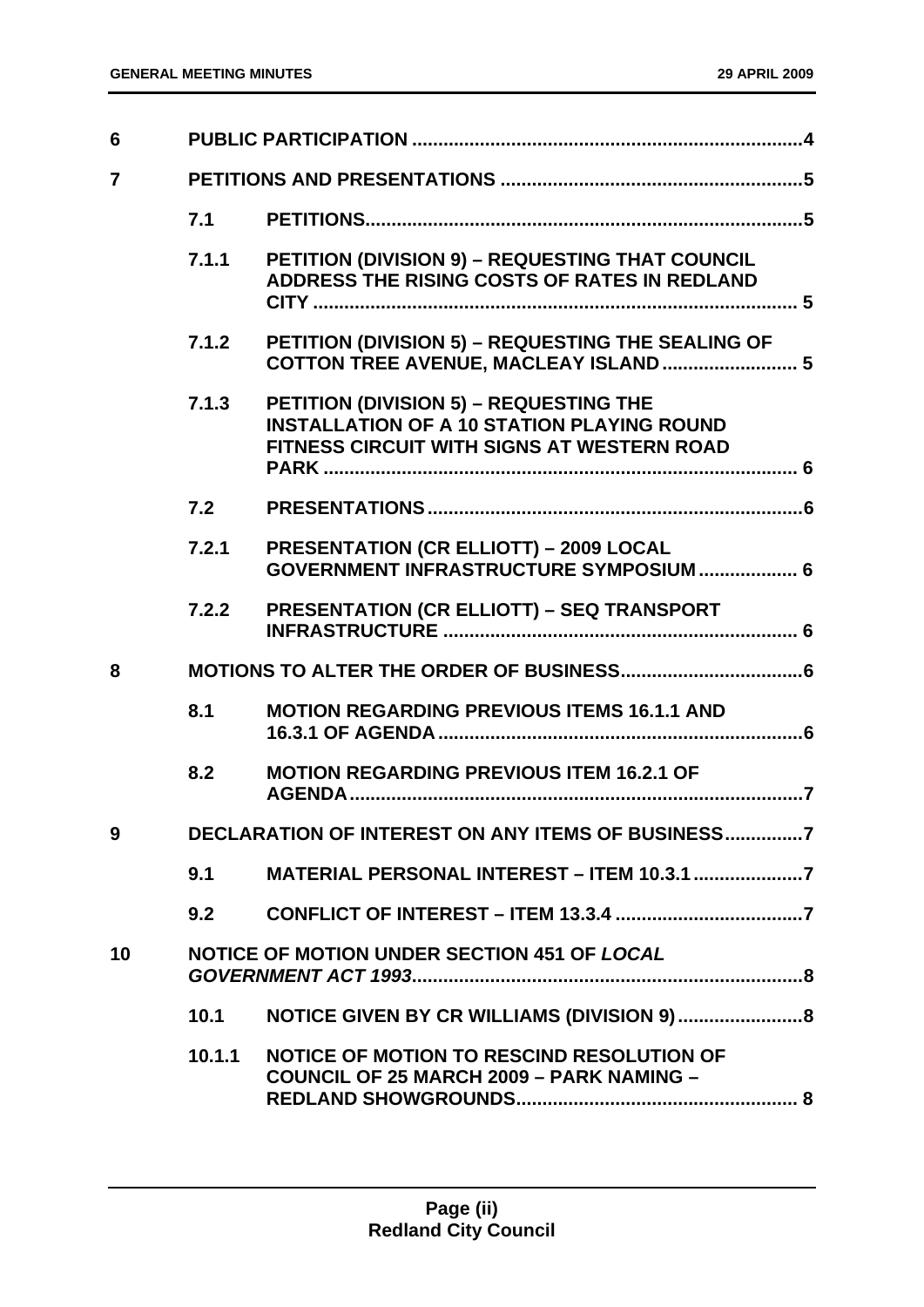|                 | 10.2   |                                                                                                                                                                                            |    |
|-----------------|--------|--------------------------------------------------------------------------------------------------------------------------------------------------------------------------------------------|----|
|                 | 10.2.1 | <b>NOTICE OF MOTION TO AMEND RESOLUTION OF</b><br><b>COUNCIL OF 25 MARCH 2009 - PARK NAMING -</b>                                                                                          |    |
|                 | 10.3   | NOTICE GIVEN BY CR WILLIAMS (DIVISION 9)10                                                                                                                                                 |    |
|                 | 10.3.1 | NOTICE OF MOTION TO RESCIND A RESOLUTION OF<br>DEVELOPMENT ASSESSMENT COMMITTEE OF 21 APRIL<br>2009 - REQUEST TO EXTEND RELEVANT PERIOD -<br>MULTIPLE DWELLING (X4) AT 16 TRAMICAN STREET, |    |
| 11              |        | <b>PLANNING &amp; POLICY COMMITTEE 8/04/09 - RECEIPT AND</b>                                                                                                                               |    |
|                 | 11.1   |                                                                                                                                                                                            |    |
|                 | 11.1.1 | REVIEW OF LOCAL LAW NO.1 (ADMINISTRATION)  12                                                                                                                                              |    |
|                 | 11.1.2 | <b>REDLANDS RAMP PARK REVIEW 2008-2012 17</b>                                                                                                                                              |    |
|                 | 11.1.3 | <b>PROPOSED ROAD OPENING - CRESCENT DRIVE TO</b>                                                                                                                                           |    |
|                 | 11.2   |                                                                                                                                                                                            |    |
|                 | 11.2.1 | <b>COUNCILLORS' COMMUNITY BENEFIT FUND - DIVISION</b><br><b>4 - CONTRIBUTION TOWARDS COMBINATION GOAL</b>                                                                                  |    |
| 12 <sub>2</sub> |        | <b>REDLAND WATER COMMITTEE 21/04/09 - RECEIPT AND</b><br><b>ADOPTION OF REPORT.</b>                                                                                                        | 30 |
|                 | 12.1   |                                                                                                                                                                                            |    |
|                 | 12.1.1 | <b>WATER REFORM - LAND TENURE - WASTEWATER</b>                                                                                                                                             |    |
|                 |        |                                                                                                                                                                                            |    |
|                 | 12.2   |                                                                                                                                                                                            |    |
|                 | 12.2.1 | <b>REDLAND WATER BUSINESS UNIT REPORT - MARCH</b>                                                                                                                                          |    |
|                 |        | 12.2.2    FUTURE WATER RESTRICTIONS - REDLANDS     42                                                                                                                                      |    |
|                 | 12.3   |                                                                                                                                                                                            |    |
|                 |        |                                                                                                                                                                                            |    |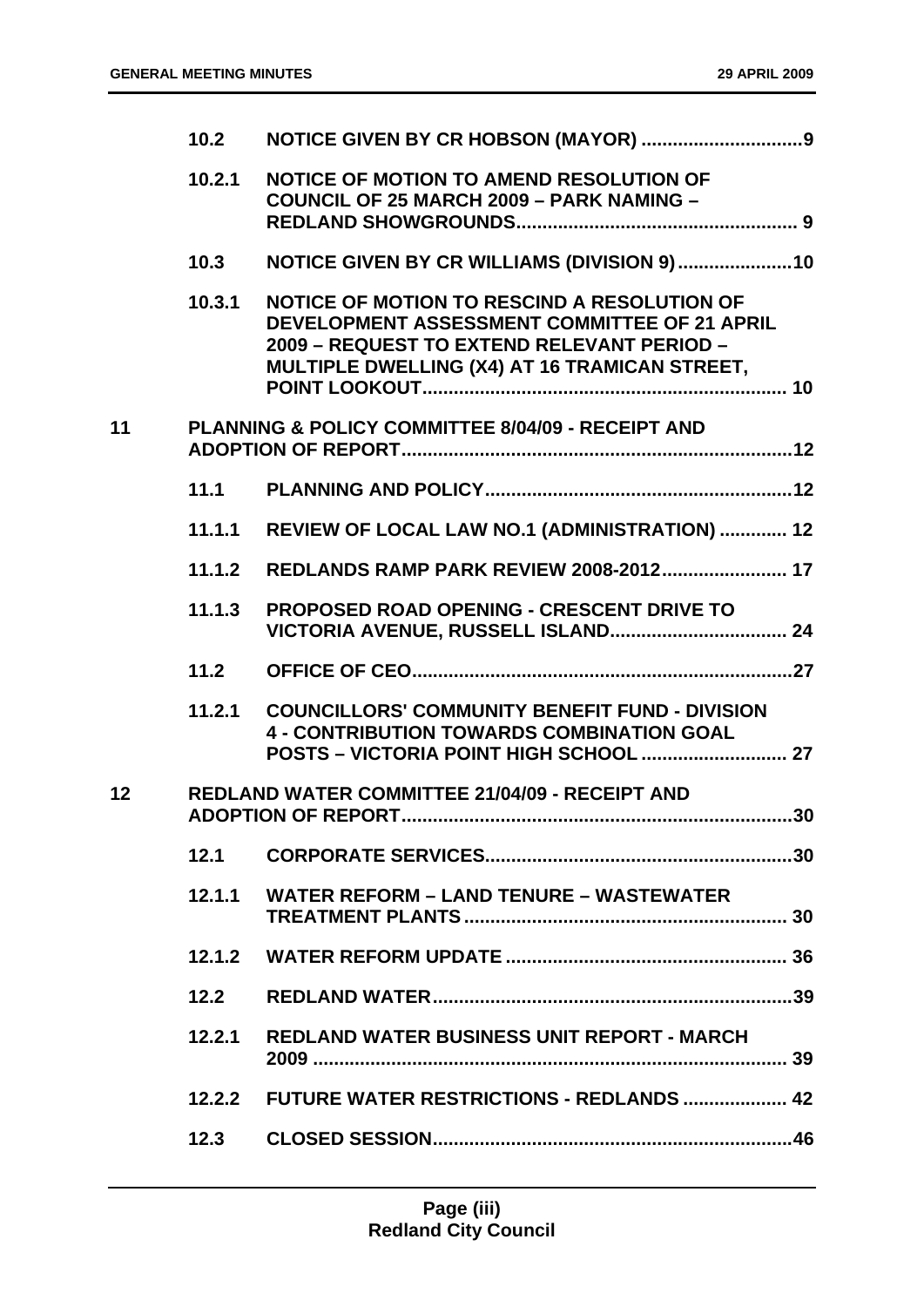|    | 12.3.1 |                                                                                                             |  |
|----|--------|-------------------------------------------------------------------------------------------------------------|--|
|    | 12.4   |                                                                                                             |  |
| 13 |        | <b>PLANNING &amp; POLICY COMMITTEE 22/04/09 - RECEIPT AND</b>                                               |  |
|    | 13.1   |                                                                                                             |  |
|    | 13.1.1 | <b>COUNCILLORS CBF DIVISIONS 9, 6 &amp; 4 - CAPALABA</b>                                                    |  |
|    | 13.2   |                                                                                                             |  |
|    | 13.2.1 | <b>COUNCILLORS CBF DIVISION 3 - PROVISION OF PARK</b>                                                       |  |
|    | 13.2.2 | <b>COUNCILLORS CBF DIVISION 9 - PROVISION OF PARK</b>                                                       |  |
|    | 13.3   |                                                                                                             |  |
|    | 13.3.1 | <b>ROAD WORKS - SUSTAINABLE RESOURCE AND WASTE</b><br>FACILITY, DAYS ROAD, REDLAND BAY 64                   |  |
|    | 13.3.2 | <b>INFRASTRUCTURE CHARGES - LAND FOR COMMUNITY</b><br><b>FACILITIES, MAINLAND PLANNING SCHEME POLICY 68</b> |  |
|    | 13.3.3 | LOCAL LAW AND SUBORDINATE LAW NO 4 (LIBRARIES). 71                                                          |  |
|    | 13.3.4 | <b>APPLICATION FOR FUNDING REDLAND CITY CHAMBER</b>                                                         |  |
|    | 13.3.5 |                                                                                                             |  |
|    | 13.4   |                                                                                                             |  |
| 14 |        | <b>FINANCE AND CORPORATE MANAGEMENT COMMITTEE</b>                                                           |  |
|    | 14.1   |                                                                                                             |  |
|    | 14.1.1 | <b>REPORT ON THE AUDIT COMMITTEE MEETING - 10</b>                                                           |  |
|    | 14.1.2 | ADMINISTRATIVE AMENDMENT TO THE AUDIT                                                                       |  |
|    | 14.2   |                                                                                                             |  |
|    | 14.2.1 | MARCH 2009 - MONTHLY FINANCIAL REPORTS 99                                                                   |  |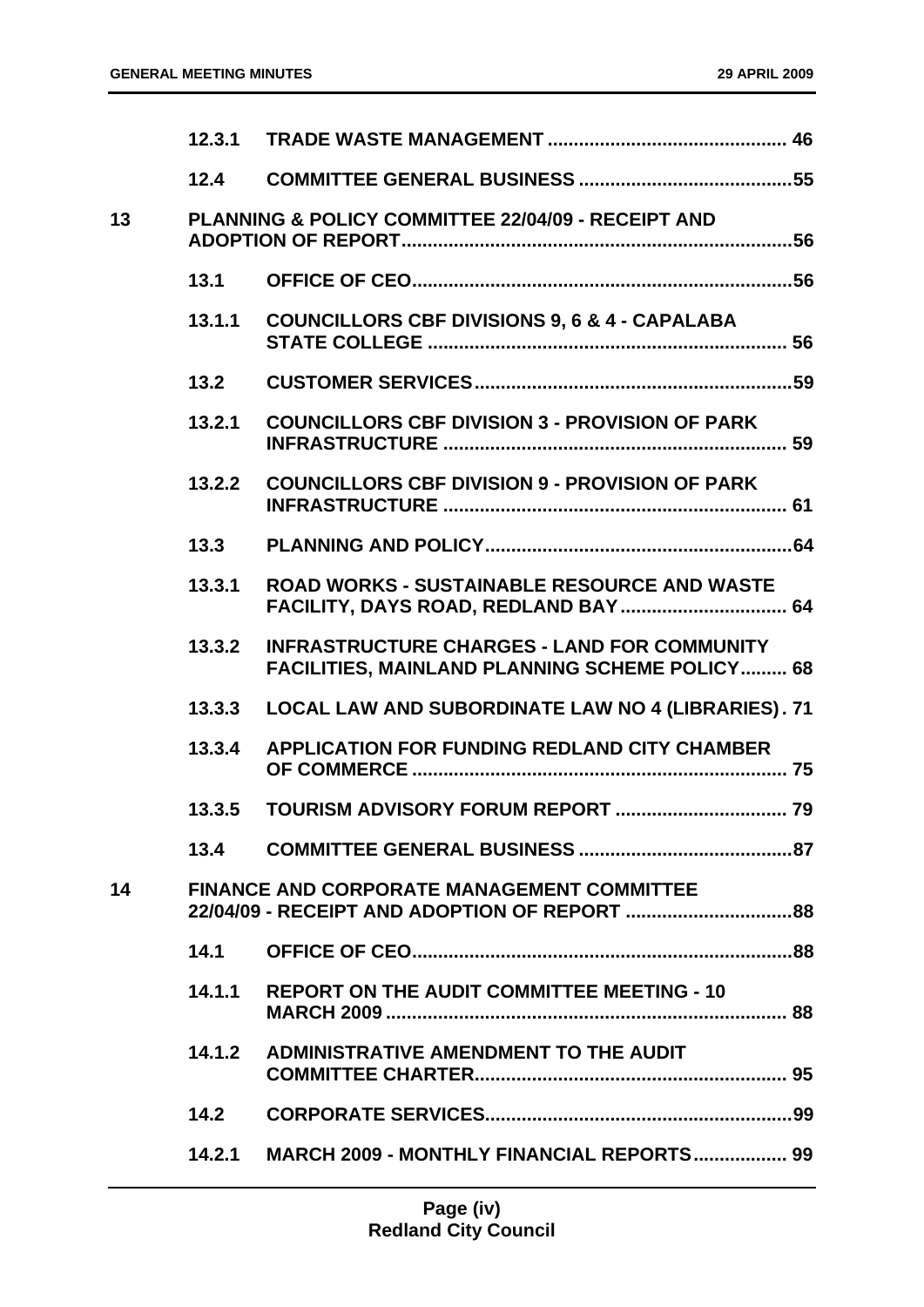|    | 14.3   |                                                    |
|----|--------|----------------------------------------------------|
|    | 14.3.1 | PETITION (DIVISION 5) - OPENING HOURS OF RUSSELL   |
|    | 14.3.2 | <b>WASTE MANAGEMENT SERVICES BUSINESS UNIT</b>     |
|    | 14.4   |                                                    |
|    | 14.4.1 | <b>CORPORATE BALANCED SCORECARD REPORT -</b>       |
|    | 14.4.2 | <b>QUARTERLY OPERATIONAL PLAN REPORT FOR MARCH</b> |
|    | 14.5   |                                                    |
|    | 14.5.1 | SOUTH EAST THORNLANDS STRUCTURE PLAN118            |
| 15 |        |                                                    |
|    | 15.1   |                                                    |
|    | 15.1.1 | 2009 ALGA NATIONAL GENERAL ASSEMBLY OF LOCAL       |
|    | 15.1.2 | <b>2009 URBAN LOCAL GOVERNMENT ASSOCIATION</b>     |
|    | 15.1.3 | SMBI COMMUNTIES ADVISORY COMMITTEE SELECTION       |
| 16 |        |                                                    |
|    | 16.1   |                                                    |
|    | 16.1.1 | <b>APPLICATION FOR FUNDING - REDLAND CITY</b>      |
| 17 |        |                                                    |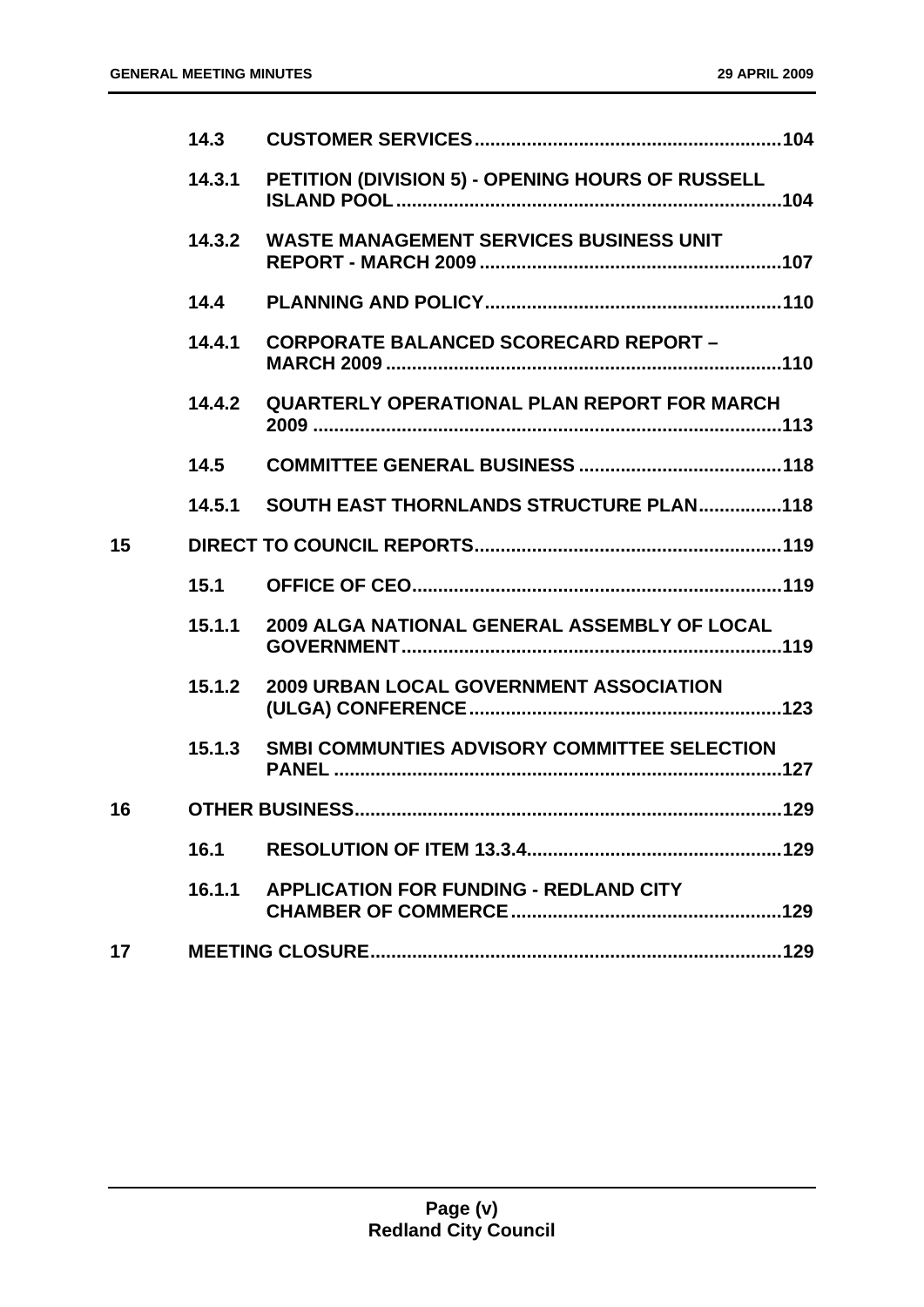#### <span id="page-6-0"></span>**1 DECLARATION OF OPENING**

The Mayor declared the meeting open at 4.00pm and acknowledged the Quandamooka people, who are the traditional custodians of the land on which Council meets. The Mayor also paid Council's respect to their elders, past and present, and extended that respect to any indigenous Australians present.

#### **2 DEVOTIONAL SEGMENT**

The Rev David Cox of the Redlands Ministers' Fellowship led Council in a brief devotional segment.

#### **3 RECORD OF ATTENDANCE AND LEAVE OF ABSENCE**

#### **MEMBERS PRESENT:**

| Cr M Hobson PSM     | Mayor                                  |
|---------------------|----------------------------------------|
| Cr T Bowler         | Deputy Mayor and Councillor Division 6 |
| Cr W Boglary        | <b>Councillor Division 1</b>           |
| Cr C Ogilvie        | <b>Councillor Division 2</b>           |
| Cr D Henry          | <b>Councillor Division 3</b>           |
| Cr B Townsend       | <b>Councillor Division 5</b>           |
| Cr M Elliott        | <b>Councillor Division 7</b>           |
| <b>Cr K Reimers</b> | <b>Councillor Division 8</b>           |
| Cr K Williams       | <b>Councillor Division 9</b>           |
| Cr H Murray         | <b>Councillor Division 10</b>          |
|                     |                                        |

#### **EXECUTIVE LEADERSHIP GROUP:**

| Mr G Stevenson PSM | <b>Chief Executive Officer</b>                   |
|--------------------|--------------------------------------------------|
| Mr G Underwood     | <b>General Manager Planning and Policy</b>       |
| Mr G Soutar        | <b>General Manager Redland Water</b>             |
| Mr L Smith         | <b>Acting General Manager Customer Services</b>  |
| Mr G Jensen        | <b>Acting General Manager Corporate Services</b> |
| Mrs K Fernon       | <b>Acting General Manager Governance</b>         |

#### **MINUTES:**

Mrs T Dunn **Corporate Meetings & Registers Team Leader** 

#### **4 RECEIPT AND CONFIRMATION OF MINUTES**

| Moved by:    | <b>Cr Reimers</b> |
|--------------|-------------------|
| Seconded by: | Cr Townsend       |

That the minutes of the General Meeting of Council held on 25 March 2009 be confirmed.

#### CARRIED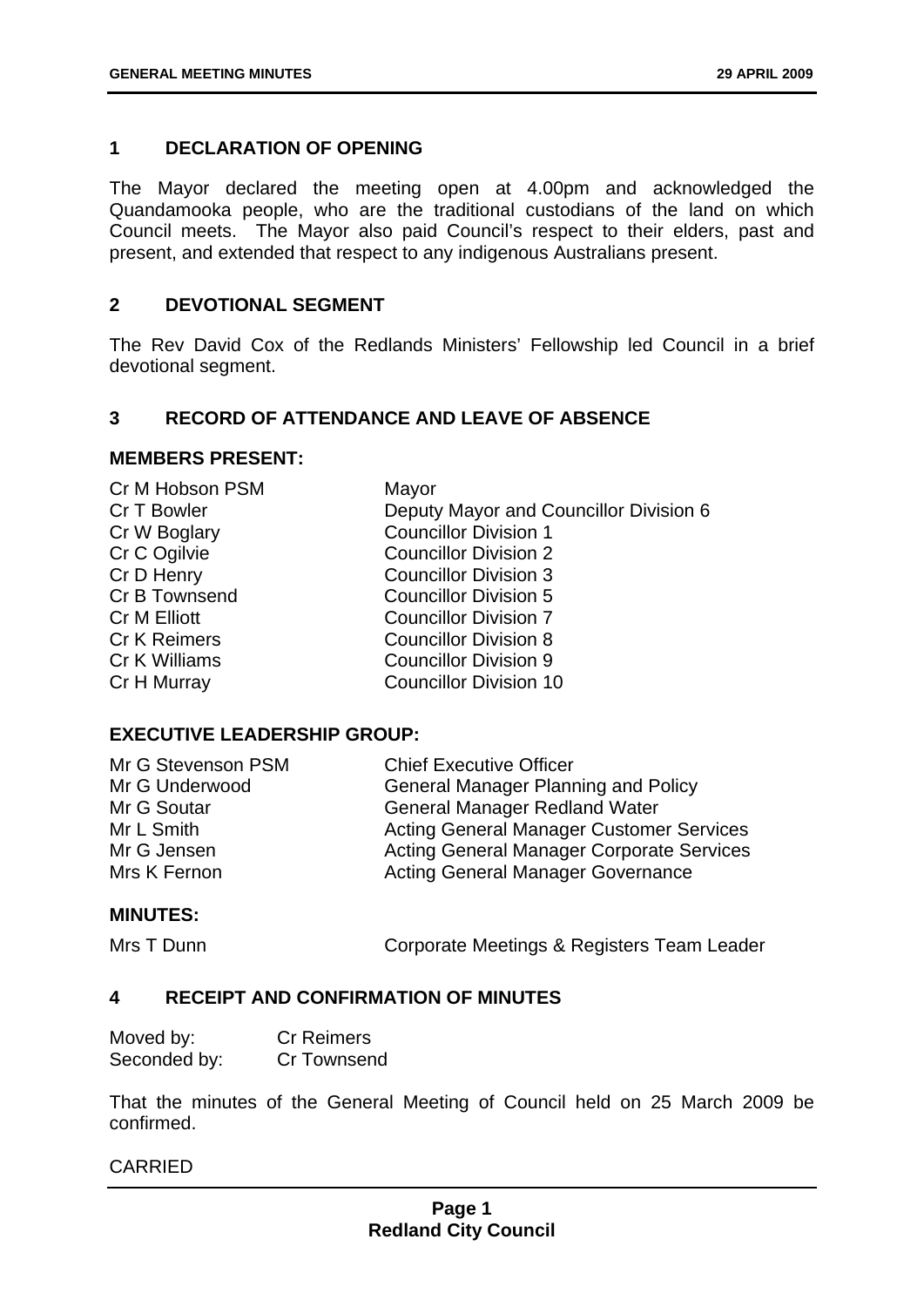#### <span id="page-7-0"></span>**5 MATTERS OUTSTANDING FROM PREVIOUS GENERAL MEETING MINUTES**

#### **5.1 REPORT FROM CHIEF EXECUTIVE OFFICER**

The following matters outstanding were presented by the Chief Executive Officer and were noted by Council.

#### **5.1.1 PETITION REGARDING RABY BAY CANAL LEVY CHARGES**

At the General Meeting of 26 September 2007, Council resolved that a report be presented to Council addressing a petition which requests that Council contribute 50% of the cost annually to maintain the Raby Bay canals.

A report regarding this matter was presented to Council on 19 December 2007 where consideration of the item was deferred to a future meeting to enable a more detailed report to be prepared and that the report also consider the same issues for Aquatic Paradise and Sovereign Lakes. This report was presented to Council on 28 May 2008 and Council resolved to defer this item until further legal advice is received regarding the legitimacy of the benefit area levy in raising monies for repair to revetment walls.

This matter has been referred to 2009-2010 budget deliberations.

#### **5.1.2 REQUEST FOR REPORT – PROTECTING SIGNIFICANT VEGETATION**

At the General Meeting of 28 May 2008, it was resolved that a report be prepared and presented to Council on the steps Council is taking to protect significant vegetation through the Development Assessment process.

A report addressing this matter will be presented to the Planning & Policy Committee Meeting on 20 May 2009.

#### **5.1.3 REQUEST FOR REPORT – RESEARCH ON THE IMPACT OF TRAIL BIKES ON THE REDLANDS**

At the General Meeting of 30 July 2008, Council resolved that research on the current impacts of trail bikes on the Redlands natural areas be undertaken.

A report addressing this matter will be presented to a Planning & Policy Committee Meeting in September 2009.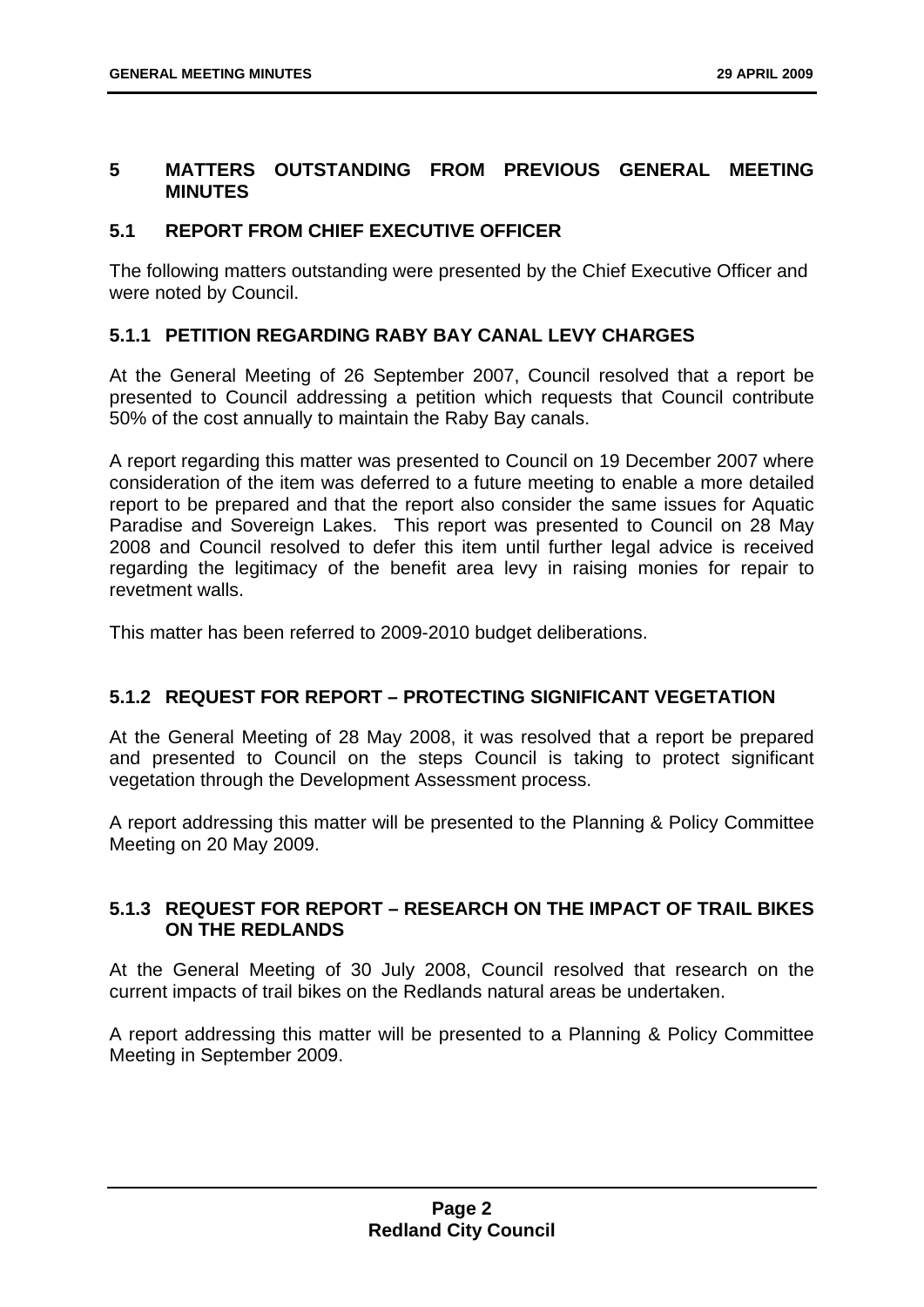#### <span id="page-8-0"></span>**5.1.4 PETITION – OBJECTING TO THE TRIAL CLOSURE OF SOUTH STREET, CLEVELAND**

At the General Meeting of 29 October 2008, Council resolved that the petition (containing 298 signatures) from business operators and stakeholders from South Street and Enterprise Street, objecting to the trial closure of South Street, be received, referred to the Planning and Policy Department and considered when a further report is prepared and presented to Council in this matter.

A report addressing this matter is scheduled for the Planning and Policy Committee meeting on 20 May 2009.

#### **5.1.5 POTENTIAL FORMATION OF A BUSINESS IMPROVEMENT DISTRICT**

At the General Meeting of 29 October 2008, Council resolved that a report be prepared and presented to Council outlining the potential formation of a BID (Business Improvement District) in the precinct now formally recognised at CBD (Capalaba Business District).

A report addressing this matter will be presented to a Planning and Policy Committee Meeting in May 2009.

#### **5.1.6 INVESTIGATION, MASTER PLANNING & FEASIBILITY ANALYSIS – COUNCIL OWNED LAND, ISLAND INDUSTRY ZONE, MACLEAY ISLAND AND COMMUNITY PURPOSES ZONE, RUSSELL ISLAND**

At the General Meeting of 29 October 2008, (item 16.1.1 refers) Council resolved that a report be presented to a future Planning & Policy Committee meeting on how a detailed investigation, master planning & feasibility analysis can be progressed on Council owned land on Macleay Island which is zoned Island Industry and Council owned land on Russell Island which is zoned community purposes sub-area CP9 - Future Island Investigation.

A report will be presented to an ensuing Planning & Policy Committee meeting.

#### **5.1.7 PETITION (DIVISION 10) – REMOVAL OF CONCRETE ISLAND AND "GIVEWAY" SIGN IN BAUHINIA STREET, BIRKDALE**

At the General Meeting of 25 February 2009, Council resolved that petition requesting that Council remove the concrete island and "giveway" sign in Bauhinia Street, Birkdale, adjacent to Carinyan Drive, and replace the sign with a 'stop' sign in Carinyan Drive, Birkdale, facing oncoming traffic from Carinyan Drive into Bauhinia Street, be received and referred to the Infrastructure Planning Group to investigate and report to a future Planning & Policy Committee meeting.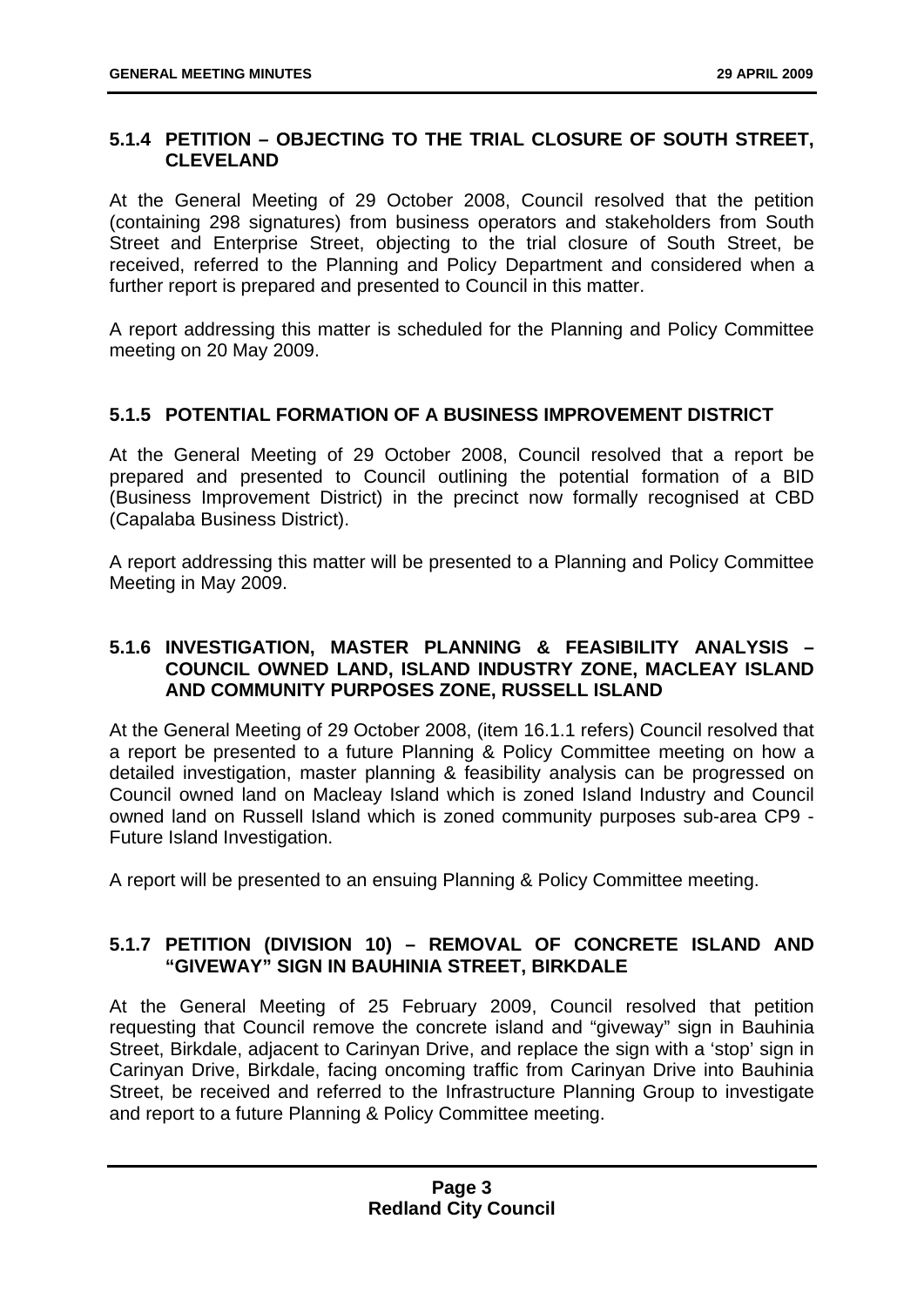<span id="page-9-0"></span>A report will be presented to 17 June 2009 Planning & Policy Committee meeting.

#### **5.1.8 PETITION (DIVISION 8) – GARNET STREET, ALEXANDRA HILLS - CONDITION OF ROADWAY**

At the General Meeting of 25 March 2009, Council resolved that the petition from residents of Garnet Street, Alexandra Hills in respect to the poor condition of the road be received and referred to the appropriate area of Council for consideration and a report back to Council.

A report will be presented to the 20 May 2009 Planning & Policy Committee meeting.

#### **5.1.9 PETITION (DIVISION 10) – OFF STREET PARKING – MARY STREET, BIRKDALE**

At the General Meeting of 25 March 2009, Council resolved that the petition requesting more off street parking in Mary Street, Birkdale be received and referred to the appropriate area of Council for consideration and a report back to Council.

A report will be presented to a June Planning & Policy Committee meeting.

#### **5.1.10 PROPOSED ROAD OPENING – SUSAN STREET TO SONIA STREET, RUSSELL ISLAND**

At the General Meeting of 25 March 2009 consideration of this matter (Item 12.3.2) was deferred.

A report will be presented to an ensuing Planning & Policy Committee meeting.

#### **6 PUBLIC PARTICIPATION**

#### **MOTION TO ADJOURN MEETING**

| Moved by:    | Cr Henry          |
|--------------|-------------------|
| Seconded by: | <b>Cr Reimers</b> |

That the proceedings of the meeting adjourn for a public participation segment.

#### CARRIED

The following speakers addressed Council:

1. Mr L Christophers of Wellington Point addressed Council in relation to the administration of Redland City Council.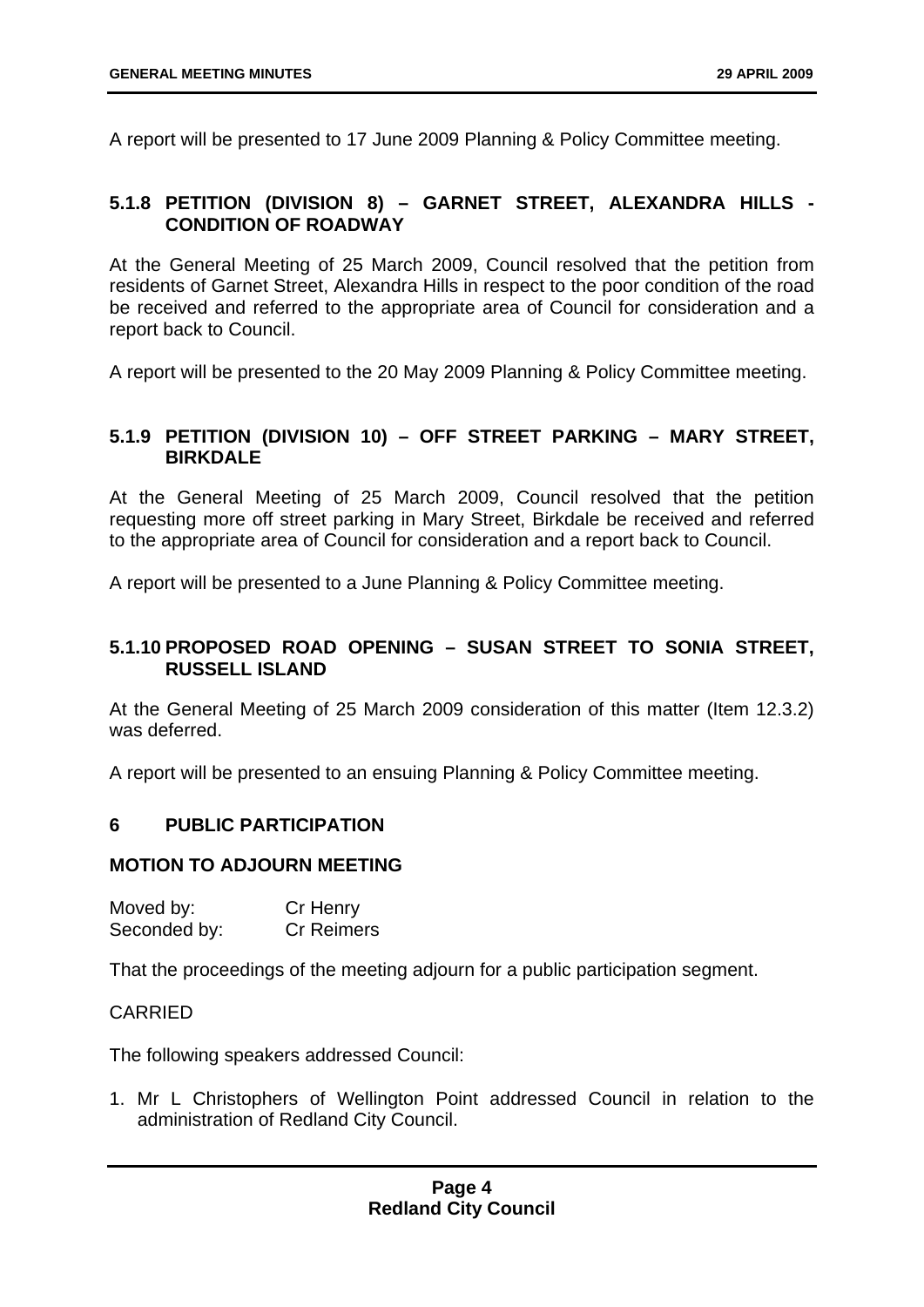<span id="page-10-0"></span>2. Mr F Bradley of Cleveland addressed Council in relation to Russell Island and Bay Islands matters.

#### **MOTION TO RESUME MEETING**

| Moved by:    | <b>Cr Elliott</b> |
|--------------|-------------------|
| Seconded by: | Cr Murray         |

That the proceedings of the meeting resume.

CARRIED

#### **7 PETITIONS AND PRESENTATIONS**

**7.1 PETITIONS** 

#### **7.1.1 PETITION (DIVISION 9) – REQUESTING THAT COUNCIL ADDRESS THE RISING COSTS OF RATES IN REDLAND CITY**

| Moved by:    | Cr Williams |
|--------------|-------------|
| Seconded by: | Cr Townsend |

**That the petition, which reads as follows, be received and referred to the appropriate area of Council for consideration during 2009/2010 budget considerations:** 

 *"Your petitions request that Council in their budget deliberations address the rising cost of rates in Redland City and the difficulty experienced by pensioners in maintaining their own units/homes."* 

#### **CARRIED**

#### **7.1.2 PETITION (DIVISION 5) – REQUESTING THE SEALING OF COTTON TREE AVENUE, MACLEAY ISLAND**

Moved by: Cr Townsend Seconded by: Cr Murray

**That the petition, which reads as follows, be received and referred to the appropriate area of Council for consideration and a report back to Council:** 

 *"We, the undersigned residents of Cotton Tree Avenue, Macleay Island wish to have the said road sealed as soon as possible please."* 

#### **CARRIED**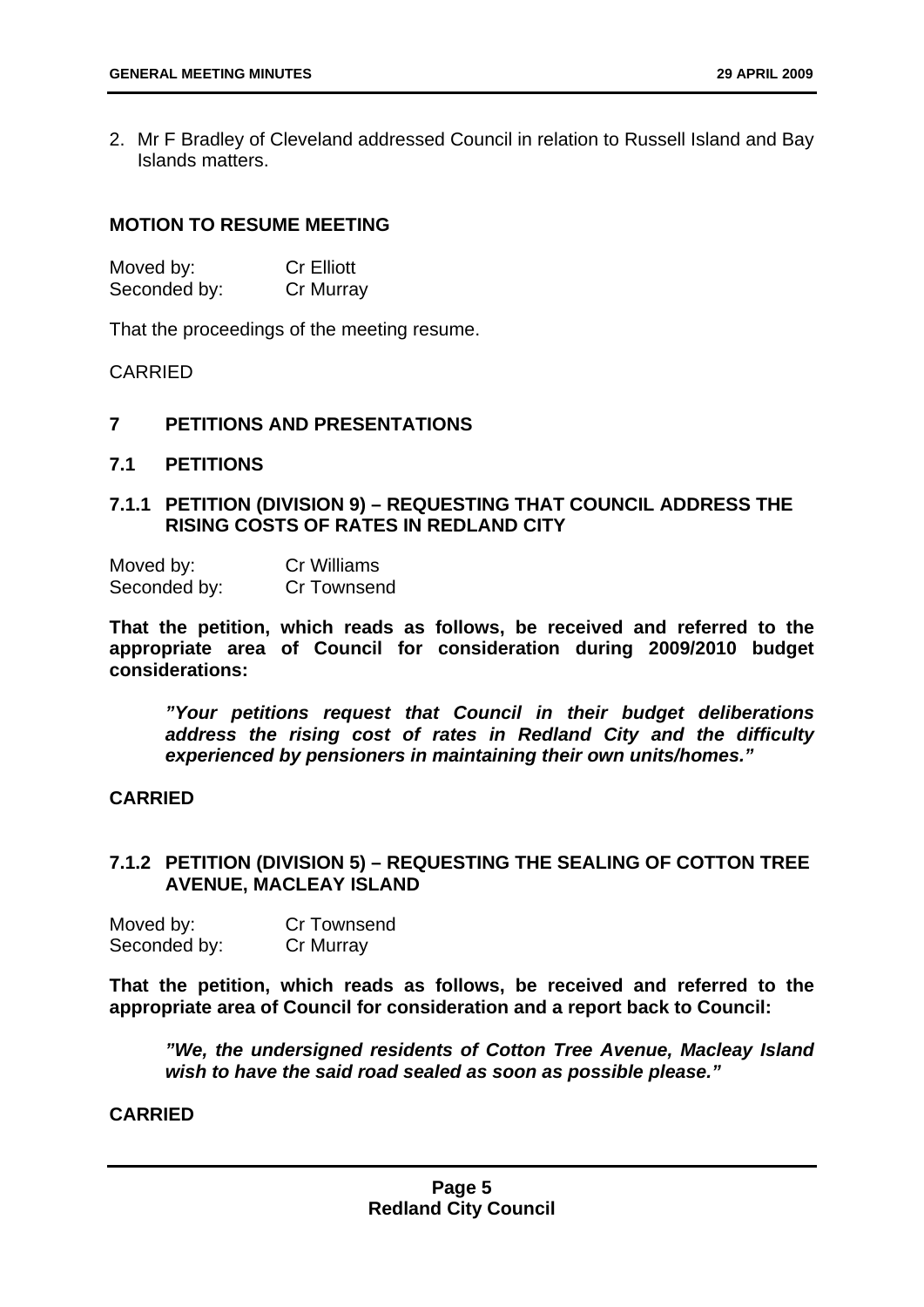#### <span id="page-11-0"></span>**7.1.3 PETITION (DIVISION 5) – REQUESTING THE INSTALLATION OF A 10 STATION PLAYING ROUND FITNESS CIRCUIT WITH SIGNS AT WESTERN ROAD PARK**

| Moved by:    | Cr Townsend |
|--------------|-------------|
| Seconded by: | Cr Henry    |

**That the petition, which reads as follows, be received and referred to the appropriate area of Council for consideration and a report back to Council:** 

 *"The residents of Macleay Island ask that Redland City Council consider installing a 10 station playing round fitness circuit with signs at Western Road Park."* 

**CARRIED** 

#### **7.2 PRESENTATIONS**

#### **7.2.1 PRESENTATION (CR ELLIOTT) – 2009 LOCAL GOVERNMENT INFRASTRUCTURE SYMPOSIUM**

Cr Elliott gave a presentation to Council on his attendance at the 2009 Local Government Infrastructure Symposium held from 21 to 24 April 2009 at the Brisbane Convention and Exhibition Centre.

Topics discussed at the symposium included, infrastructure management, roads and transport planning, long term community planning, revenue raising and policy making, adapting to climate change, creating sustainable communities and implementing carbon accounting.

#### **7.2.2 PRESENTATION (CR ELLIOTT) – SEQ TRANSPORT INFRASTRUCTURE**

Cr Elliott gave a presentation on the SEQ Transport Infrastructure forum held on 28 April 2009 in Brisbane, which focused on projects, policies and priorities for passenger and freight heavy rail, light rail, bus ways and proposed major public transport corridors for SEQ.

#### **8 MOTIONS TO ALTER THE ORDER OF BUSINESS**

#### **8.1 MOTION REGARDING PREVIOUS ITEMS 16.1.1 AND 16.3.1 OF AGENDA**

| Moved by:    | Cr Ogilvie  |
|--------------|-------------|
| Seconded by: | Cr Williams |

That the order of business be altered to bring forward items 16.1.1 *Notice of Motion to Rescind Resolution of Council of 25 March 2009 – Park Naming – Redland Showgrounds* and 16.3.1 *Notice of Motion to Amend Resolution of Council of 25*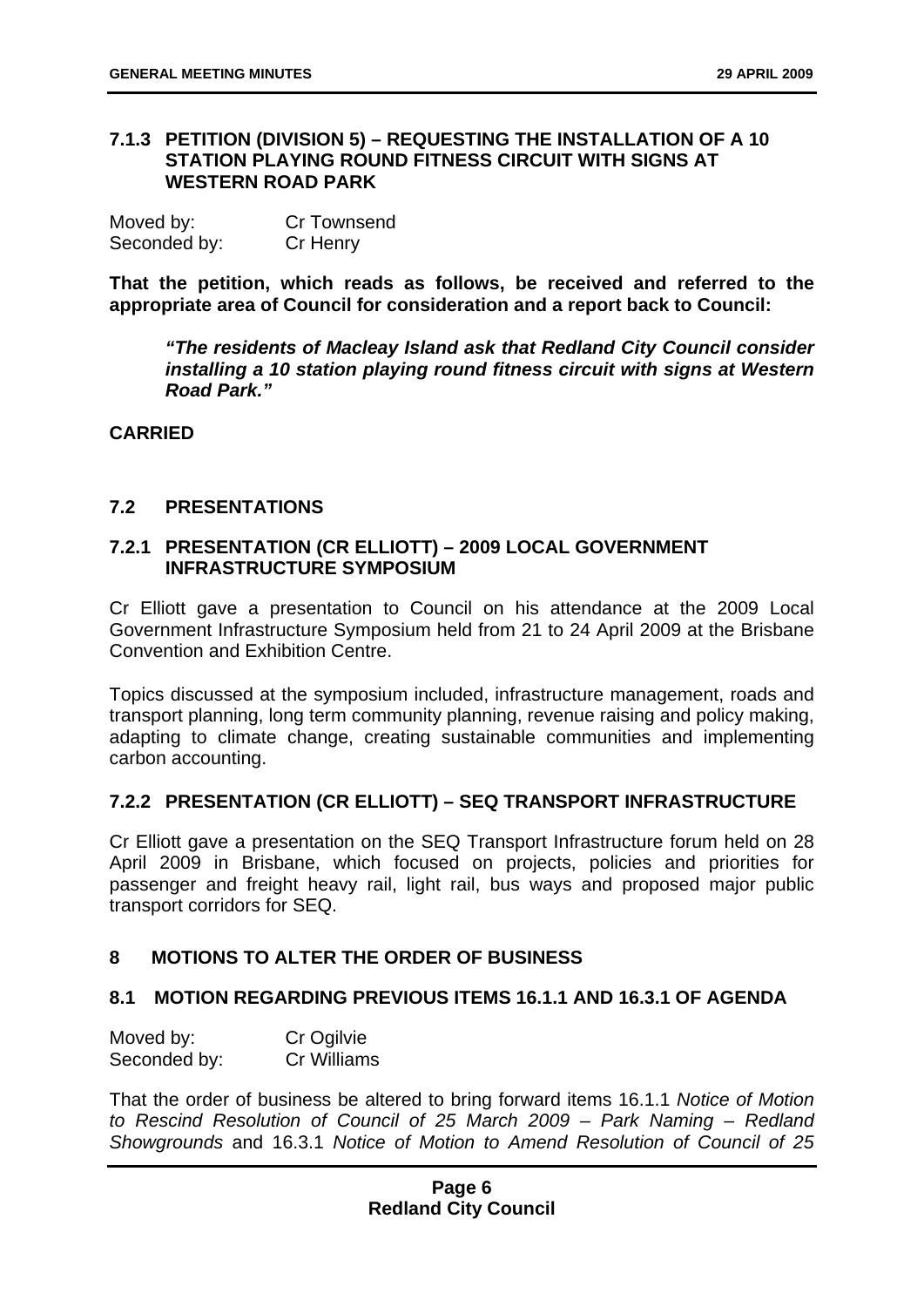<span id="page-12-0"></span>*March 2009 – Park Naming – Redland Showgrounds* to be considered as the first and second items of business (now items 10.1.1 and 10.2.1).

#### CARRIED

#### **8.2 MOTION REGARDING PREVIOUS ITEM 16.2.1 OF AGENDA**

| Moved by:    | <b>Cr Williams</b> |
|--------------|--------------------|
| Seconded by: | Cr Ogilvie         |

That item 16.2.1, *Notice of Motion to Rescind a Resolution of Development Assessment Committee of 21 April 2009 – Request to Extend Relevant Period – Multiple Dwelling (x4) at 16 Tramican Street, Point Lookout*, be brought forward and dealt with as the third item of business.

CARRIED

#### **9 DECLARATION OF INTEREST ON ANY ITEMS OF BUSINESS**

#### **9.1 MATERIAL PERSONAL INTEREST – ITEM 10.3.1**

Cr Bowler declared a material personal interest in Item 10.3.1 *Notice of Motion to Rescind a Resolution of Development Assessment Committee of 21 April 2009 – Request to Extend Relevant Period – Multiple Dwelling (x4) at 16 Tramican Street, Point Lookout*, as the owner of the property, and left the meeting for consideration of this matter.

#### **9.2 CONFLICT OF INTEREST – ITEM 13.3.4**

Cr Boglary declared a conflict of interest in item 13.3.4 *Application for Funding Redland City Chamber of Commerce* as an Executive member of the Board of the Redland City Chamber of Commerce and stated that she would be remaining in the meeting and would be impartial in her consideration and decision in this matter.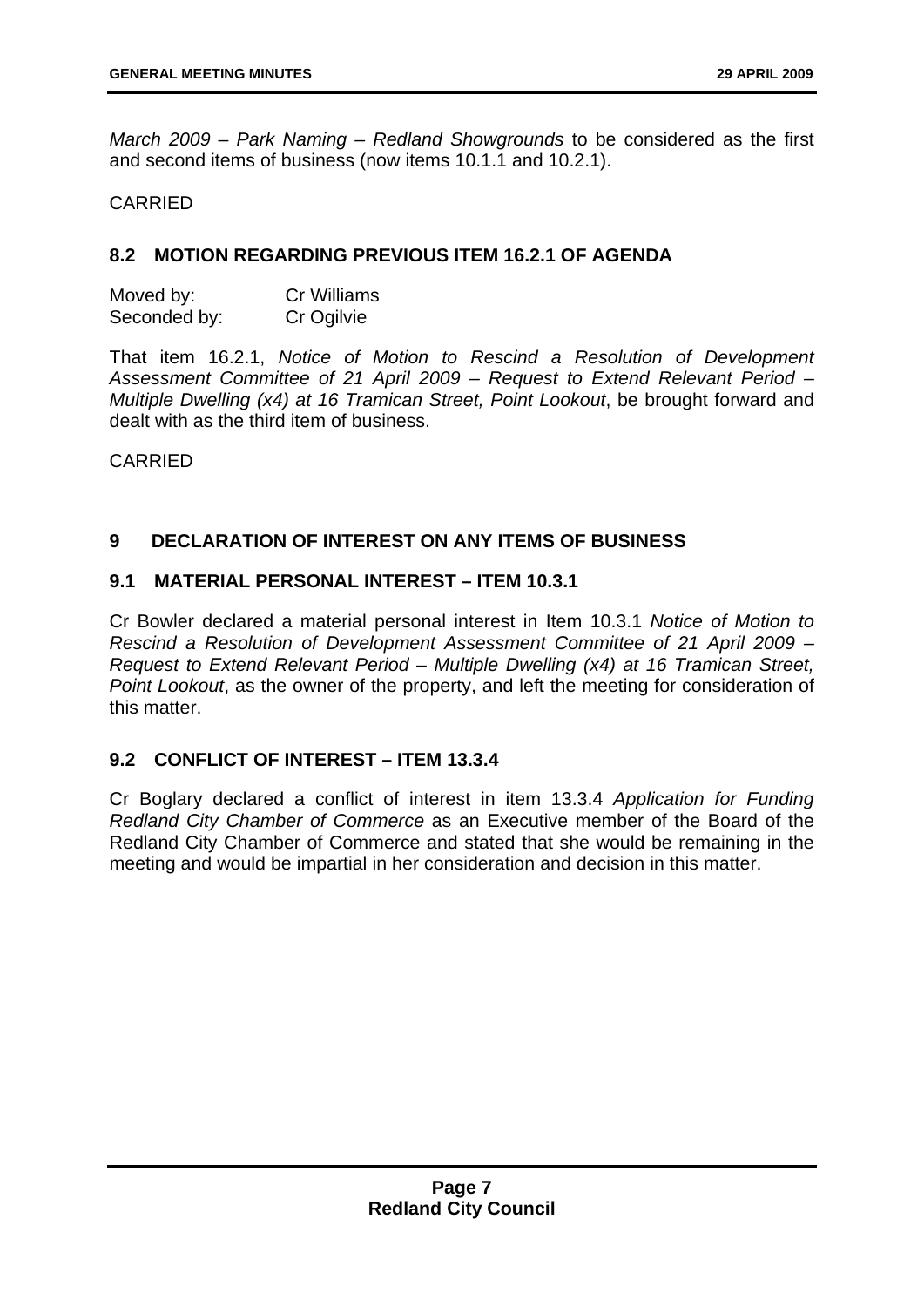#### <span id="page-13-0"></span>**10 NOTICE OF MOTION UNDER SECTION 451 OF** *LOCAL GOVERNMENT ACT 1993*

#### **10.1 NOTICE GIVEN BY CR WILLIAMS (DIVISION 9)**

#### **10.1.1 NOTICE OF MOTION TO RESCIND RESOLUTION OF COUNCIL OF 25 MARCH 2009 – PARK NAMING – REDLAND SHOWGROUNDS**

On 14 April 2009, Cr Williams gave notice that she intended to move the following motion at today's meeting:

That Council rescind its decision of the General Meeting Minutes of 25 March 2009 relating to item 12.3.4 *Park Naming – Redland Showgrounds*.

Based on the fact that the Mayor subsequently gave notice that she intended to move a motion to amend the decision in this matter and propose a satisfactory outcome, Cr Williams withdrew her motion.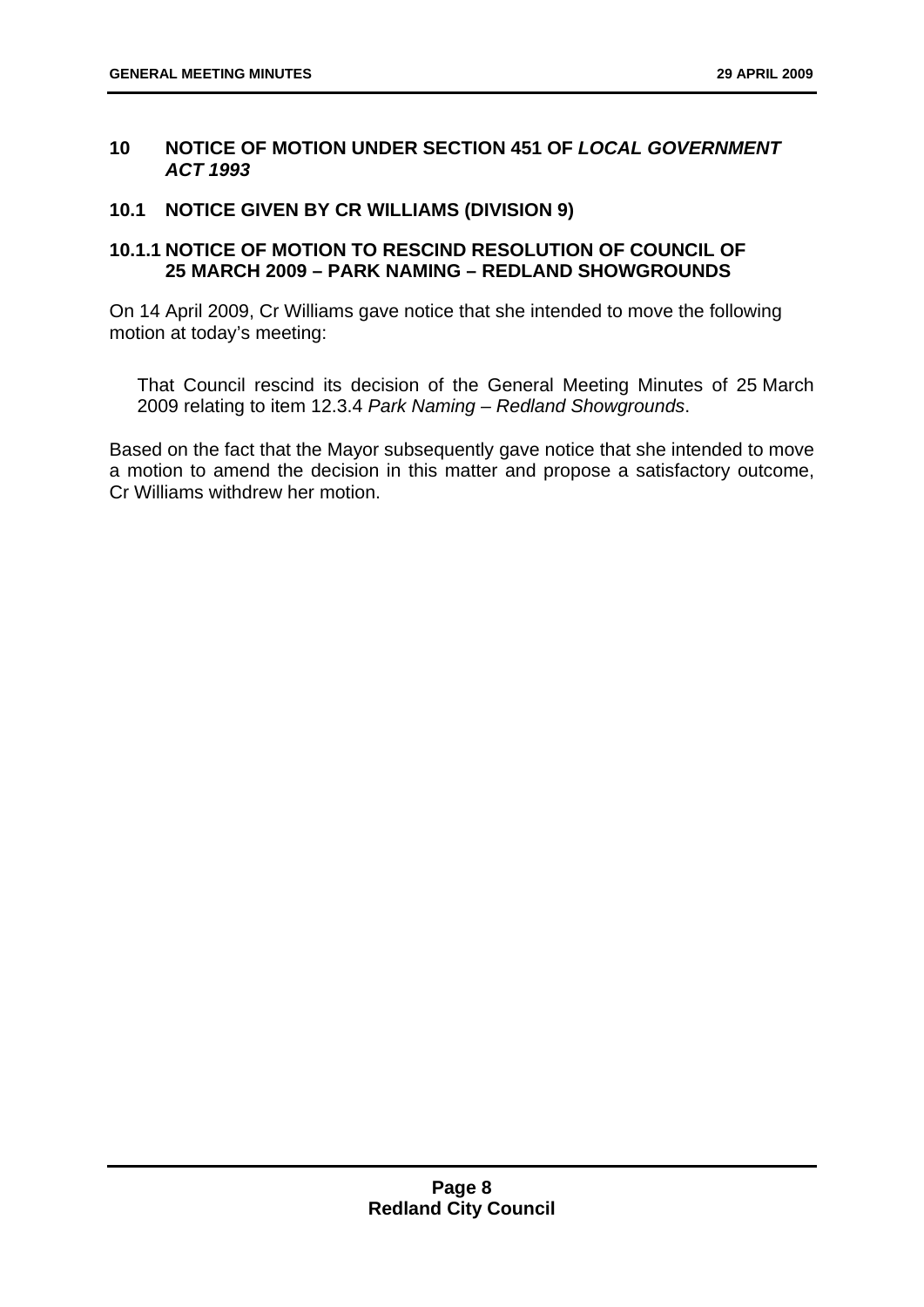#### <span id="page-14-0"></span>**10.2 NOTICE GIVEN BY CR HOBSON (MAYOR)**

#### **10.2.1 NOTICE OF MOTION TO AMEND RESOLUTION OF COUNCIL OF 25 MARCH 2009 – PARK NAMING – REDLAND SHOWGROUNDS**

**Attachment: Mr Norm Price – Civic & Community Service**

#### **Background**

At the General Meeting of 25 March 2009, item 12.3.4 of the Minutes, Council resolved as follows:

- *1. To name the showgrounds located at 44 Smith Street, Cleveland, as the Redland Showgrounds; and*
- *2. To commemorate the name Norm Price Park in heritage signage and showground artworks.*

#### **COUNCIL RESOLUTION**

Moved by: Cr Hobson Seconded by: Cr Ogilvie

**That Council AMEND its decision of the General Meeting Minutes of 25 March 2009 relating to item 12.3.4** *Park Naming – Redland Showgrounds***, and resolve as follows:** 

- **1. To name the showgrounds located at 44 Smith Street, Cleveland, as**  *Norm Price Park - Redland Showgrounds***;**
- **2. To commemorate the late Mr James Henry Norman Price MBE MC and recognise the name** *Norm Price Park* **in heritage signage and showground artworks;**
- **3. To install a plaque on the Norm Price Park Entry Statement within the Showgrounds with details in recognition of the late Mr Price's civic and community service, based on the attached. To make arrangements to amend street and directional signage, including street directory reference, to reflect the correct park name;**
- **4. That the Price family be consulted prior to final arrangements being made to ensure their agreement in this matter; and**
- **5. That Council's resolution in this matter be forwarded to the Price family and the Bayside Bulletin.**

**CARRIED** (unanimously)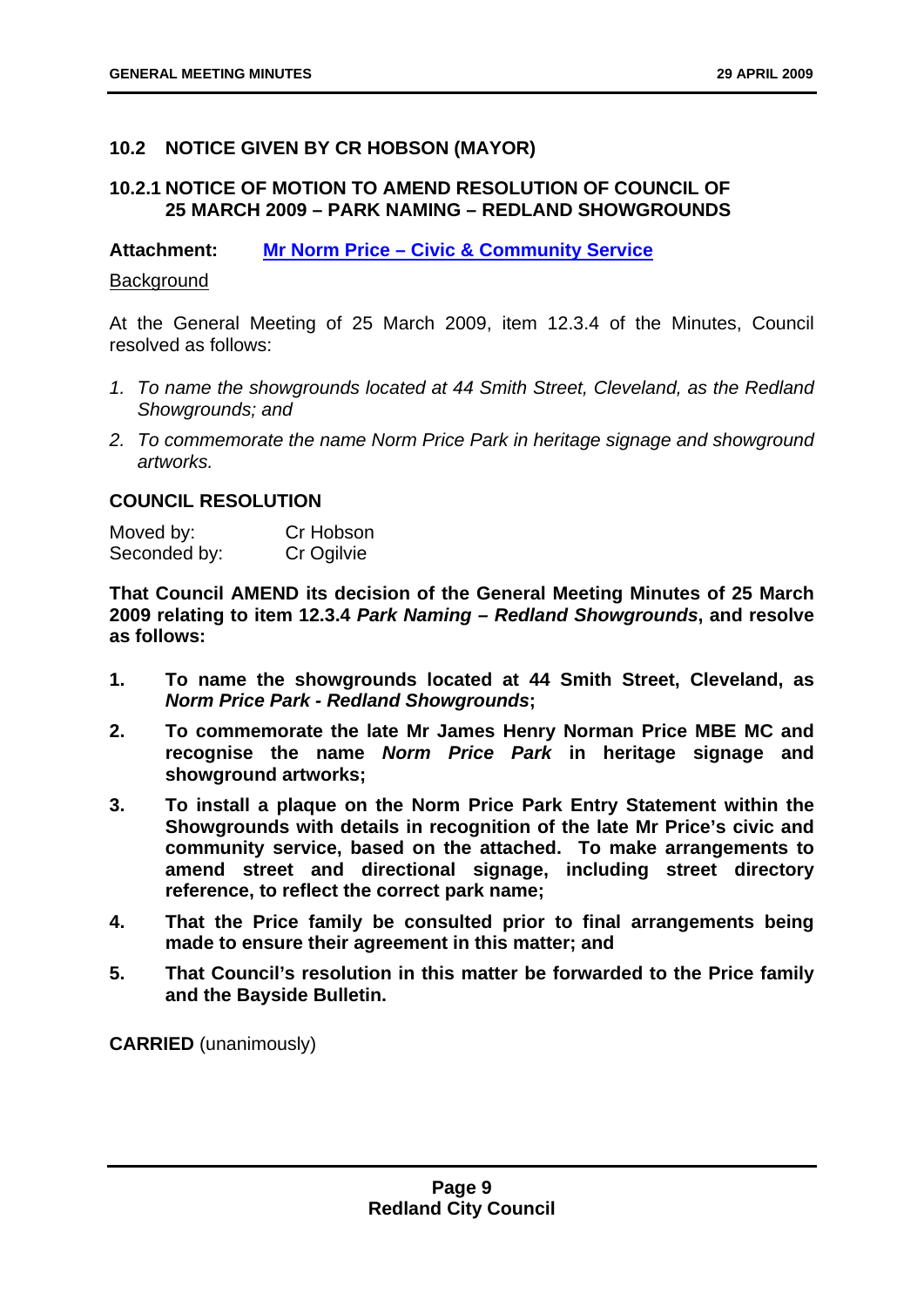<span id="page-15-0"></span>Cr Bowler declared a material personal interest in the following item, as the owner of the property, and left the meeting prior to consideration of this matter.

#### **10.3 NOTICE GIVEN BY CR WILLIAMS (DIVISION 9)**

#### **10.3.1 NOTICE OF MOTION TO RESCIND A RESOLUTION OF DEVELOPMENT ASSESSMENT COMMITTEE OF 21 APRIL 2009 – REQUEST TO EXTEND RELEVANT PERIOD – MULTIPLE DWELLING (X4) AT 16 TRAMICAN STREET, POINT LOOKOUT**

On 23 April 2009 the Chief Executive Officer (CEO) inadvertently approved the distribution of the following notice of motion (item 16.2.1) for presentation to today's General Meeting. However, the Chief Executive Officer's position is that this notice of motion should be presented to the Development Assessment Committee, as that is the body that made the original decision under delegated authority and, therefore, that is the only body that has authority to rescind its decision.

This matter was listed on today's meeting agenda as Cr Williams legitimately gave notice within the requirements of s.451 of the *Local Government Act* with the intent that this be considered at today's meeting and such notice was approved by the CEO.

This motion, as given by Cr Williams, is presented to Council to determine if it should consider the motion or refer it to the next Development Assessment Committee meeting:

- 1. That Council RESCIND its decision of the Development Assessment Committee Meeting of 21 April 2009 relating to item 1.2 *Request to Extend Relevant period – Multiple Dwelling (X4) at 16 Tramican Street, Point Lookout)*; and
- 2. That the application for an extension to the Relevant Period of the Material Change of Use for a Multiple Dwelling x 4 on land described as Lot 52 on PL 85432 situated at 16 Tramican Street, Point Lookout, be refused on the following grounds:
	- (i) A Development Permit was issued by way of a negotiated decision on 16 March 2004 under the Superseded Town Planning Scheme for the Shire of Redlands 1988;
	- (ii) An extension of 12 months was issued in 2008 to allow the developer time to commence the development;
	- (iii) The developer has had 5 years to engage a consultant to prepare an on-site sewerage report (not submitted with this Request to Extend the Relevant Period application). This has now been completed but has implications on the design and siting of the units which may result in a Change to an Existing Approval; and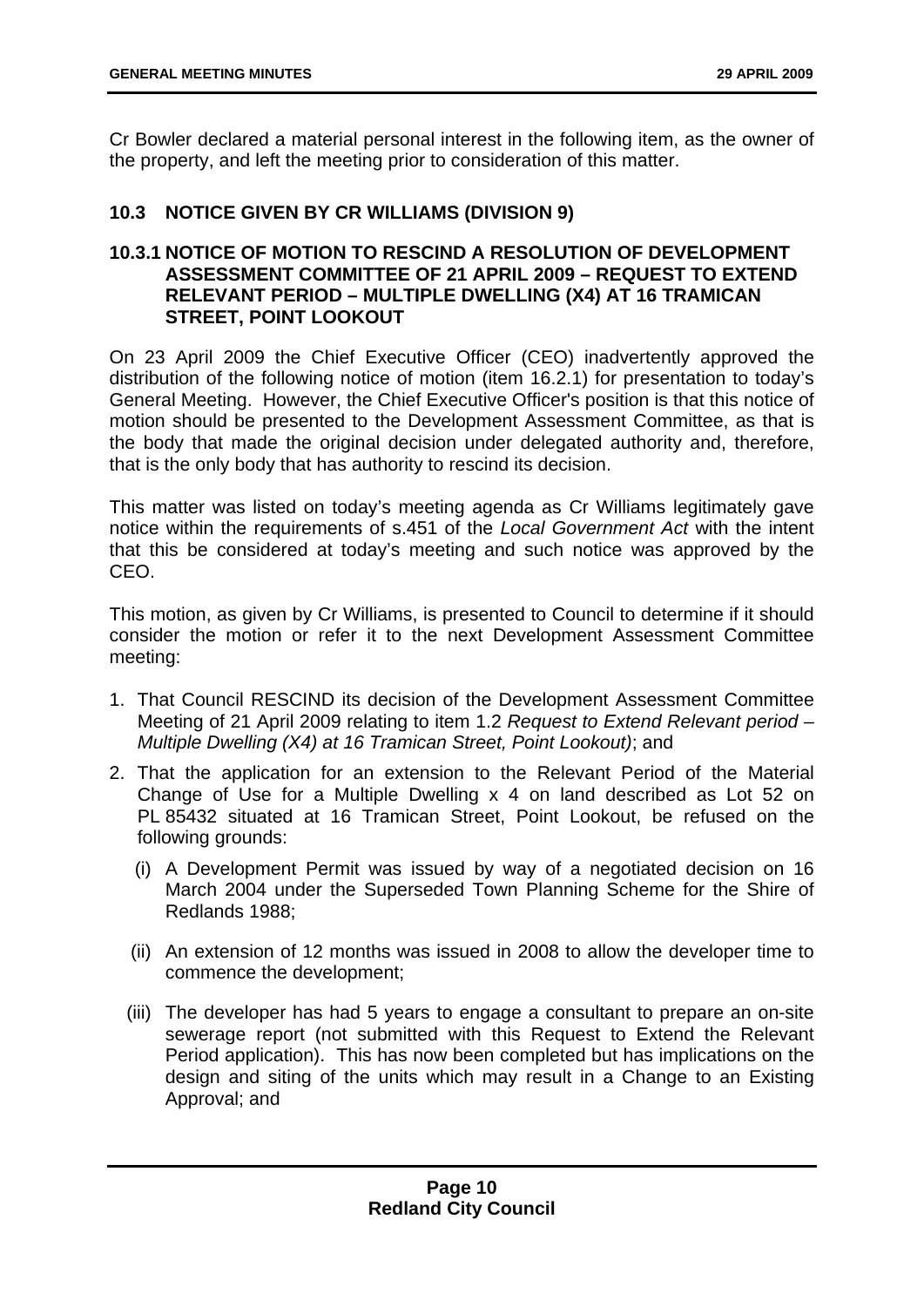- (iv) There are inconsistencies with the Redlands Planning Scheme Version 2 in relation to:
	- a) Setbacks;
	- b) Height;
	- c) Separation distance between buildings;
	- d) Driveway Crossover; and
	- e) Landscaping and Vegetation.

#### **COUNCIL RESOLUTION**

| Moved by:    | Cr Ogilvie        |
|--------------|-------------------|
| Seconded by: | <b>Cr Elliott</b> |

**That this item be withdrawn and referred to the next Development Assessment Committee Meeting, scheduled for 5 May 2009.** 

#### **CARRIED**

A division was called for.

Crs Reimers, Murray, Elliott, Townsend, Henry, Ogilvie, Boglary and Hobson voted in the affirmative.

Crs Williams voted in the negative.

(Cr Bowler was absent from the meeting).

The motion was declared by the Mayor as **CARRIED**.

Cr Bowler returned to the meeting.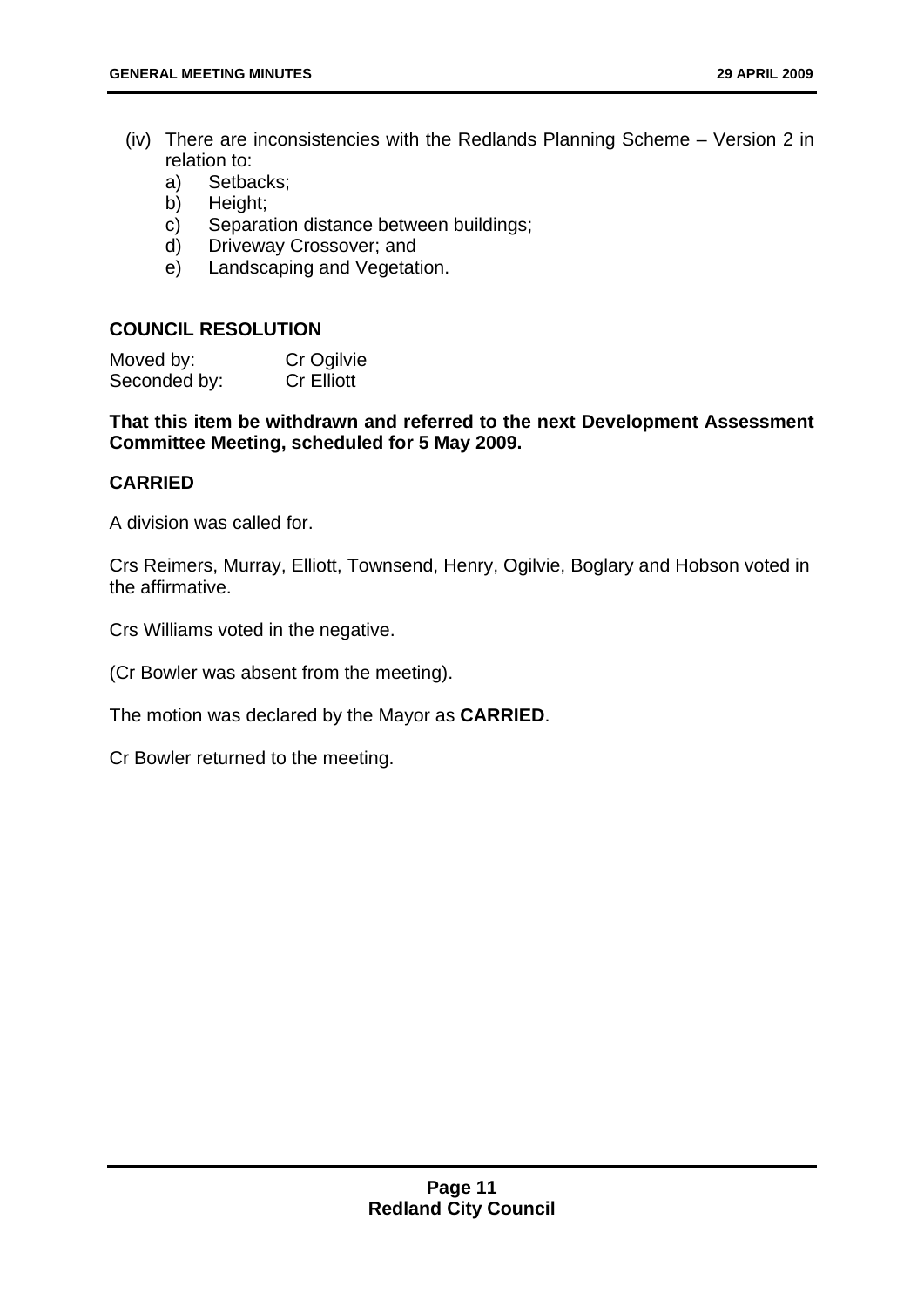#### <span id="page-17-0"></span>**11 PLANNING & POLICY COMMITTEE 8/04/09 - RECEIPT AND ADOPTION OF REPORT**

| Moved by:    | Cr Murray         |
|--------------|-------------------|
| Seconded by: | <b>Cr Reimers</b> |

That the Planning & Policy Committee Report of 8 April 2009 be received.

#### CARRIED

#### **11.1 PLANNING AND POLICY**

#### **11.1.1 REVIEW OF LOCAL LAW NO.1 (ADMINISTRATION)**

| <b>Dataworks Filename:</b>       | <b>L&amp;E Local Law No. 1 - Administration</b>                                                                                                       |
|----------------------------------|-------------------------------------------------------------------------------------------------------------------------------------------------------|
| <b>Attachments:</b>              | <b>Administration (Amendment) Local Law (No.1)</b><br>2009<br><b>Consolidated Version of Administration Local</b><br><b>Law No.1 (Administration)</b> |
| <b>Responsible Officer Name:</b> | <b>Luke Wallace</b><br><b>Manager Corporate Planning Performance and</b><br><b>Risk</b>                                                               |
| <b>Author Name:</b>              | <b>Trevor Green</b><br><b>Senior Advisor Environmental Health</b>                                                                                     |

#### **EXECUTIVE SUMMARY**

Local Law No 1 (Administration) provides the legal framework for the administration, implementation and enforcement of Council's local laws and subordinate local laws.

The *Local Government Act 1993* (the Act) requires that all Queensland local governments review their local laws between 1 January 2008 and 31 December 2010, to identify and address any possible redundant provisions and anti-competitive provisions. An internal review of the local law identified that changes to the Act necessitated amendment of the local law to upgrade the law to contemporary drafting standards. At the General Meeting of 1 October 2008, Council resolved to propose to make an amendment local law and refer the amendment local law to the Minister for Main Roads and Local Government for State Interest Checking.

Correspondence has since been received from the Department of Local Government, Sport and Recreation advising that as the proposed amendments are not substantial, Council may proceed directly to making the amendment local law.

The report proposes that Council resolves to make the amendment local law, meets its requirements under local law review requirements and adopt a consolidated version of the existing local law and the amending local law.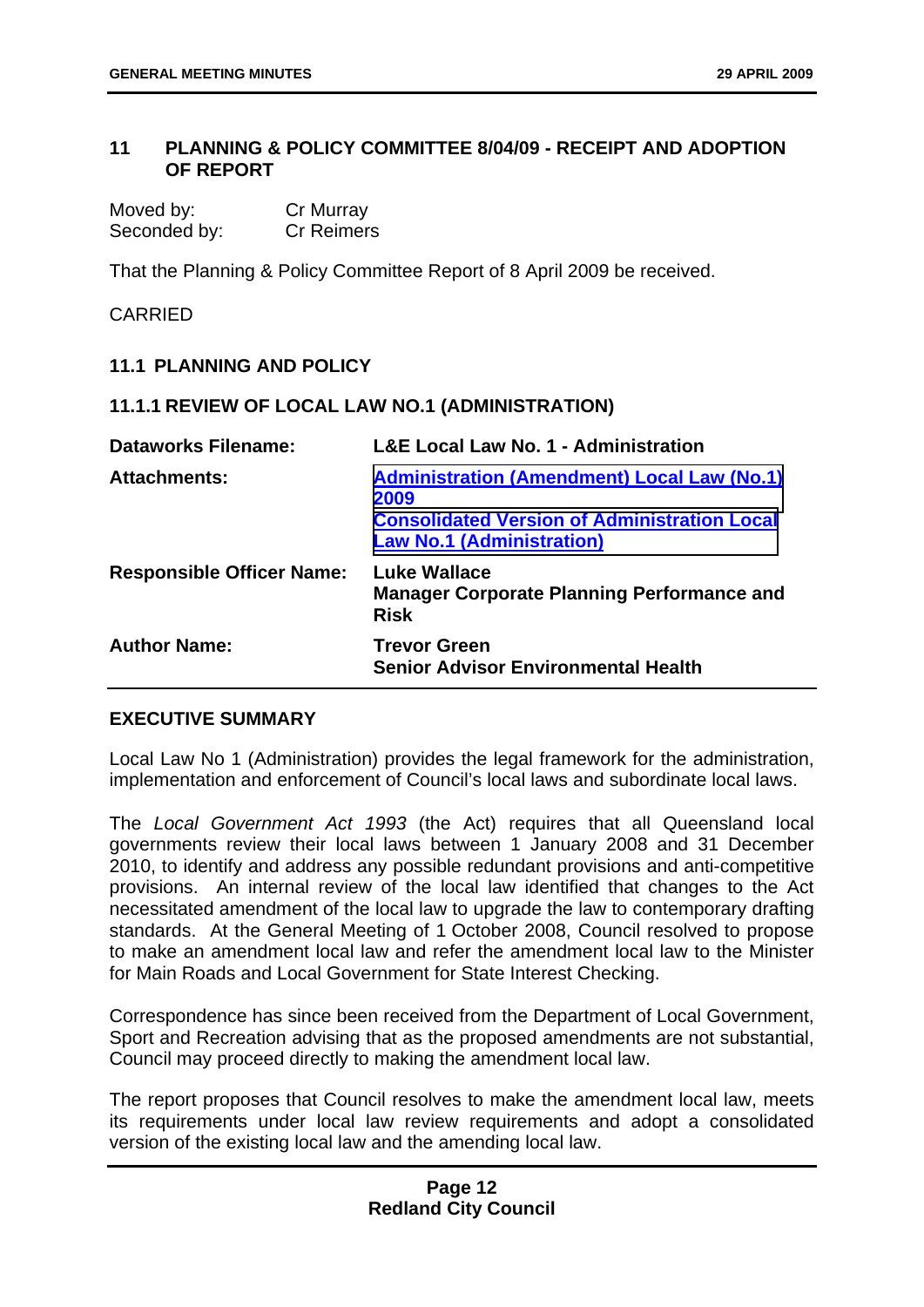#### **PURPOSE**

- a) To make Redland City Council Administration (Amendment) Local Law (No.1) 2009;
- b) To meet Council's requirements under the Local Government Act 1993 local law review requirements; and
- c) To adopt a consolidated version of Local Law No.1 (Administration) 2003.

#### **BACKGROUND**

Local Law No 1 was previously reviewed in 2003. At the General Meeting 26 March 2003 Council adopted the Model Local Law and repealed the then existing local law. This was done to bring it into line with changes in State law (Local Government Act 1993).

The Local Government Act 1993 (the Act) requires that all Queensland local governments review their local laws between 1 January 2008 and 31 December 2010 and confirm that they are still relevant. Those local laws not reviewed and confirmed within this period will automatically expire on the 31 December 2010. The Act requires local governments to:

- 1. Review local laws and subordinate local laws, specifically to identify and address any redundant provisions; and
- 2. Review all anti-competitive provisions of the local laws and subordinate local laws.

An internal review of Local Law No 1 (Administration) 2003 was conducted by officers. This review identified that further changes to the Local Government Act 1993 necessitated new amendment of the local law to upgrade the law to contemporary drafting standards. An amendment local law was drafted and presented to the General Meeting 1 October 2008, for Council to propose to make the amendment local law.

At the General Meeting 1 October 2008 (Item 12.1.2) Council resolved:

- 1. That pursuant to section 866 of the Local Government Act 1993 to propose to make Redland City Council Administration (Amendment) Local Law (No. 1) 2008;
- 2. That Council refers the proposed amending local law to the Minister for Main Roads and Local Government for State Interest Checking; and
- 3. To delegate to the Chief Executive Officer its powers under section 867(7) of the Local Government Act 1993 to agree to satisfy any conditions imposed by the Minister and proceed further in making the proposed amendment local law by consulting with the public about the proposed amendment local law.

The draft *Redland City Council Administration (Amendment) Local Law (No. 1) 2008*  was then referred to the Minister for Main Roads and Local Government for State Interest Checking.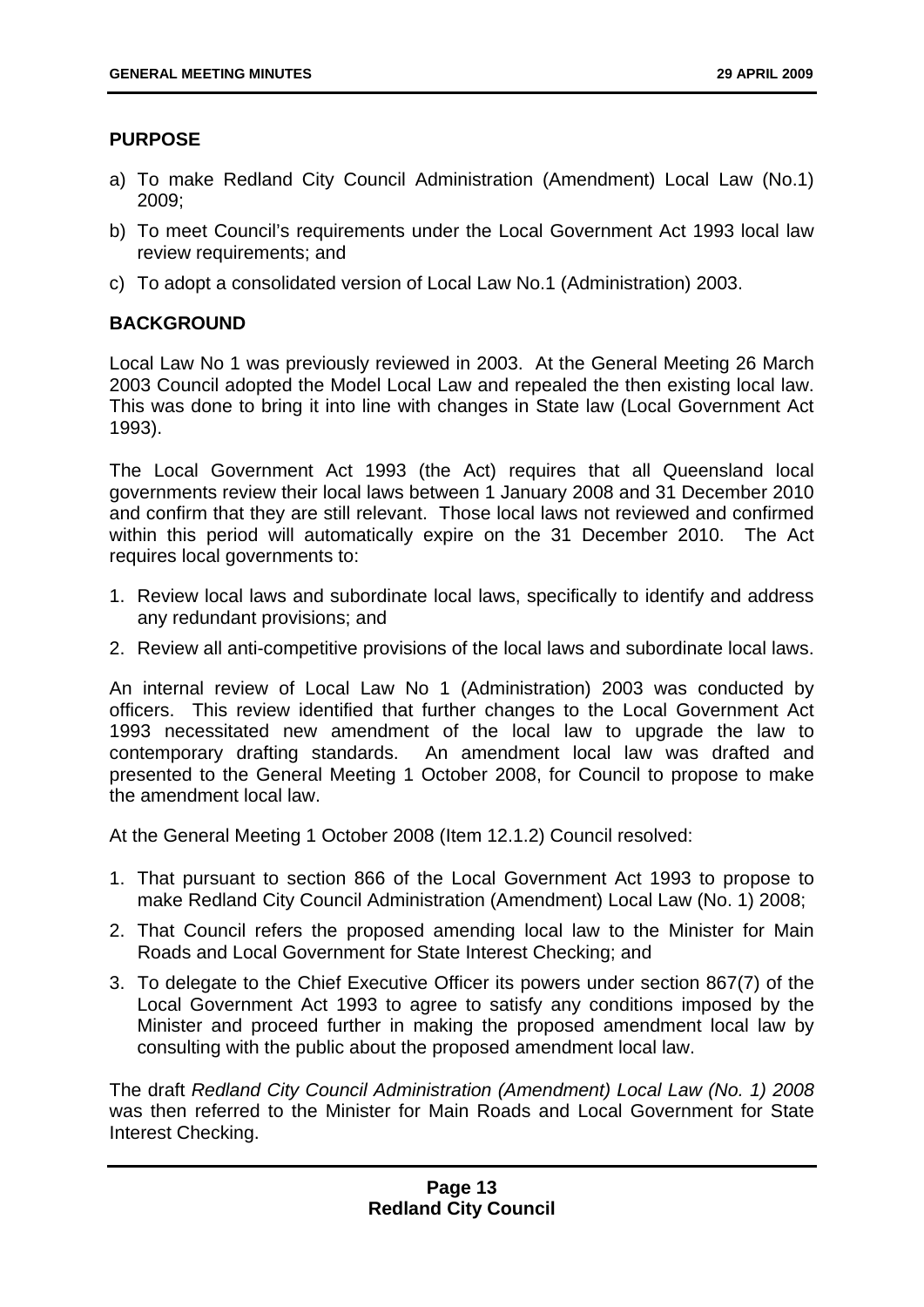#### **ISSUES**

#### LOCAL LAW NO. 1

Local Law No 1 (Administration) provides the legal framework for the administration, implementation and enforcement of Council's local laws and subordinate local laws.

#### DRAFT AMENDMENT LOCAL LAW

The draft amendment local law addresses three changes:

- 1. "Redland Shire Council" is replaced with "Redland City Council".
- 2. Since Local Law 1 was adopted by Council in 2003, the *Local Government Act 1993* has been amended to detail the process that local governments must follow relating to general complaints. These provisions now supersede the local law provisions, making the local law provisions obsolete. The amendment local law replaces these provisions with a simple referral to the requirements of the Act.
- 3. Since Local Law 1 was adopted by Council in 2003, *the Local Government Act 1993* has been amended with matters relating to charges under section 974 of the Act being replaced with section 1071A and change of the definition from "charges" to "fees". The amendment local law notes these changes.

These changes are only administrative in nature and do not alter the intent or direction of the local law provisions.

#### STATE INTEREST CHECK

Correspondence has recently been received from the Department of Local Government, Sport and Recreation advising that Council may proceed to step 8 of the other local law making process without satisfying steps 3 to 7 inclusive. Council can proceed directly to making the amendment local law.

#### RESOLUTIONS

In progressing the local law making process, the report recommendations are in relation to:

- 1. Making the amendment local law This is a standard procedural step in the local law making process.
- 2. Complying with the requirements of the *Local Government Act 1993* local law review requirements A specific resolution is included to address the requirements of the Act to review

the local law in accordance with the 2008 - 2010 review provisions.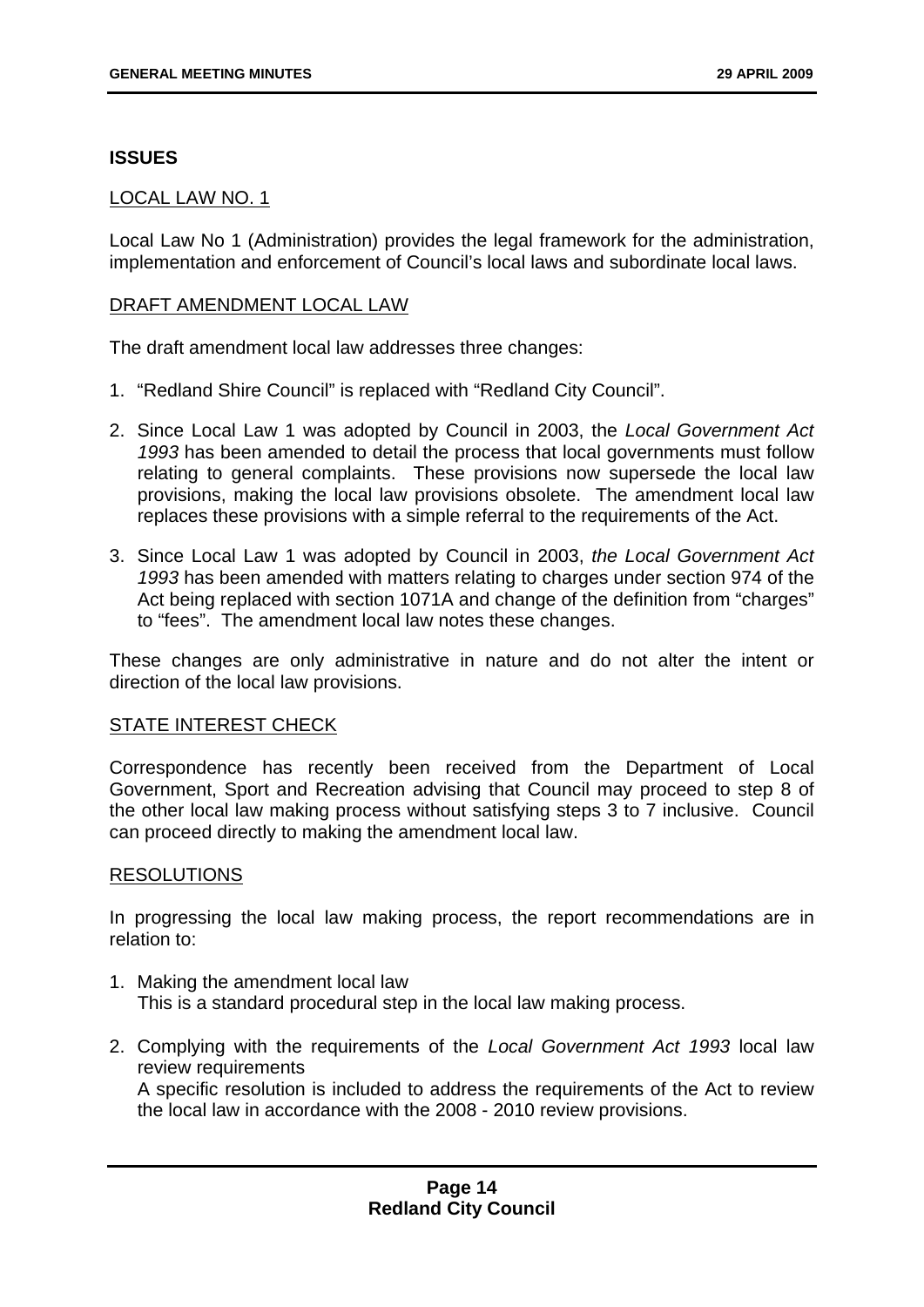#### 3. Making a consolidated local law

Recent amendments to the Act now allow local governments to make consolidated copies of their local laws and subordinate local laws (consolidating the existing law with the amendment law into the one document). The consolidated local law then becomes a legal version of the two laws, which can be used in a court of law. This reduces potential confusion from having to read the two documents, referencing the existing law with the amendment law.

#### **RELATIONSHIP TO CORPORATE PLAN**

The recommendation primarily supports Council's strategic priority to provide effective organisational leadership through strategic planning and accountable and ethical standards of practice.

#### **FINANCIAL IMPLICATIONS**

The short term financial implications are minor in relation to the amendment process. Costs are estimated at approximately \$1,000, which will be funded from the Corporate Planning, Performance and Risk operational budget.

#### **PLANNING SCHEME IMPLICATIONS**

There are no Redlands Planning Scheme implications.

#### **CONSULTATION**

Consultation has occurred with the Office of the Chief Executive Officer, Legal Services and King and Company Solicitors. All are in agreement with the proposed amendments to the local law.

#### **OPTIONS**

#### **PREFERRED**

That Council resolve as follows:

- 1. That given that the Minister considers that Redland City Council Administration (Amendment) Local Law (No.1) 2009 (previously Redland City Council Administration (Amendment) Local Law (No.1) 2008) only amends Local law No. 1 (Administration) 2003 to make an insubstantial change and that the Minister has stated pursuant to section 867(4) of the *Local Government Act 1993* that Council may proceed to step 8 of the other local law making process without satisfying steps 3 to 7 inclusive, Council resolves to make Redland City Council Administration (Amendment) Local Law (No.1) 2009 (previously Redland City Council Administration (Amendment) Local Law (No.1) 2008) without satisfying steps 3 to 7 inclusive of the other local law making process;
- 2. That Council has reviewed, under section 899C of the *Local Government Act 1993*, each provision contained in Local Law No. 1 (Administration) 2003 (as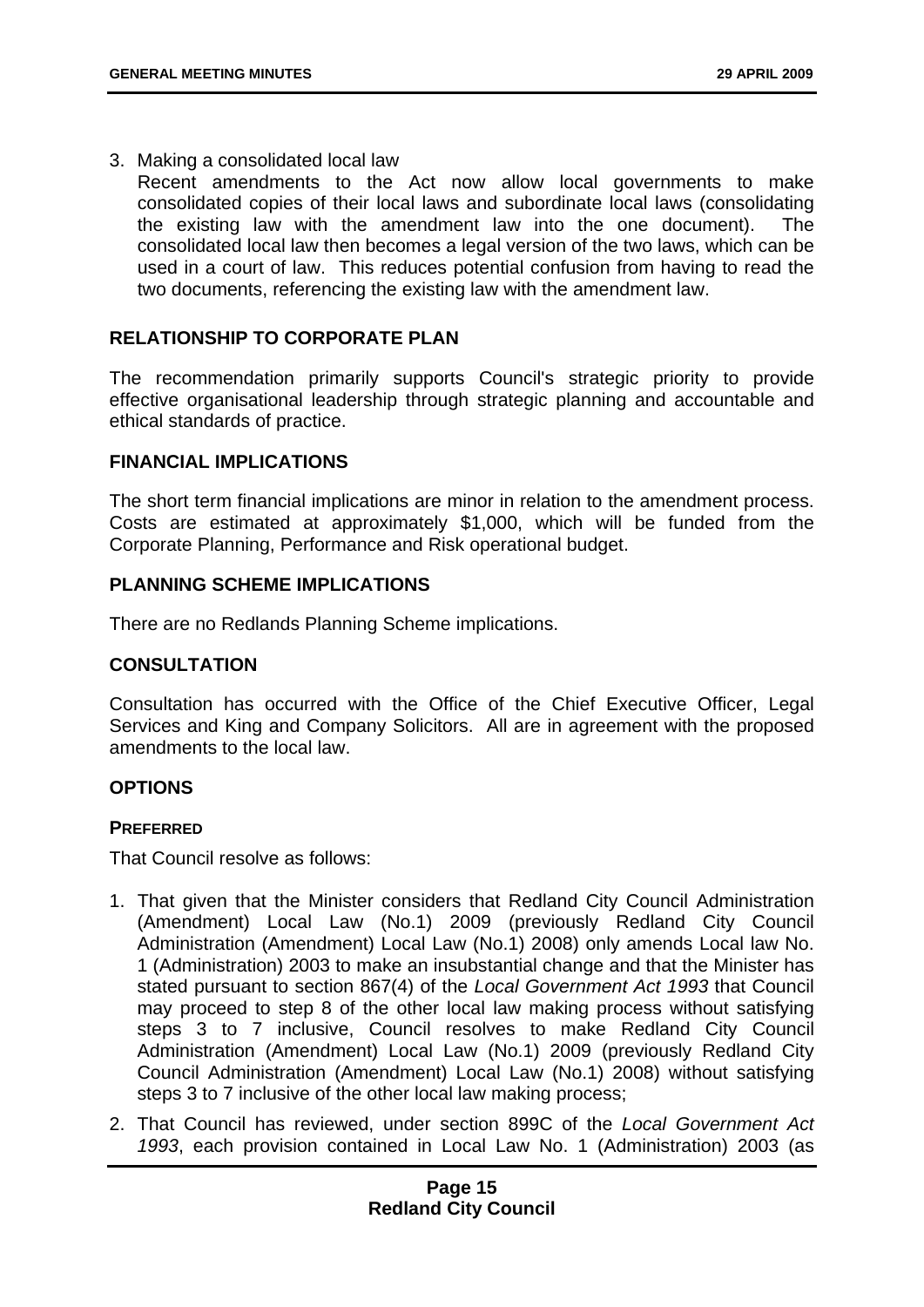amended by Redland City Council Administration (Amendment) Local Law (No.1) 2009) and decided that the local law does not contain any redundant provisions;

3. That Council adopt the consolidated version of Local Law No.1 (Administration) 2003 in the form as attached.

#### **ALTERNATIVE**

That Council not progress the local law amendment process.

#### **OFFICER'S/COMMITTEE RECOMMENDATION/ COUNCIL RESOLUTION**

| Moved by:    | Cr Murray        |
|--------------|------------------|
| Seconded by: | <b>Cr Bowler</b> |

**That Council resolve as follows:** 

- **1. That given that the Minister considers that Redland City Council Administration (Amendment) Local Law (No.1) 2009 (previously Redland City Council Administration (Amendment) Local Law (No.1) 2008) only amends Local law No. 1 (Administration) 2003 to make an insubstantial change and that the Minister has stated pursuant to section 867(4) of the**  *Local Government Act 1993* **that Council may proceed to step 8 of the other local law making process without satisfying steps 3 to 7, inclusive, Council resolves to make Redland City Council Administration (Amendment) Local Law (No.1) 2009 (previously Redland City Council Administration (Amendment) Local Law (No.1) 2008) without satisfying steps 3 to 7 inclusive of the other local law making process;**
- **2. That Council has reviewed, under section 899C of the** *Local Government Act 1993***, each provision contained in Local Law No. 1 (Administration) 2003 (as amended by Redland City Council Administration (Amendment) Local Law (No.1) 2009) and decided that the local law does not contain any redundant provisions; and**
- **3. That Council adopt the consolidated version of Local Law No 1 (Administration) 2003 in the form as attached.**

**CARRIED**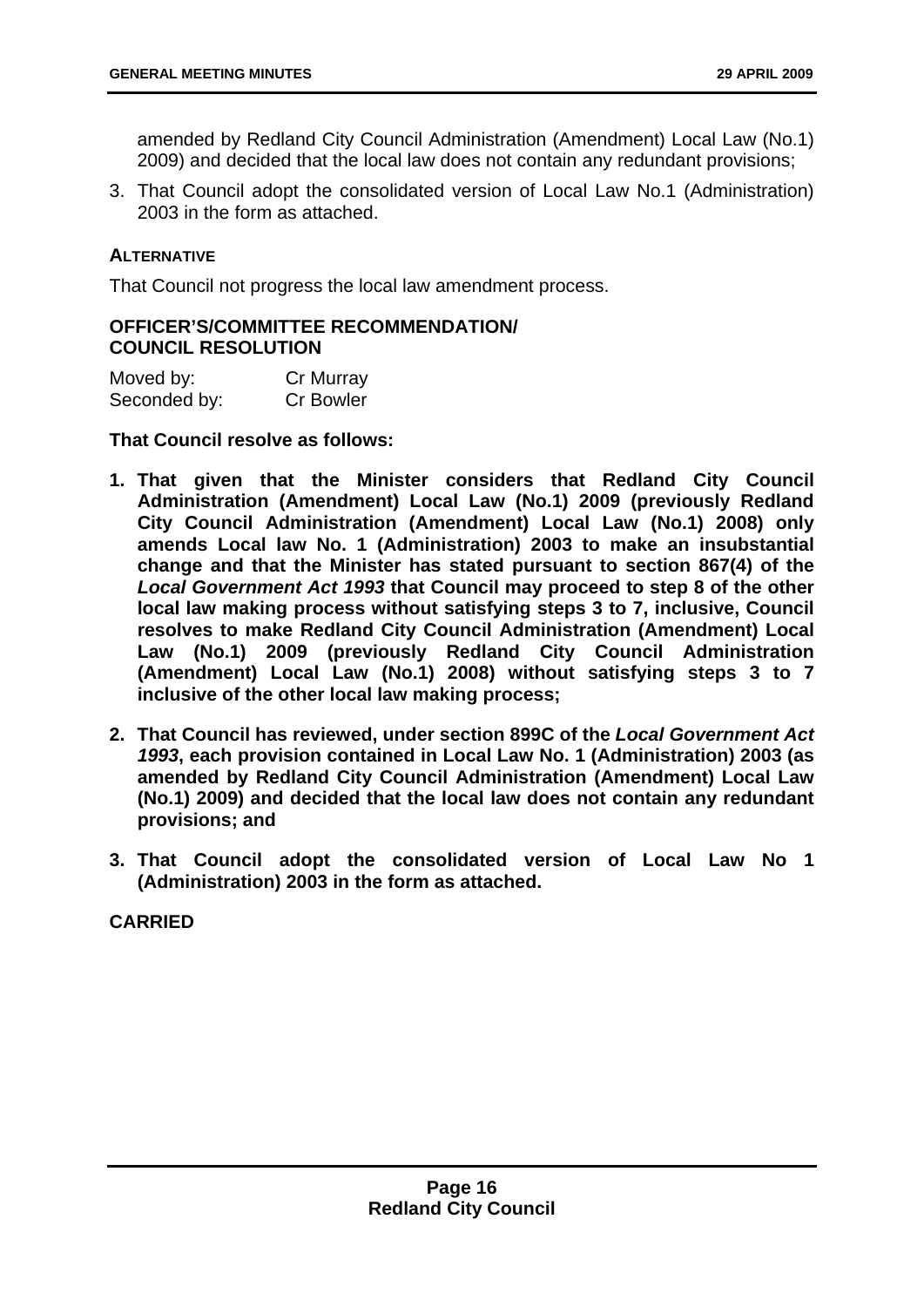#### <span id="page-22-0"></span>**11.1.2 REDLANDS RAMP PARK REVIEW 2008-2012**

| <b>Dataworks Filename:</b>       | <b>P&amp;R Skate Parks</b>                                            |
|----------------------------------|-----------------------------------------------------------------------|
| <b>Attachment:</b>               | RCC Ramp Park Strategy 2008-2012                                      |
| <b>Responsible Officer Name:</b> | <b>Emma Baker</b><br><b>Acting Senior Adviser Open Space Planning</b> |
| <b>Author Name:</b>              | <b>Ian Lowndes</b><br><b>Adviser Landscape Architecture</b>           |

#### **EXECUTIVE SUMMARY**

Redland City Council has an extensive supply of ramp parks, providing users with a variety of challenges, whether they ride skateboards, bikes, scooters or in-line skates.

The Redland City Council Ramp Park Strategy 2008 -2012 recommends the following:

- 1. Continuing the supply of ramp parks within Redland City, as the high success of current facilities continues to match developments in contemporary youth issues and health and social benefits for young people in the Redlands;
- 2. Gap analysis shows Redlands' parks form a solid network, with only one area, Wellington Point/Ormiston requiring a facility. A new park facility is proposed for Wellington Point / Ormiston with the location yet to be determined;
- 3. Extensive upgrade works are recommended for existing facilities at the Cleveland, Victoria Point, Mount Cotton, Alexandra Hills and Thorneside ramp parks;
- 4. Discontinue the use of asphalt in the construction or refurbishment of all ramp parks with future specifications to detail concrete surface finishes as a minimum;
- 5. Provide supporting park infrastructure and landscape improvements to increase usability and user comfort. Future upgrade work should include facilities such as seating, shade, shelter, water, toilets, carparking and other youth focused facilities.

The review and Strategy determines:

- The condition and performance of the Redland City Council's twelve ramp parks;
- The need for repairs, extensions, replacements and upgrades of these facilities;
- The possible need, location and specification of new facilities in the City in the next 10 years;
- Identification of strategic direction in ramp park design to guide changes over the next 10 years.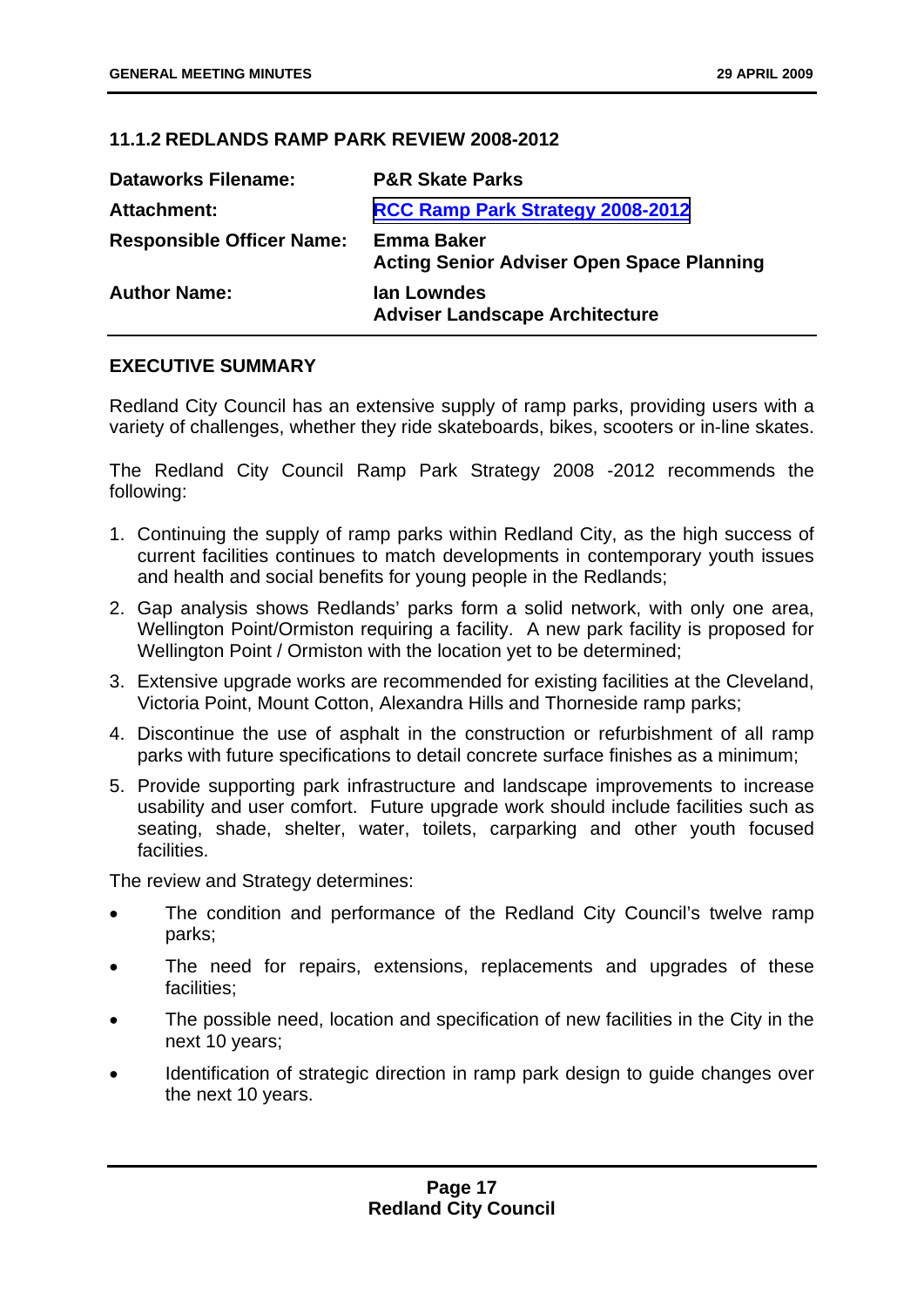#### **PURPOSE**

The purpose of this report is to present the Redlands Ramp Park Review 2008-2012 to Council for adoption.

#### **BACKGROUND**

Since 2001, Redland City Council has regularly strategically reviewed its ramp parks. This report is a continuation of these regular reviews. In addition to reviewing the condition of individual facilities, this report looks at development and trends in unstructured play to identify issues and to ensure ramp park designs match changes in patterns and types of demands:

- In 2000/2001 Redland Shire Council prepared the first Redland Skate Facility Report which reviewed Council's skate parks and assessed their condition, usage and made recommendations in regards to existing facilities as well as new facilities. The report recommended 4 new skate parks at Alexandra Hills, Ormiston, Thorneside and Redland Bay and all with the exception of Ormiston have been constructed.
- In 2004, Council engaged ROSS Planning to prepare the Skate Park Review and Strategy 2004-2009 and the report made recommendation in regards to existing and proposed new facilities. The key recommendations of this report were implemented with the exception of the location of a new facility in Wellington Point/Ormiston.

Another key recommendation from the ROSS Planning Review was to adopt a new name for the facilities replacing "Skate Park" with a more encompassing term. Ramp Park is an inclusive term which acknowledges the diversity of users and uses of these park facilities.

#### **ISSUES**

#### CURRENTLY RAMP PARK FACILITIES

Redland City has 12 ramp park facilities consisting of the following:

| $\overline{1}$ . | <b>Cunningham Street Dunwich</b>             |                    |
|------------------|----------------------------------------------|--------------------|
| 2.               | <b>Skatebowl Park Dunwich</b>                | North Stradbroke   |
| 3.               | <b>Amity Point</b>                           | Island             |
| 4.               | Point Lookout Oval                           |                    |
| 5.               | <b>Wellington and Russell Street</b>         | Cleveland          |
| 6.               | <b>William Stewart Park</b>                  | Thornlands         |
| 7.               | <b>Cascade Gardens</b>                       | Victoria Point     |
| 8.               | <b>Weinam and Hamilton Streets</b>           | <b>Redland Bay</b> |
| 9.               | <b>Adjoining Mount Cotton Community Park</b> | Mt Cotton          |
| 10.              | <b>Windermere Road Park</b>                  | Alexandra Hills    |
| 11.              | <b>Redlands Youth Plaza</b>                  | Capalaba           |
| 12.              | Mooroondu Road Park                          | Thorneside         |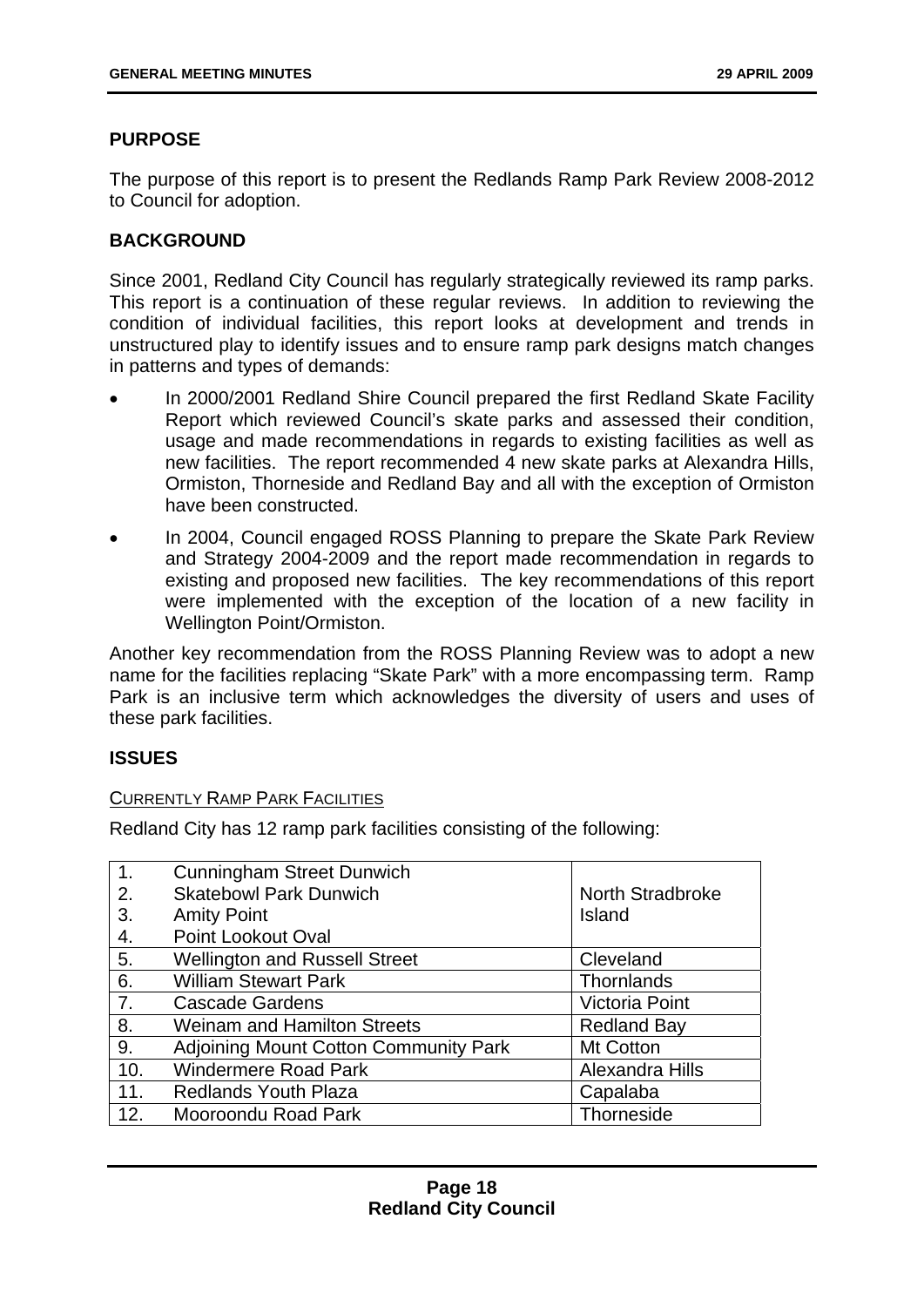#### COMMUNITY AND HEALTH BENEFITS ASSOCIATED WITH RAMP PARKS

The most obvious benefit of ramp parks is to provide a venue for informal exercise. This has a number of health benefits resulting from keeping the users active, including reducing the risk of obesity, preventing depression and promoting brain development in children.

There are many community and social benefits of ramp parks and as the park facilities are free, they provide an active venue that is economically accessible. Ramp Parks are unrestrictive to gender or age and provide an important social function for a wide range of children and young people. Ramp parks provide opportunities for young people to get active, socialise with and beyond their friends, "vent in their own space" and challenge themselves physically with every visit.

#### RAMP PARK GAP ANALYSIS

Current supply analysis shows a strong network of ramp parks across the city, with a significant shortfall identified in the Wellington Point/Ormiston area. Other current supply gaps are Point Talburpin.

The methodology for this supply and gap analysis was based on a catchment size of a 2.5km radius superimposed over the population density maps of city.

Overlaid onto the supply analysis was the Australian Bureau of Statics projected population 2006-2011 for 5-24year olds and indicated the need for facilities within Birkdale and future needs for new facilities in the southern expansion areas such as Redland Bay.

The Southern Moreton Bay Islands have been identified as requiring a youth facility through consultation undertaken associated with the SMBI Sport and Recreation Strategy.

#### ONGOING MAINTENANCE

Current ongoing maintenance issues in and surrounding ramp parks are as follows:

- **Erosion** the grassed apron areas surrounding the concrete concourse experience high levels of wear and tear due to users entering and re-entering the facility;
- **Rubbish** the need for additional bins and for the better location and design of bins within the ramp park may reduce rubbish within a park;
- **Vandalism** Graffiti is the primary vandalism issue as "tagging" the ramp concrete surface increases the slip factor inturn making the facility unsafe. Some graffiti is offensive and contains inappropriate graphics with regards to younger users. Damage to furniture and other park facilities are evident with a need to better locate and design according to the user group, in turn reducing vandalism;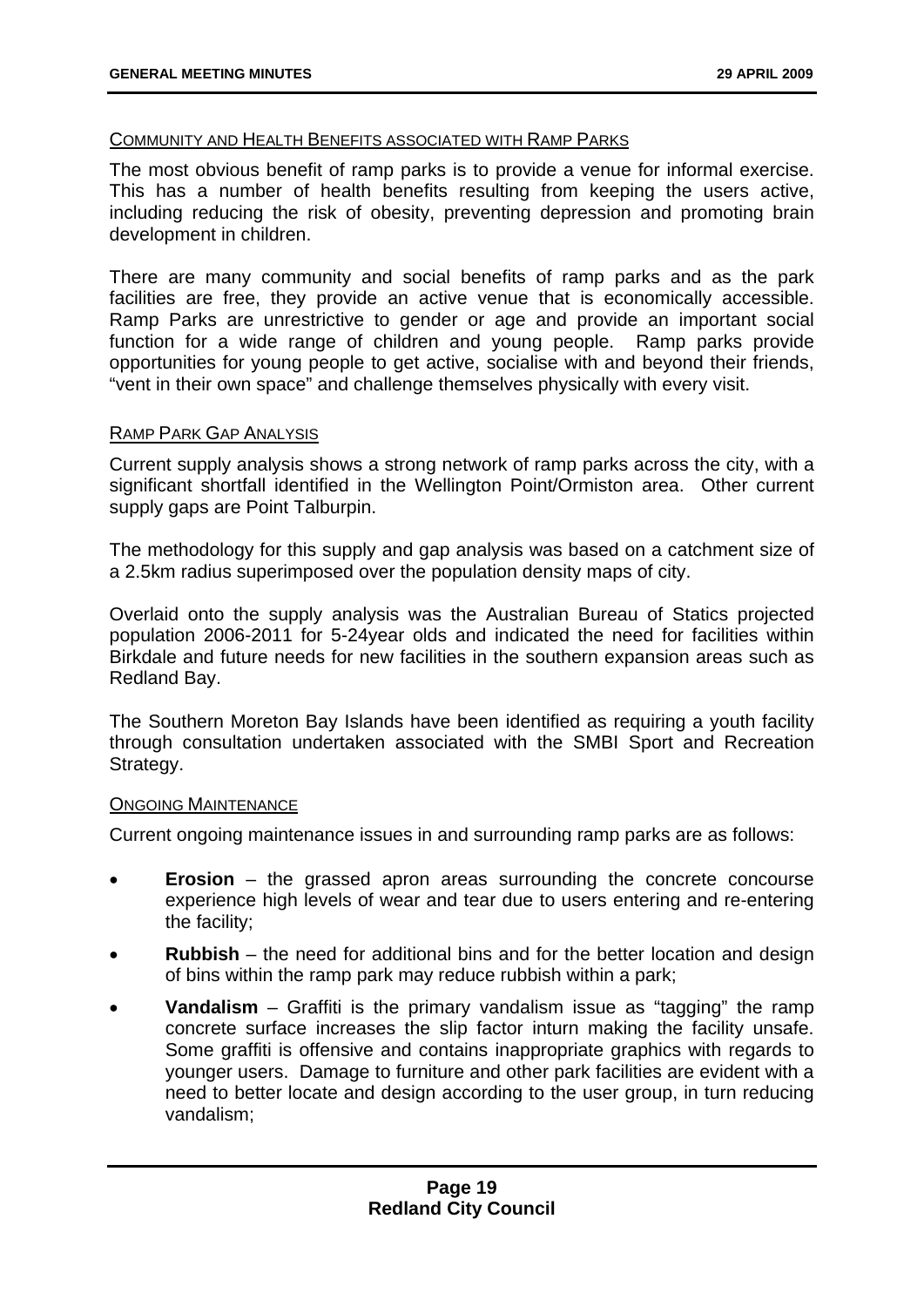**Seating** – the current seating specification within ramp parks needs to be reviewed as the selection is not appropriate and are not robust enough to deflect the physical abuse from ramp users.

#### DIRECTIONS AND CONSIDERATIONS

Provide safe beginner areas to encourage new, beginner and female users;

Extend and adopt new design directions to ramp park facilities to cater for BMX and scooters;

Provide lineal facilities and shared spaces within our parks to create youth spaces;

Utilise "place making" or branding devices to increase the profile of ramp parks in Redlands;

Design into Council ramp parks low maintenance, environmentally sustainable and innovative solutions.

#### **RELATIONSHIP TO CORPORATE PLAN**

The recommendation primarily supports Council's strategic priority to provide a range of community services to support qualities of community life and maximise opportunities for community participation and development.

#### **FINANCIAL IMPLICATIONS**

Below is the current 10 year capital program for each ramp park. The budget allocated for each ramp park is dependent on Council being successful in gaining grant funding and on capital budget allocations in the annual budget.

| <b>FINANCIAL</b><br><b>YEAR</b> | <b>PROJECT LOCATION</b>          | 10 YEAR<br><b>CAPITAL</b> | <b>GRANT</b><br><b>FUNDING</b> | <b>TOTAL</b><br><b>BUDGET</b> |
|---------------------------------|----------------------------------|---------------------------|--------------------------------|-------------------------------|
|                                 | Cleveland                        | \$100,000                 | \$100,000                      | \$200,000                     |
| $\overline{2}$                  | Cleveland                        | \$100,000                 | \$100,000                      | \$200,000                     |
|                                 | Victoria Point                   | \$100,000                 | \$100,000                      | \$200,000                     |
| 3                               | Alexandra Hills                  | \$100,000                 | \$100,000                      | \$200,000                     |
|                                 | Ormiston/Wellington Pt           | \$300,000                 | \$300,000                      | \$600,000                     |
| 4                               | <b>Redland Bay</b>               | \$100,000                 | \$100,000                      | \$200,000                     |
| 5                               | Thorneside                       | \$100,000                 | \$100,000                      | \$200,000                     |
|                                 | <b>Redland Youth Plaza</b>       | \$188,000                 | \$188,000                      | \$376,000                     |
| 6                               | <b>NSI Point Lookout</b><br>Oval | \$80,000                  | \$80,000                       | \$160,000                     |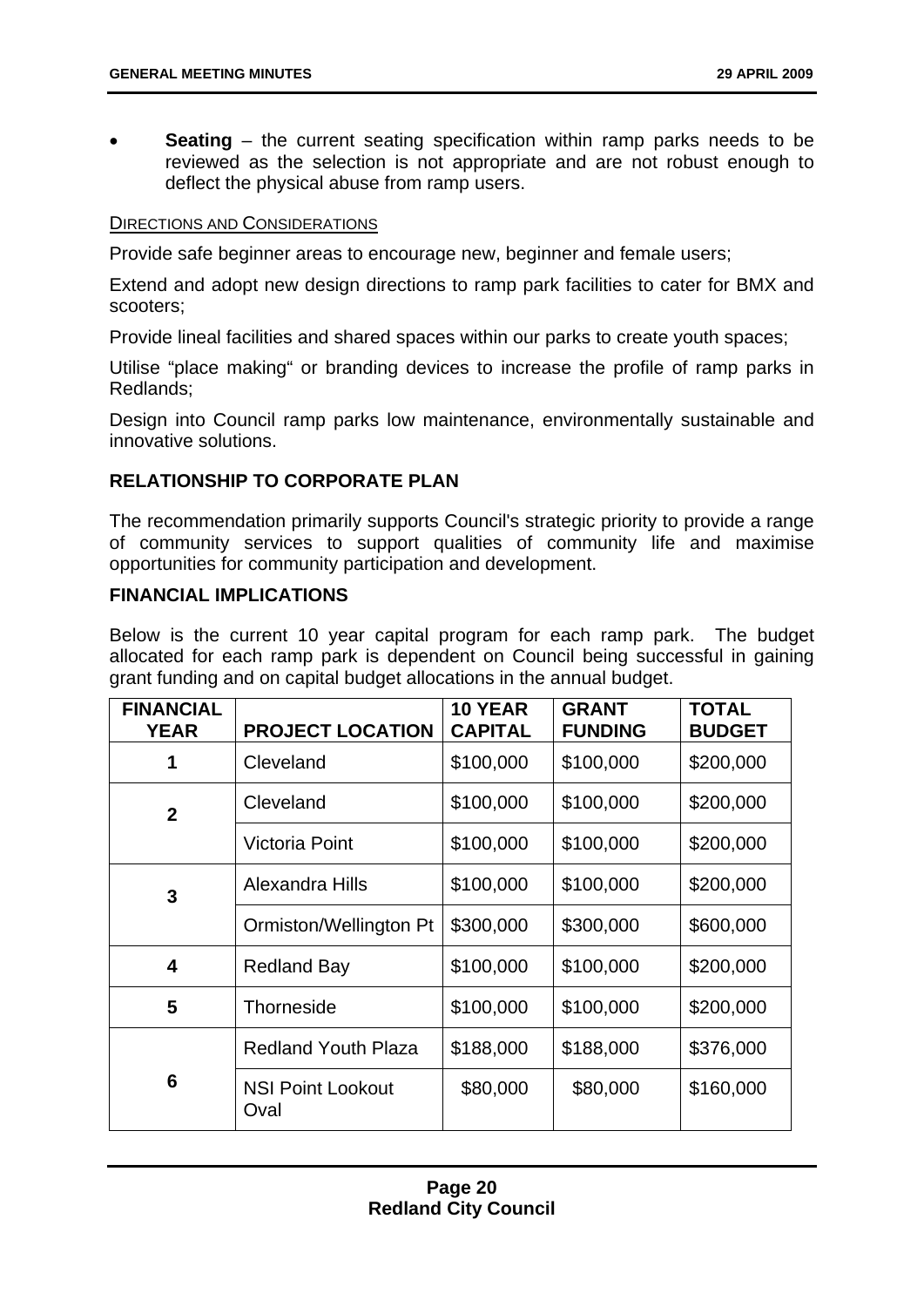| <b>FINANCIAL</b><br><b>YEAR</b> | <b>PROJECT LOCATION</b>    | <b>10 YEAR</b><br><b>CAPITAL</b> | <b>GRANT</b><br><b>FUNDING</b> | <b>TOTAL</b><br><b>BUDGET</b> |
|---------------------------------|----------------------------|----------------------------------|--------------------------------|-------------------------------|
|                                 | Mt Cotton                  | \$80,000                         | \$80,000                       | \$160,000                     |
| $\overline{7}$                  | <b>NSI Amity</b>           | \$80,000                         | \$80,000                       | \$160,000                     |
|                                 | Thornlands                 | \$250,000                        | \$250,000                      | \$500,000                     |
| 8                               | <b>NSI Dunwich</b>         | \$90,000                         | \$90,000                       | \$180,000                     |
| 9                               | <b>Redland Youth Plaza</b> | \$100,000                        | \$100,00                       | \$200,000                     |
|                                 | <b>Redland Bay</b>         | \$200,000                        | \$200,000                      | \$400,000                     |
|                                 | Mt Cotton                  | \$300,00                         | \$300,000                      | \$600,000                     |

#### **PLANNING SCHEME IMPLICATIONS**

There are no Planning Scheme implications associated with the adoption of the Ramp Park Strategy; however there will be implications associated with the designation of land associated with the Mount Cotton Ramp Park.

#### **CONSULTATION**

Consultation for the ramp park review involved a series of informal and formal meetings with key stakeholders, conducted from August 2008 to February 2009. The stakeholders included ramp park users and carers of users, Councillors and key RCC staff such as the Parks Department.

Consultation commenced on the 16 August at Mooroondu Park, Thorneside. These primary consultations involved reviewing the facilities in terms of design and maintenance, as well as talking to any users present. Users were encouraged to provide input through face to face interviews and email.

Interviewees were encouraged to pass on through word of mouth about the consultation process, with many interviewees after this commenting that they had heard about the process prior to their engagement.

This initial round of consultation concluded on the 12 September with a visit to Stradbroke Island.

Once the initial round of consultation was completed, data was collated and additional visits to key areas and stakeholders organised. This included discussions with Parks and Conservation Unit, Community and Social Planning, and members of the Open Space Planning Unit. Issues discussed included ongoing maintenance and social issues, as well as budget allocations and priorities.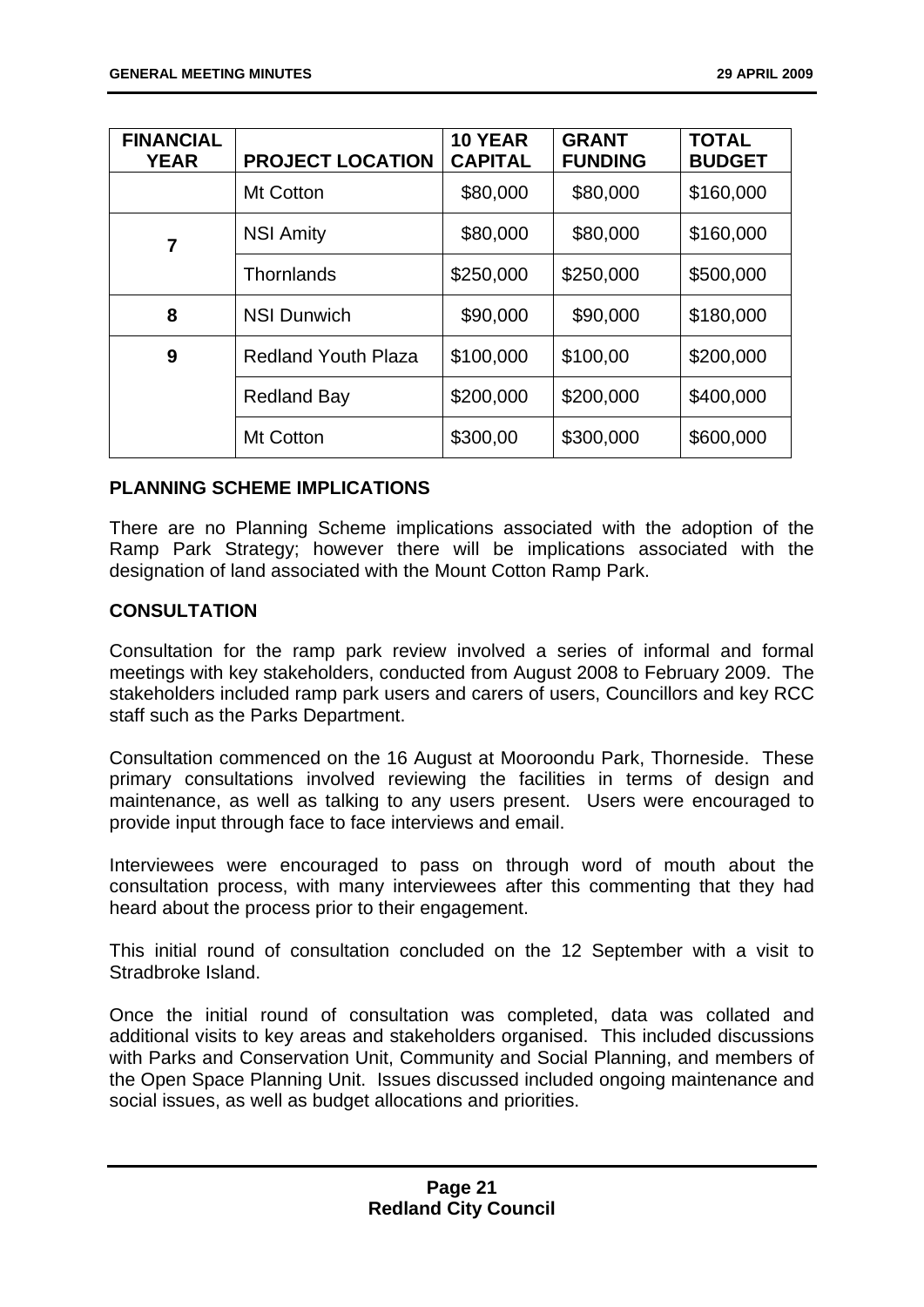Additionally, with regards design changes to the Ramp Facilities, opinions were sought from local users regarding specific changes, some of whom included professional and sponsored riders.

Congruently, visits were conducted to several other parks out of Redland City specifically at the request of local riders who preferred the features of these local parks. In other cases the report author had prior experience of the parks mentioned by interviewees and site visits were either unnecessary, or were conducted on weekends.

At first draft stage, Councillors and other internal stakeholders were invited to review and provide feedback on the report.

This was repeated twice, as the report was refined. In November-December Councillors were invited to discuss and/or visit their local facility with review author Ian Lowndes to discuss the various recommendations of the report.

#### PUBLIC NOTIFICATION

Following Council's adoption of the Redland City Council Ramp Park Strategy 2008- 2012, it is proposed that the following be undertaken:

- Redland City Council Ramp Park Strategy 2008-2012 on Public Display;
- Redland City Council Ramp Park Strategy 2008-2012 on Council website;
- Media Release.

#### **OPTIONS**

#### **PREFERRED**

That Council resolve to adopt the Redland City Council Ramp Park Strategy 2008- 2012 for planning purposes and proceed with the development of concept plans for the 10 year capital works program.

#### **ALTERNATIVE**

That Council resolve to defer the adoption the Redland City Council Ramp Park Strategy 2008-2012 for planning purposes to an ensuing Planning and Policy Committee meeting, pending the provision of additional information as requested by Council.

#### **OFFICER'S RECOMMENDATION**

That Council resolve to adopt the Redland City Council Ramp Park Strategy 2008- 2012 for planning purposes and proceed with the development of concept plans for the 10 year capital works program.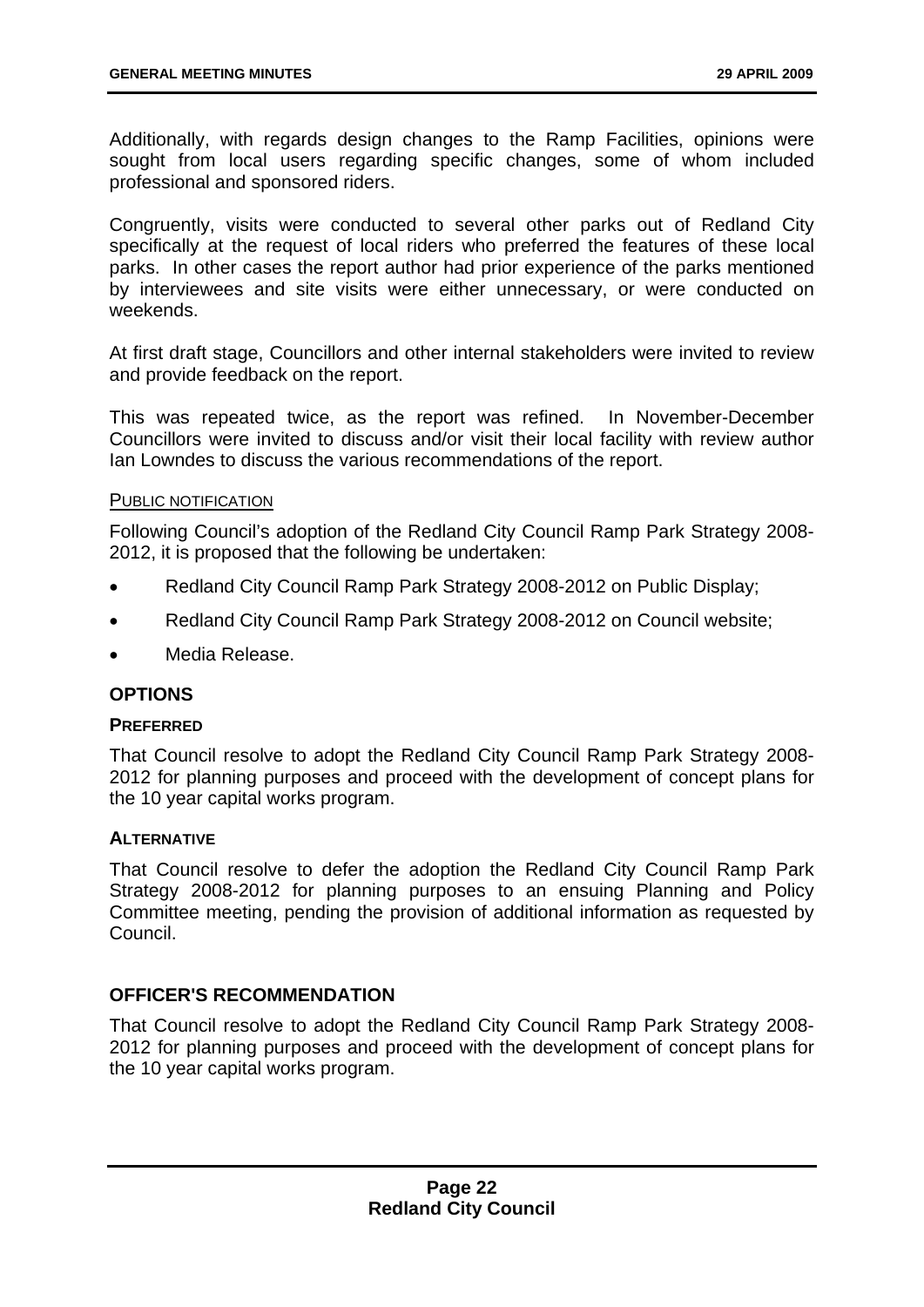#### **COMMITTEE RECOMMENDATION/ COUNCIL RESOLUTION**

| Moved by:    | <b>Cr Williams</b> |
|--------------|--------------------|
| Seconded by: | <b>Cr Elliott</b>  |

**That Council resolve to adopt the Redland City Council Ramp Park Strategy 2008-2012 for planning purposes, noting that the timeframes stated in the strategy are indicative only, and proceed with the development of concept plans for the 10 year capital works program.** 

#### **CARRIED**

A division was called for.

Crs Reimers, Elliott, Bowler, Williams, Townsend, Henry, Ogilvie, Boglary and Hobson voted in the affirmative.

Cr Murray voted in the negative.

The motion was declared by the Mayor as **CARRIED**.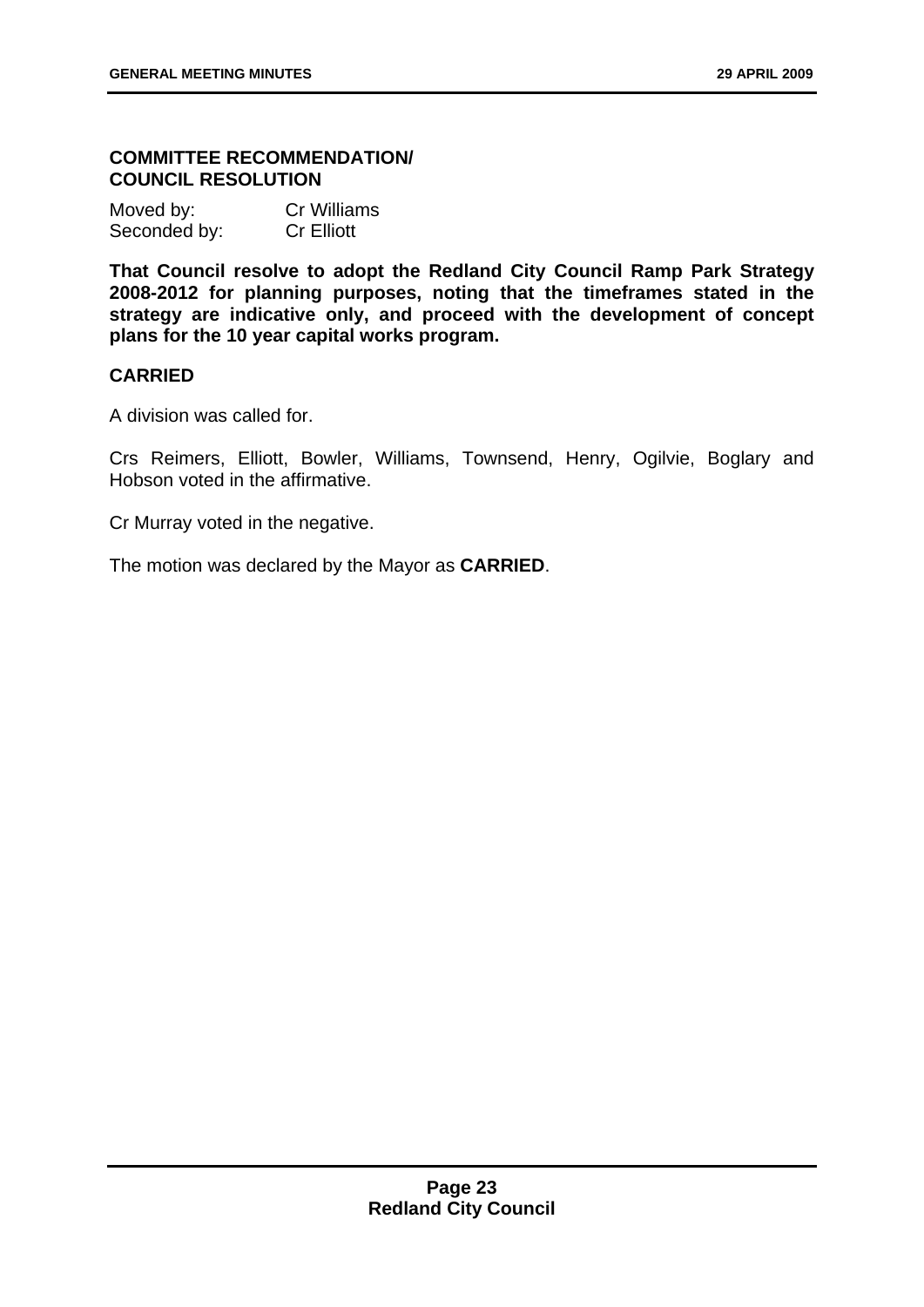#### <span id="page-29-0"></span>**11.1.3 PROPOSED ROAD OPENING - CRESCENT DRIVE TO VICTORIA AVENUE, RUSSELL ISLAND**

| <b>Dataworks Filename:</b>       | <b>RTT Roads</b>                                                                           |
|----------------------------------|--------------------------------------------------------------------------------------------|
| <b>Attachments:</b>              | <b>Drg No AV35-1-1</b><br><b>Survey plan front cover</b><br><b>Survey plan second page</b> |
| <b>Responsible Officer Name:</b> | <b>David Elliott</b><br><b>Manager Infrastructure Planning</b>                             |
| <b>Author Name:</b>              | <b>Tom McErlain</b><br><b>Casual Draftsman</b>                                             |

#### **EXECUTIVE SUMMARY**

The owners of 33 Victoria Avenue, Russell Island, have written to Council requesting that formalised road access be provided to Victoria Avenue, Russell Island. Currently properties in Victoria Avenue without formal road access are identified as Drainage Constrained Land under the Flood Prone Storm Tide and Drainage Constrained Land Overlay because they do not have all weather access. These designations significantly reduce the development potential of properties in Victoria Avenue, even though they are considered suitable to accommodate dwellings.

#### **PURPOSE**

To seek Council's permission to create a road reserve on flood free land over lots 165 and 166 on RP122549 in accordance with the *Land Act 1994* and the *Land Title Act 1994*.

#### **BACKGROUND**

Council's engineering consultant, Guthridge, Haskins and Davey, identified the access problem to Victoria Avenue, Russell Island, caused by flooding as part of their Southern Moreton Bay Islands (SMBI) Planning and Land Use Study in January 1999.

Over a period of years, the ownership of various lots in this locality have passed into Council ownership and this has now provided an opportunity to formalise a flood free road connection from Crescent Drive to Victoria Avenue via the subject lots. The two subject lots are identified in the Planning Scheme as:

Zone Community purpose Sub Area CP7 - Infrastructure

#### **ISSUES**

As part of the SMBI Planning and Land Use Strategy, Council resolved to alleviate access problems where practicable.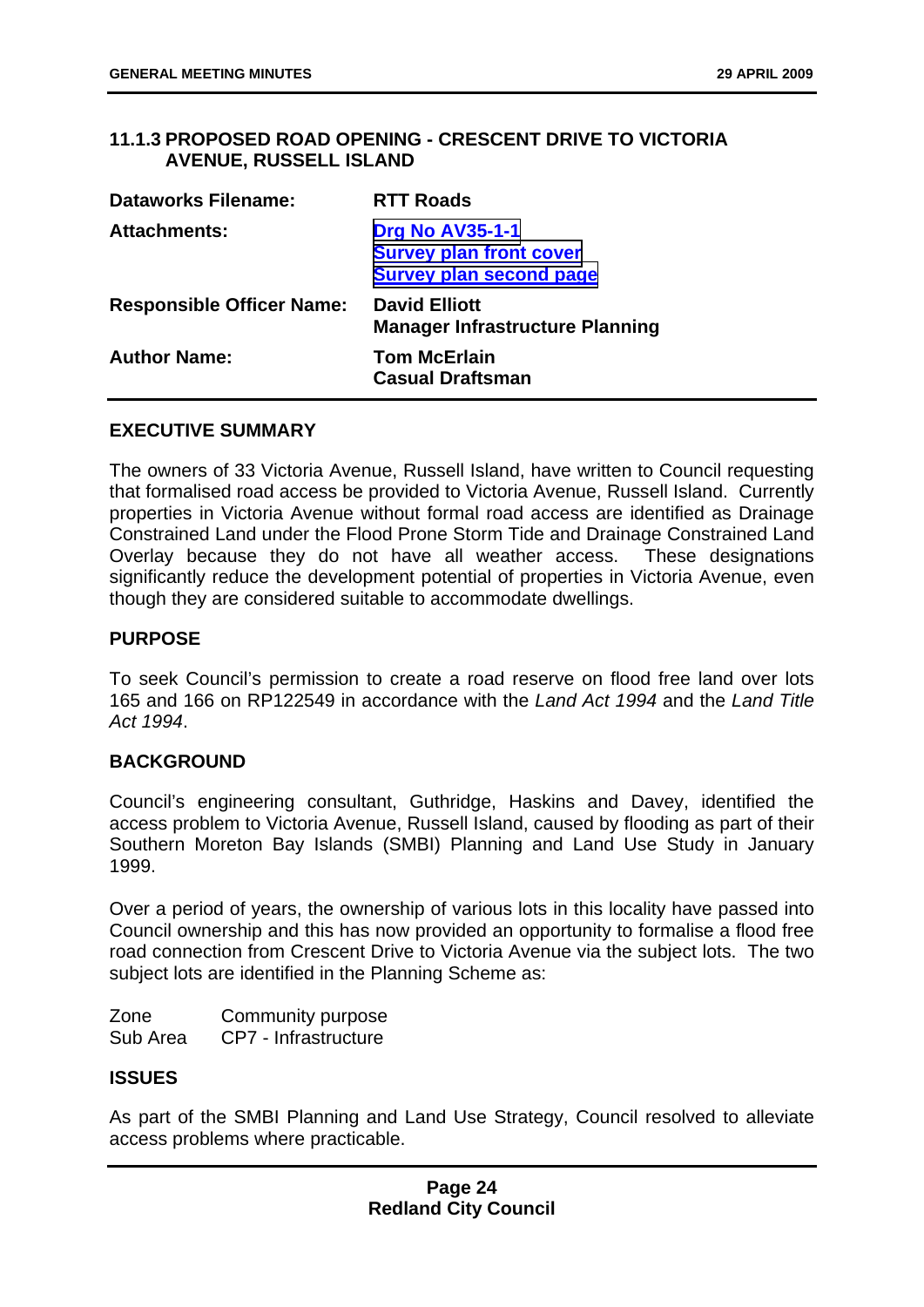The implications of the Officer's Recommendation will result in nine lots zoned Residential being removed from the Drainage Constrained Land category and subsequently improve their value. One of these lots is Council owned.

To comply with the SMBI Planning and Land Strategy and Planning Scheme it is recommended:

- 1. That lots 165 and 166 on RP122549 be opened as road;
- 2. That Council surrender to the state lot 165 (area 625 square metres) and lot 166 (area 541 square metres) for road purposes; and
- 3. That after access to Victoria Avenue is attained, the onerous condition of the Flood Prone Storm Tide and Drainage Constrained Land Overlays be alleviated through an amendment to the Redland Planning Scheme. At the present time there is no all weather access to the southern section of Victoria Avenue.

#### **RELATIONSHIP TO CORPORATE PLAN**

The recommendation in this report primarily supports Council's strategic priority to provide and maintain water, waste services, roads, drainage and support the provision of transport and waterways infrastructure.

#### **FINANCIAL IMPLICATIONS**

The cost associated with the Officer's Recommendation such as the gravel access, (approximately \$10,000) road opening application fee (approximately \$700), survey (approximately \$4,000) and legal fees (approximately \$1,000) could be charged to the SMBI Reserve Account. The estimated total cost is about \$20,000, which will be referred to at the Q3 budget review.

#### **PLANNING SCHEME IMPLICATIONS**

The Land Use Planning Group was consulted and it is considered that the outcome of recommendations in this report will result in possible amendments to the Redlands Planning Scheme, such as re-zoning.

#### **CONSULTATION**

The Manager Infrastructure Planning has consulted with the Divisional Councillor, Property Services Manager, Principal Advisor Urban and Rural Planning, Senior Advisor Spatial Management, Advisor Environmental Management and the Land Development Services Manager.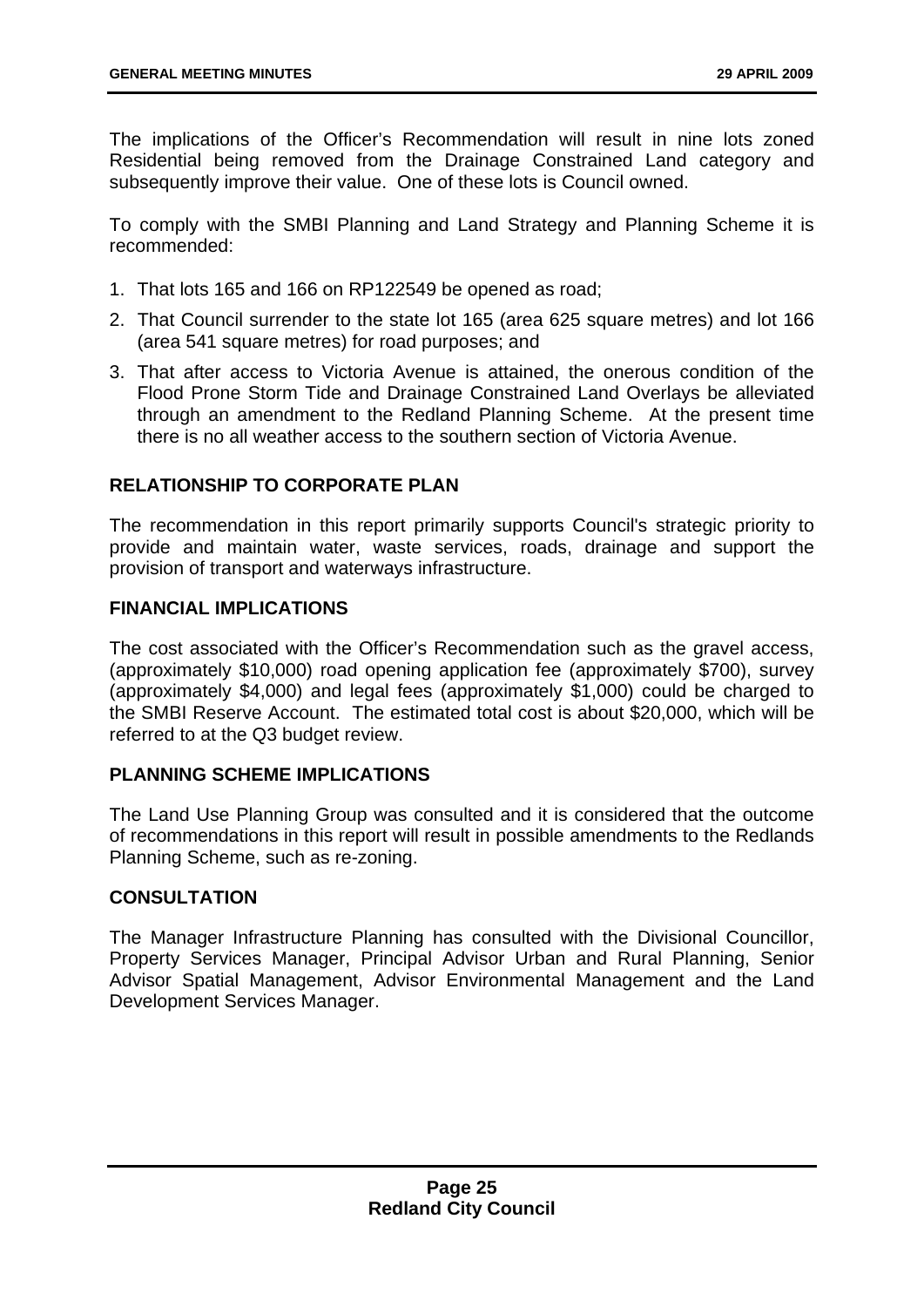#### **OPTIONS**

#### **PREFERRED**

- 1. To apply to the Department of Natural Resources and Water for lots 165, 83 Crescent Drive, and 166, 37 Victoria Avenue on RP122549, Russell Island, to be surrendered to the State and be opened as a road;
- 2. That Council construct a gravel access from Crescent Drive to Victoria Avenue on the subject lots; and
- 3. That the Chief Executive Officer be delegated authority to sign all necessary documentation associated with the transfer of the subject lots for road purposes.

#### **ALTERNATIVE**

That Council do nothing and maintain the status quo.

#### **OFFICER'S/COMMITTEE RECOMMENDATION/ COUNCIL RESOLUTION**

Moved by: Cr Murray Seconded by: Cr Bowler

#### **That Council resolve as follows:**

- **1. To apply to the Department of Natural Resources and Water for lots 165, 83 Crescent Drive, and 166, 37 Victoria Avenue on RP122549, Russell Island, to be surrendered to the State and be opened as a road;**
- **2. To construct a gravel access from Crescent Drive to Victoria Avenue, Russell Island on the subject lots; and**
- **3. That the Chief Executive Officer be delegated authority to sign all necessary documentation associated with the transfer of the subject lots for road purposes.**

**CARRIED**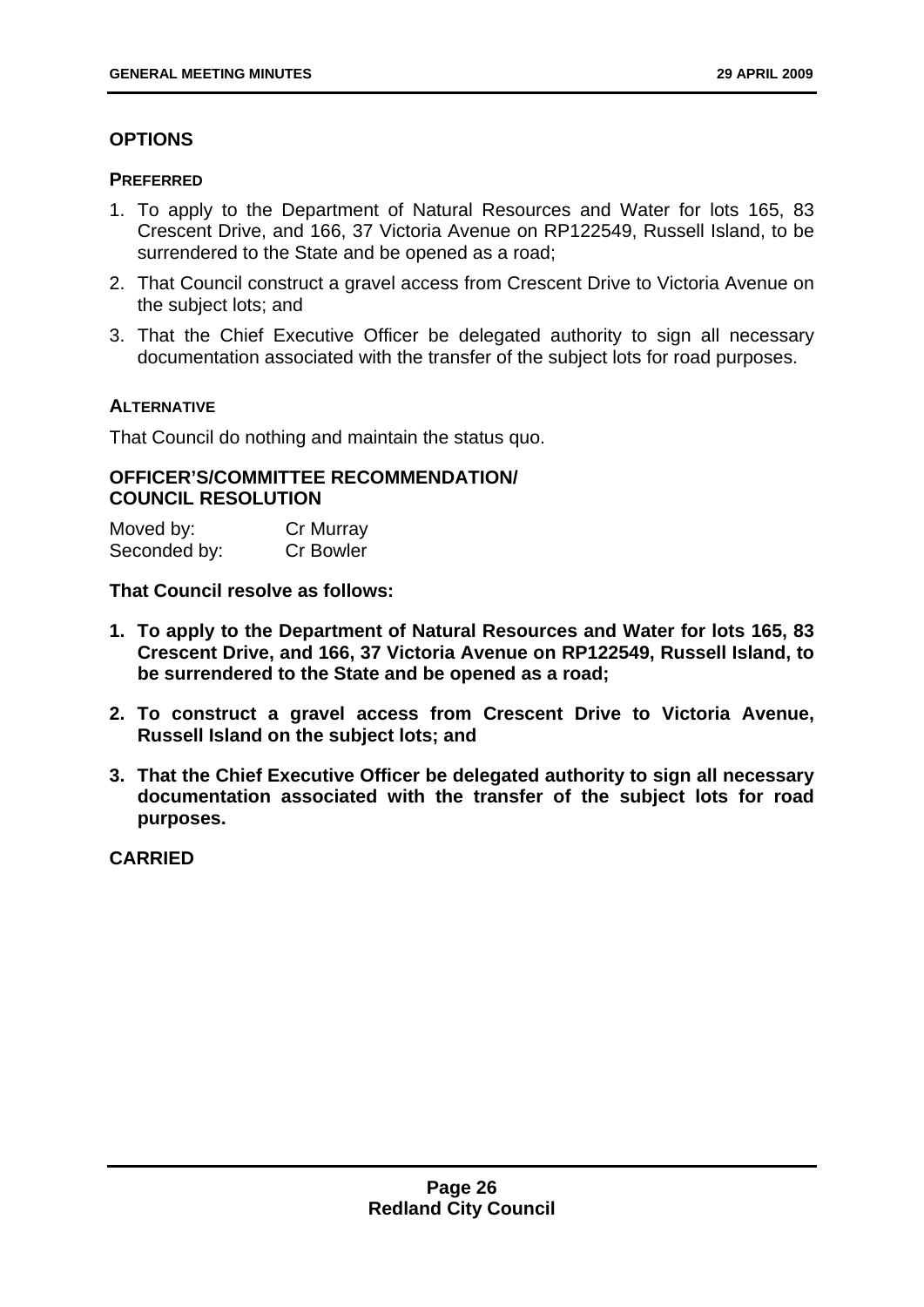#### <span id="page-32-0"></span>**11.2 OFFICE OF CEO**

#### **11.2.1 COUNCILLORS' COMMUNITY BENEFIT FUND - DIVISION 4 - CONTRIBUTION TOWARDS COMBINATION GOAL POSTS – VICTORIA POINT HIGH SCHOOL**

| <b>Dataworks Filename:</b>       | <b>G&amp;S Councillors Community Benefit Fund</b>        |
|----------------------------------|----------------------------------------------------------|
| <b>Responsible Officer Name:</b> | <b>Gary Stevenson</b><br><b>Chief Executive Officer</b>  |
| <b>Author Name:</b>              | <b>Tina Robinson</b><br><b>Executive Support Officer</b> |

#### **EXECUTIVE SUMMARY**

Council annually allocates in its budget an amount for discretionary spending by Divisional Councillors known as the Councillors' Community Benefit Fund (CCBF). All requests for funding individual projects with a greater expenditure than \$5,000.00 requires approval from Council.

This request is for an amount of \$7,123.64 (GST Exclusive) to be allocated towards the purchase of AFL combination rugby/soccer goal posts for Victoria Point High School.

#### **PURPOSE**

The purpose of this report is to seek approval from Council for an allocation from the Division 4 portion of the CCBF for \$7,123.64 (GST Exclusive) to purchase AFL combination rugby/soccer goal posts for the Victoria Point High School.

#### **BACKGROUND**

Former Councillor Peter Dowling (Division 4), prior to his resignation requested that consideration be given to allocate funds from the Division 4 portion of the CCBF to assist Victoria Point High School with the purchase of AFL combination rugby/soccer goal posts.

The Councillor discussed this project with representatives from Victoria Point High School who advised that the combination goal posts could be utilised by local primary schools and sporting clubs who would then be able to offer additional services to the community, eg sporting holiday clinics and coaching programs.

To further support the CCBF application received from Victoria Point State High School, the following clubs provided letters of support:

• Redlands Junior Rugby League;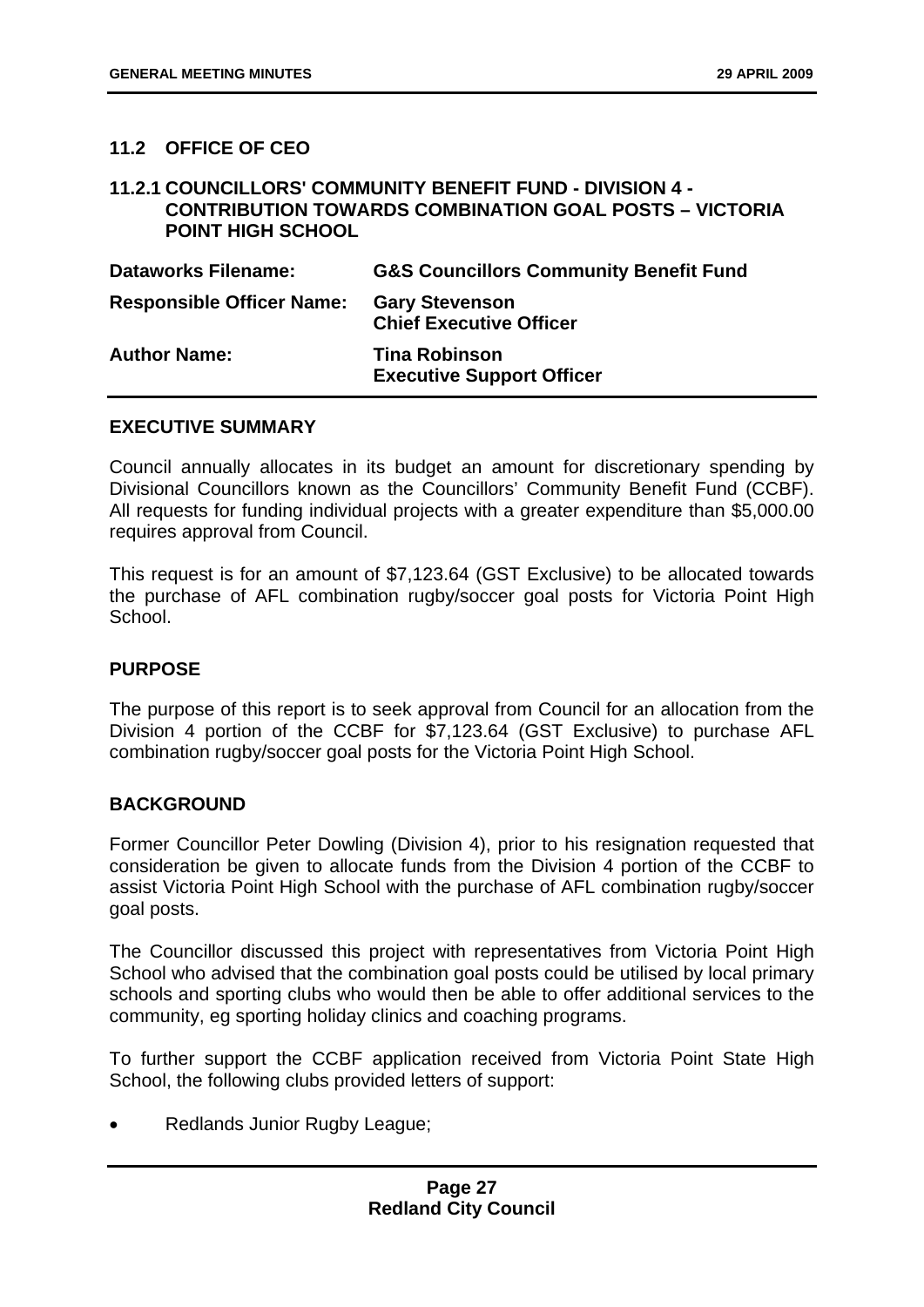• Redland Australian Football Club.

Both clubs recognised the significant impact the school's current programs (Vikings Academy Excellence Program and the AFL Excellence Program) have on the youth within the community and the contribution this program has made to the lives of the numerous players within these clubs.

A signed Community Benefit Fund application form was presented to the Office of the Chief Executive Officer, prior to the resignation from Council of the Division 4 Councillor.

#### **ISSUES**

The Division 4 portion of the Councillors' Community Benefit Fund has sufficient funds to cover this request.

#### **RELATIONSHIP TO CORPORATE PLAN**

The recommendation primarily supports Council's strategic priority to build safe, strong and self reliant communities with access to community services, infrastructure and opportunities for participation in community life.

#### **FINANCIAL IMPLICATIONS**

The Division 4 portion of the Councillors' Community Benefit Fund has sufficient funds to allocate an amount of \$7,123.64 (GST Exclusive) to support this request.

The required number of quotations was provided as per the CCBF Guideline (GL-2034).

#### **CONSULTATION**

The Division 4 Councillor consulted with representatives from the Victoria Point High School prior to his resignation from Council.

#### **OPTIONS**

#### **PREFERRED**

That Council resolve to approve the allocation of \$7,123.64 (GST Exclusive) from the Division 4 portion of the Councillors' Community Benefit Fund to purchase AFL combination rugby/soccer goal posts for Victoria Point State High School

#### **ALTERNATIVE**

That Council not approve the allocation of \$7,123.64 (GST Exclusive) from the Division 4 portion of the Councillors' Community Benefit Fund to purchase AFL combination rugby/soccer goal posts.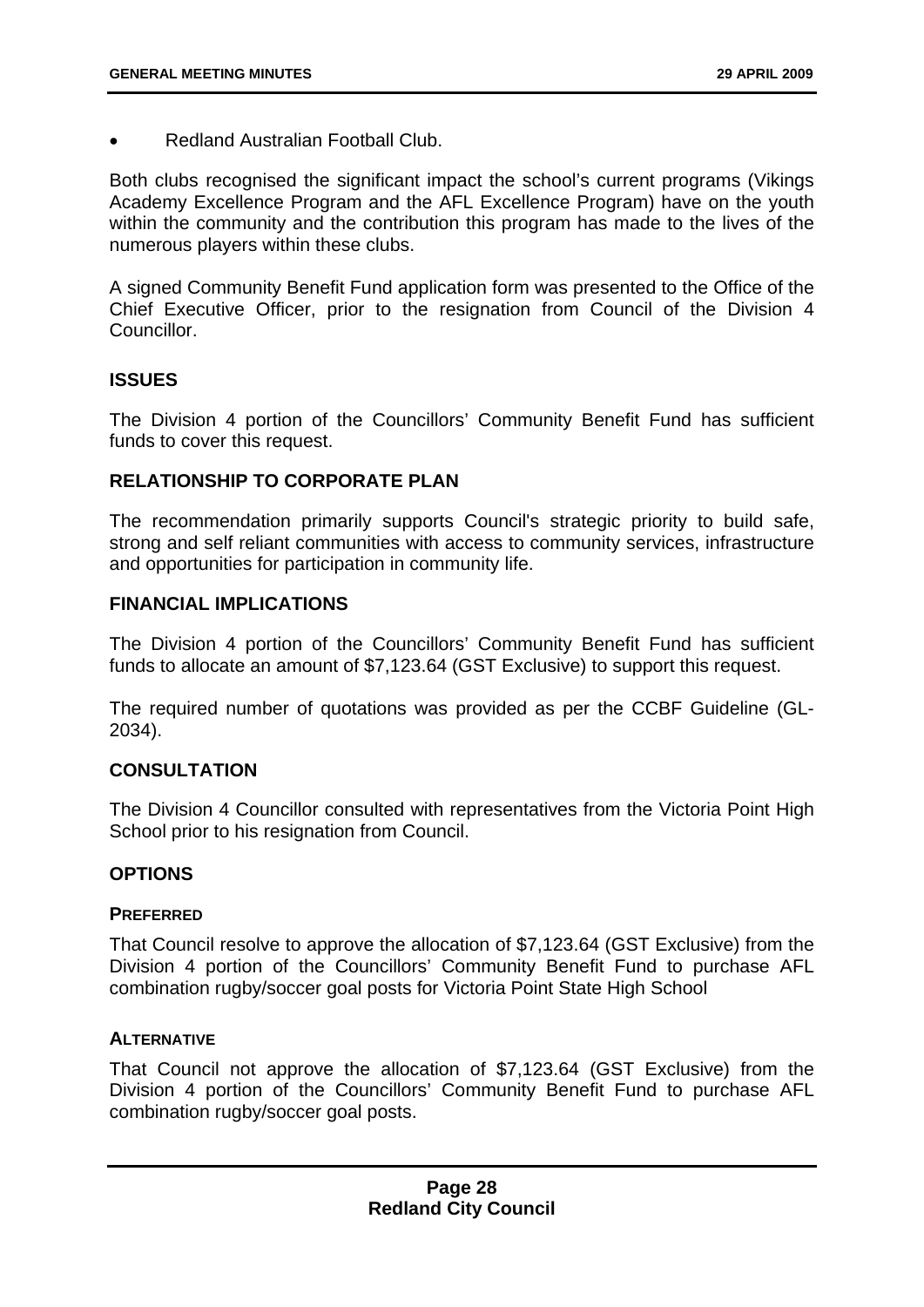#### **OFFICER'S/COMMITTEE RECOMMENDATION/ COUNCIL RESOLUTION**

| Moved by:    | Cr Murray        |
|--------------|------------------|
| Seconded by: | <b>Cr Bowler</b> |

**That Council resolve to approve the allocation of \$7,123.64 (GST Exclusive) from the Division 4 portion of the Councillors' Community Benefit Fund to purchase AFL combination rugby/soccer goal posts for Victoria Point High School.** 

**CARRIED**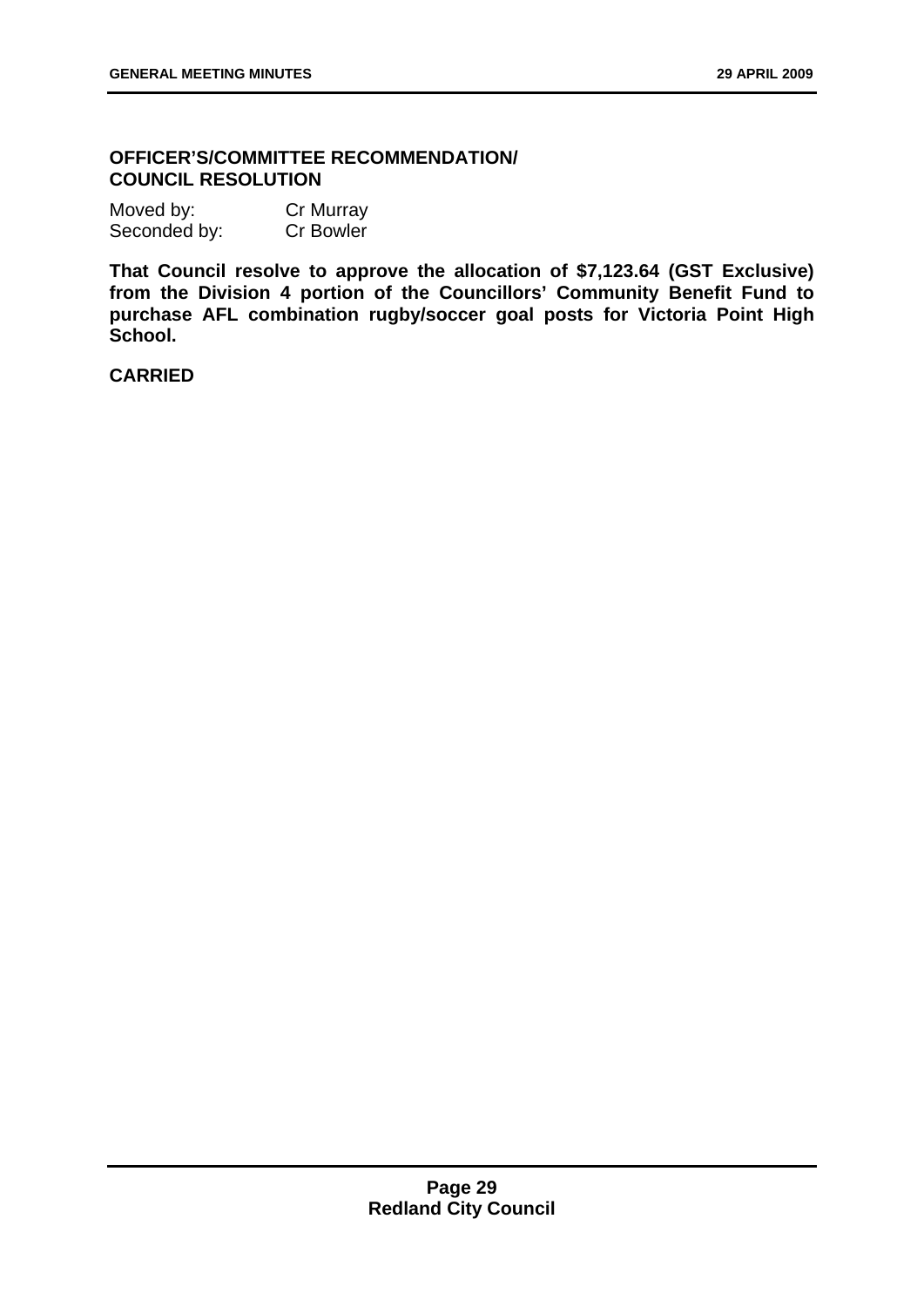#### <span id="page-35-0"></span>**12 REDLAND WATER COMMITTEE 21/04/09 - RECEIPT AND ADOPTION OF REPORT**

| Moved by:    | Cr Henry   |
|--------------|------------|
| Seconded by: | Cr Boglary |

That the Redland Water Committee Report of 21 April 2009 be received.

#### CARRIED

#### **12.1 CORPORATE SERVICES**

#### **12.1.1 WATER REFORM – LAND TENURE – WASTEWATER TREATMENT PLANTS**

| <b>Dataworks Filename:</b>       | <b>GOV WRAD PCG - Legal &amp; Regulatory - Land</b><br><b>Tenure</b> |
|----------------------------------|----------------------------------------------------------------------|
| <b>Attachments:</b>              | <b>Plans for 7 WWTP sites</b>                                        |
| <b>Responsible Officer Name:</b> | <b>Eleanor Bray</b><br><b>Water Reform Manager</b>                   |
| <b>Author Name:</b>              | <b>Diane Green</b><br><b>Water Reform Program Coordinator</b>        |

#### **EXECUTIVE SUMMARY**

Redland City Council (RCC) is currently undertaking a land tenure project in relation to the south-east Queensland (SEQ) Water Reform Program (WRP) coordinated through the Council of Mayors (COM). The land tenure project has been established to identify land parcels for transfer to the new distribution entity. In this report, land associated with the 7 wastewater treatment plants (WWTPs) has been investigated. A number of surveys are proposed to separate land parcels for transfer to the distribution entity whilst maintaining Council's control and interest in some land surrounding several WWTP sites for environmental purposes.

#### **PURPOSE**

The purpose of this report is to seek Council approval for the reconfiguration of land associated with the 7 WWTPs, and agree in principle to the proposed wastewater treatment land parcels recommended for transfer to the new water distribution entity.

#### **BACKGROUND**

In the second stage of the water reforms, Councils' water businesses will be separated from Councils and run through a single distribution business and three water retailers by July 2010.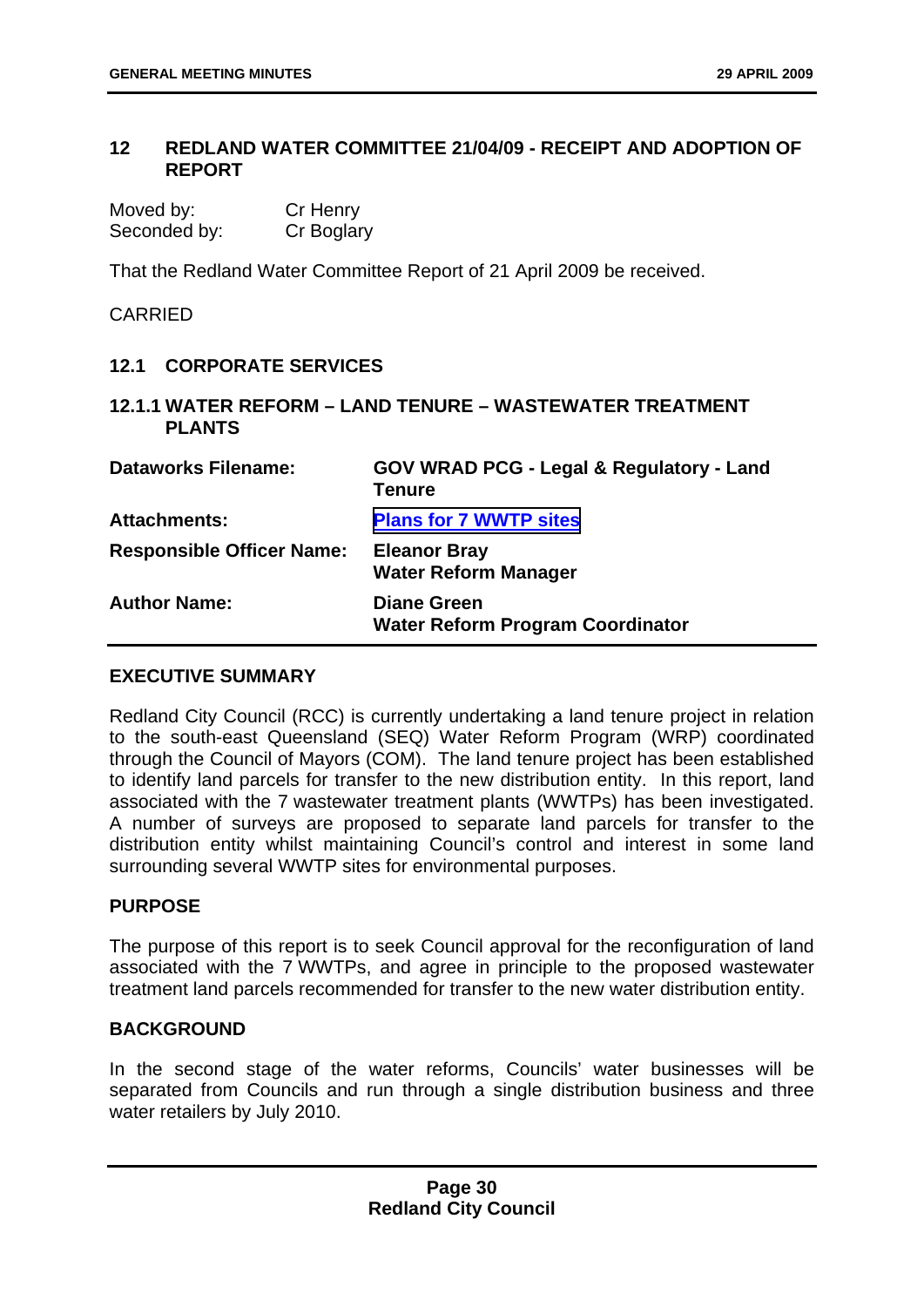The majority of water assets remaining in Council will be transferred to the new water distribution business by 1 July 2010. A specific project group has been formed within Council to investigate all land tenure issues associated with the water assets. The land tenure project has divided the project into 5 components each of which will be investigated and reported progressively to Council.

The 5 components being investigated are land associated with:

- 1. wastewater treatment plants;
- 2. water reservoirs;
- 3. water pump stations;
- 4. wastewater pump stations; and
- 5. access reserves and sundry items.

Investigations have been completed for the first component; land associated with WWTPs. Several discussions and workshops have been conducted with officers across the south-east region as well as internally within RCC to determine the appropriate actions required.

## **ISSUES**

RCC has control of 7 WWTPs that will be transferred to the distribution entity. Five of the WWTPs are located on the mainland and 2 are located on North Stradbroke Island (NSI). Details of each site and proposed action required to transfer to the distribution entity are as follows:

SITE 1- POINT LOOKOUT Address: Mooloomba Road RPD: Lot 130 SL13002 Lot 46 SL2484

- This site is located on state land over which Council has occupation as trustee.
- It is proposed to undertake a survey of Lot 130 around the actual site of the WWTP for subdivision and future transfer to the distribution entity.
- A new WWTP is proposed on Lot 46. Survey of the site is required for the subdivision of land around the future WWTP which would then be proposed for transfer to the distribution entity.
- A statutory licence is proposed for irrigation purposes over Lot 130 SL13002 for the proposed new WWTP.

SITE 2 - DUNWICH

Address: Ballow Road RPD: Lot 1/2 SP117361 Lot 123 SL8150 Lot 67 SP104056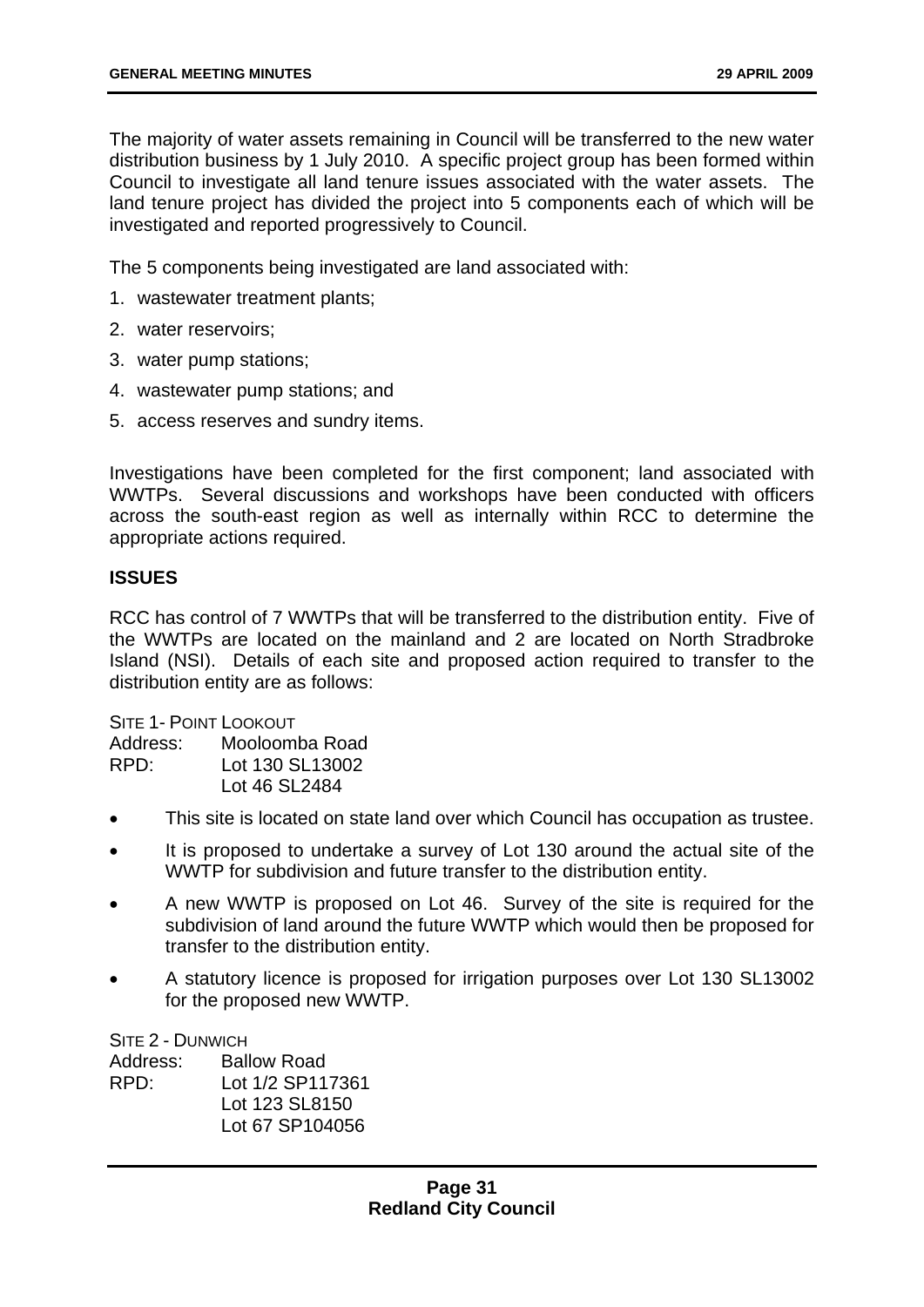- This site (Lots 1 & 2 SP117361) is located on state land over which Council holds a term lease.
- No survey is required as the whole site on Lots 1 & 2 is occupied by the **WWTP**
- It is proposed to transfer the term lease for Lots 1 & 2 SP11736 to the distribution entity.
- A statutory licence is proposed for irrigation purposes over Lot 123 & Lot 67 for the WWTP.

SITE 3 - THORNESIDE

Address: Quarry Road

RPD: Lot 2 SP133567

- This site is freehold land in ownership of Redland City Council, Redland **Water**
- It is proposed to undertake a survey of Lot 2 around the actual site of the WWTP for subdivision and future transfer to the distribution entity. The proposed subdivision of land will include all land up to the railway boundary on the north-east side of the lot and exclude the portion of land to the south and west as CN1 zoning (which is a sub area of the conservation Zoning for Environmental and Drainage Constrained Land) which will be retained by Council for environmental purposes. It will be necessary to dedicate as roadway, part of Lot 1 RP119109 to allow legal access to the site.
- The road reserve on Quarry Road adjacent to Lot 1 RP119109 is proposed for future road closure and establishment as a reserve for environmental purposes.

SITE 4 - CAPALABA

Address: Smith Street

RPD: Lot 2 RP165277

Lot 3 RP150397

- These parcels of land are freehold in ownership of Redland City Council, Redland Water.
- A survey is proposed for future subdivision around the WWTP taking a section of land from the western side of Lot 3 and sub section of Lot 2 following the perimeter fence of the WWTP (proposed Lot 2).
- The lot that contains the WWTP (proposed Lot 2) is proposed for transfer to the new distribution entity.
- Lot 702 will be retained by RCC to act as a buffer area.
- The southern section of Lot 2 is proposed to remain in Council control and be reconfigured with Lot 701 SP160859 (proposed Lot 3) for future road purposes and ownership by Redland Environmental Management.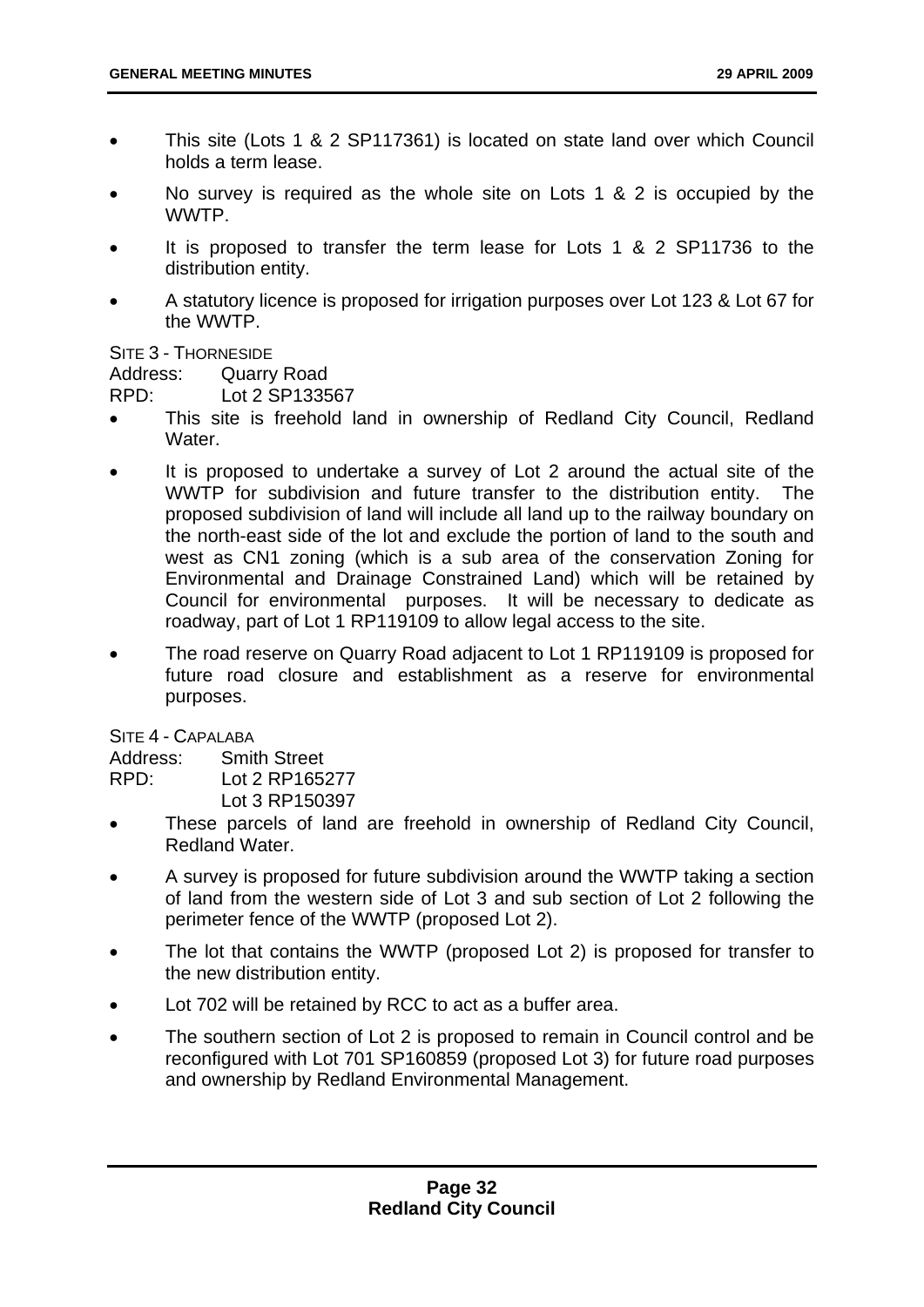• Lot 1 RP178370, Lot 12 RP201743, Lot 2 RP184471, Lot 3 RP178350, Lot 4 RP178381 and remaining portion of Lot 3 RP150397 – it is proposed to amalgamate all parcels into one proposed lot (proposed Lot 1).

SITE 5 – VICTORIA POINT Address: Link Road RPD: Lot 56 SL8061 Lot 3 RP173508 Lot 2 RP196484

- The plant is located on Lots 2, 3 & 56.
- Lot 2 and 3 are freehold in ownership of Redland City Council, Redland Water and Lot 56 is state land with Redland Water as trustee.
- A survey is required to subdivide a small portion of Lot 2, as per the boundary fence of the WWTP, which will then be joined with Lot 3 which is proposed for transfer to the distribution entity (proposed Lot 3).
- Lot 56 will be surveyed for subdivision to retain a minimum 40-metre boundary between the creek and the WWTP on the north-west side in accordance with the attached plan to allow for future expansion which is proposed for transfer to the distribution entity (proposed Lot 2). The balance of the site is to be retained by Council as trustee for environmental purposes (proposed Lot 1).
- Proposed Lot 1 access has 2 options for access. Option A at the southern end of Lot 56 or an easement in proposed Lot 4.
- Lot 18 RP888712 and Lot 41 RP855434 are freehold in the ownership of Redland City Council, Parks and Conservation. Lot 2 RP196484 is freehold in the ownership of Redland City Council, Redland Water. It is proposed to amalgamate these lots and transfer ownership to Redland Environmental Management.

SITE 6 - REDLAND BAY

Address: German Church Road

R.P.D: Lot 3 SP117639

• This is freehold land in ownership of Redland City Council, Redland Water. It is proposed to transfer the whole site to the distribution entity.

SITE 7 CLEVELAND

Address: Weippin Street

RPD: Lot 171 SL7400

- This site is located on State land over which Redland Water holds a term lease over the whole site.
- Council has previously granted approval to the subdivision of this site in accordance with the plan attached.
- It is proposed that ownership of proposed Lot 1 be transferred to Redland City Council Environmental Management as lessee and ownership of Lot 2 be transferred to the distribution entity as lessee.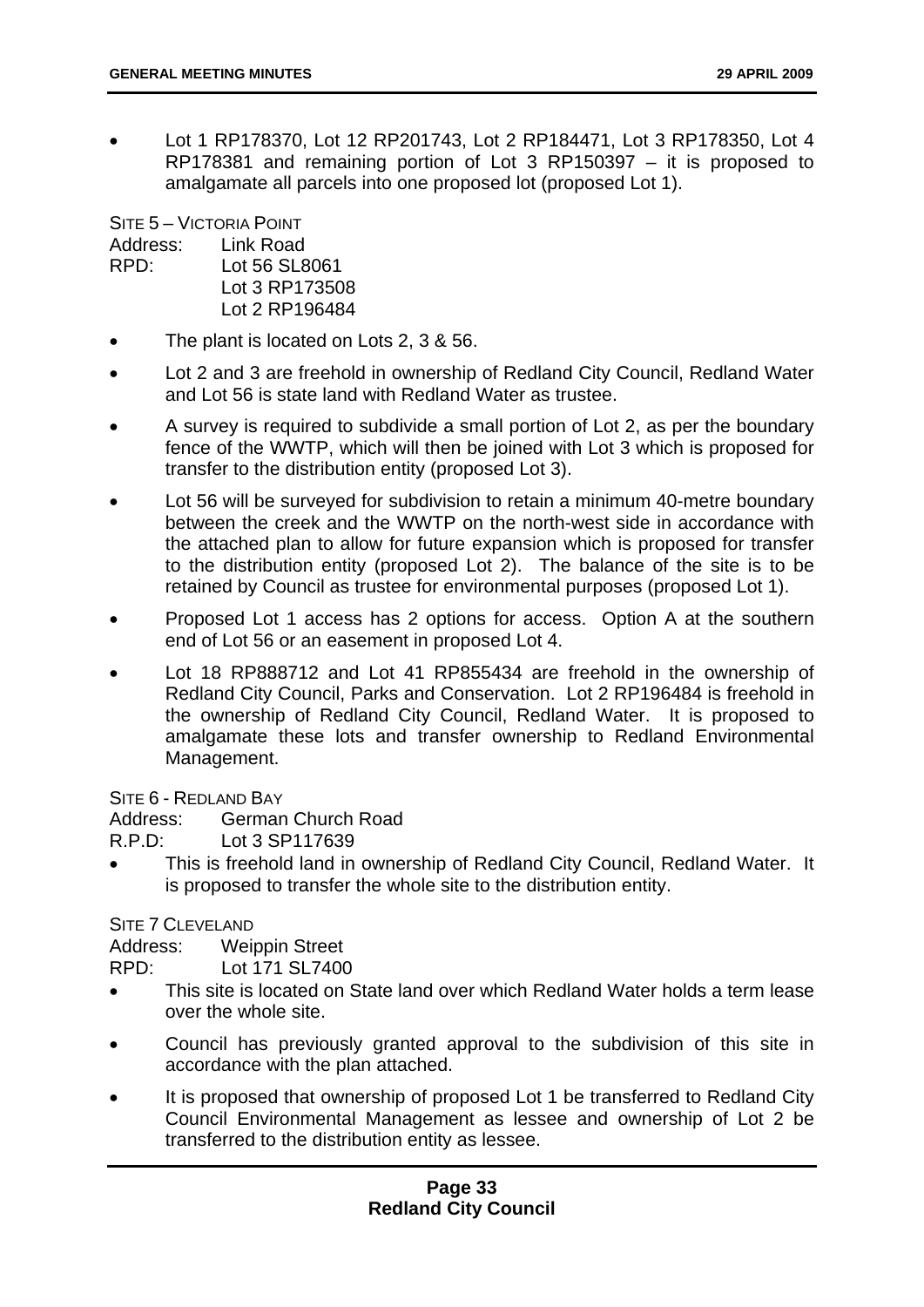• Additional survey is required for the subdivision of the south section of the lot adjacent to Lot 241 SL7399 (proposed Lot 3 and 4). This section will be retained by Council for environmental purposes and transferred to Redland City Council Environmental Management as lessee.

# **RELATIONSHIP TO CORPORATE PLAN**

The recommendation primarily supports Council's strategic priority to provide and maintain water services and support the provision of infrastructure.

## **FINANCIAL IMPLICATIONS**

Costs of survey and other expenses involved in this proposal are estimated to be \$50,000.

# **PLANNING SCHEME IMPLICATIONS**

The Land Use Planning Group was consulted and it is considered that the outcome of recommendations in this report will result in possible amendments to the Redlands Planning Scheme, such as change of zoning.

# **CONSULTATION**

Council's Water Retail & Distribution Projects Team has consulted with:

- RCC's Property Services Manager;
- General Manager Redland Water;
- Manager Treatment Operations Redland Water;
- Manager Environmental Management:
- Senior Advisor Spatial Management; and
- Land Use Planning Group.

### **OFFICER'S/COMMITTEE RECOMMENDATION/ COUNCIL RESOLUTION**

| Moved by:    | Cr Henry          |
|--------------|-------------------|
| Seconded by: | <b>Cr Elliott</b> |

**That Council resolve, in preparation for transfer of identified land parcels to the SEQ Distribution Entity (Interim) Pty Ltd, to delegate authority to the Chief Executive Officer to:** 

- **1. Survey and reconfigure and/or amalgamate, as appropriate, and in accordance with the details in this report:** 
	- **a) Site 1 Mooloomba Road, Point Lookout Lot 130 on SL13002 and Lot 46 on SL2484;**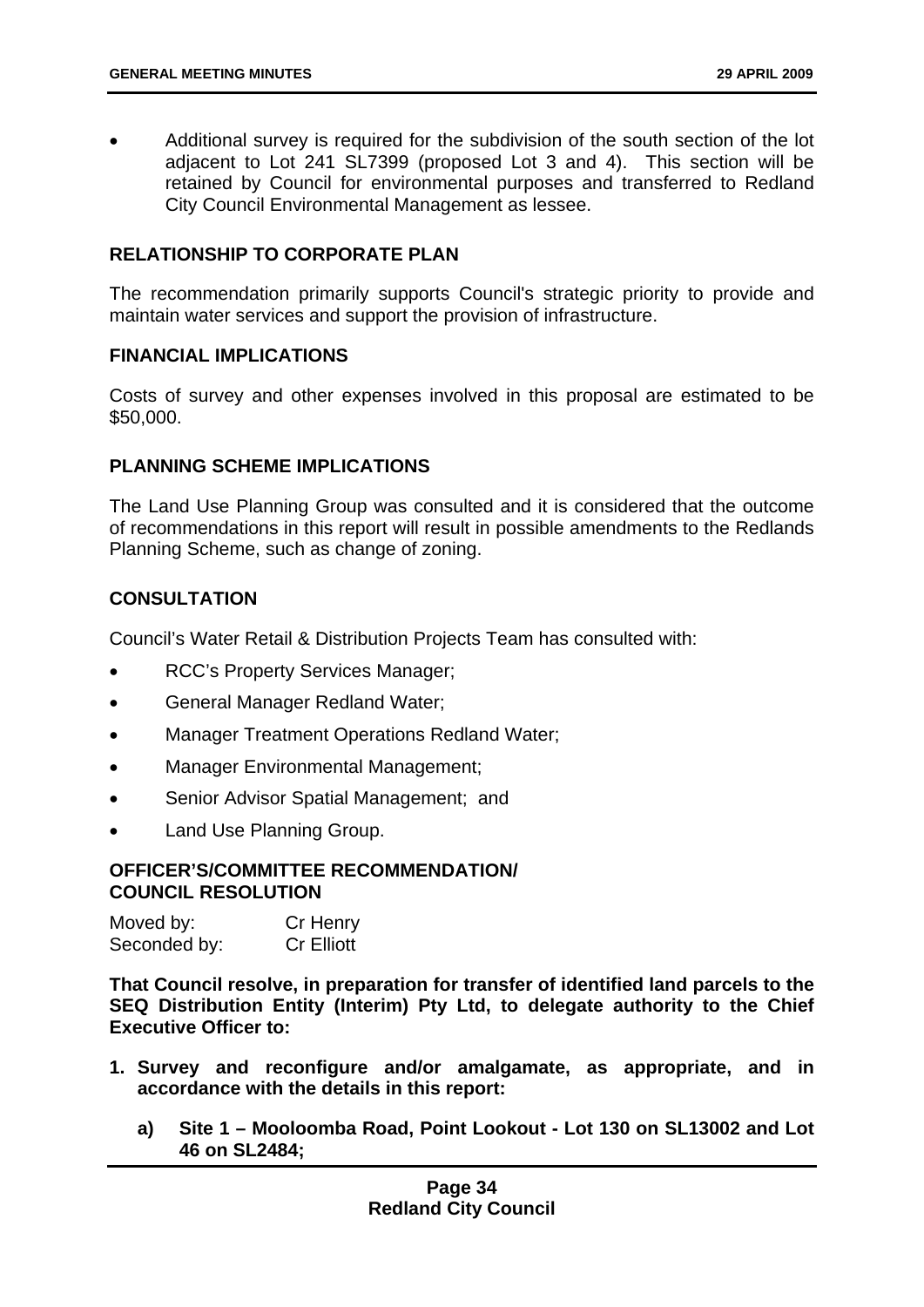- **b) Site 2 Ballow Road, Dunwich Lot 1/2 on SP117361, Lot 123 on SL8150 and Lot 67 on SP104056;**
- **c) Site 3 Quarry Road, Thorneside Lot 2 on SP133567;**
- **d) Site 4 Smith Street, Capalaba Lot 2 on RP165277 and Lot 3 on RP150397;**
- **e) Site 5 Link Road, Victoria Point Lot 56 on SL8061, Lot 3 on RP173508 and Lot 2 on RP196484;**
- **f) Site 6 German Church Road, Redland Bay Lot 3 on SP117639;**
- **g) Site 7 Weippin Street, Cleveland Lot 171 on SL7400; and**
- **2. Make, vary, discharge and execute any relevant contracts in this matter.**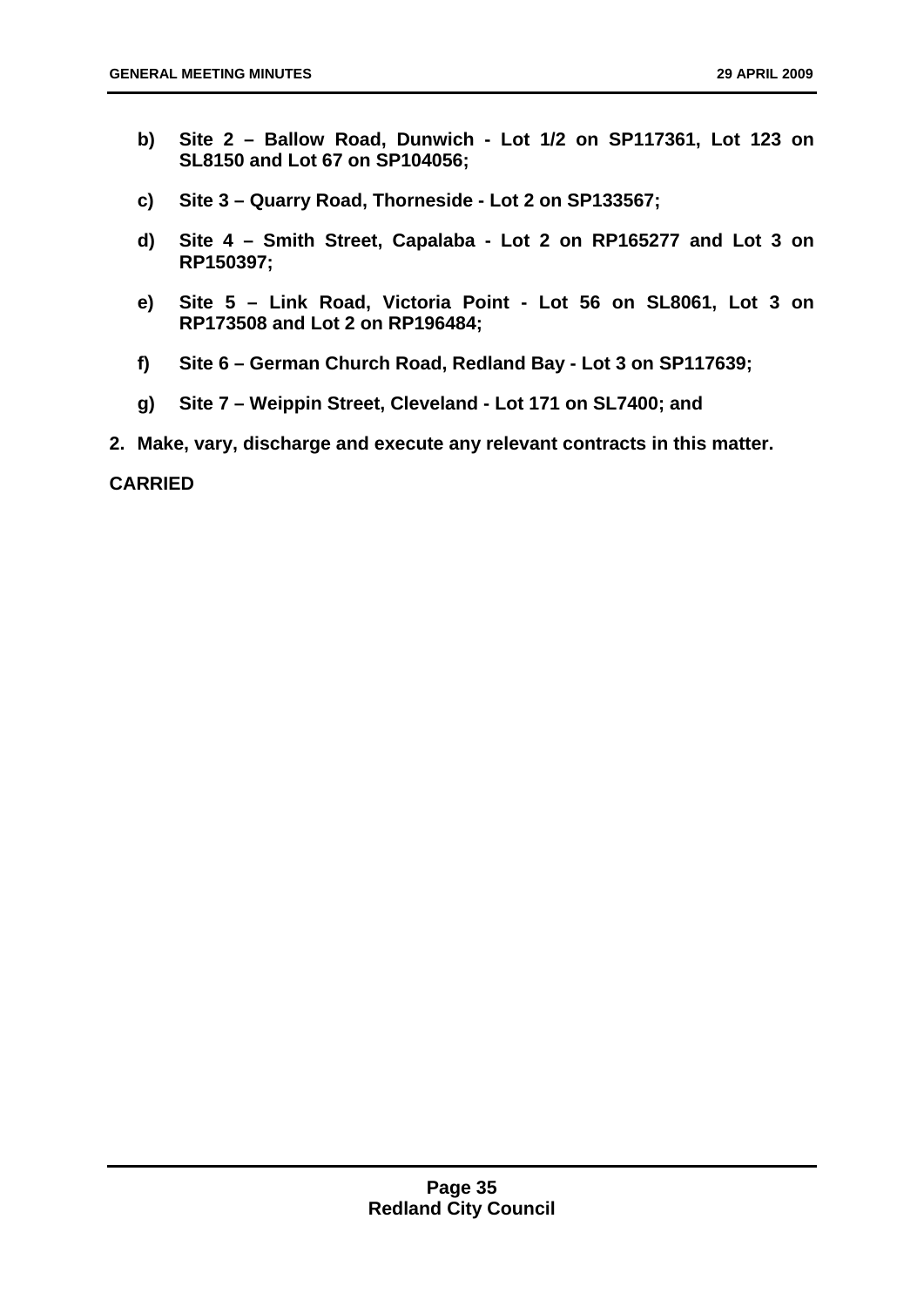### **12.1.2 WATER REFORM UPDATE**

| <b>Dataworks Filename:</b>       | WS Planning - Water Reform                           |
|----------------------------------|------------------------------------------------------|
| <b>Responsible Officer Name:</b> | <b>Eleanor Bray</b><br><b>Manager Water Reform</b>   |
| <b>Author Name:</b>              | <b>Taryn Davey</b><br><b>Project Support Officer</b> |

### **EXECUTIVE SUMMARY**

Stage 2 of the water reform institutional arrangements are well underway with 10 councils in south-east Queensland (SEQ) forming one distribution and 3 retail entities to manage the delivery of water and wastewater services from 1 July 2010. The Weller Report, which undertook a review of Queensland government bodies, was released at the end of March making some specific recommendations on the state water authorities. These recommendations are currently being reviewed by the state. A draft customer code has also been released for comment by the Queensland Water Commission (QWC).

The Council of Mayors' SEQ (COMSEQ) water reform program (WRP) has continued work on the due diligence (DD) project and workforce framework as well as coordinating the procurement options for retail systems.

#### **PURPOSE**

The purpose of this report is to provide Council with an update on the regional water reform within SEQ.

#### **BACKGROUND**

The state government has commenced major water reforms in SEQ. These reforms include the separation and transition of local government water businesses into new separated regional water distribution and retail businesses.

## **ISSUES**

#### **1. SEQ water reform institutional arrangements**

The State Government has received a report from a review team headed by Professor Pat Weller "Brokering Balance: A Public Interest Map for Queensland Government Bodies". Within this report, the following recommendations were made:

#### • "**Recommendation 53 :**

# **Queensland Water Commission**

The Queensland Water Commission should be abolished and its functions should be transferred into the Department."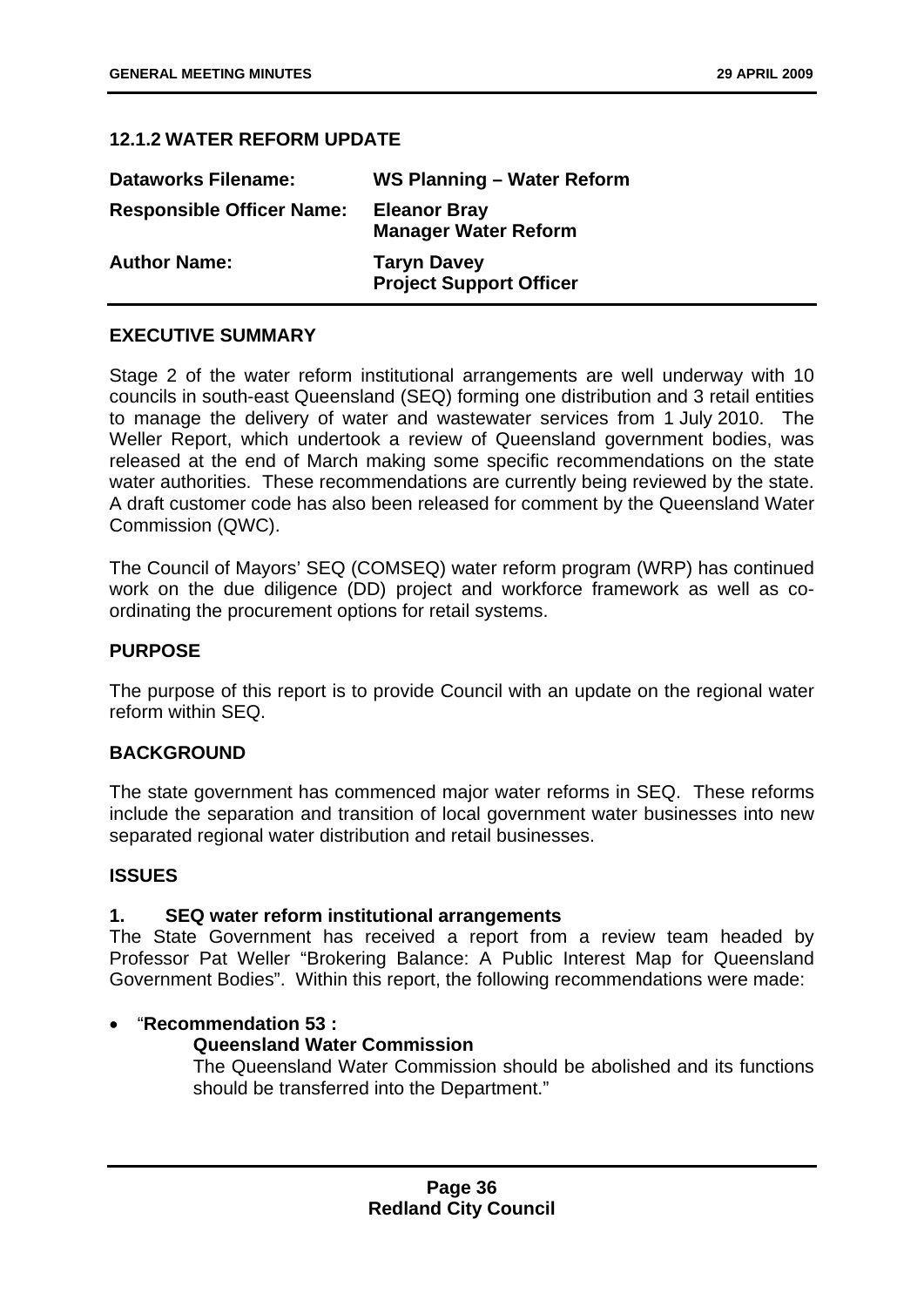# • **"Recommendation 54:**

**Queensland Bulk Water Supply Authority Queensland Bulk Transport Authority (trading as LinkWater) Queensland Manufactured Water Authority (trading as WaterSecure) SEQ Water Grid Manager** 

The 4 bulk water infrastructure bodies should be abolished and the functions should be transferred into the Department."

The Premier has requested that Ministers investigate the implications and speak to stakeholders in relation to wider implications. As such, COMSEQ is preparing a submission for discussion with Ministers.

## **2. Customer code**

QWC has released a draft customer code outlining the service obligations and service standards for the distribution and retail businesses, as well as the rights and obligations of customers. The code elaborates on the customer protection framework including issues such as credit management arrangements, customer hardship and billing content. After consulting with councils, the WRP will provide feedback to QWC for consideration.

# **3. Distribution**

While recruitment and establishing a sound governance framework has dominated work activity at the distribution entity, the business has also achieved the following activities over the last month:

- a preferred tenderer has been selected for the distribution business branding strategy:
- selected a partner via expression of interest (EOI) to develop options for how the business can optimise infrastructure planning, procurement and delivery;
- prepared and posted a request for proposal for a panel of providers to assist in the preparation and delivery of the ICT architecture strategy, and
- prepared a framework for policy and procedures that is being populated.

#### **4. Retail**

- An EOI was released in early April to seek suitable IT systems and data migration suppliers to undertake the establishment and implementation of the new systems required for the retail entities.
- The first meeting of the Customer Communication and Marketing (CCAM) working group was held this month with marketing and communication officers from each council in attendance.
- The purpose of the CCAM group is to develop and deliver an external communications plan that will focus on water and wastewater customers. The customer messages will be distributed via council channels such as rates notices and council publications, introducing the new businesses and creating awareness amongst the community.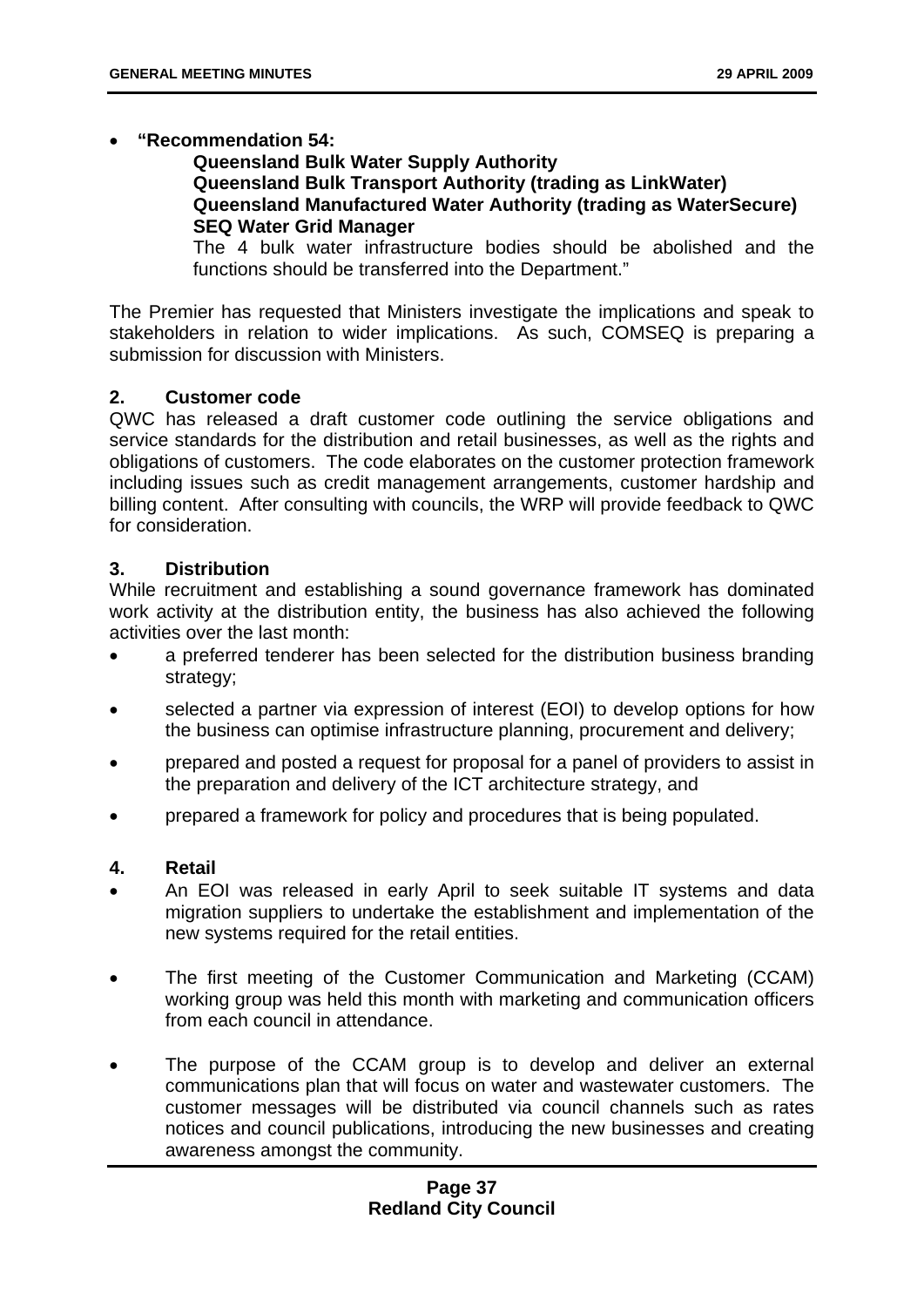• Retailer 3 councils (Redlands, Logan, Gold Coast and Scenic Rim) are in the process of recruiting a Project Manager for Retailer 3 to assist in the establishment of the new business.

## **5. Due diligence project**

The DD project, co-ordinated through the COM WRP is well underway within Redland City Council (RCC) with the collection of necessary information to enable a successful transition of the water business. Council officers have responded well to the additional workloads and have provided information within the required timeframes.

## **6. Workforce framework**

The COM WRP human resources and industrial relations stream continues to work on the workforce framework and a protocol for the EOI process.

# **RELATIONSHIP TO CORPORATE PLAN**

The recommendation primarily supports Council's strategic priority to provide and maintain water services and support the provision of infrastructure.

# **FINANCIAL IMPLICATIONS**

There are no financial implications within this report.

# **PLANNING SCHEME IMPLICATIONS**

There are no planning scheme implications within this report.

# **CONSULTATION**

Consultation occurred with the:

- Water Retail and Distribution Project Team; and
- Water Reform Steering Group.

# **OFFICER'S/COMMITTEE RECOMMENDATION/ COUNCIL RESOLUTION**

Moved by: Cr Henry Seconded by: Cr Elliott

**That Council resolve to note the update on the regional water reform within south-east Queensland.**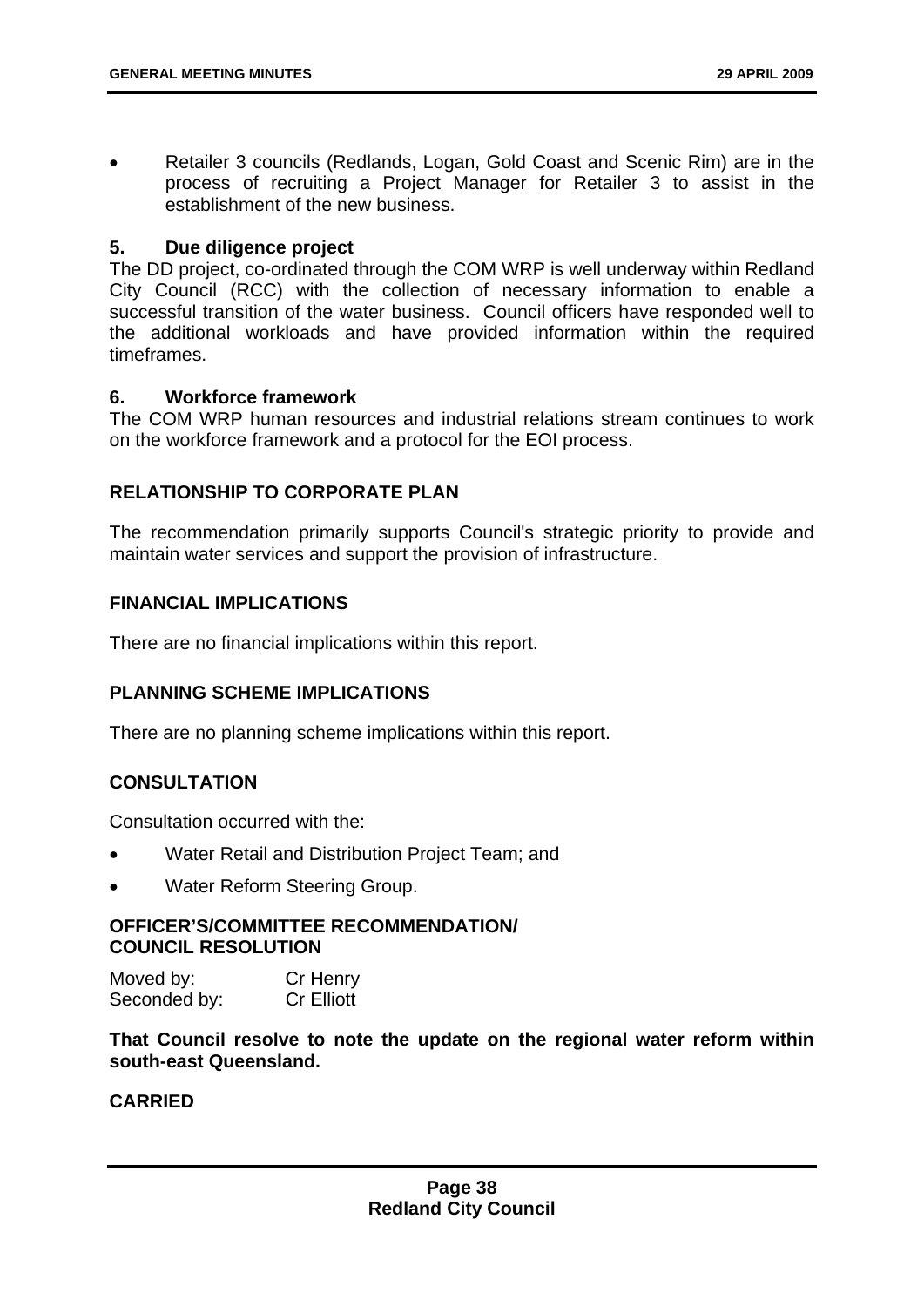### **12.2 REDLAND WATER**

#### **12.2.1 REDLAND WATER BUSINESS UNIT REPORT - MARCH 2009**

| <b>Dataworks Filename:</b>       | <b>WW Redland Water Committee</b><br><b>WS Redland Water Committee</b>                                                        |
|----------------------------------|-------------------------------------------------------------------------------------------------------------------------------|
| <b>Attachments:</b>              | <b>Business Unit Report - March 2009</b><br>Appendix A - Wastewater treatment plants<br>supplementary performance information |
| <b>Responsible Officer Name:</b> | <b>Gary Soutar</b><br><b>General Manager, Redland Water</b>                                                                   |
| <b>Author Name:</b>              | <b>Gary Soutar</b><br><b>General Manager, Redland Water</b>                                                                   |

# **EXECUTIVE SUMMARY**

The Redland Water (RW) business unit report is presented to Council for noting. The report provides the business unit's performance for the month of March 2009 and covers financial and non-financial indicators for water and wastewater.

It is expected that, most of the time the report findings will be "business as usual". Where exceptions occur, these will be highlighted.

The report provides a regular opportunity for Council to consider the RW's performance and to respond to any exceptional reporting.

Council is provided with the option to accept the report or, accept it and request additional information or a review of performance.

#### **PURPOSE**

To report on the ongoing performance of the business unit against key performance indicators (KPIs).

### **BACKGROUND**

RW's performance plan identifies KPIs for which performance targets have been agreed with Council. Reporting is done each month through the RW committee.

#### **ISSUES**

The report is provided to Council as a means of monitoring the performance of RW for the activities of water and wastewater.

The first part of the report comprises a "snapshot" of the business unit's achievement in meeting KPIs (year-to-date) and financial report card.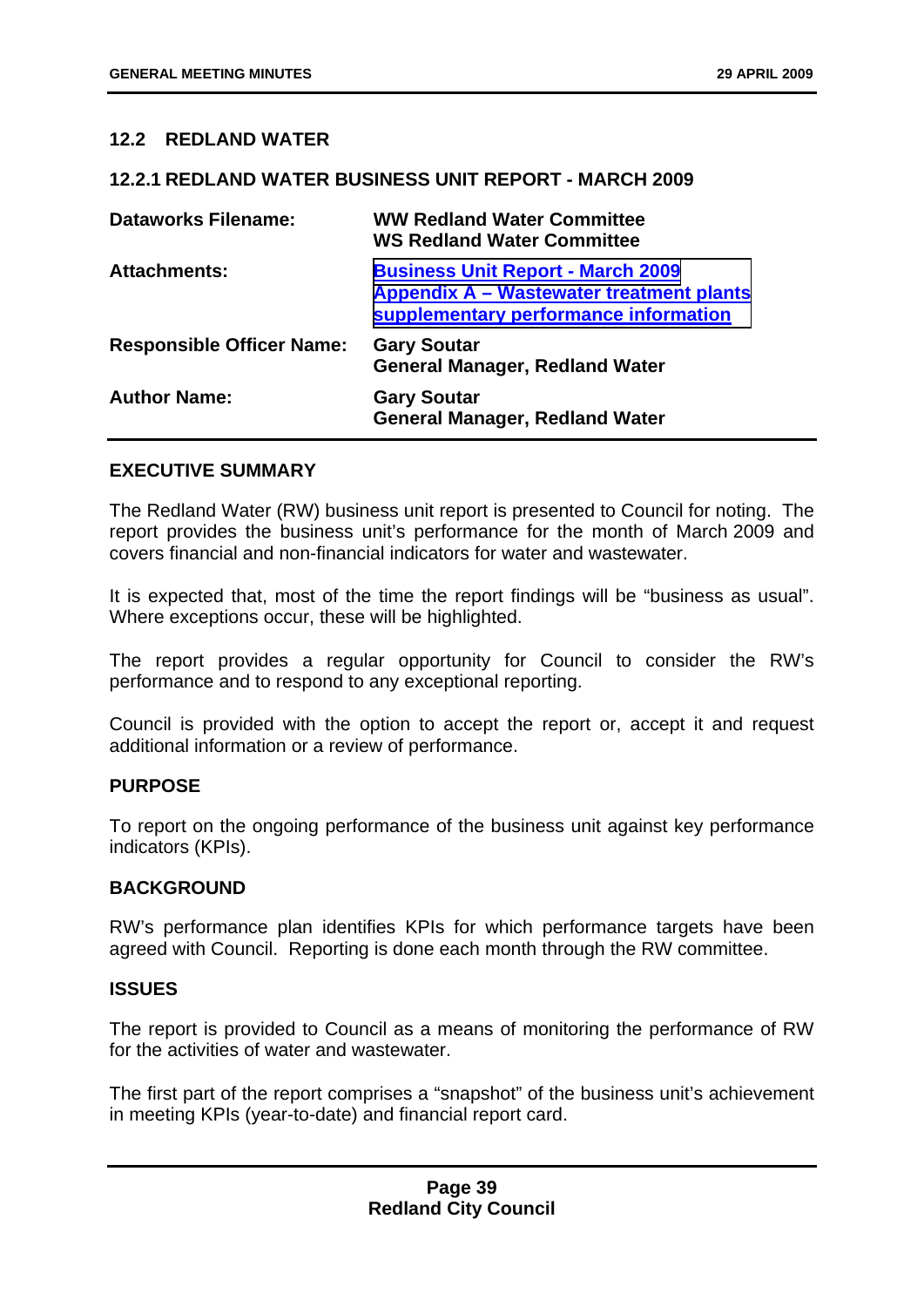The report then provides specific financial report and commentary, capital expenditure (graphically) and a detailed customer overview.

The main body of the report focuses on actual levels of achievement against the KPIs for the month. Where exceptions have occurred and targets not met, an explanation is given as well as action taken to improve performance.

The report closes with a summary of the major issues for each group during the month.

# **RELATIONSHIP TO CORPORATE PLAN**

The recommendation primarily supports Council's strategic priority to provide and maintain water and wastewater services to sustain our community.

Providing this report also supports Council's Governance strategic priority to provide a clear organisational direction supported by effective leadership and a framework of policies, plans and strategies that are responsive to the community's needs and which promote accountable and ethical standards of practice.

## **FINANCIAL IMPLICATIONS**

There are no direct financial implications resulting from this report. Financial implications may result where Council requests a performance review or requests an increase in performance standards.

# **CONSULTATION**

Consultation has occurred with:

- Manager Treatment Operations, RW;
- Manager Customer Service & Business Performance, RW; and
- Senior Advisor, Financial Management, RW.

# **OPTIONS**

#### **PREFERRED**

That Council resolve to accept the Redland Water business unit report for March 2009, as presented in the attachment.

# **ALTERNATIVE**

That Council accepts the report and requests additional information or a review of performance.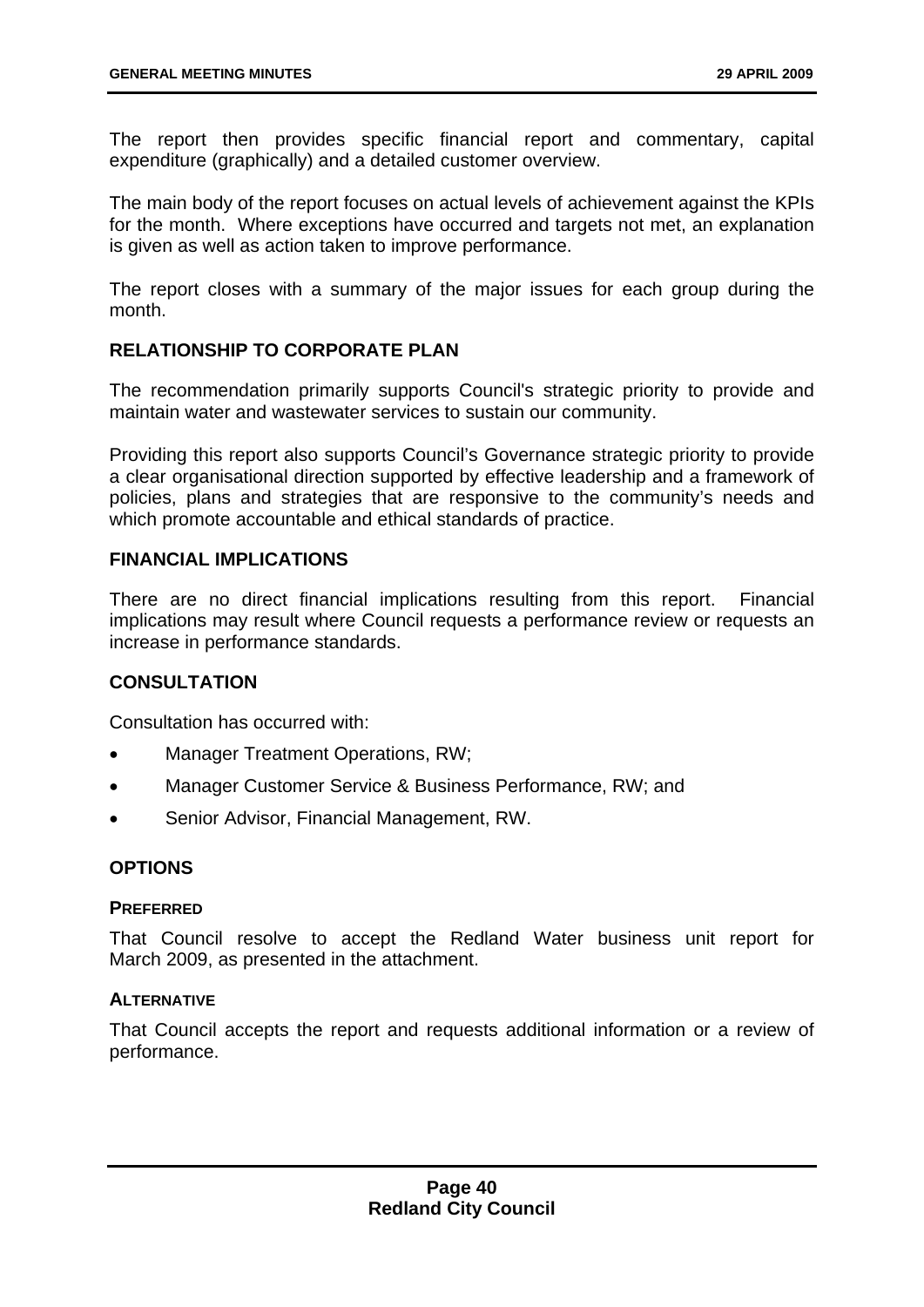### **OFFICER'S/COMMITTEE RECOMMENDATION/ COUNCIL RESOLUTION**

Moved by: Cr Henry Seconded by: Cr Elliott

**That Council resolve to accept the Redland Water business unit report for March 2009, as presented in the attachment.**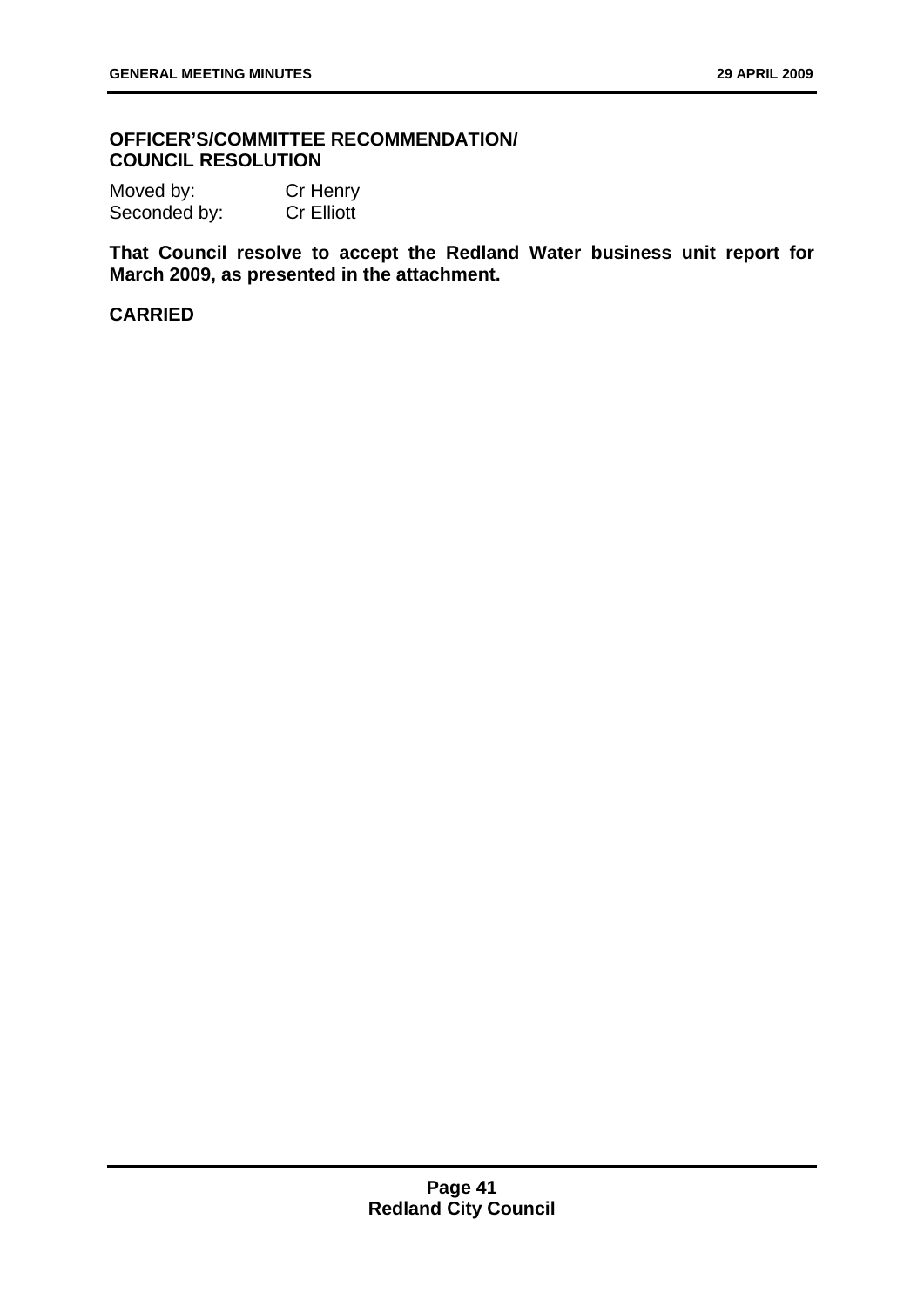# **12.2.2 FUTURE WATER RESTRICTIONS - REDLANDS**

| <b>Dataworks Filename:</b>       | <b>WS Water Restrictions - General</b>                                                               |
|----------------------------------|------------------------------------------------------------------------------------------------------|
| Attachment:                      | <b>POL-3039 - Water Use Restrictions</b>                                                             |
| <b>Responsible Officer Name:</b> | <b>Kevin McGuire</b><br><b>Acting Manager Customer Service &amp; Business</b><br><b>Performance</b>  |
| <b>Author Name:</b>              | <b>Michelle Vanyai</b><br>Senior Project Officer - Customer Service &<br><b>Business Performance</b> |

# **EXECUTIVE SUMMARY**

On 25 March 2009, in response to Queensland Water Commission (QWC) advice of medium level water restrictions for Redlands, Council, amongst other things, revoked its own level 2 (L2) restrictions, effective from 30 March 2009, for non-residential and 1 July 2009 for residential. These dates coincided with the start of QWC medium level restrictions in Redlands.

Since then, combined south-east Queensland (SEQ) dam levels have risen to 59.05% (17 April 2009), bordering on the 60% trigger for introduction of permanent water conservation measures.

In anticipation of combined dam levels rising over 60% and triggering permanent water conservation measures (permanent restrictions), Council's approval is sought to revoke L2 restrictions for residential – coinciding with any introduction of QWC permanent restrictions (non residential consumers are already on QWC restrictions.)

This is on the basis that permanent restrictions are introduced before the effective date for medium level restriction commencing for residential on 1 July 2009.

Once Redlands is wholly on QWC water restrictions, Council's power to set water restrictions is no longer required and therefore POL 3039 Water Use Restrictions can be declared obsolete.

# **PURPOSE**

To seek Council approval to revoke Redland City Council's (RCC's) L2 restrictions for residential consumers effective if QWC permanent water conservation measures commence on or before 1 July 2009. At the same time, Council approval is sought to make POL 3039 Water Use Restrictions policy obsolete.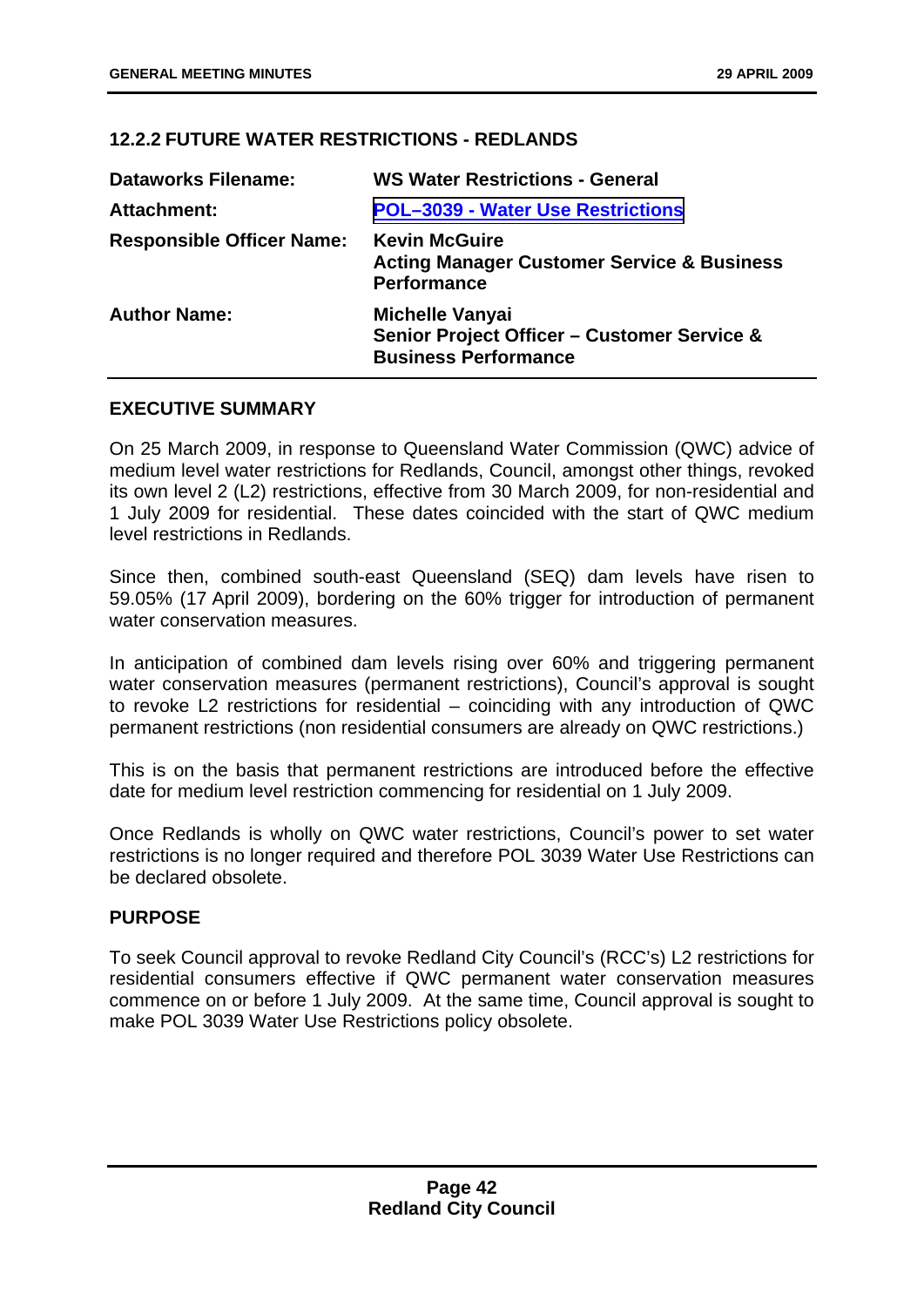# **BACKGROUND**

Current water restrictions in Redlands are:

*Category Restriction*  Non-residential QWC medium level Residential L2 RCC (QWC medium level restrictions to take effect on 1 July 2009)

Combined SEQ dam levels are fast approaching the 60% trigger level for QWC permanent water conservation measures.

To prepare for this possibility, it is recommended that Council revoke its own restrictions to coincide with the anticipated introduction of QWC permanent water conservation measures.

When Redlands is totally on QWC water restrictions, it negates the need for Council to use its power to restrict water supply through water restrictions and therefore policy POL 3039 - Water Use Restrictions can be made obsolete.

#### **ISSUES**

The *Notice of a Commission Water Restriction* generally provides for the QWC restriction to be the only restriction in force and that any service provider's water restriction does not apply unless QWC has expressly notified that a particular service provider's water restriction continues in force.

If permanent water conservation measures are introduced before Redlands' L2 for residential is revoked on 1 July, it places Redlands in a position where it *may* be possible for elements of Council's L2 restrictions for residential to exist in some way.

Revoking L2 to coincide with the introduction of permanent water conservation measures eliminates this possibility.

Once Redlands is solely on QWC restrictions, there is no requirement for POL 3039 – Water Use Restrictions to remain in force.

#### **RELATIONSHIP TO CORPORATE PLAN**

The recommendation primarily supports Council's strategic priority to provide and maintain water services and support the provision of infrastructure.

# **FINANCIAL IMPLICATIONS**

There are no financial implications associated with revoking L2 for residential to coincide with the anticipated introduction of QWC permanent water conservation measures.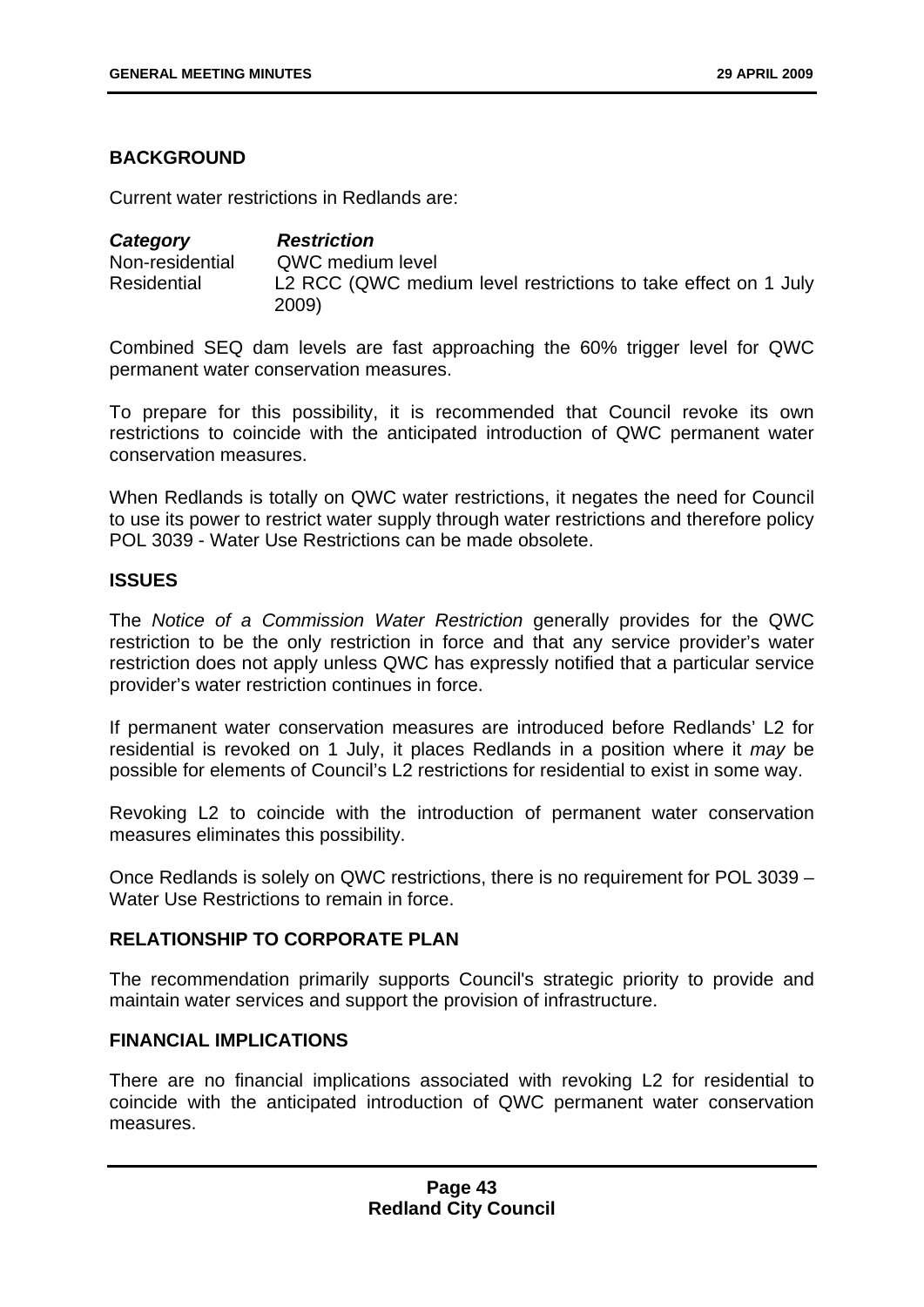# **PLANNING SCHEME IMPLICATIONS**

The Land Use Planning Group was not consulted in this instance as, on a previous occasion when consulted on medium level restrictions, the LUP advised there were no restrictions or associated immediate implications identified requiring amendment to the Redlands Planning Scheme or its applicable planning scheme policies.

# **CONSULTATION**

Consultation occurred with the CEO and General Manager Redland Water.

# **OPTIONS**

## **PREFERRED**

That Council resolve as follows:

- 1. To revoke Redland City Council's level 2 restrictions for residential effective with the introduction of Queensland Water Commission permanent water conservation measures on or before 1 July 2009;
- 2. If Queensland Water Commission's permanent water conservation measures are not in place on or before 1 July 2009, then Council confirms revocation of level 2 residential restrictions on 1 July to coincide with the introduction of Queensland Water Commission medium level restrictions; and
- 3. That Policy POL-3039 Water Use Restrictions, together with any associated guidelines, be declared obsolete, effective with the introduction of Queensland Water Commission permanent water conservation measures on or before 1 July 2009.

# **ALTERNATIVE**

That Council choose to make no change to revoking its own level 2 residential restrictions in anticipation of permanent water conservation measures on or before 1 July 2009.

# **OFFICER'S RECOMMENDATION**

That Council resolve as follows:

- 1. To revoke Redland City Council's level 2 restrictions for residential effective with the introduction of Queensland Water Commission permanent water conservation measures on or before 1 July 2009;
- 2. If Queensland Water Commission's permanent water conservation measures are not in place on or before 1 July 2009, then Council confirms revocation of level 2 residential restrictions on 1 July to coincide with the introduction of Queensland Water Commission medium level restrictions; and
- 3. That Policy POL-3039 Water Use Restrictions, together with any associated guidelines, be declared obsolete, effective with the introduction of Queensland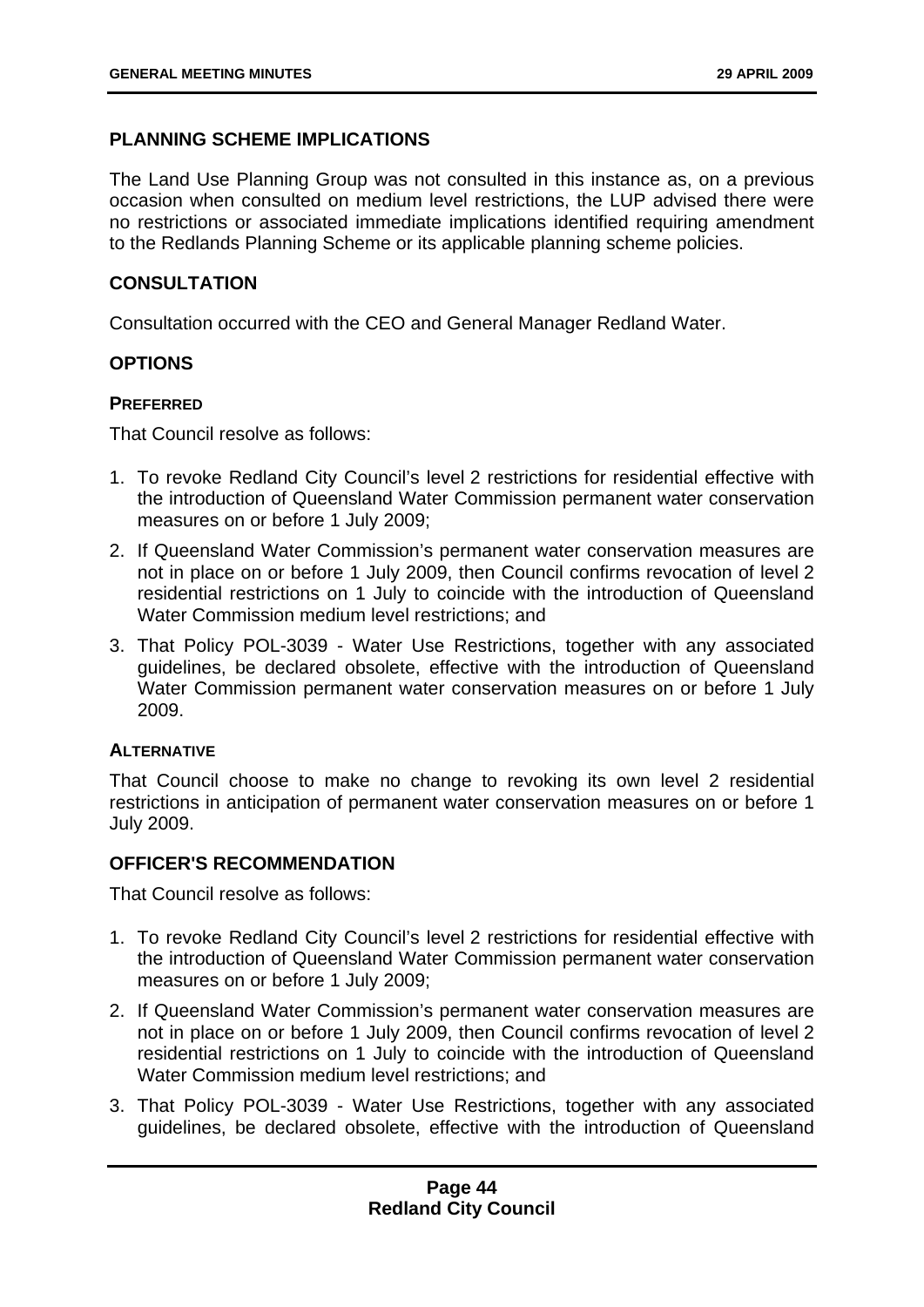Water Commission permanent water conservation measures on or before 1 July 2009.

# **COMMITTEE RECOMMENDATION/ COUNCIL RESOLUTION**

| Moved by:    | <b>Cr Williams</b> |
|--------------|--------------------|
| Seconded by: | Cr Ogilvie         |

**That Council choose to make no change to revoking its own level 2 residential restrictions on or before 1 July 2009, as Council has not been formally advised by Queensland Water Commission of permanent water conservation measures.**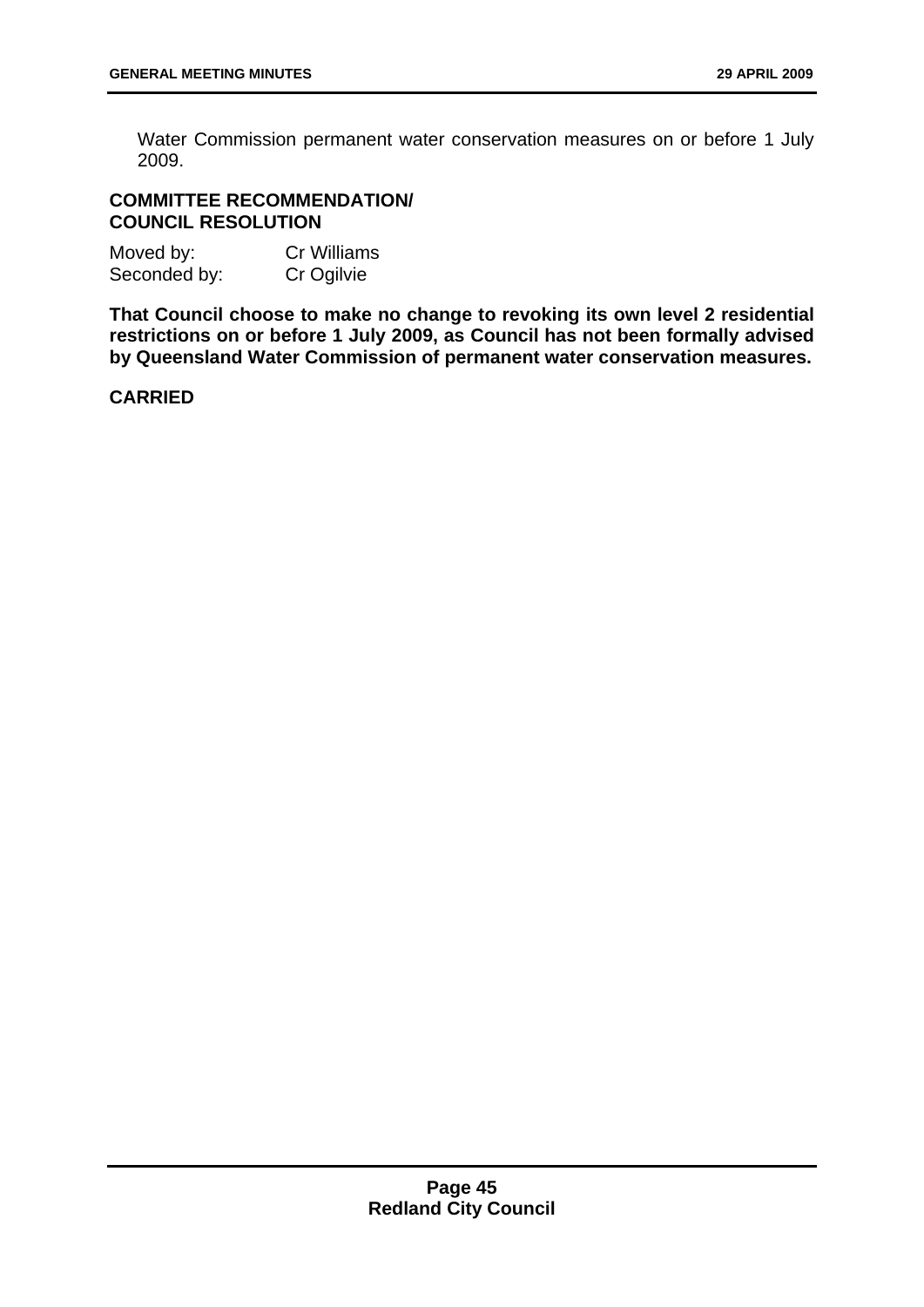# **12.3 CLOSED SESSION**

# **MOTION TO CLOSE COMMITTEE MEETING**

The committee meeting was closed to the public to discuss item 12.3.1, under the *Local Government Act 1993*, *s.463(1)(h) other business for which a public discussion would be likely to prejudice the interests of the local government or someone else, or enable a person to gain a financial advantage."*

The committee meeting was again opened to the public.

# **12.3.1 TRADE WASTE MANAGEMENT**

| <b>Dataworks Filename:</b>       | <b>WW Trade Waste - Correspondence</b>                     |
|----------------------------------|------------------------------------------------------------|
| <b>Responsible Officer Name:</b> | <b>Gary Soutar</b><br><b>General Manager Redland Water</b> |
| <b>Author Name:</b>              | <b>Brad Taylor</b><br><b>Manager Treatment Operations</b>  |

#### **EXECUTIVE SUMMARY**

A number of customer complaints regarding trade waste re-categorisation of customers have provided a need for Council to consider current trade waste management. Internal and external influences driving current and` future trade waste management or source control philosophies include reducing wastewater system risks, ensuring fees are levied to commercial customers on a user-pays basis, minimising water use and meeting all regulatory and legal requirements associated with trade waste.

Customer complaints have ranged from lack of information in respect to changes, to not charging all food outlets in one area at the same time. A common complaint is that there will be more fees associated with trade waste.

Redland Water (RW) has attempted to audit all higher risk customers first, followed by lower risk customers. In most cases, audits have revealed high strengths resulting in customers being re-categorised. Customers that have carried out water efficiencies have not suffered by being re-categorised. It is unknown what regime will be put in place by the distribution entity; however it is likely that it will be based on the National Source Control Guidelines which require careful risk assessment of all trade waste customers.

All customers that have been audited have received individual education of Council's trade waste policy and have not been charged for over-strength during the first 12 months.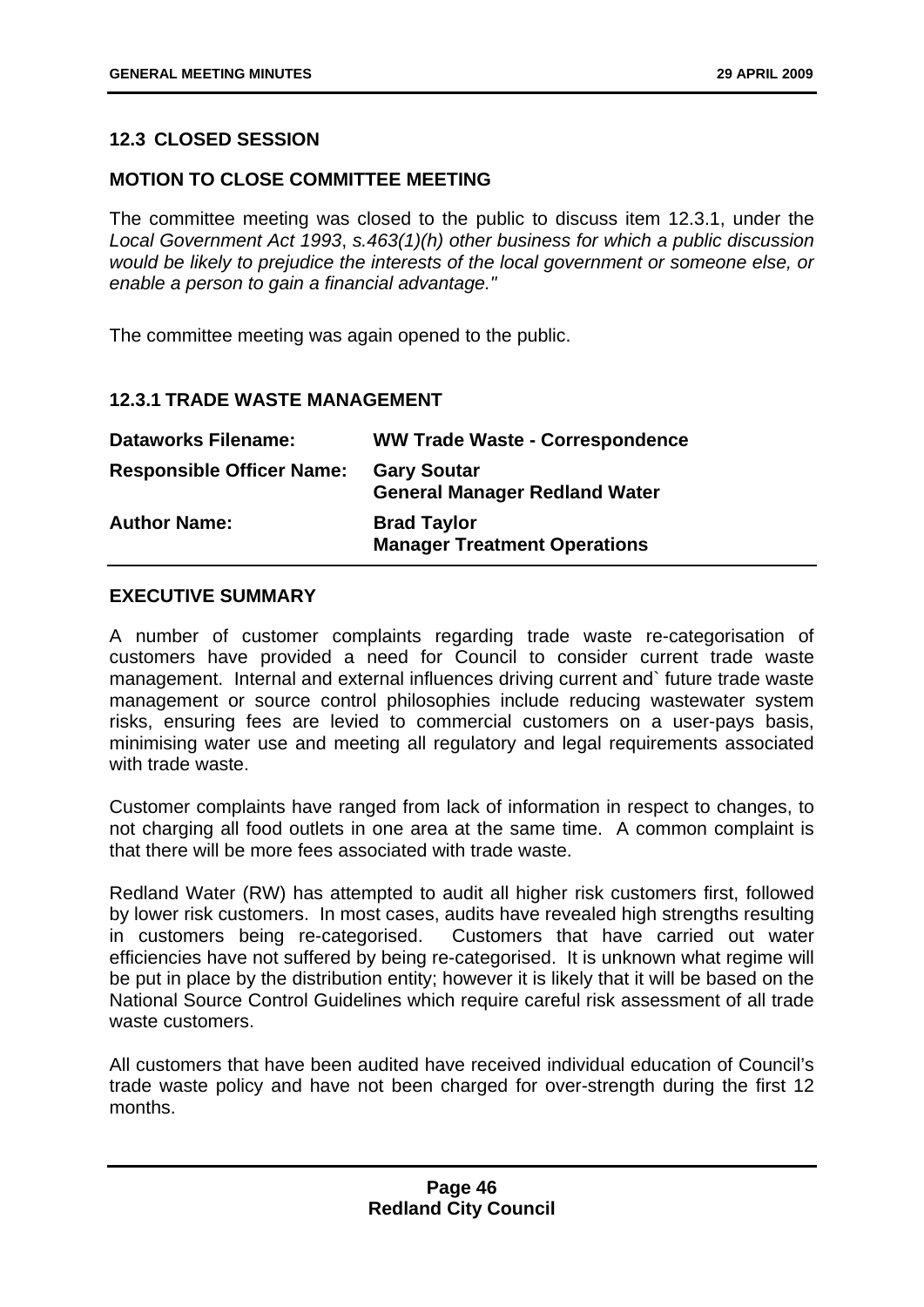On a flow basis, trade waste represents 2.42% of the total sewage flows, however on a strength basis, trade waste represents 30% of the total sewage strength. Current trade waste revenue is approximately 2.4% of the total sewerage revenue.

Recommended actions moving forward include:

- To provide a trade waste education forum for all trade waste customers to attend and include water efficiency information as well;
- To continue the audit process and re-categorising customers as appropriate;
- To prepare a full mass load model of trade waste and residential loads at all wastewater treatment plants (WWTPs);
- To provide consideration to providing additional resources to the trade waste activity in the 2009/10 operational budget; and
- To gain Council approval to not charge new re-categorised customers above deemed-to-comply limits up to July 2010. This would not apply to customers who were already category 2 before July 2008.

# **PURPOSE**

The purpose of this report is to:

- provide Council with a background on trade waste management and internal and external influences;
- discuss RW's recent trade waste customer management; and
- recommend an action plan moving forward to January 2010.

# **BACKGROUND**

Trade waste management or "source control" is an essential component of operating a contemporary wastewater collection, treatment and disposal system. Effective trade waste management reduces the level of risks associated with:

- severe damage and blockage of sewers, pump stations, rising mains and treatment assets;
- effluent impacting flora and fauna in receiving environments;
- poor community health caused by trade waste deposition; and
- RW operators' health in maintaining and operating the system.

Providers of sewerage infrastructure have legal responsibilities in respect to managing trade waste approvals that are set out in Part 6 of the *Water Supply (Safety and Reliability) Act 2008*. Under the *Environmental Protection (Water) Policy 1997* (EPP [Water]), local governments are required to develop and implement environmental management plans (EMPs) for trade waste. A trade waste environmental management plan (TWEMP) outlines a local government's policy with respect to the management and acceptance of trade waste to sewer. Redland City Council (RCC) has adopted the Department of Environment & Resource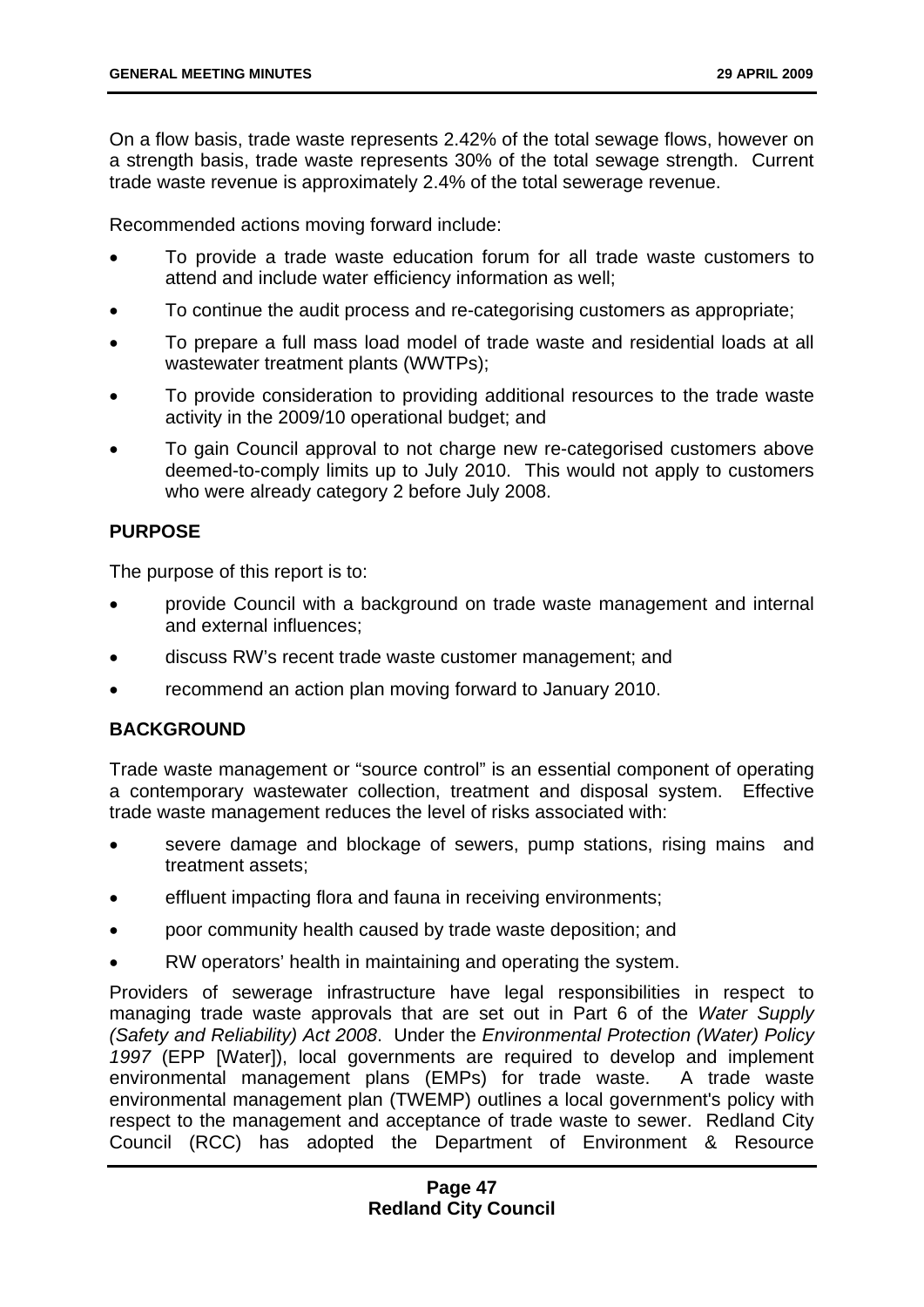Management (DERM) (formerly Department of Natural Resources & Water [NRW] and Environmental Protection Agency [EPA]) model TWEMP.

Under Council's TWEMP, all trade waste dischargers must have an agreement from RW to discharge trade waste. Trade waste dischargers are categorised as either category type 1 or 2 dischargers on the basis of risk to the sewer system and environment.

Category 1 dischargers include low strength dischargers that have similar characteristics to domestic sewage. Costs for category 1 dischargers are similar to domestic charges. Fees are levied on the basis of the trade waste volume discharged to the sewer plus an annual administration fee. Examples of category 1 dischargers include hairdressers, automotive workshops and coffee shops where there are no commercial kitchens.

Category 2 dischargers include businesses that discharge trade waste that is of higher strength than domestic sewage. Fees are levied on the basis of the trade waste volume discharged to the sewer and a charge per kilogram of pollutants plus an annual administration fee. Examples of category 2 dischargers include restaurants, food manufacturers and hotels. In some higher strength cases, it has been necessary for category 2 dischargers to undertake additional pre-treatment (other than grease traps) of their trade waste before it is discharged to the sewer to avoid repeated sewer blockages and problems at the wastewater treatment plant. Category 2 generators are set frequencies for grease trap cleaning in proportion to their strength test results.

All customers are provided with a pedestal flow discount of 75 Kl/annum which is an approximated water offset deducted from the water meter reading to provide the chargeable trade waste volume. Customers also have the option of installing a water sub-meter on their trade waste activity area and the reading from this meter is used to bill trade waste.

Council has previously agreed the following TWEMP key objectives:

- safeguard public health and the environment;
- prevent harm or injury to sewerage employees;
- exclude harmful substances that could compromise the integrity of the sewerage system;
- equitably recover the cost of trade waste services to commerce and industry;
- provide operational data on the volume and composition of industrial and commercial effluent;
- encourage waste minimisation and cleaner production;
- promote water conservation;
- assist RW meet its statutory obligations;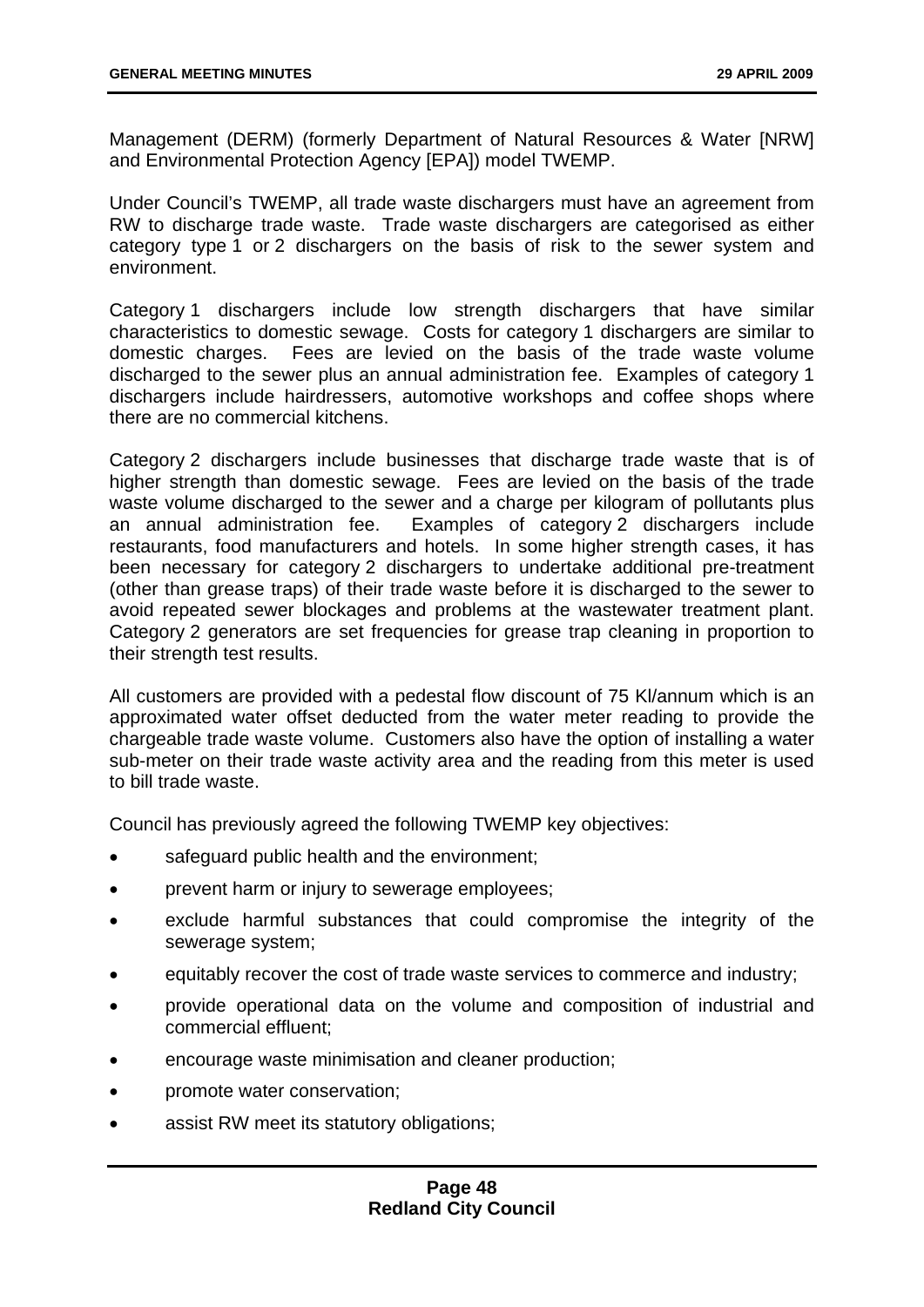• conform with the *National Water Quality Guidelines for Sewerage Systems, Acceptance of Trade Waste.*

#### CURRENT TRADE WASTE MANAGEMENT

There are a number of objectives of the TWEMP which have influenced RW in its current management of trade waste. Firstly, there is a need to ensure all trade waste customers are categorised correctly to manage the risk of trade waste discharges to Council's sewer and nutrient removal treatment plants. In this regard, priority has been provided to expected higher risk customers and audit samples have been undertaken. In most cases, the audited customers have returned high strength results. This is carried out over a manageable timeframe to ensure there is adequate education of each customer in regard to appropriately discharging trade waste.

Secondly, across south-east Queensland (SEQ), there is a government mandate to manage water efficiently. This includes the effective management of trade waste which in turn reduces water demands. It has also been important to ensure that there is a fair distribution of sewerage costs between commercial and residential customers and adequate cost recovery to cover full costs of operations and renewals.

Thirdly, trade waste dischargers may suffer sudden cost increases following water reform introduction if management of trade waste is not carried out at this stage with a focus on improving their discharge quantity and quality.

#### CUSTOMER COMMUNICATION

In each case the Trade Waste Officer has made representations to the business owner to provide an understanding of the TWEMP requirements under category 2, how the sewerage system works and also provide some helpful advice in regard to minimising their water usage and trade waste impacts. Education material (pamphlets) is also provided to the customer to assist with understanding the change and follow-up meetings are carried out to further discuss best practice techniques for the type of business they operate. In the case of shopping centres, an attempt is made to ease the burden on centre management by individualising each tenant's trade waste bill where tenants have water sub-meters.

In all cases the re-categorised customers have not been charged with over-limit strength charges as they have been deemed to comply for 12 months which will give them time to make improvements to their management of trade waste and apply cleaner production philosophies. Category 2 dischargers are requested to collect quarterly samples to assist with billing and also illustrate any changes to trade waste characteristics and provide mass load data. The quarterly sampling may be ceased when it is considered that the discharger is operating consistently with best practice.

Most high risk trade waste dischargers have also been contacted in regard to producing a water efficiency management plan (WEMP). Some businesses have adopted water efficiency opportunities and consequently consumed less water and therefore reduced their trade waste bill while others have ignored the water efficiency advice.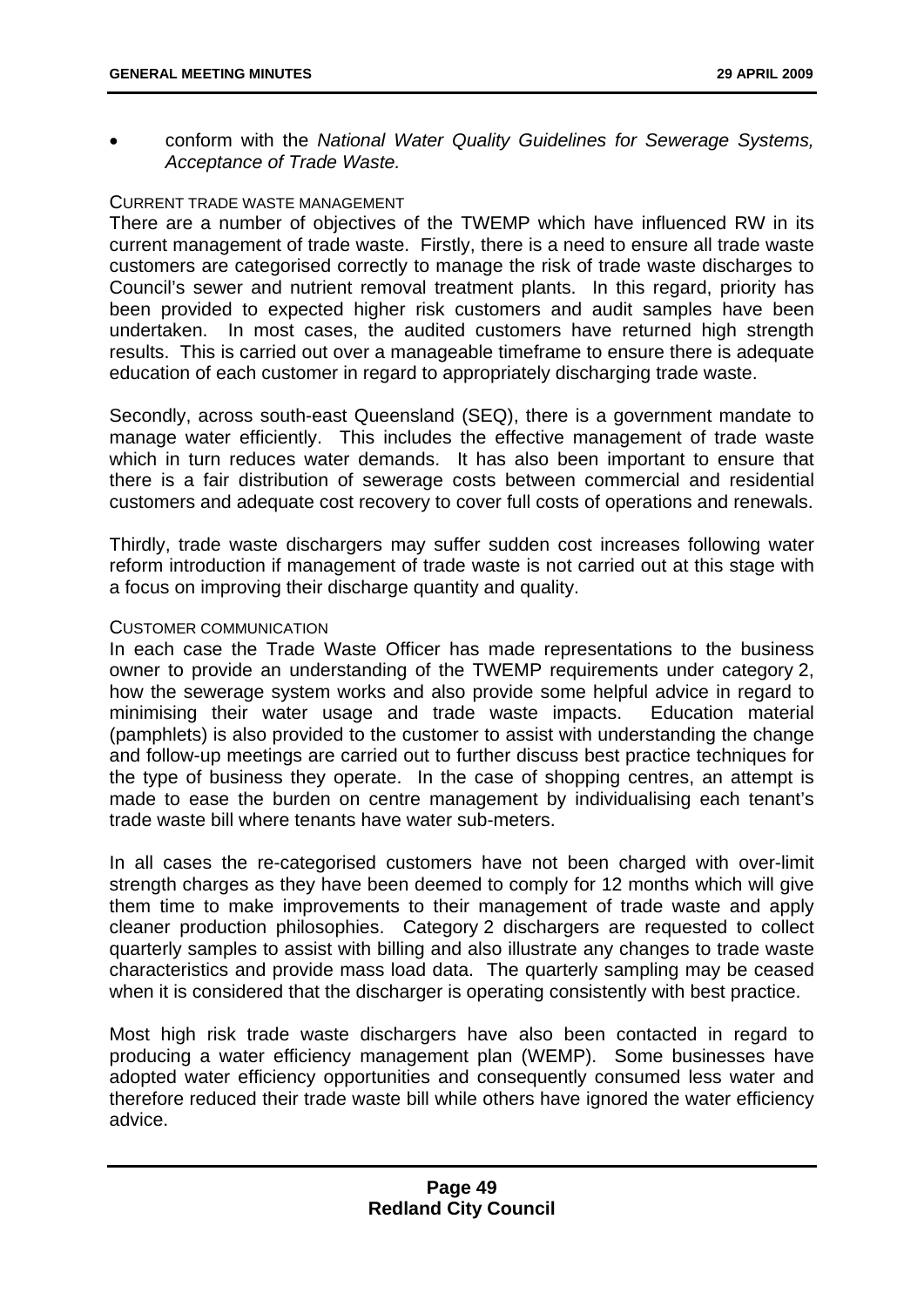It has been impractical to change over all high risk commercial trade waste customers in the same period. RW has adopted a phased rollout to ensure there is adequate investment in awareness and education of commercial trade waste customers with respect to how to minimise the economic and environmental impacts of trade waste. RW is moving quickly to ensure a fair playing field is maintained. Similar businesses, such as hotels and shopping centres, have been audited simultaneously to reduce the risk of an unfair playing field developing.

#### **ISSUES**

RE-CATEGORISED CUSTOMER ISSUES

#### SHOPPING CENTRES

All major shopping centres have been audited and quality results obtained from their trade waste discharge. Following a complaint from a shopping centre manager to the Mayor, a detailed assessment was carried out of the trade waste cost drivers for the shopping centre. It is apparent that this shopping centre has a high water usage compared with other large shopping centres and is trending, over time, to progressively increase its water usage.

It is also understood that the shopping centre does not have sub-meters on each tenant and there was a problem in regard to the manager's understanding of how to distribute the trade waste bill equitably to each tenant. It can be concluded that there is significant room for improvement in water efficiency and cleaner production this shopping centre

#### **HOTELS**

Complaints have been received from 2 hotels in regard to having to pay trade waste bills. There has been a significant amount of time spent with each publican in regard to managing trade waste and increasing water efficiency.

Each of these hotels has not made any changes to their water practices since the recategorisation and consequently received bills that are reflective of their water use.

Two other hotels did not receive a trade waste bill as they have made sufficient improvements to their water use and have benefited from their pedestal allowance completely offsetting their trade waste volume. One hotel has installed two 20,000 litre rainwater tanks and connected these to their urinals and toilets. The publicans at the 2 hotels are now considering implementing similar water-saving schemes as they could also completely offset their trade waste volumes with the generous pedestal allowance.

#### OPTION CONSIDERATIONS

In July 2010, all activities associated with water and sewerage services will leave Council and come under the management of either the distribution or retail entities. It is unknown at this early stage how trade waste will be managed, however it is likely that it will be a sub-unit of the distribution entity. It is also likely that the distribution entity will set the sewerage service charges with oversight from the Queensland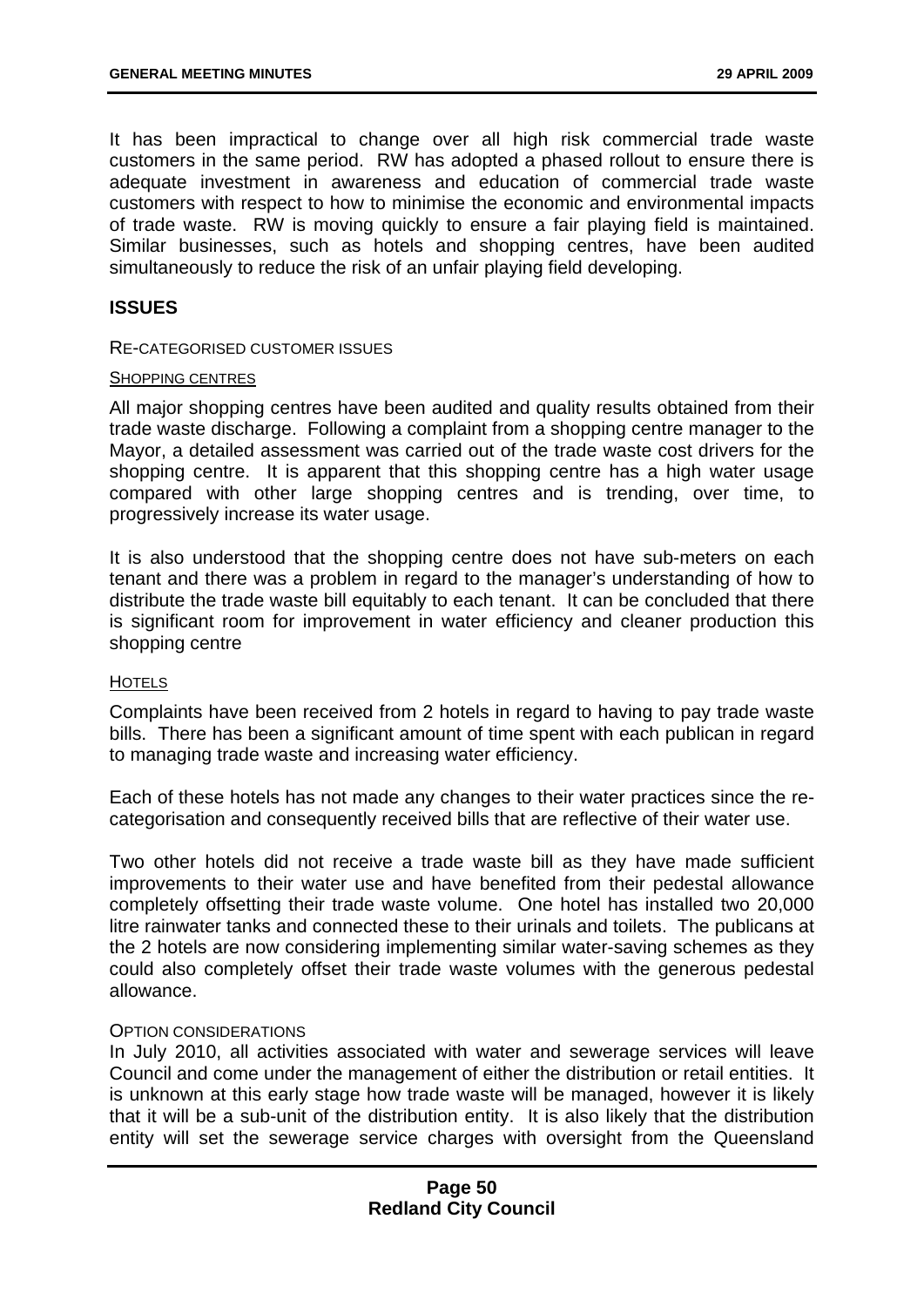Competition Authority (QCA) with the retail entities being responsible for billing the customers and adding an accepted margin. It is likely that an SEQ trade waste policy will be adopted early and time given where necessary for customers to make any changes to gain the maximum benefit from the proposed policy.

Considering the emerging issues and requirements of Council's TWEMP policy, it is reasonable for the following actions to occur:

- To continue the audit process and re-categorising customers as appropriate this will ensure customers are charged appropriately, water conservation occurs, mass loads are accurately known and pre-treatment practices are reviewed and modified where required;
- To prepare a full mass load model of trade waste and residential loads at all WWTPs – full mass load model will enable accurate and equitable development of fees and charges for 2009/10 in accordance with the TWEMP policy;
- To provide consideration to providing additional resources to the trade waste activity in the 2009/10 operational budget – existing trade waste officer is fully extended in carrying out audits, billing, approvals and customer education. More resources will enable a high level of service in regard to customer education and follow-up;
- To provide consideration to not charging new re-categorised customers above deemed-to-comply limits up to July 2010. This would not apply to customers who were already Category 2 before July 2008.
- To provide consideration to a permanent, deemed-to-comply condition for small businesses (restaurants) that have carried out best practice to reduce their trade waste - modify the existing TWEMP and gain acceptance from council.

An alternative to the above preferred option would be:

That Council resolve as follows:

- 1. To cease the audit process and stop re-categorising customers;
- 2. To not investigate equitable trade waste fees;
- 3. To provide consideration to providing additional resources to the trade waste activity in the 2009/10 operational budget;
- 4. To provide consideration to a permanent, deemed-to-comply condition for small businesses (restaurants) that have carried out best practice to reduce their trade waste.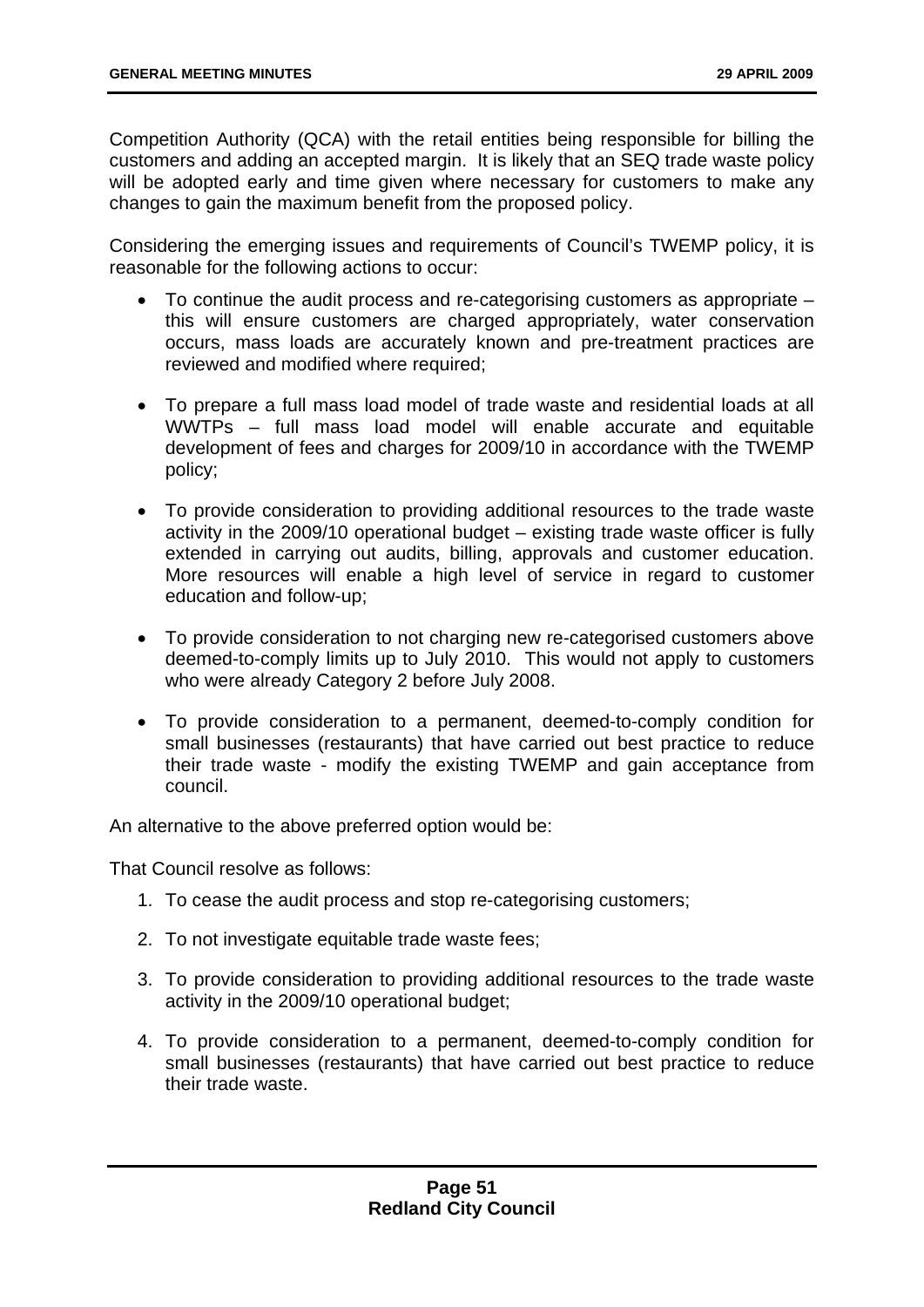# **RELATIONSHIP TO CORPORATE PLAN**

The recommendation primarily supports Council's strategic priority to provide and maintain water and wastewater services and support the provision of infrastructure.

## **FINANCIAL IMPLICATIONS**

CURRENT SEWERAGE SERVICE REVENUE AND COST IMPACTS

The direct and indirect costs associated with treatment and pumping sewage in 2007/08 was \$22,403,238. Total sewerage revenue in 2007/08 was \$36,094,535 while trade waste represented 2.42% or \$873,272 of the total revenue.

Total average dry weather flow for the recent quarter represented 2,281 ML. Billable trade waste flows represented 2.66 % or 60.6ML of the total flows which coincides well with the trade waste revenue percentage of 2.42%.

However, when strength parameters of total suspended solids (TSS), chemical oxygen demand (COD), total nitrogen (TN), total phosphorus (TP) and total oils and grease (TOG) are considered as a mass, then they represent approximately 30% of the residential load.

It can be concluded that on the basis of flow and revenue received for residential sewage and trade waste, there is a reasonable correlation. However, when mass loads are considered it can be concluded that residential revenue may be subsidising the treatment of trade waste mass loads.

Re-categorisation of trade waste customers from category 1 to category 2 is likely to increase trade waste revenue in the short term however; education and customer interventions will reduce the initial increases and also reduce potable water income in the future. RW's operating costs are expected to decrease in areas such as sewer maintenance, chemicals and electricity. Odour problems and sewer corrosion are also expected to decrease.

# **CONSULTATION**

Consultation has been carried out with:

- publicans;
- RW Trade Waste Officer;
- Logan Trade Waste Officer;
- Gold Coast Trade Waste Officer;
- Brisbane Trade Waste Officer;
- Moreton Trade Waste Officer; and
- General Manager Redland Water.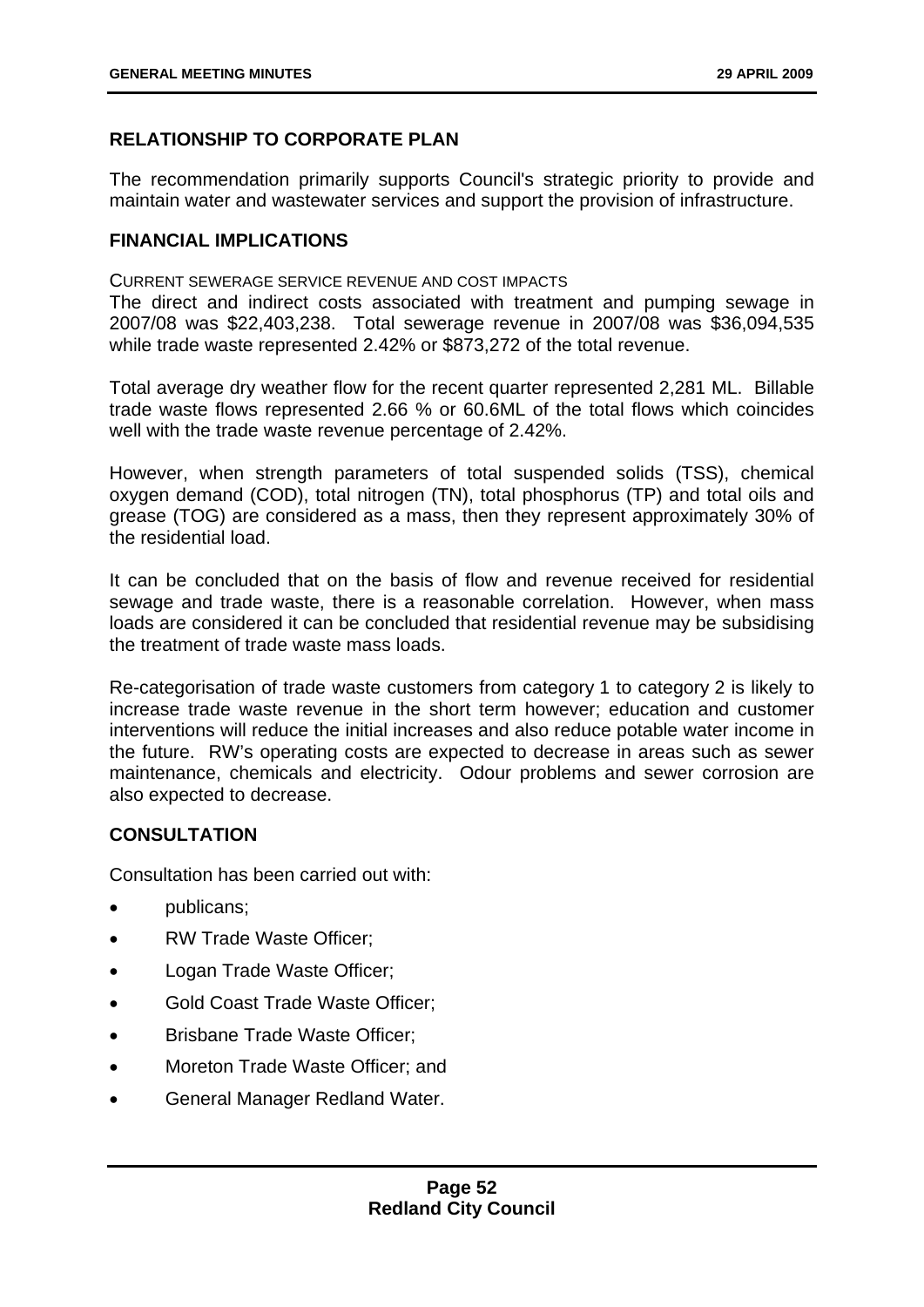### **OPTIONS**

#### **PREFERRED**

That Council resolve as follows:

- 1. To continue the audit process and re-categorising customers as appropriate;
- 2. To prepare a full mass load model of trade waste and residential loads at all wastewater treatment plants;
- 3. To provide consideration to providing additional resources to the trade waste activity in the 2009/10 operational budget;
- 4. To not charge new re-categorised customers above deemed-to-comply limits up to July 2010. This would not apply to customers who were already category 2 before July 2008; and
- 5. To provide consideration to a permanent, deemed-to-comply condition for small businesses (restaurants) that have carried out best practice to reduce their trade waste.

# **ALTERNATIVE**

That Council resolve as follows:

- 1. To cease the audit process and stop re-categorising customers;
- 2. To not investigate equitable trade waste fees;
- 3. To provide consideration to providing additional resources to the trade waste activity in the 09/10 operational budget;
- 4. To provide consideration to a permanent, deemed-to-comply condition for small businesses (restaurants) that have carried out best practice to reduce their trade waste.

# **OFFICER'S RECOMMENDATION**

That Council resolve as follows:

- 1. To continue the audit process and re-categorising customers as appropriate;
- 2. To prepare a full mass load model of trade waste and residential loads at all wastewater treatment plants;
- 3. To provide consideration to providing additional resources to the trade waste activity in the 2009/10 operational budget;
- 4. To not charge new re-categorised customers above deemed-to-comply limits up to July 2010. This would not apply to customers who were already Category 2 before July 2008; and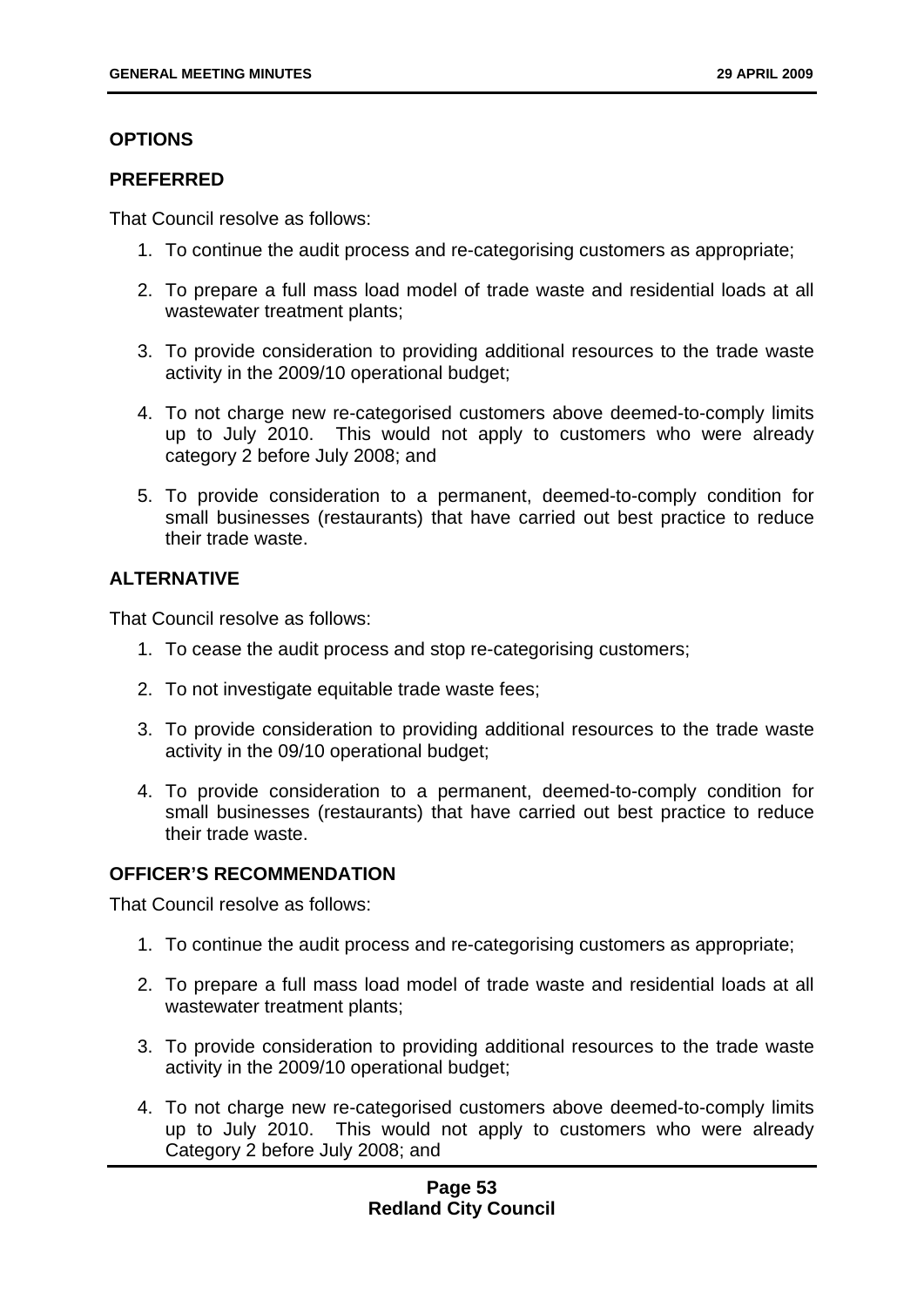5. To provide consideration to a permanent, deemed-to-comply condition for small businesses (restaurants) that have carried out best practice to reduce their trade waste.

# **COMMITTEE RECOMMENDATION/ COUNCIL RESOLUTION**

| Moved by:    | Cr Henry          |
|--------------|-------------------|
| Seconded by: | <b>Cr Elliott</b> |

**That Council resolve as follows:** 

- **1. To continue the audit process and re-categorising customers as appropriate;**
- **2. To prepare a full mass load model of trade waste and residential loads at all wastewater treatment plants;**
- **3. To provide consideration to providing additional resources to the trade waste activity in the 2009/10 operational budget;**
- **4. To not charge new re-categorised customers above deemed-to-comply limits up to July 2010. This would not apply to customers who were already Category 2 before July 2008; and**
- **5. To provide consideration to a permanent, deemed-to-comply condition for small businesses (restaurants) that have carried out best practice to reduce their trade waste; and**
- **6. To investigate the opportunity to conduct public forums, inviting trade waste customers.**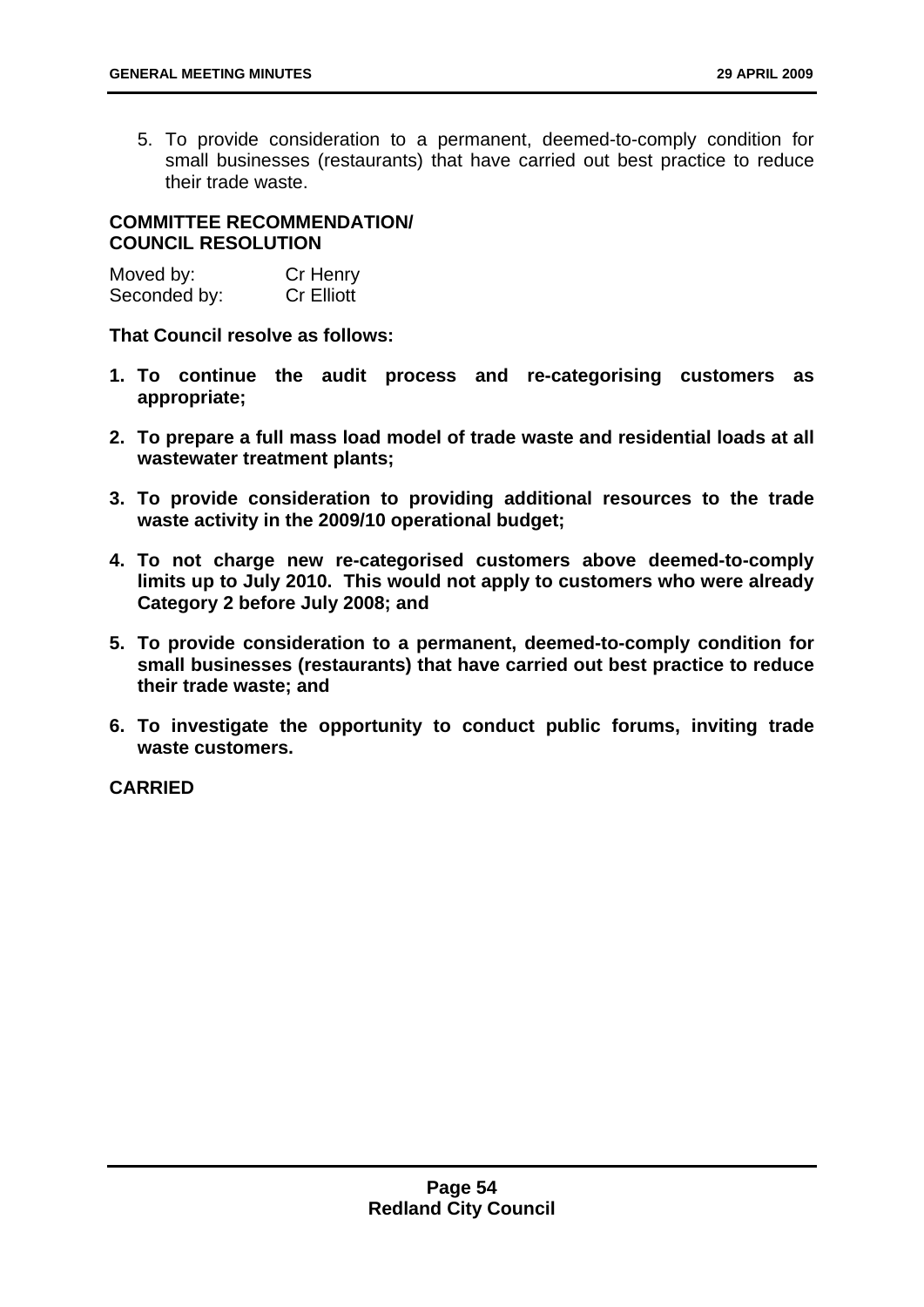# **12.4 COMMITTEE GENERAL BUSINESS**

Cr Townsend requested that a report on the progress of the Biolitics project be provided. Council noted this request.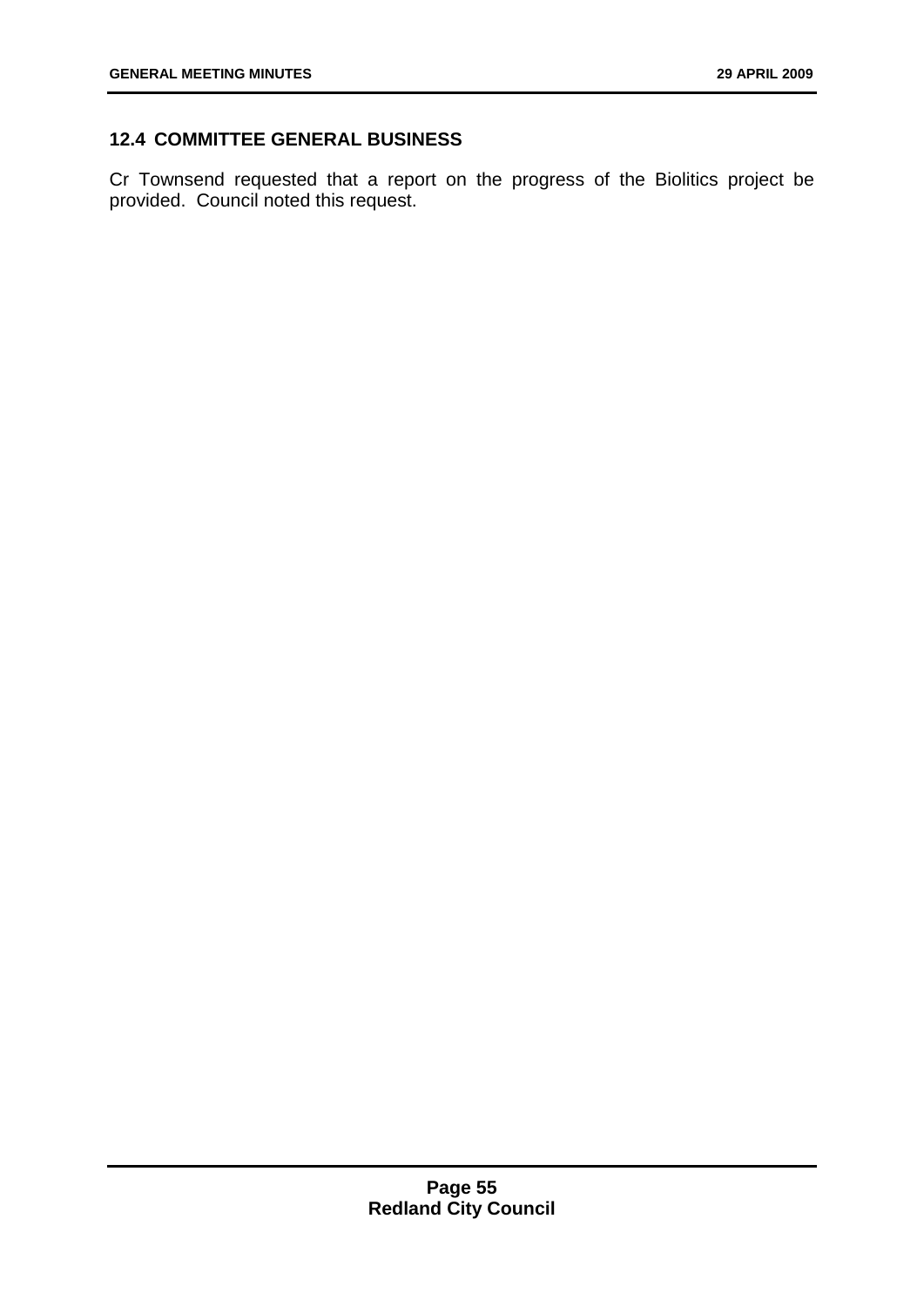## **13 PLANNING & POLICY COMMITTEE 22/04/09 - RECEIPT AND ADOPTION OF REPORT**

| Moved by:    | Cr Ogilvie |
|--------------|------------|
| Seconded by: | Cr Boglary |

That the Planning & Policy Committee Report of 22 April 2009 be received.

## CARRIED

## **13.1 OFFICE OF CEO**

## **13.1.1 COUNCILLORS CBF DIVISIONS 9, 6 & 4 - CAPALABA STATE COLLEGE**

| <b>Dataworks Filename:</b>       | <b>G&amp;S Councillors' Community Benefit Fund</b>       |
|----------------------------------|----------------------------------------------------------|
| <b>Responsible Officer Name:</b> | <b>Gary Stevenson</b><br><b>Chief Executive Officer</b>  |
| <b>Author Name:</b>              | <b>Tina Robinson</b><br><b>Executive Support Officer</b> |

# **EXECUTIVE SUMMARY**

Council annually allocates in its budget an amount for discretionary spending by Divisional Councillors. This is known as the Councillors' Community Benefit Fund (CCBF).

All requests for projects requesting funding for individual projects with a greater expenditure than \$5,000.00 requires approval from Council.

This request is for a total amount of \$9,261.00 (GST Exclusive) to be allocated towards the heating of the Capalaba State College Pool. The Councillors listed below would like to allocate the following amounts from their portions of the CCBF as follows:

- Division 9 Councillor (Cr Williams)  $$5,261.00$  (GST Exclusive);
- Division 6 Councillor (Cr Bowler) \$1,000.00 (GST Exclusive);
- Division 4 Councillor (former Cr Dowling) \$3,000.00 (GST Exclusive).

#### **PURPOSE**

The purpose of this report is to seek approval from Council for an allocation from the following portions of the Councillors' Community Benefit Fund to assist with the funding shortfall of \$9,261.00 (GST Exclusive) for the heating of the Capalaba State College Pool.

• Division 9  $$5,261.00$  (GST Exclusive);

**Division 6**  $$1,000.00$  **(GST Exclusive);**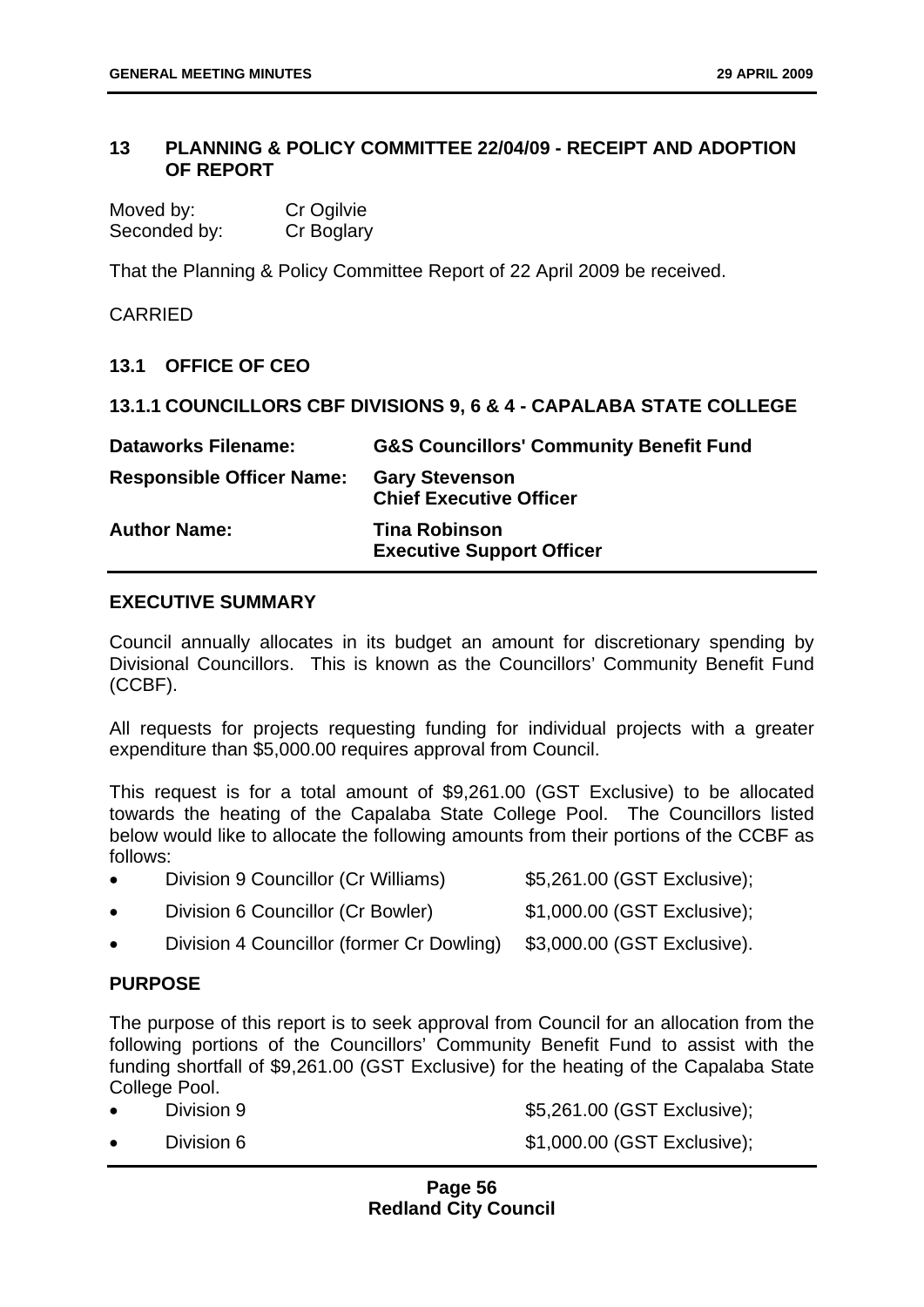**Division 4** \$3,000.00 (GST Exclusive).

# **BACKGROUND**

The Divisional Councillors for Divisions 9, 6 and 4 each received a letter in September 2007 from the Capalaba State College requesting funding support towards heating the Capalaba State College Pool which had initially been quoted at \$40,250.00 (GST Exclusive).

At the same time the Capalaba State College Parents and Citizens Association had also submitted a funding application to the Department of Sport and Recreation (Minor Facilities Program) for this project with applications closing 27 June, 2008.

The Office of the CEO consulted with the Councillors for Division 9, 6 and 4 on this project. It was decided that the CCBF Application would be put on hold until the Capalaba State College Parents and Citizens funding application to the State Government for the heating of the Capalaba State College pool had been considered. Early January, 2009 the Division 9 Councillor confirmed that the Schools funding request submitted to the Department of Sport and Recreation had been refused.

During January, 2009 the Division 9 Councillor consulted further with representatives from the Capalaba State College regarding the initial project costs which resulted in a new quotation being submitted for \$24,261.00 (GST Exclusive).

The Capalaba State College also advised that additional funding was secured from the following sources:

- Capalaba State College Amateur Swimming Club \$10,000.00 (GST Exclusive)
- Capalaba State College P&C  $$5,000.00$  (GST Exclusive)

The Divisional Councillors, including the former Division 4 Councillor, Cr Dowling, considered the request received from the Capalaba State College to heat the school pool and advised the Office of the CEO of their support to assist with the funding shortfall of \$9,261.00 (GST Exclusive).

# **ISSUES**

The Councillors for Divisions, 9, 6 including the former Division 4 Councillor have sufficient funds within the relevant portions of the Councillors' Community Benefit Fund to support the request received from the Capalaba State College.

# **RELATIONSHIP TO CORPORATE PLAN**

The recommendation of this report primarily supports Council's strategic priority to build safe, strong and self reliant communities with access to community services, infrastructure and opportunities for participation in community life.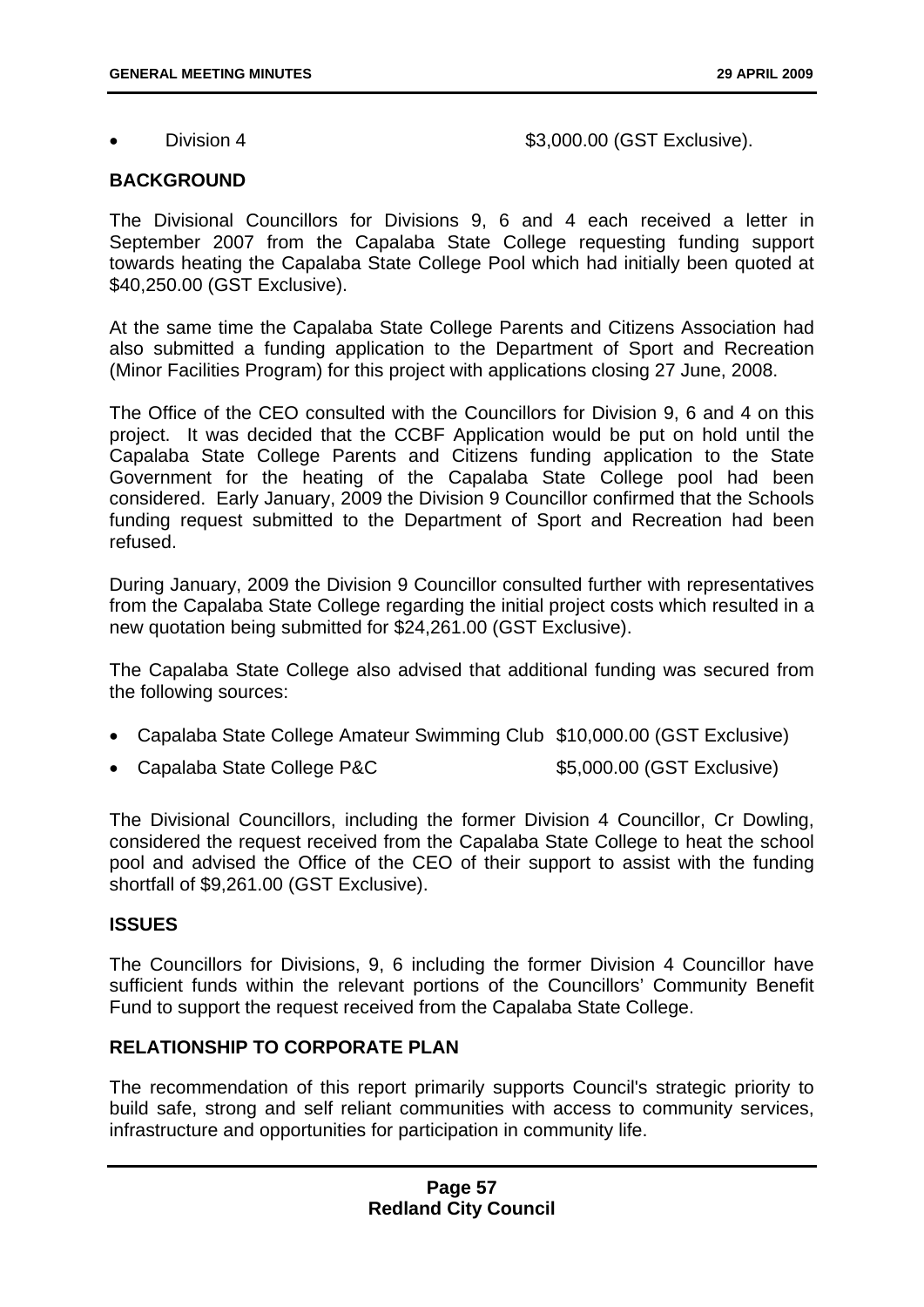## **FINANCIAL IMPLICATIONS**

As per the Councillors' Community Benefit Fund Guidelines (GL-2034), the required number of quotations have been received.

#### **CONSULTATION**

Initial consultation to heat the College pool was between the Division 9 Councillor and representatives from the Capalaba State College and the Capalaba State College Amateur Swimming Club.

The Office of the CEO also consulted with the Councillors for Divisions 9, 6 and 4 regarding the funding application which was submitted to the Department of Sport and Recreation – Minor Facilities Grants.

#### **OPTIONS**

#### **PREFERRED**

That Council approve the total allocation of \$9,261.00 (GST Exclusive) consisting of \$5,261.00 from Division 9, \$3,000.00 from Division 4 and \$1,000.00 from Division 6 portions of the Councillors' Community Benefit Fund to assist with the shortfall required to heat the Capalaba State College Swimming Pool.

#### **ALTERNATIVE**

That Council not approve the total allocation of \$9,261.00 (GST Exclusive) from the Divisions 9, 6 and 4 portions of the Councillors' Community Benefit Fund.

# **OFFICER'S/COMMITTEE RECOMMENDATION/ COUNCIL RESOLUTION**

| Moved by:    | <b>Cr Williams</b> |
|--------------|--------------------|
| Seconded by: | Cr Murray          |

**That Council resolve to approve the total allocation of \$9,261.00 (GST Exclusive) consisting of \$5,261.00 from Division 9, \$3,000.00 from Division 4 and \$1,000.00 from Division 6 portions of the Councillors' Community Benefit Fund to assist with the shortfall required to heat the Capalaba State College Pool.**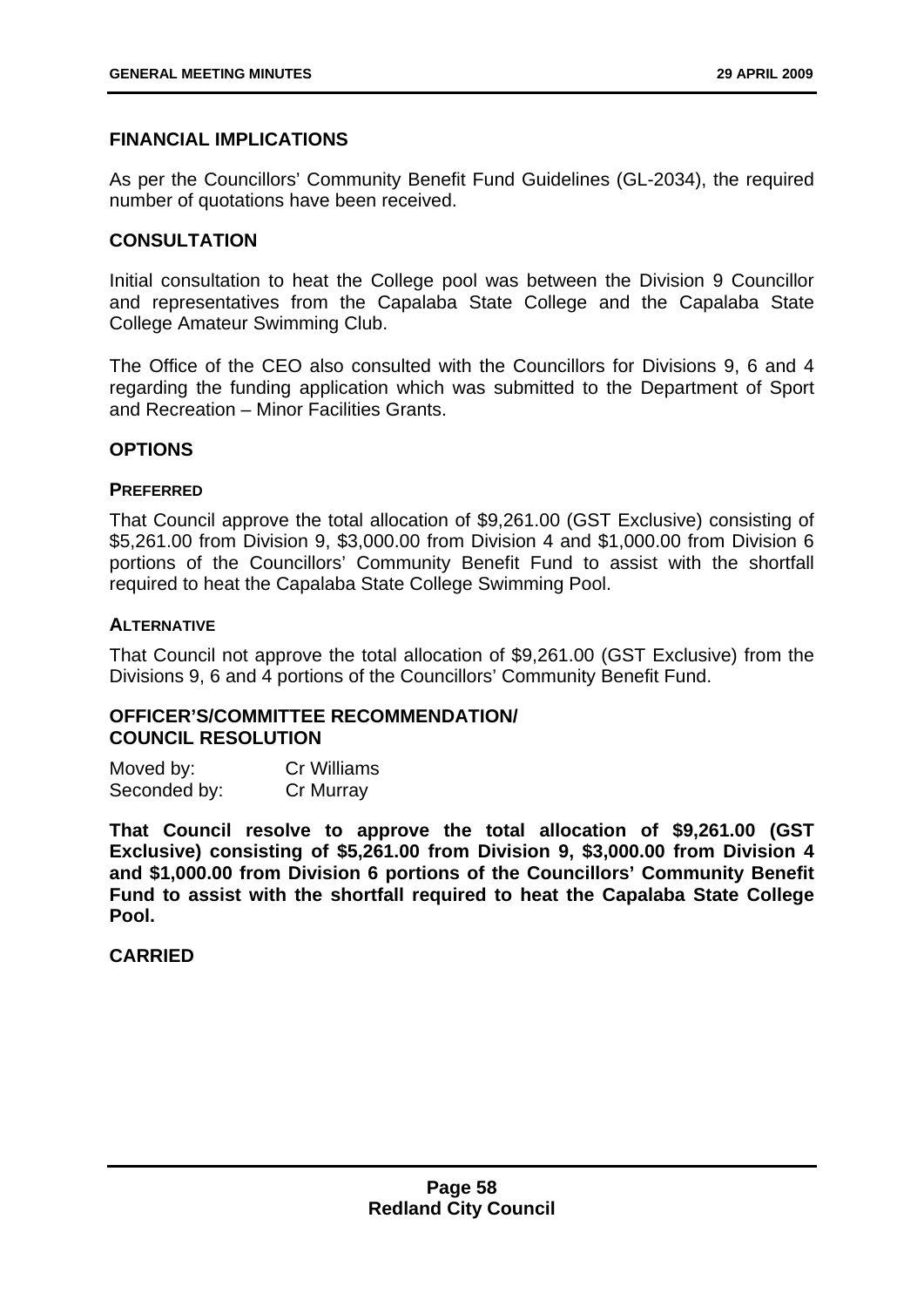# **13.2 CUSTOMER SERVICES**

#### **13.2.1 COUNCILLORS CBF DIVISION 3 - PROVISION OF PARK INFRASTRUCTURE**

| <b>Dataworks Filename:</b>       | <b>G &amp; S Councillors Community Benefit Fund</b>                   |
|----------------------------------|-----------------------------------------------------------------------|
| <b>Responsible Officer Name:</b> | <b>Neil Kesur</b><br><b>Services Manager Parks &amp; Conservation</b> |
| <b>Author Name:</b>              | <b>Bill McDowell</b><br><b>Senior Advisor Urban Landscape</b>         |

#### **EXECUTIVE SUMMARY**

Council annually allocates in its budget an amount for discretionary spending by Divisional Councillors known as the Councillors' Community Benefit Fund (CCBF). All requests for funding individual projects with a greater expenditure than \$5,000 requires approval from Council.

This request is for an amount of \$30,408.36 (GST exclusive) to be allocated for the installation of a basketball half court at Primrose Drive Wetlands (Baythorn Drive) Thornlands and a play unit at Tindappah Drive Foreshore, Thornlands.

#### **PURPOSE**

The purpose of this report is to seek approval from Council for an allocation from the Division 3 portion of the CCBF of \$30,408.36 (GST exclusive) for the installation of a basketball half court at Primrose Drive Wetlands (Baythorn Drive) Thornlands and a play unit at Tindappah Drive Foreshore, Thornlands.

#### **BACKGROUND**

Requests have been received for more park infrastructure in the east Thornlands area to meet the expanding growth in this area. Consequently the Division 3 Councillor has directed that facilities be added to the area.

In consultation with the landscape Architect for Open Space Planning, it was recommended that a basketball half court could be installed on the Baythorn Drive side of Primrose Drive Wetlands and a play unit could be added to the Tindappah Drive Foreshore. The Senior Advisor Urban Landscape was directed to seek quotations for these two items.

Quotations were sought from suppliers from the Council's Preferred Suppliers List and submitted to the Division 3 Councillor for consideration and approval.

#### **ISSUES**

No issues have been identified.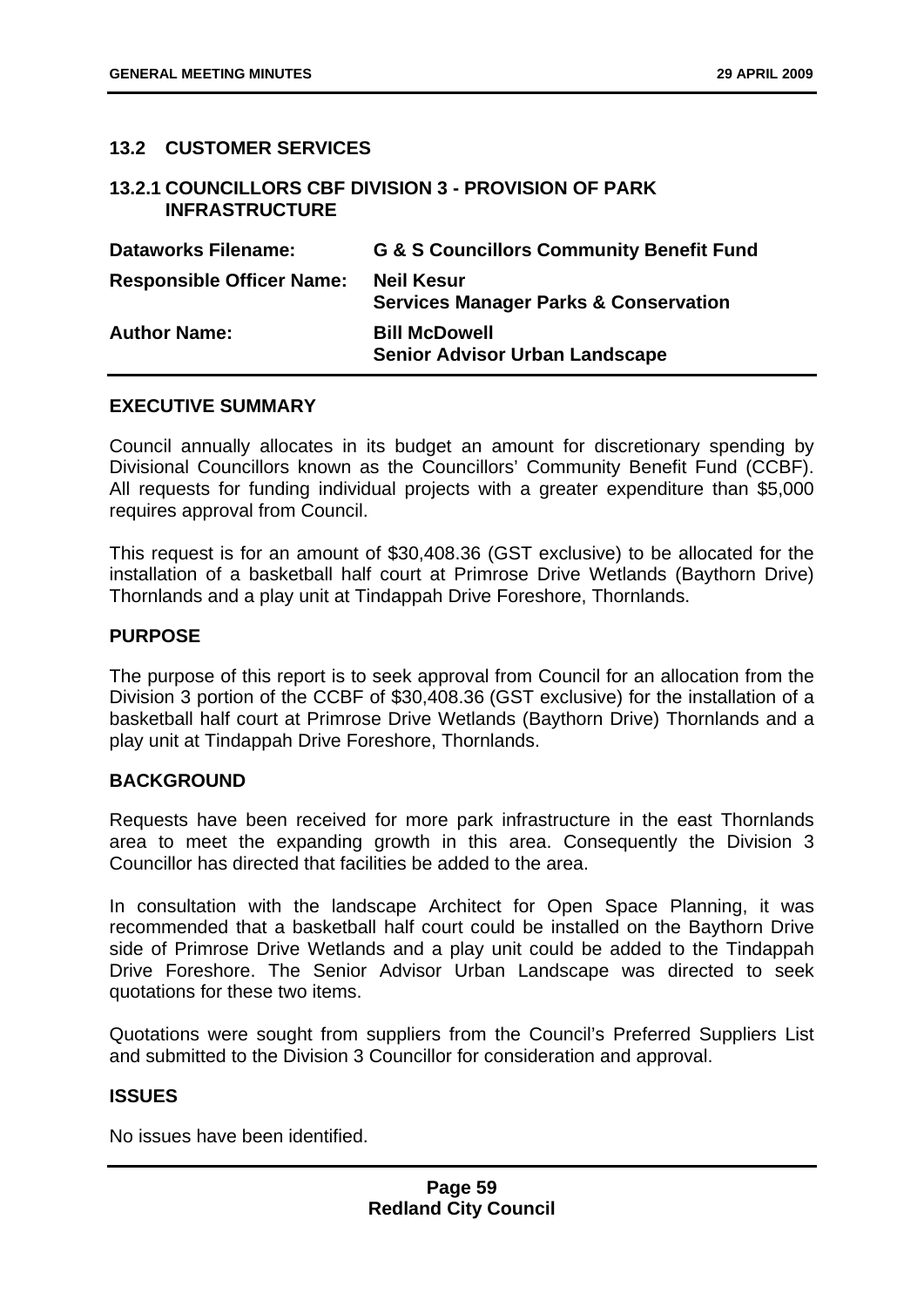# **RELATIONSHIP TO CORPORATE PLAN**

The recommendation primarily supports Council's strategic priority to Build safe, strong and self reliant communities with access to community services, infrastructure and opportunities for participation in community life.

## **FINANCIAL IMPLICATIONS**

The Division 3 Councillor supports this project and has sufficient funds to allocate an amount of \$30,408.36 (GST exclusive) from the Division 3 portion of the CCBF.

# **PLANNING SCHEME IMPLICATIONS**

The Land Use Planning Group was consulted and it is considered that the outcome of recommendations in this report will not require any amendments to the Redlands Planning Scheme.

## **CONSULTATION**

The Division 3 Councillor and the Landscape Architect Open Space Planning have been consulting about this project and requested the Senior Advisor Urban Landscape to assist with the sourcing of costs for this project to be undertaken.

## **OPTIONS**

#### **PREFERRED**

That Council resolve to approve an allocation of \$30,408.36 (GST exclusive) from the Division 3 portion of the Councillors' Community Benefit Fund for the installation of a basketball half court at Primrose Drive Wetlands (Baythorn Drive) Thornlands and a play unit at Tindappah Drive Foreshore, Thornlands.

#### **ALTERNATIVE**

That Council not approve the allocation of \$30,408.36 (GST exclusive) for this project.

## **OFFICER'S/COMMITTEE RECOMMENDATION/ COUNCIL RESOLUTION**

Moved by: Cr Henry Seconded by: Cr Townsend

**That Council resolve to approve an allocation of \$30,408.36 (GST exclusive) from the Division 3 portion of the Councillors' Community Benefit Fund for the installation of a basketball half court at Primrose Drive Wetlands (Baythorn Drive), Thornlands and a play unit at Tindappah Drive Foreshore, Thornlands.**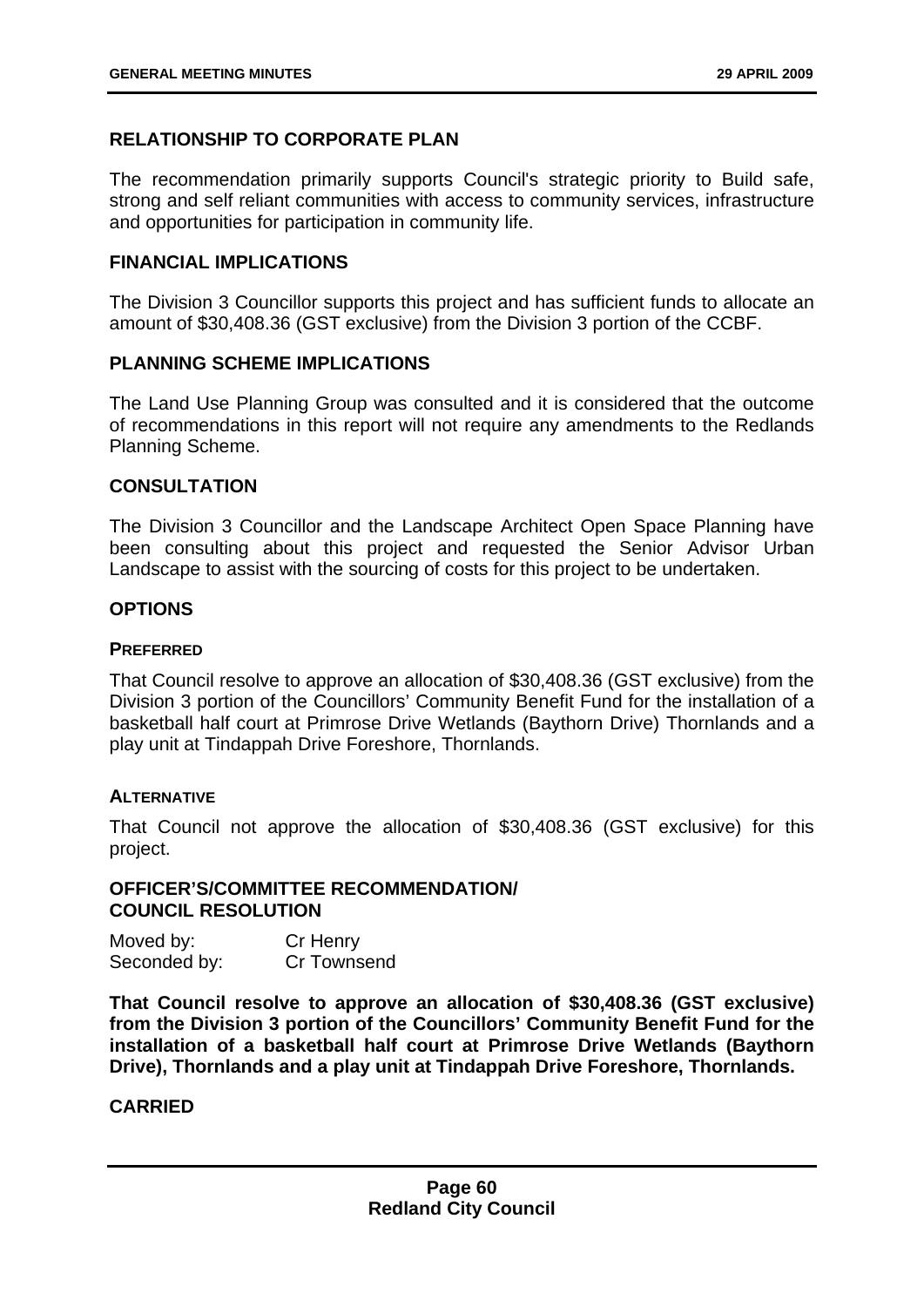Cr Ogilvie left the meeting at 5.17pm.

## **13.2.2 COUNCILLORS CBF DIVISION 9 - PROVISION OF PARK INFRASTRUCTURE**

| <b>Dataworks Filename:</b>       | <b>G &amp; S Councillors Community Benefit Fund</b>                   |
|----------------------------------|-----------------------------------------------------------------------|
| <b>Responsible Officer Name:</b> | <b>Neil Kesur</b><br><b>Services Manager Parks &amp; Conservation</b> |
| <b>Author Name:</b>              | <b>Bill McDowell</b><br><b>Senior Advisor Urban Landscape</b>         |

# **EXECUTIVE SUMMARY**

Council annually allocates in its budget an amount for discretionary spending by Divisional Councillors known as the Councillors' Community Benefit Fund (CCBF). All requests for funding individual projects with a greater expenditure than \$5,000 requires approval from Council.

This request is for an amount of \$11,338.00 (GST exclusive) to be allocated for the installation of a park shelter over a new barbeque and the installation of play equipment at John Fredericks Park, Capalaba.

## **PURPOSE**

The purpose of this report is to seek approval from Council for an allocation from the Division 9 portion of the CCBF of \$11,338.00 (GST exclusive) for the installation of a park shelter over a new barbeque and the installation of play at John Fredericks Park, Capalaba.

# **BACKGROUND**

The Councillor for Division 9 has requested an upgrade of John Fredericks Park in preparation for some Q150 celebrations.

An on site meeting was undertaken by the Senior Advisor Urban Landscape with the assistance of the Irrigation Technical Advisor to determine the extent of works.

The net result of all this is the installation of a new barbeque, a shelter over the BBQ and play equipment all within close proximity to existing shelters.

The Senior Advisor Urban Landscape with the assistance of the Irrigation Technical Advisor proceeded then to secure quotations from suppliers to undertake the works required for this project. The estimate of project cost was then forwarded to the Divisional Councillor for consideration.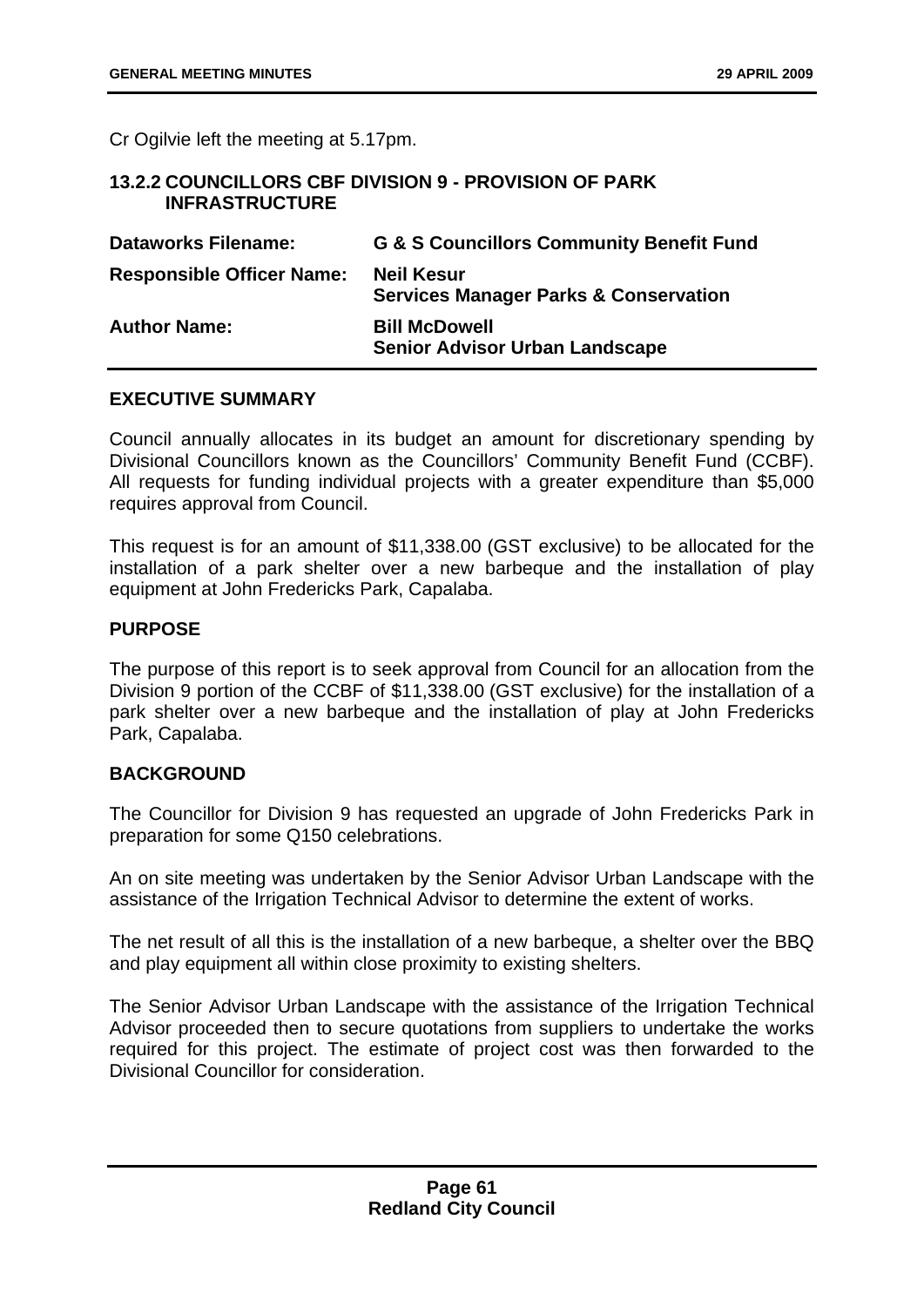The estimate of project cost is shown in the table below.

| $\vert$ ITEM – Supply &<br><b>Install</b>                             |                   | COST(S's)<br>ex GST |
|-----------------------------------------------------------------------|-------------------|---------------------|
| Install small Shelter   Quote<br>over BBQ                             | supplied          | 3,967.00            |
| New Double Swing &<br>Slide - Supply & Install<br>with sand soft fall | Quote<br>supplied | 6,371.00            |
| Associated fees - BA                                                  |                   | 1,000.00            |
|                                                                       | <b>TOTAL:</b>     | 11,338.00           |

It is proposed that Parks and Conservation Unit will manage the project once it is approved to proceed.

## **ISSUES**

No issues have been identified.

# **RELATIONSHIP TO CORPORATE PLAN**

The recommendation primarily supports Council's strategic priority to build safe, strong and self reliant communities with access to community services, infrastructure and opportunities for participation in community life.

#### **FINANCIAL IMPLICATIONS**

The Division 9 Councillor supports this project and has sufficient funds to allocate an amount of \$11,338.00 (GST exclusive) from the Division 9 portion of the CCBF.

#### **PLANNING SCHEME IMPLICATIONS**

The Land Use Planning Group was consulted and it is considered that the outcome of recommendations in this report will not require any amendments to the Redlands Planning Scheme.

#### **CONSULTATION**

The Senior Advisor has maintained consultation with the Division 9 Councillor. The Services Manager Parks & Conservation has agreed to support this project.

The Landscape Architect Open Space Planning has been advised of this project.

#### **OPTIONS**

#### **PREFERRED**

That Council resolve to approve an allocation of \$11,338.00 (GST exclusive) from the Division 9 portion of the Councillors' Community Benefit Fund for the installation of a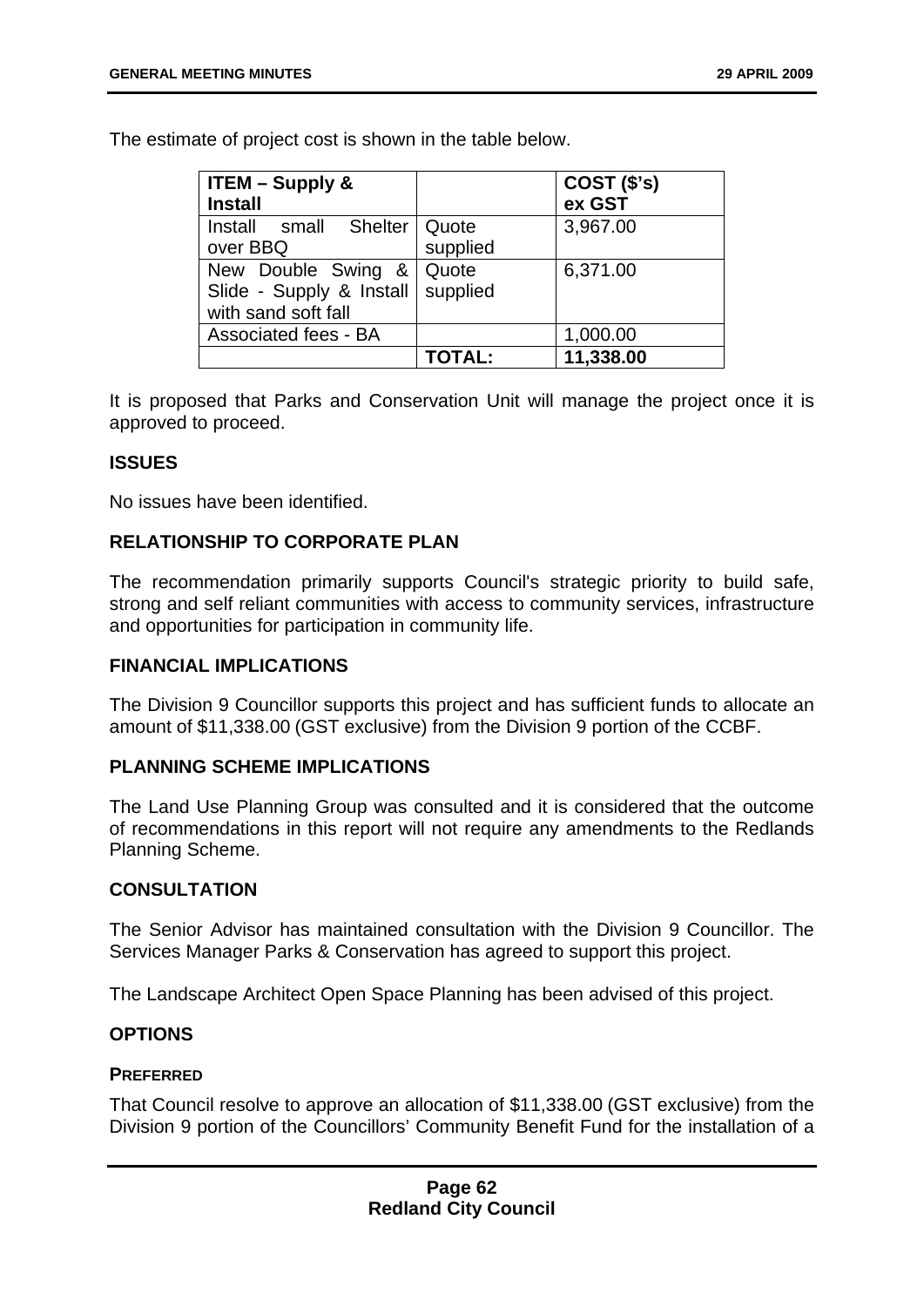park shelter over a new barbeque and the installation of play equipment at John Fredericks Park, Capalaba.

#### **ALTERNATIVE**

That Council not approve the allocation of \$11,338.00 (GST exclusive) for this project.

# **OFFICER'S/COMMITTEE RECOMMENDATION/ COUNCIL RESOLUTION**

| Moved by:    | Cr Williams |
|--------------|-------------|
| Seconded by: | Cr Boglary  |

**That Council resolve to approve an allocation of \$11,338.00 (GST exclusive) from the Division 9 portion of the Councillors' Community Benefit Fund for the installation of a park shelter over a new barbeque and the installation of play equipment at John Fredericks Park, Capalaba.**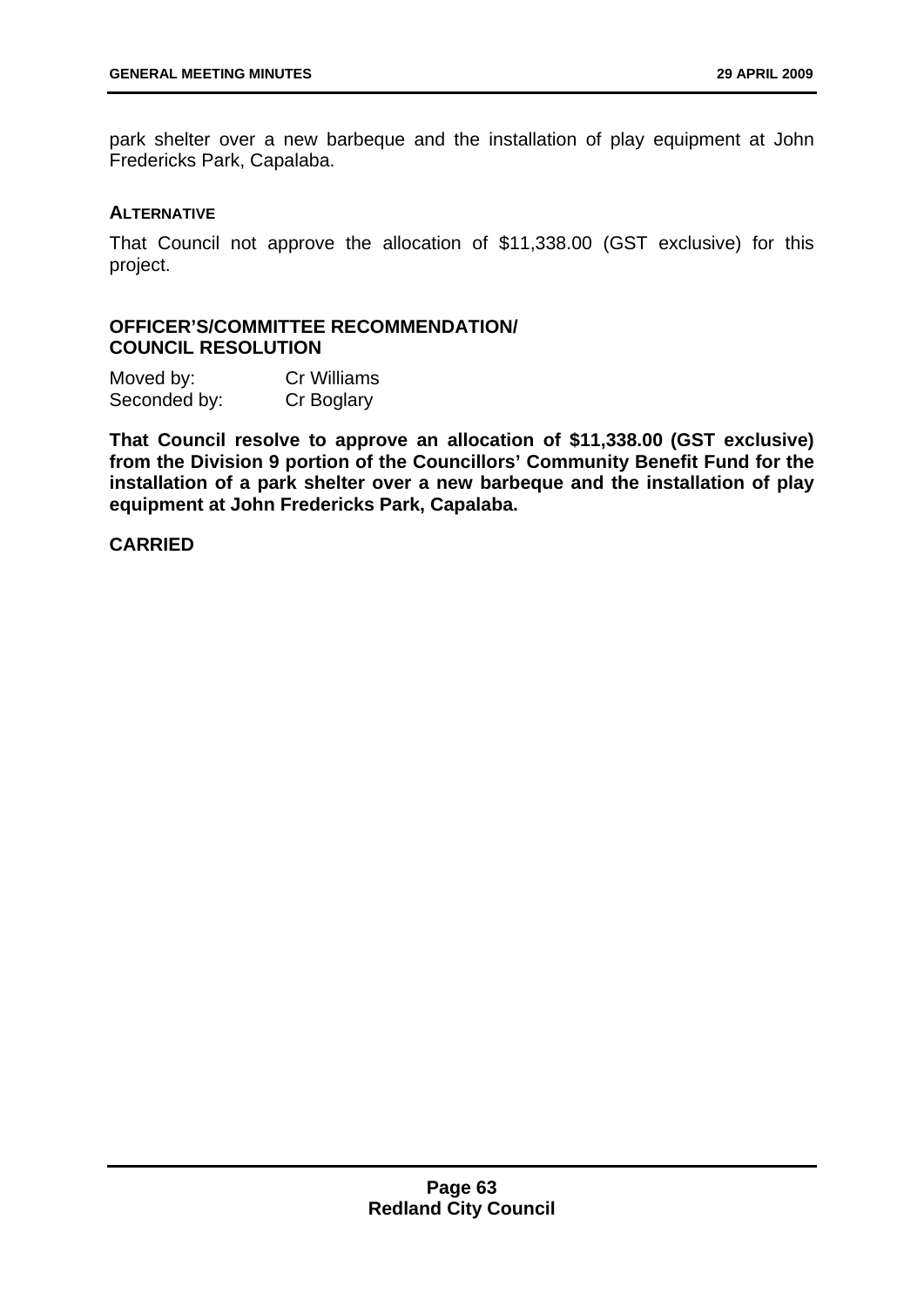# **13.3 PLANNING AND POLICY**

#### **13.3.1 ROAD WORKS - SUSTAINABLE RESOURCE AND WASTE FACILITY, DAYS ROAD, REDLAND BAY**

| <b>Dataworks Filename:</b>       | <b>RTT Roads</b>                                               |
|----------------------------------|----------------------------------------------------------------|
| <b>Responsible Officer Name:</b> | <b>David Elliott</b><br><b>Manager Infrastructure Planning</b> |
| <b>Author Name:</b>              | <b>David Elliott</b><br><b>Manager Infrastructure Planning</b> |

#### **EXECUTIVE SUMMARY**

Council has received a request from the developer of the Redlands Business Park, the Fox & Bell Group, for a contribution towards the construction of the German Church/Days roundabout which will also provide a high standard access to the new Sustainable Resource and Waste Facility [SRWF] proposed in Days Road. The report recommends a contribution be made towards the intersection upgrade.

In addition, while the developer is constructing the road widening in German Church Road between Days Road and Cleveland-Redland Bay Road it is considered prudent to have the Fox & Bell Group construct, at Council's cost, an additional trafficable lane which is required to service the SRWF.

The report recommends that the Fox & Bell Group be engaged under Section 486 of the *Local Government Act 1993* to undertake the works without the need to call tenders.

#### **PURPOSE**

The purpose of the report is to recommend that:

- Council contribute towards the upgrade of the German Church/Days roundabout; and
- That Council engage the Fox & Bell Group to undertake road widening works in German Church Road between Cleveland-Redland Bay Road and Days Road to benefit the SRWF.

#### **BACKGROUND**

Conditions of development approval required the Redlands Business Park (currently under construction on the north-west corner of German Church and Cleveland-Redland Bay Roads) to undertake the following works:

- Install traffic signals at the Cleveland Redland Bay/German Church intersection
- Upgrade the section of German Church Road to 3 lanes between Cleveland Redland Bay Road and the entrance to the estate opposite Days Road; and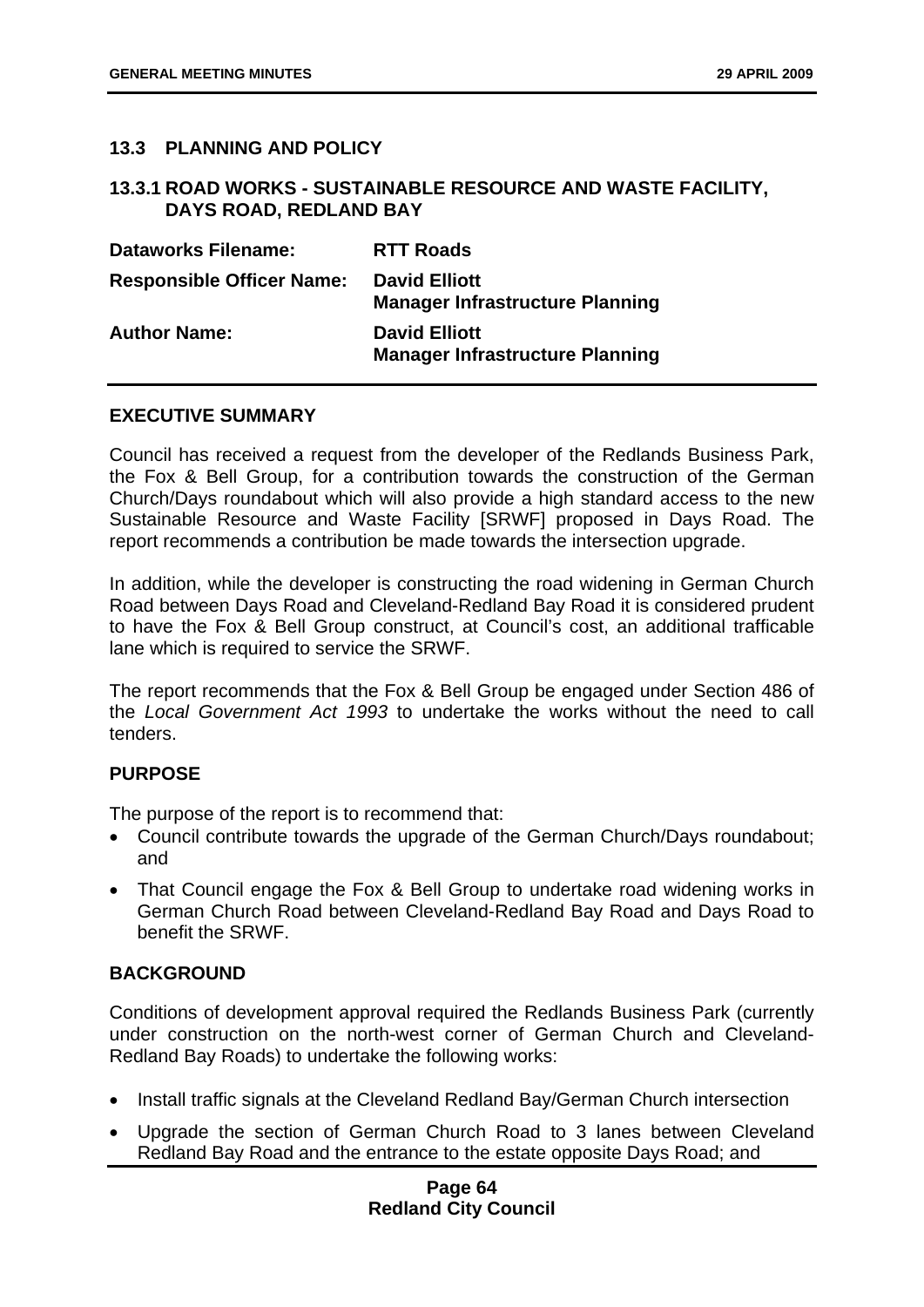• Install a roundabout at Days/German Church Roads intersection.

Construction of the Days Road roundabout and lead-in road works are currently in progress.

Subsequent to the issue of the Business Park decision notice, Council resolved to develop a SRWF on land off Days Road.

To facilitate safe and adequate access to the SWRF it will be necessary to construct an additional traffic lane 210m in length on the southern side of German Church Road between Days Road and Cleveland-Redland Bay Road.

Council has also received a request from the developer of the Business Park for Council to make a contribution towards the Days Road/German Church roundabout, given that it will also be necessary to service the proposed SWRF.

#### **ISSUES**

#### Contribution to German Church/Days Roundabout

The German Church/Days Road intersection is identified in the Transport Planning Scheme Policy – Infrastructure Charges Schedule for future upgrade. Given that Council has now approved the development of the SRWF in Days Road, and that the intersection would have required an upgrade in any event to cater for the significant traffic volumes including heavy vehicles, it is considered reasonable that a contribution be made towards the roundabout construction.

It is proposed that the contribution be 50% of the amount included in the 2006 Transport Planning Scheme Policy – Infrastructure Charges Schedule escalated to 2009 dollars.

The estimated total cost in 2006 of the intersection upgrade was \$710,000.00. In 2009 applying a construction price index increase of 1.2065 this would escalate to \$856,616.00.

The recommended contribution to the Days Road roundabout construction is therefore \$428,308.00.

#### Construction of Additional Trafficable Lane in German Church Road

The Fox and Bell Group has provided Council with a cost estimate based on current contract rates, to construct the additional trafficable lane in conjunction with the works associated with the Redlands Business Park.

The lump sum quotation provided including contingencies is \$405,063.00, which is considered to be reasonable and lower than the estimated cost if Council were to undertake the works at a later date under separate contract. Council would only pay the actual cost of the works capped at \$405,063.00.

#### **Page 65 Redland City Council**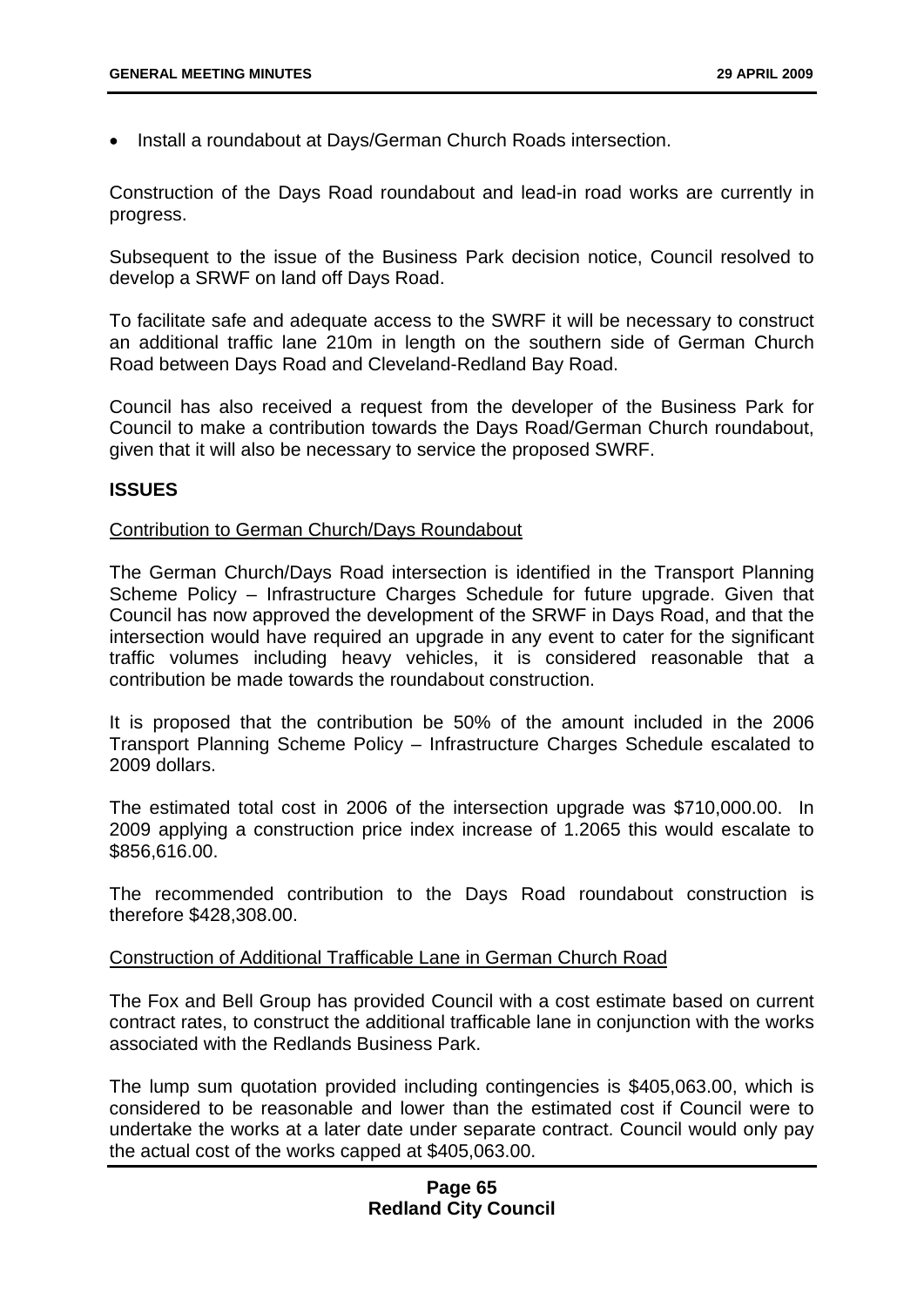Section 486 of the *Local Government Act 1993* gives Council the authority to engage a contractor to undertake contractual works on its behalf without the need to call tenders if it is satisfied that there is only one supplier reasonably available.

Given the desirability of constructing the additional trafficable lane in conjunction with planned developer upgrade works in the same section of German Church Road, to minimise costs, it is considered that the Fox & Bell Group would be the only supplier reasonably available in the circumstances to undertake the additional road widening works.

## **RELATIONSHIP TO CORPORATE PLAN**

The recommendation primarily supports Council's strategic priority to provide and maintain water, waste services, roads, drainage and support the provision of transport and waterways infrastructure.

#### **FINANCIAL IMPLICATIONS**

It is proposed that the cost of the works in German Church Road and the contribution towards the German Church/Days roundabout be borne by the SRWF [Job No. 65014]. The additional funds have been incorporated into the 09/10 capital budget for the SRWF.

# **PLANNING SCHEME IMPLICATIONS**

The proposal has no Redlands Planning Scheme implications.

# **CONSULTATION**

The following were consulted:

- 1. General Manager Planning & Policy;
- 2. Manager Legal Services;
- 3. Senior Manager Development Coordination, Assessment Services.

# **OPTIONS**

#### **PREFERRED**

That Council resolve as follows to:

- 1. That Council contribute the amount of \$428,308 to the Fox & Bell Group towards the construction of the German Church/Days roundabout;
- 2. That, in accordance with s.486 of the *Local Government Act 1993*, Council engage the Fox & Bell Group to undertake the construction of an additional trafficable lane on German Church Road between Cleveland-Redland Bay Road and Days Road;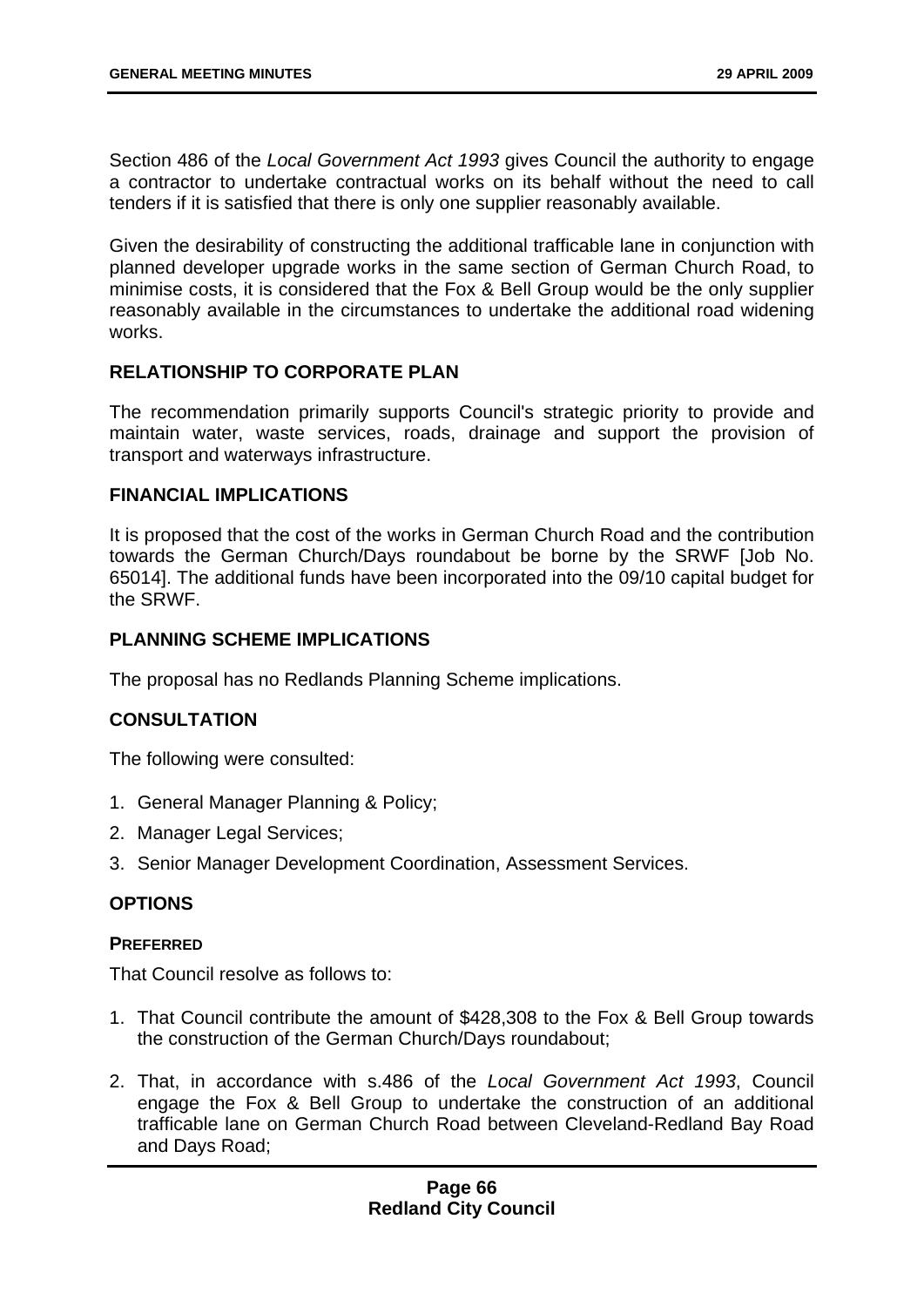- 3. That Council's funding commitment to the additional trafficable lane in German Church Road be limited to a maximum of \$405,063.00 and the actual amount will be assessed after the submission and assessment by Council of any provisional items; and
- 4. That the Chief Executive Officer be authorised to make, vary or discharge the contract and to sign all relevant documentation.

## **ALTERNATIVE**

No alternative suggested.

## **OFFICER'S/COMMITTEE RECOMMENDATION/ COUNCIL RESOLUTION**

| Moved by:    | <b>Cr Bowler</b> |
|--------------|------------------|
| Seconded by: | Cr Townsend      |

**That Council resolve as follows:** 

- **1. That Council contribute the amount of \$428,308.00 to the Fox & Bell Group towards the construction of the German Church Road/Days Road roundabout;**
- **2. That, in accordance with s.486 of the Local Government Act 1993, Council engage the Fox & Bell Group to undertake the construction of an additional trafficable lane on German Church Road between Cleveland-Redland Bay Road and Days Road;**
- **3. That Council's funding commitment to the additional trafficable lane in German Church Road be limited to a maximum of \$405,063.00 and the actual amount will be assessed after the submission and assessment by Council of any provisional items; and**
- **4. That the Chief Executive Officer be authorised to make, vary or discharge the contract and to sign all relevant documentation.**

**CARRIED**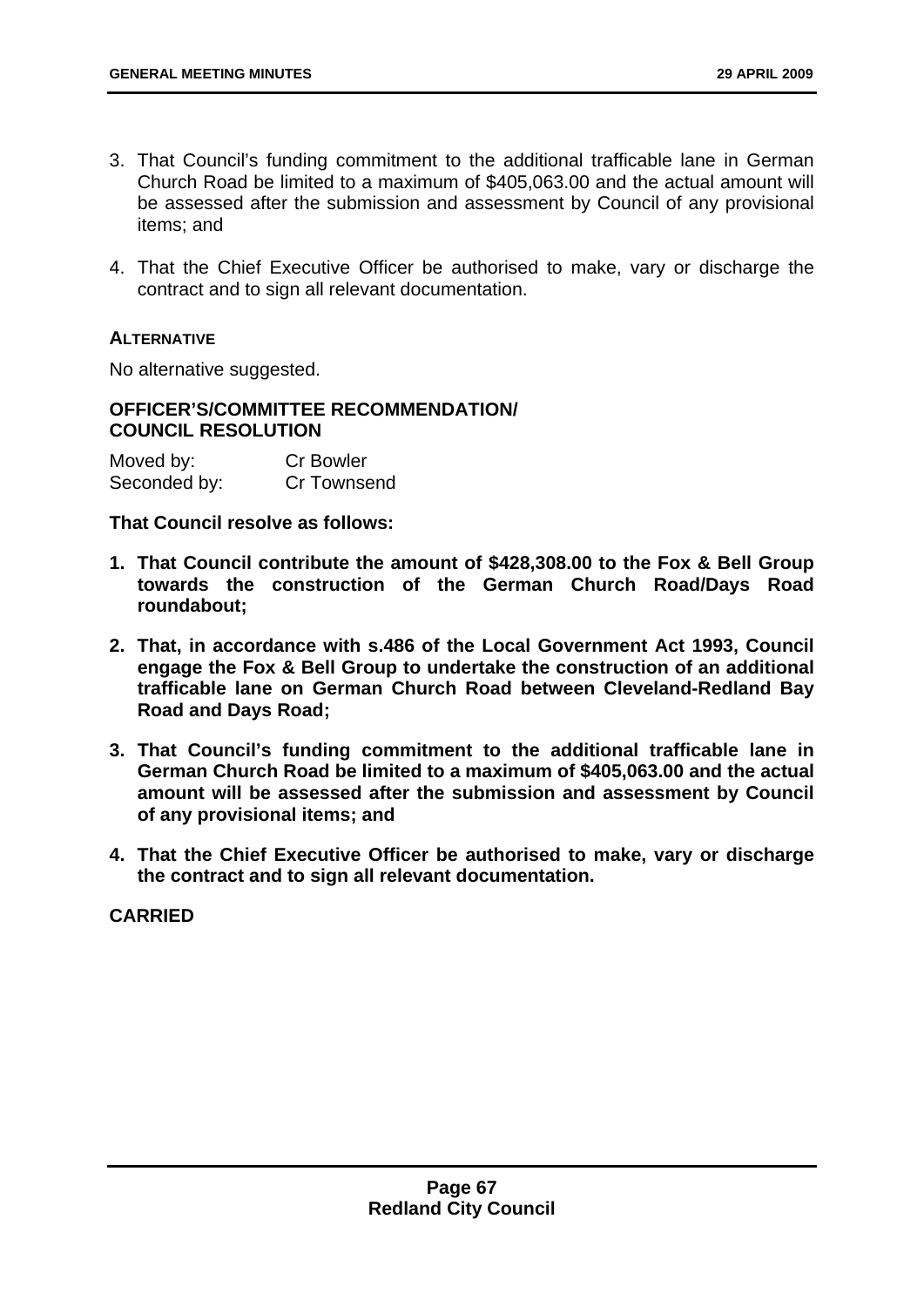## **13.3.2 INFRASTRUCTURE CHARGES - LAND FOR COMMUNITY FACILITIES, MAINLAND PLANNING SCHEME POLICY**

| <b>Dataworks Filename:</b>       | <b>Community Facilities Infrastructure Charging</b>                   |
|----------------------------------|-----------------------------------------------------------------------|
| <b>Attachments:</b>              | <b>Proposed Planning Scheme Policy - Chapter 5A</b>                   |
| <b>Responsible Officer Name:</b> | <b>Roberta Bonnin</b><br><b>Manager Community and Social Planning</b> |
| <b>Author Name:</b>              | <b>Lacey Brown</b><br><b>Strategic Advisor Social Planning</b>        |

#### **EXECUTIVE SUMMARY**

It is proposed that Council make *Framework for Infrastructure Contributions (Land for Community Facilities - Mainland)* planning scheme policy under the provisions of Schedule 3 of the *Integrated Planning Act 1997*. This policy includes a community facility infrastructure charge for the Redland City mainland.

Prior to this planning scheme policy being adopted, the relevant actions for notification and consultation need to be undertaken in accordance with Schedule 3 of the *Integrated Planning Act 1997*.

## **PURPOSE**

To resolve to make the *Framework for Infrastructure Contributions (Land for Community Facilities - Mainland)* Planning Scheme Policy in accordance with Schedule 3 of *the Integrated Planning Act 1997*.

#### **BACKGROUND**

The intent of this policy is to enable Council to fund the acquisition of land for community facilities to meet the needs of the community in the future.

The intent of infrastructure charges is for new developments to pay their portion of the infrastructure costs associated with proposed development. Under IPA legislation, all Councils in Queensland are required to undertake appropriate infrastructure planning studies and implement a Priority Infrastructure Plan (PIP) which details infrastructure improvements for a 15 year planning horizon. Redland City Council has adopted a planning horizon of 2006-2021.

#### **ISSUES**

A strong community is a connected community with access to a full range of options required for a rich community life and an active attachment to place [Draft Strong Community Framework (2008) and draft Social Infrastructure Plan (2009)]. Community facilities have an important role in strong communities and land is needed to accommodate a diverse range of community facilities. Residential, commercial and industrial sectors all have an impact on community facility usage.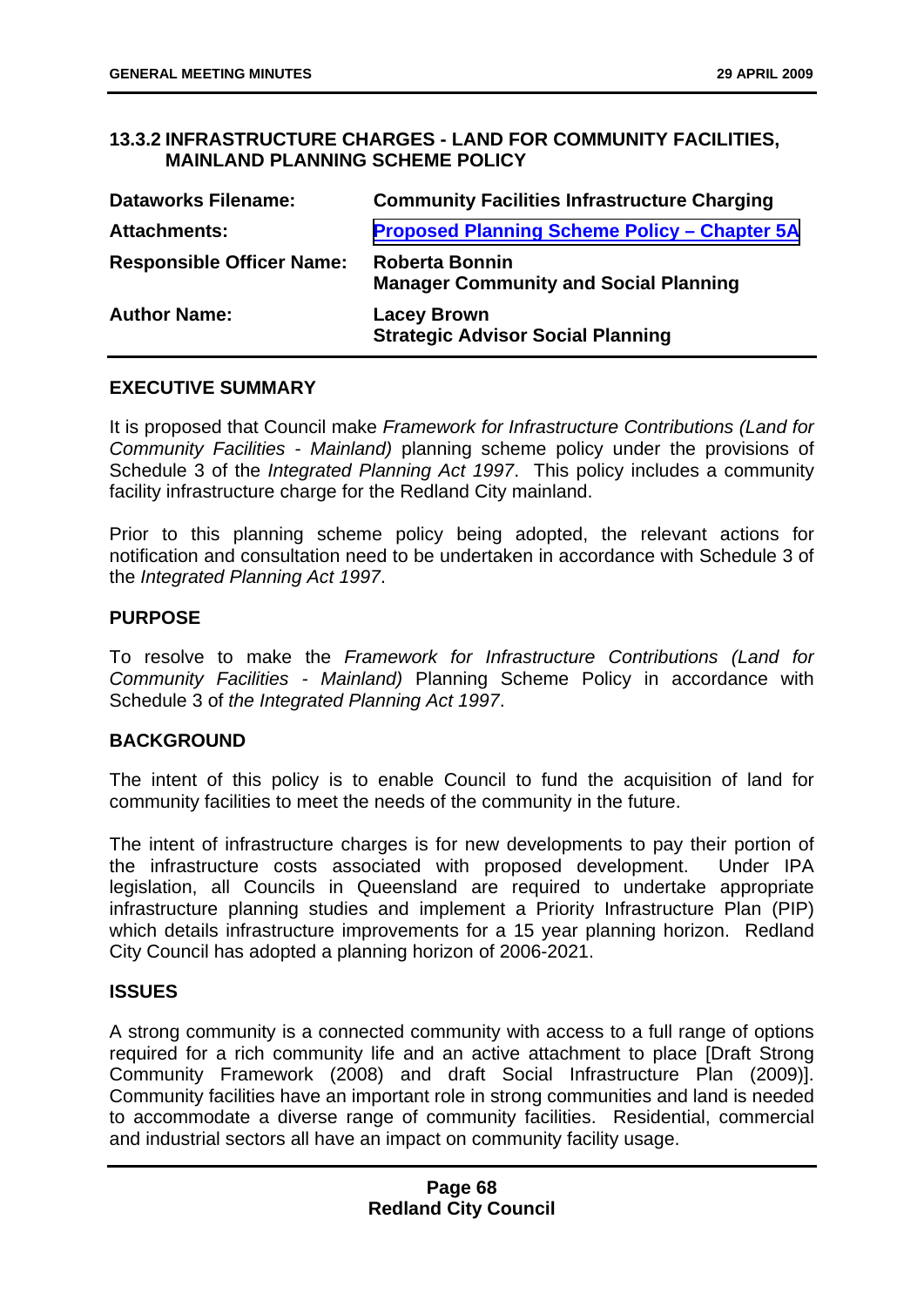The draft Priority Infrastructure Plan is currently being revised in line with the Standard Infrastructure Charges Schedule (Department of Infrastructure and Planning, November 2008) for further State Interest Review. As an interim measure planning scheme policies are in place for transport, cycling, open space, water supply and sewerage, amongst others, and until such time as the PIP is adopted, a planning scheme policy is required for land for community facilities. The Department of Infrastructure and Planning has stated that planning scheme policies for infrastructure contributions must be in place by 30 June 2009.

## **RELATIONSHIP TO CORPORATE PLAN**

The recommendation primarily supports Council's strategic priority to build safe, strong and self reliant communities with access to community services, infrastructure and opportunities for participation in community life.

#### **FINANCIAL IMPLICATIONS**

This is a new charge that Council has previously not been able to include in the headworks charges for new developments. Council will be required to contribute a portion of the land costs as it is not proposed to charge existing lots.

Council's 10 Year Capital Works Program provides a schedule of community facility infrastructure projects. The schedule consists of infrastructure contributions and Council expenditure for purchase of land; and Council expenditure and external grants for the construction of facilities on the purchased land.

The projects have been identified through the Priority Infrastructure Plan supporting documentation, as per the attached policy, and have been verified through the draft Social Infrastructure Plan.

The proposed contribution charge per equivalent unit is \$609. The land price index applied to this charge is being reviewed by valuers. At adoption of the planning scheme policy, the contribution amount will be included in Council's Fees and Charges Schedule to be increased by a land price index each year.

## **PLANNING SCHEME IMPLICATIONS**

The Land Use Planning Group was consulted and it is considered that the outcome of recommendations in this report will result in some future amendments to the Redlands Planning Scheme, such as the provision of community purpose zoned land that is negotiated during planning processes for structure plans and master plans. This is consistent with the approach taken for the PIP.

## **CONSULTATION**

Due to the advice received on the planning scheme policy deadline, in preparing this report, consultation was limited and was undertaken with: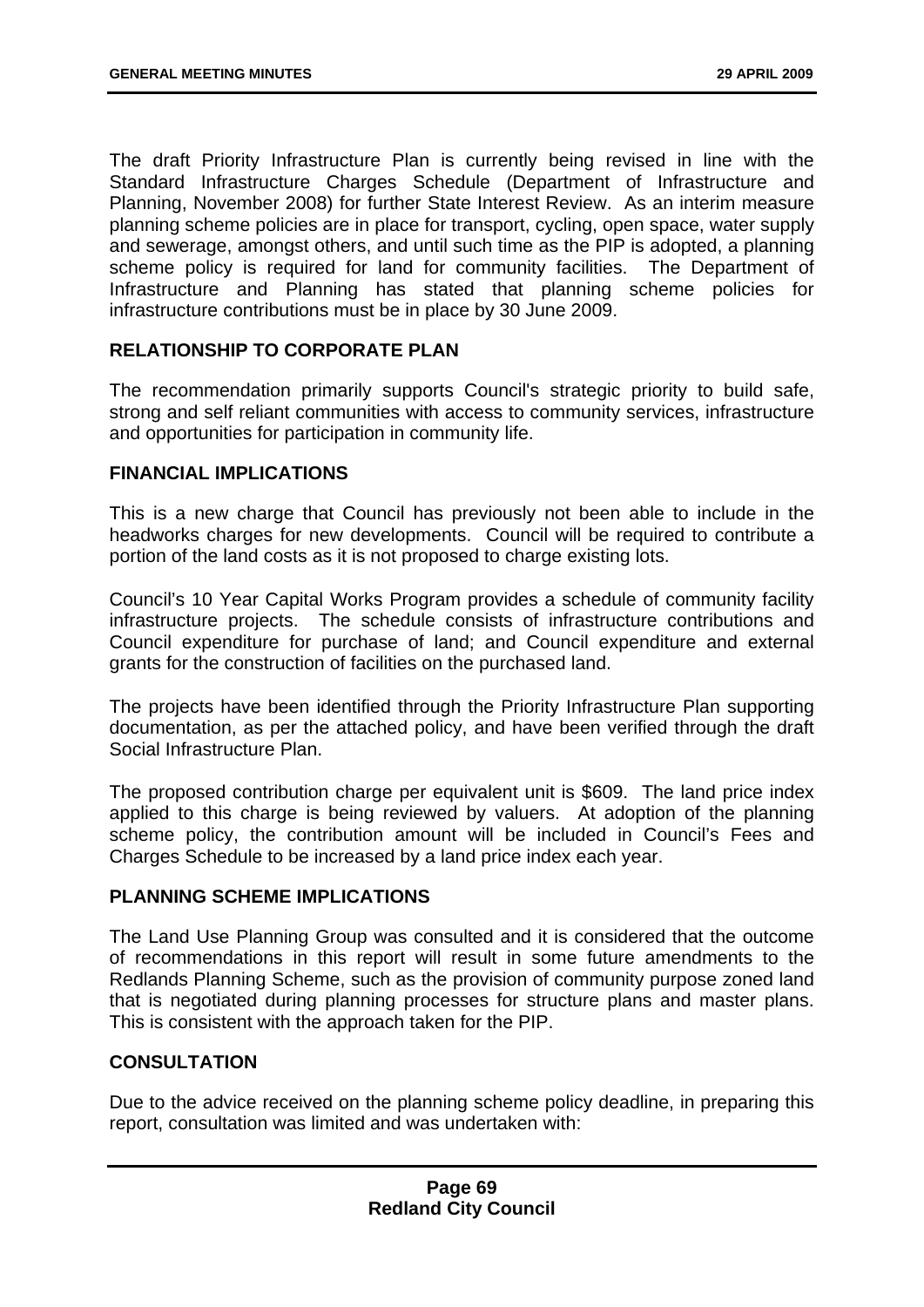- 1. Infrastructure Charges Schedule Coordinator Michael Kriedemann;
- 2. Service Manager Development Coordination Bruce Appleton;
- 3. Land valuers on the land price index.

During the consultation phase, further detailed consultation will occur with:

- 1. Manager Land Use Planning Wayne Dawson;
- 2. Manager Assessment Services Tim Donovan.

One issue raised through the consultation was that negotiating the land for community facilities contribution in infrastructure agreements for integrated employment centres and as a condition of commercial or industrial reconfiguration approvals, may place additional resource requirements on Assessment Services to negotiate charges.

## **OPTIONS**

#### **PREFERRED**

- 1. That Council resolve to make the Planning Scheme Policy *Framework for Infrastructure Contributions (Land for Community Facilities – Mainland)*as attached; and
- 2. That the relevant actions for notification and consultation be undertaken in accordance with Schedule 3 of the *Integrated Planning Act 1997*.

#### **ALTERNATIVE**

That Council wait for the implementation of the Priority Infrastructure Plan to commence charging for land for community facilities.

#### **OFFICER'S/COMMITTEE RECOMMENDATION/ COUNCIL RESOLUTION**

| Moved by:    | <b>Cr Bowler</b> |
|--------------|------------------|
| Seconded by: | Cr Henry         |

#### **That Council resolve as follows:**

- **1. That Council resolve to make the Planning Scheme Policy Framework for Infrastructure Contributions (Land for Community Facilities - Mainland), as attached; and**
- **2. That the relevant actions for notification and consultation be undertaken in accordance with Schedule 3 of the** *Integrated Planning Act 1997***.**

Cr Ogilvie returned to the meeting at 5.19pm.

The motion was put to the vote and **CARRIED** (unanimously)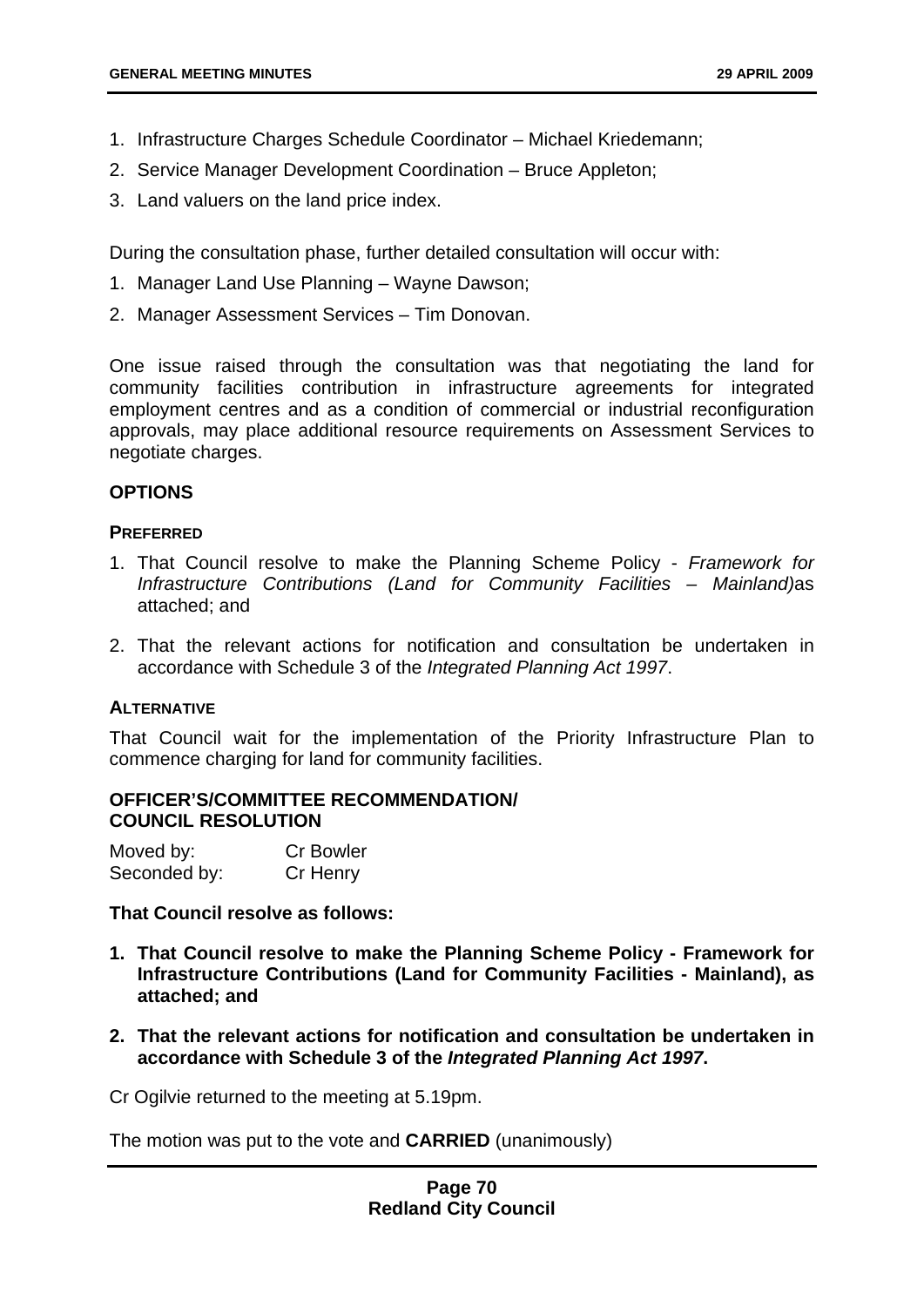## **13.3.3 LOCAL LAW AND SUBORDINATE LAW NO 4 (LIBRARIES)**

| <b>Dataworks Filename:</b>       | Local Law and Subordinate Law No 4 (Libraries)                                                                                                                            |
|----------------------------------|---------------------------------------------------------------------------------------------------------------------------------------------------------------------------|
| <b>Attachments:</b>              | <b>Local Law (Repealing Redundant</b><br><b>Provisions)Local Law (No 1) 2009</b><br><b>Local Law Policy No 4 Libraries</b><br><b>Subordinate Local Law No 4 Libraries</b> |
| <b>Responsible Officer Name:</b> | <b>Roberta Bonnin</b><br><b>Manager Community &amp; Social Planning</b>                                                                                                   |
| <b>Author Name:</b>              | <b>Judy Spokes</b><br><b>Senior Advisor Cultural Services</b>                                                                                                             |

#### **EXECUTIVE SUMMARY**

The Local Law and Subordinate Local Law No 4 (Libraries) have been reviewed. The need for a Local Law to regulate well established operational arrangements in public libraries in the Redlands has not been established. Matters of public safety are considered to be effectively regulated by sound management practices of staff and by State law. Council's fees and charges arrangements can provide for the issuing of library fines. It is therefore proposed that Local Law No 4 be repealed.

## **PURPOSE**

The purpose of this report is to propose that Council resolve to repeal Local Law No 4 (Libraries).

#### **BACKGROUND**

#### Local Law Redundancy Review

The *Local Government Act 1993* (the Act) requires that all Queensland local governments review their local laws between 1 January 2008 and 31 December 2010 and confirm that they are still relevant. Those local laws not reviewed and confirmed within this period will automatically expire on the 31 December 2010. The Act requires local governments to:

- (i) Review local laws and subordinate local laws for redundant provisions.
- (ii) Review all anti-competitive provisions of the local laws and subordinate local laws.

The relevance of *Local Law and Subordinate Local Law No 4 (Libraries)* was questioned during development of Council's 10 year library strategy (adopted in June 2007). The view of the Library Services Manager and senior staff in Community and Social Planning Group was that sound management practices were adequate to ensure effective library operations, and that State law provided effective protections for public safety. Also, Council's fees and charges arrangements can provide for the issuing of library fines. As these are the main purposes of *Local Law No 4*, staff formed the view that the Local Law was redundant.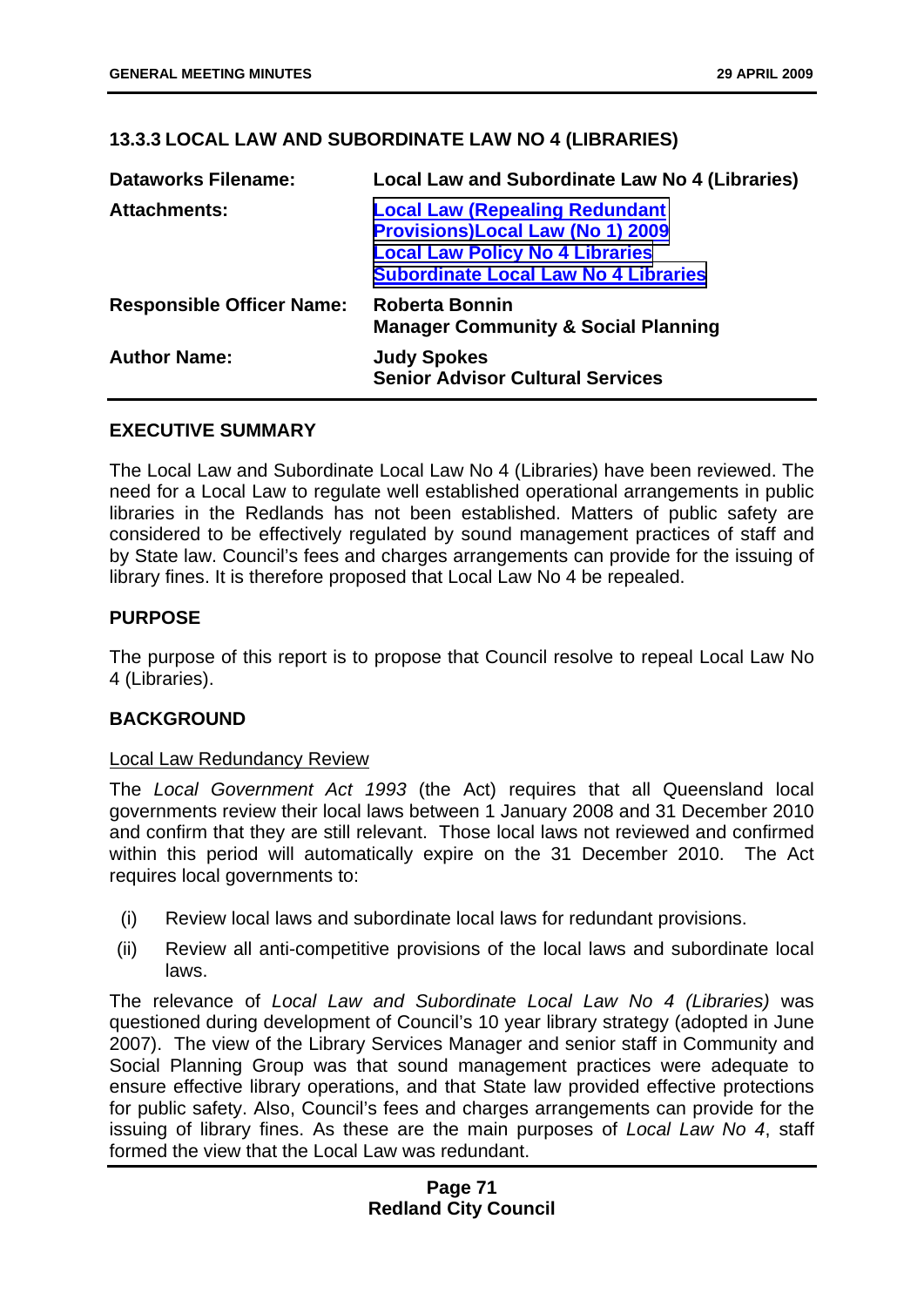## **ISSUES**

According to the Queensland Local Government Association (QLGA), the State Government's review of Model Local Laws is not likely to result in the development of a new Model Local Law governing public libraries. This is because there is a widely held view, affirmed by the Queensland Public Libraries Association, that the current Model Local Law for libraries is redundant.

There are two provisions of *Local Law No 4* that will require the CEO to authorise minor amendments to Council's Library Guideline and Fees and Charges arrangements if *Local Law 4* is repealed. These are:

- 1. Clause 12(4)(a) which provides for "the library staff to reject an application for membership if … (a) the applicant is not, in the authority's opinion, acceptable as a borrower or user of library resources because of unsatisfactory past conduct" and
- 2. Clause 14 (2) (d) which provides for a library policy to …(d) "prescribe charges or fines to be paid on failure to return a borrowed item within the prescribed period and provide for the remission of the charge in appropriate cases.

#### Subordinate Local Law

The Local Law was made on 28 June 1995 and the Subordinate Local Law on 18 September 1995.

There is no need to make a local law which repeals *Subordinate Local Law No 4 (Libraries)* as the repeal of *Local Law No 4 (Libraries)* means that the subordinate local law ceases to have effect.

#### **RELATIONSHIP TO CORPORATE PLAN**

The recommendation supports Council's community health and wellbeing strategic priorities.

#### **FINANCIAL IMPLICATIONS**

Costs are estimated at approximately \$500 which will be funded from the Community and Social Planning Group budget.

#### **PLANNING SCHEME IMPLICATIONS**

There are no implications as a result of this report's recommendations on the Redlands Planning Scheme.

#### **CONSULTATION**

The recommendations in this report are supported by consultation with the Service Manager, Cultural Development, whose responsibilities include management of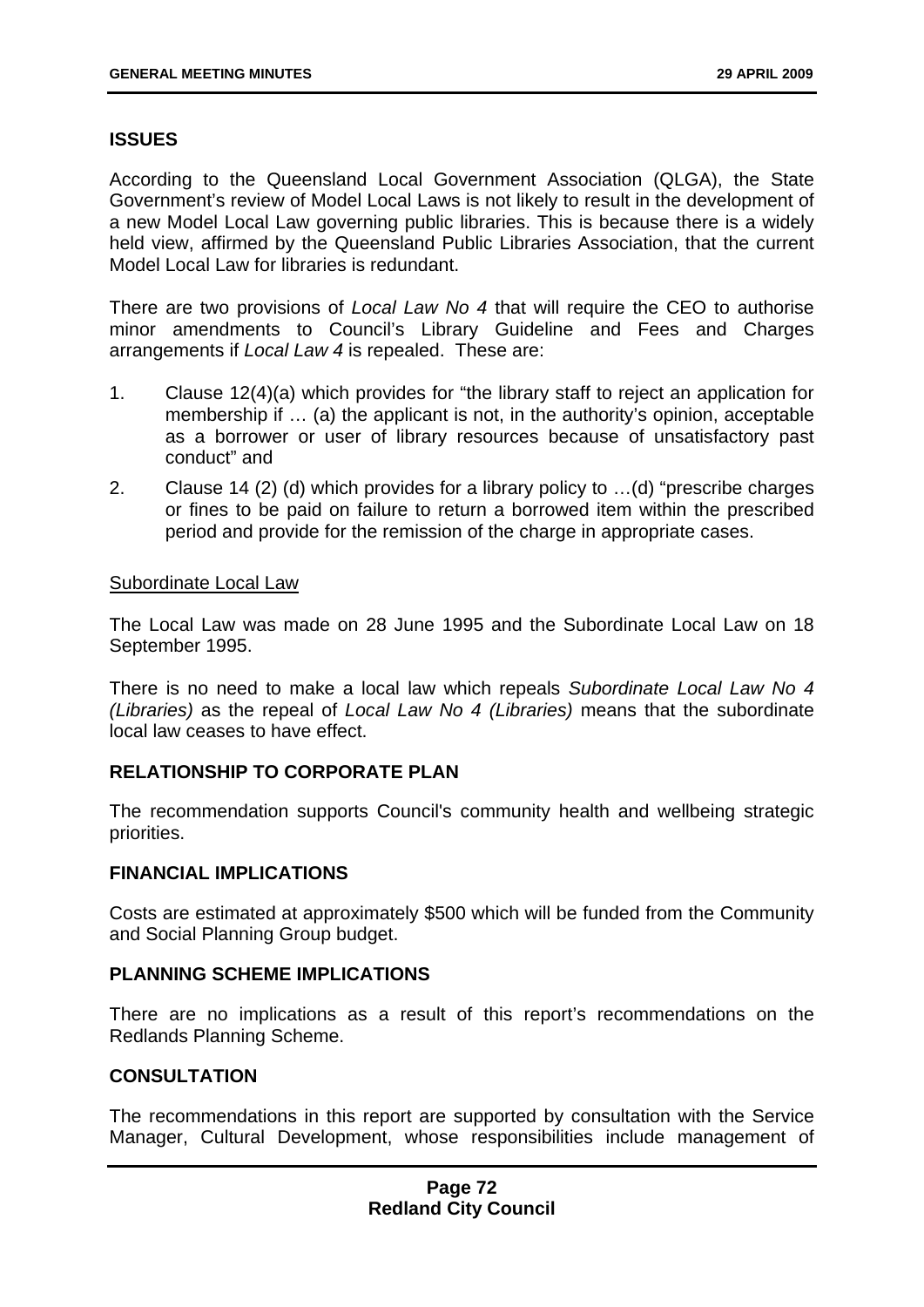Council's Library Service. The QLGA Policy Advisor, Finance and Governance, was consulted during the preparation of this report and endorses its intent.

The Senior Advisor, Environmental Health has provided guidance on the local law review. The Council's Legal Officer has sought advice from King and Co., Solicitors, in the drafting of the recommendations in this report.

## **OPTIONS**

### **PREFERRED**

That Council resolve as follows:

- 1. That Council has reviewed, under section 899C(1) of the *Local Government Act 1993*, each provision contained in the local law identified in section 3 of Redland City Council Local Law (Repealing Redundant Provisions) Local Law (No 1) 2009 and each provision contained in the local law identified in section 3 of Redland City Council Local Law (Repealing Redundant Provisions) Local Law (No 1) 2009 has been identified as a redundant provision; and
- 2. That pursuant to section 899D (2) of the *Local Government Act 1993*, to make Redland City Council Local Law (Repealing Redundant Provisions) Local Law (No 1) 2009 which repeals Local Law No 4 (Libraries).

## **ALTERNATIVE**

That Council not progress the review of *Local Law No 4 (Libraries)* and *Policy No 4 Libraries* at this time. This recognises that Council must review and confirm all of Council's local laws before 31 December 2010; otherwise those laws not reviewed in accordance with the Act, by this time, will automatically expire. If the local law and subordinate local law are allowed to expire, this will have the same effect as if the laws were repealed.

## **OFFICER'S/COMMITTEE RECOMMENDATION/ COUNCIL RESOLUTION**

| Moved by:    | Cr Ogilvie  |
|--------------|-------------|
| Seconded by: | Cr Williams |

## **That Council resolve as follows:**

**1. That Council has reviewed, under section 899C(1) of the** *Local Government Act 1993***, each provision contained in the local law identified in section 3 of**  *Redland City Council Local Law (Repealing Redundant Provisions) Local Law (No 1) 2009* **and each provision contained in the local law identified in section 3 of** *Redland City Council Local Law (Repealing Redundant Provisions) Local Law (No 1) 2009* **has been identified as a redundant provision; and**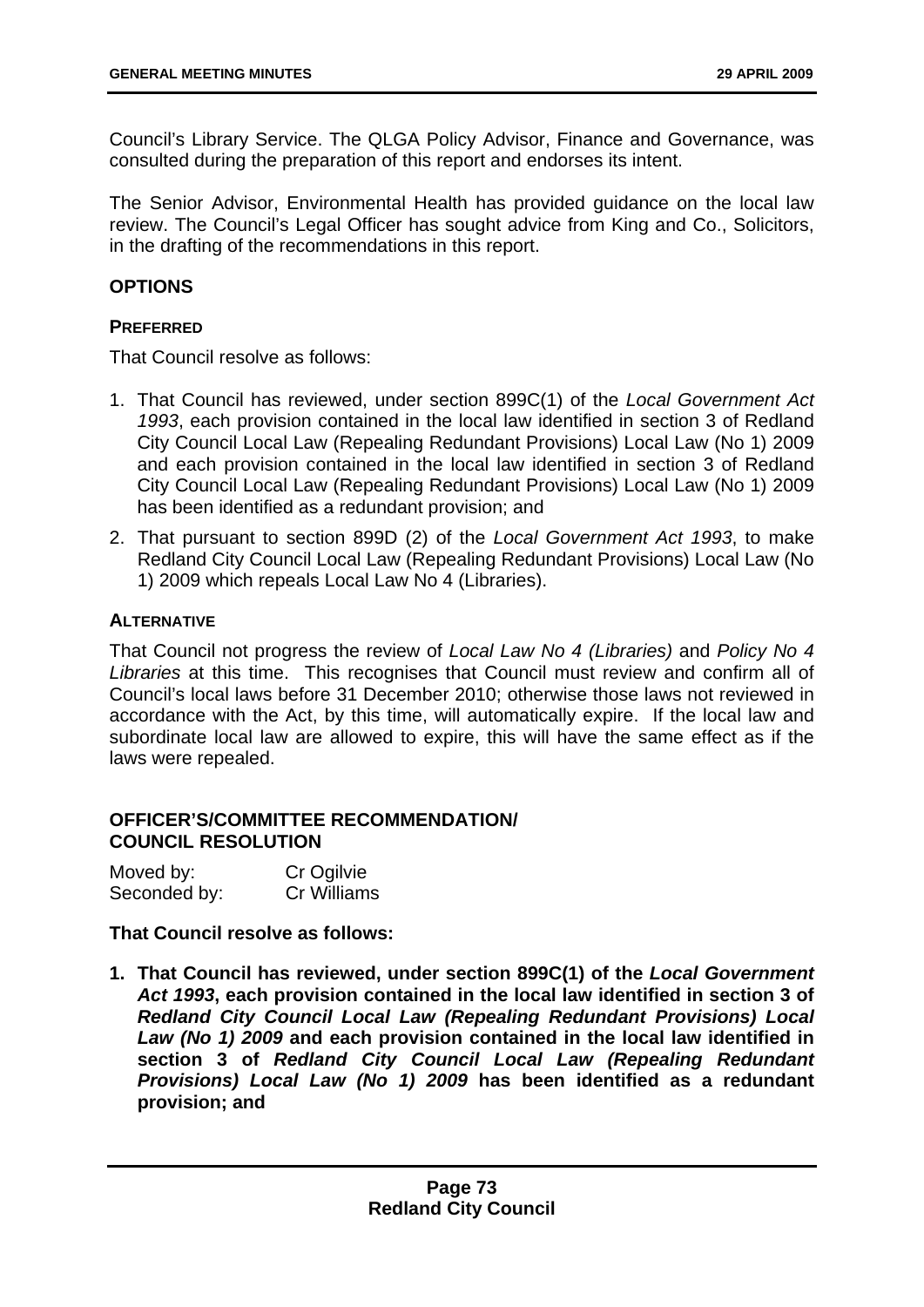**2. That, pursuant to section 899D(2) of the** *Local Government Act 1993***, to make** *Redland City Council Local Law (Repealing Redundant Provisions) Local Law (No 1) 2009* **which repeals** *Local Law No 4 (Libraries)***.** 

**CARRIED**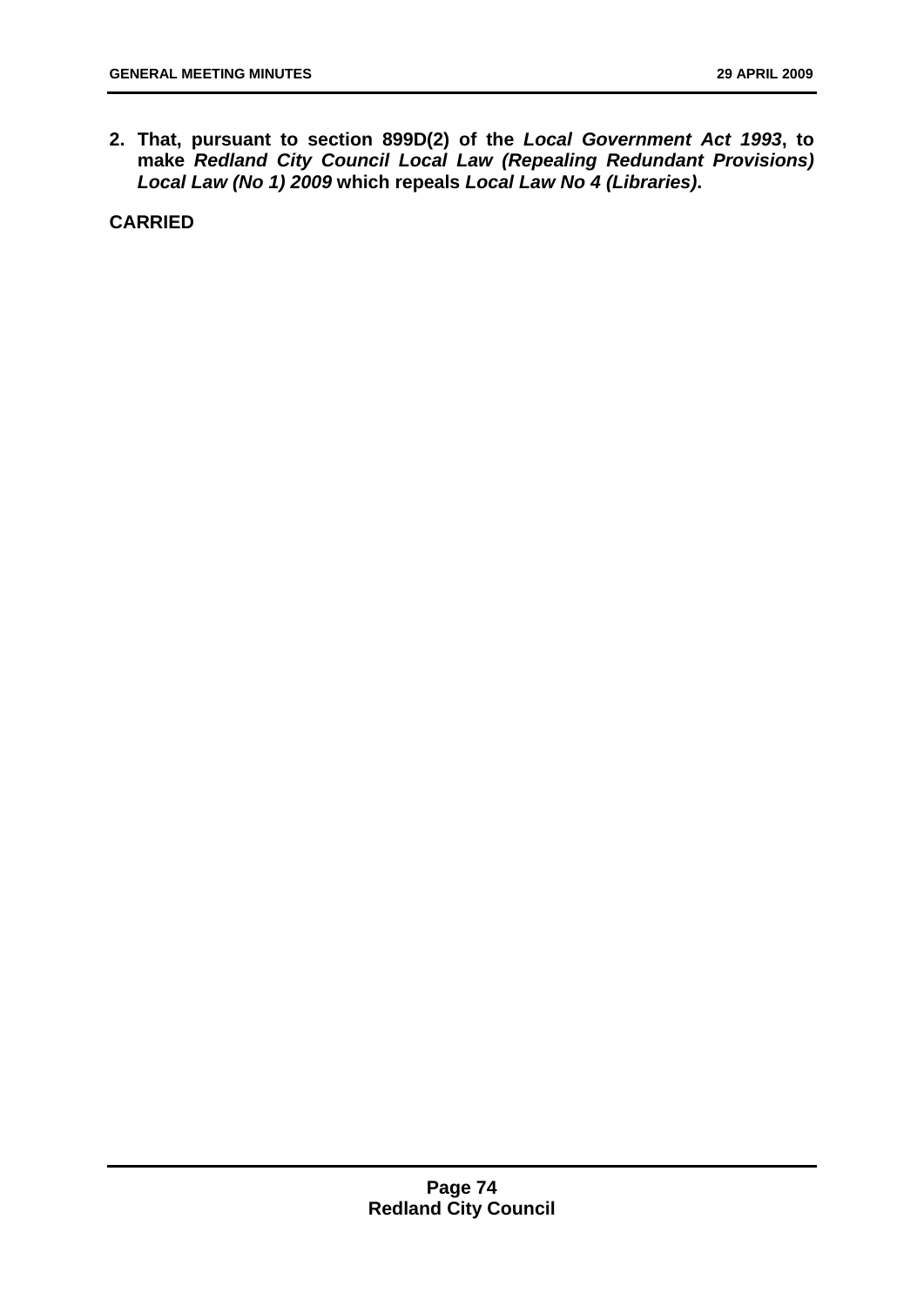Cr Boglary declared a conflict of interest in the following item at the Planning and Policy Committee meeting on 22 April 2009, as she is an Executive member of the Board of the Redlands Chamber of Commerce and that she would be staying in the meeting for consideration of this item. She also advised that she would be speaking to the item as a Councillor, not as a member of the Board of the Chamber of Commerce.

Cr Boglary declared a conflict of interest in this item at today's meeting for the reasons stated above and advised that she will remain in the meeting, speak to any motions and remain impartial.

## **13.3.4 APPLICATION FOR FUNDING REDLAND CITY CHAMBER OF COMMERCE**

| <b>Dataworks Filename:</b>       | <b>G&amp;S Sponsorships &amp; Donations</b>                                        |
|----------------------------------|------------------------------------------------------------------------------------|
| <b>Attachments:</b>              | <b>Letter - Redland City Chamber of Commerce Inc.</b><br>dated 10th September 2008 |
| <b>Responsible Officer Name:</b> | <b>Alan Burgess</b><br><b>Manager Economic Development</b>                         |
| <b>Author Name:</b>              | <b>Alan Burgess</b><br><b>Manager Economic Development</b>                         |

#### **EXECUTIVE SUMMARY**

The Redland City Chamber of Commerce has been operating since 1964 as a membership based organisation which represents the business community of the region.

The Chamber of Commerce is an employer advocacy group and has requested a grant of \$50,000 per year for three years, as part support for its administration. The Council has recently completed its new grants policy, effective 1 July 2009.

This request does not fall within grants policy requirements and would not meet the requirements for support through sponsorship.

The request for grant funding by the Chamber of Commerce is, therefore, not supported.

#### **PURPOSE**

The purpose of this report is to seek Council's response to a request for a grant for secretarial support to enable the ongoing promotional and development activities of the Redland City Chamber of Commerce.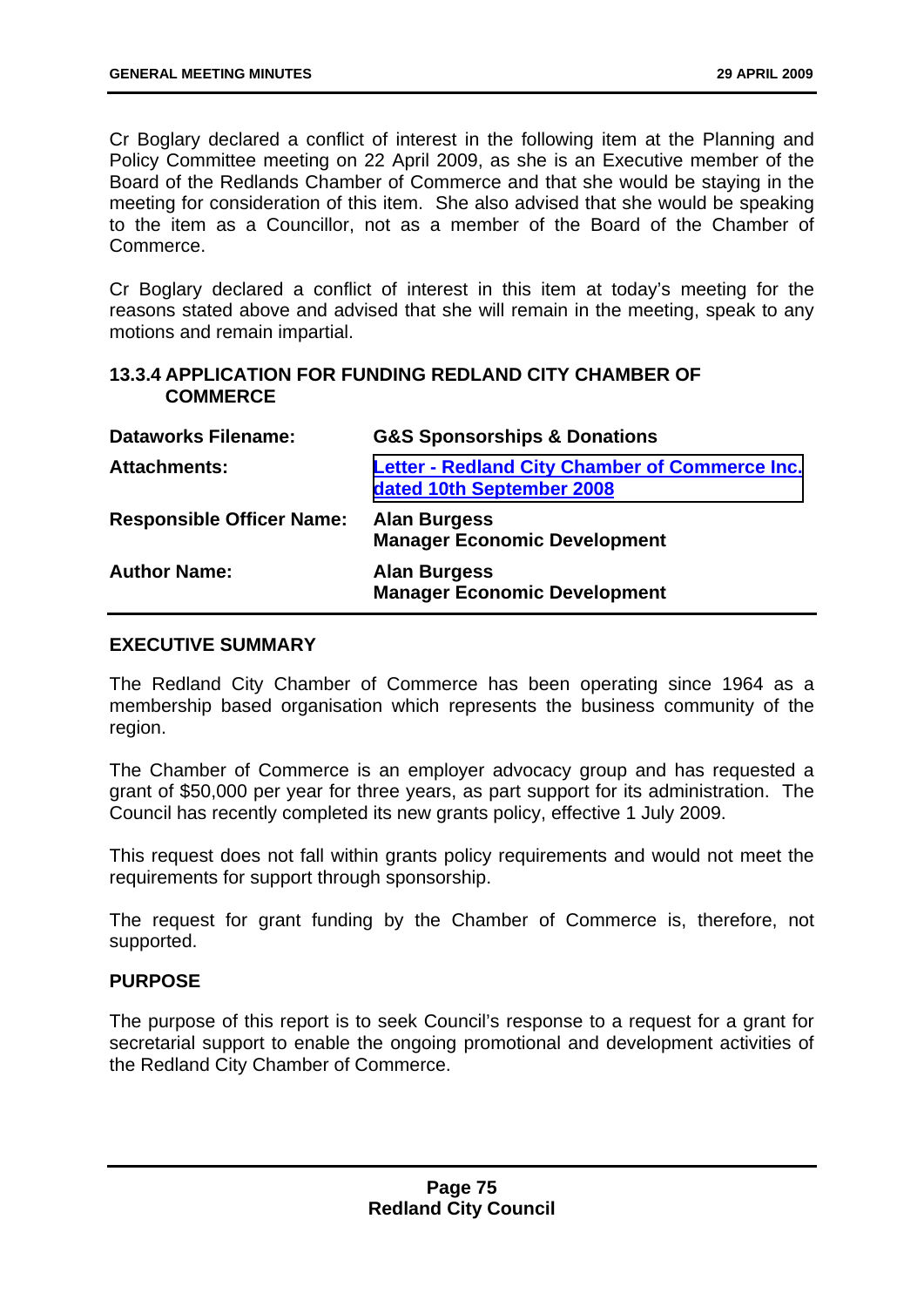## **BACKGROUND**

The Chamber of Commerce was founded in 1964 and incorporated in 1993; it has operated as a membership based business support and lobby group since its inception. It has partnered Council with many events and business related activities and was the initial co-sponsor and administrator for the Business Grow program.

They have established relationships with a wide variety of business and community organisations, including Greater Brisbane Area Consultative Committee, Redland Tourism, Brisbane Southside Department of Tourism Regional Development and Industry, Redlands Institute, Commerce Queensland and Metropolitan South Institute of TAFE.

The Chamber initiates and coordinates the delivery of numerous business related events, such as Redland Retail Awards, Redland Business Achievement Awards, Aussie Host, LAMB Manufacturing Training Program, Redland Women in Business Network, business planning workshops and monthly Chamber business breakfast/dinner networking events. These events are designed to actively promote the region, encourage excellence and provide a forum for business interaction.

The stated aims of the Chamber of Commerce are to promote sustainable growth and prosperity for the Redland City Region; promoting a cohesive business community, and providing a forum for business interaction.

As an advocacy group, for the business community at large, the Chamber provides valuable feedback to the Council on various Redland City business and community issues.

#### **ISSUES**

The Chamber has requested a grant of \$50,000 per year for three years, from Council, as part support for its administration. The \$50,000 requested represents approximately 46% of the Chamber's administration support and promotions budget each year.

The primary purpose of the funding is to allow sustainable development of membership services and ongoing support programs for local businesses.

The Chamber is primarily an employer advocacy group; this aspect is not considered core business for Council. The Chamber's other major role is to facilitate inter business opportunities and relationships; this is done through monthly networking sessions and other activities.

There is currently no program in Council's new grants program which would provide an organisation with a grant for wages subsidy for the amount or purpose requested by the Chamber of Commerce.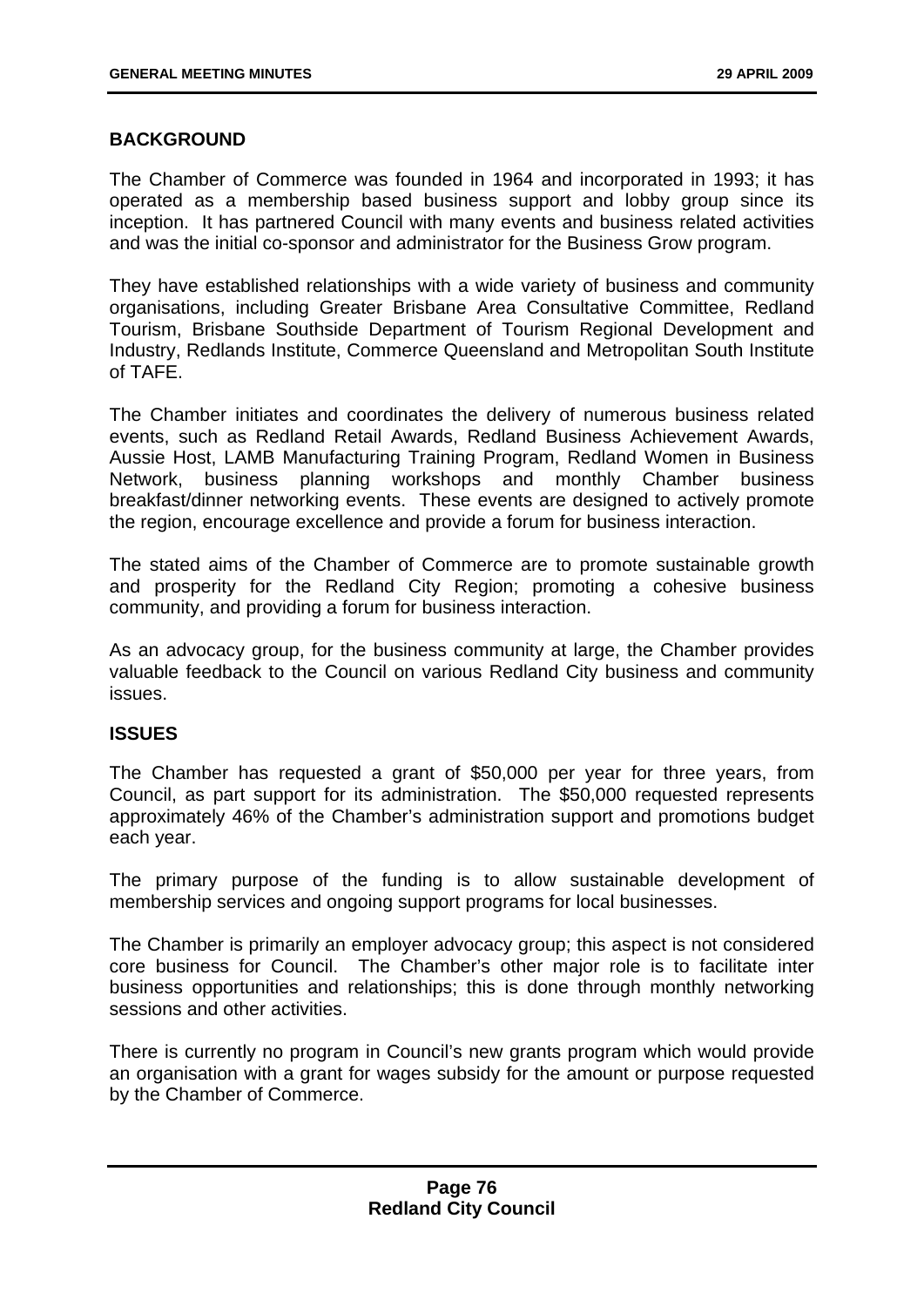Additionally Council's proposed sponsorship policy would not be applicable to the general administrative purposes outlined in this request from the Chamber.

## **RELATIONSHIP TO CORPORATE PLAN**

The recommendation primarily supports Council's strategic priority to enhance employment participation and the community's standard of living through encouraging economic development opportunities.

#### **FINANCIAL IMPLICATIONS**

It is considered that this request does not fall within Council's new grants policy requirements and would not meet the requirements for support through sponsorship. Therefore, there will be no financial implications as a result of the recommendation in this report.

### **PLANNING SCHEME IMPLICATIONS**

The Land Use Planning Group was consulted and it is considered that the outcome of recommendation in this report will not require any amendments to the Redlands Planning Scheme.

#### **CONSULTATION**

Manager, Community and Social Planning was consulted to seek advice on the community development grants program.

#### **OPTIONS**

#### **PREFERRED**

Council resolve to not approve the request for grant funding from the Redland City Chamber of Commerce.

#### **ALTERNATIVE**

No alternative suggested.

#### **OFFICER'S/COMMITTEE RECOMMENDATION**

**That Council resolve not to approve the request for grant funding from the Redland City Chamber of Commerce.** 

#### **PROPOSED MOTION 1**

| Moved by:    | Cr Ogilvie |
|--------------|------------|
| Seconded by: | Cr Boglary |

That the Committee Recommendation be adopted with the following addition:

After the words, "Chamber of Commerce", add the words, "and that Council approach the Chamber to develop a Memorandum of Understanding with

## **Page 77 Redland City Council**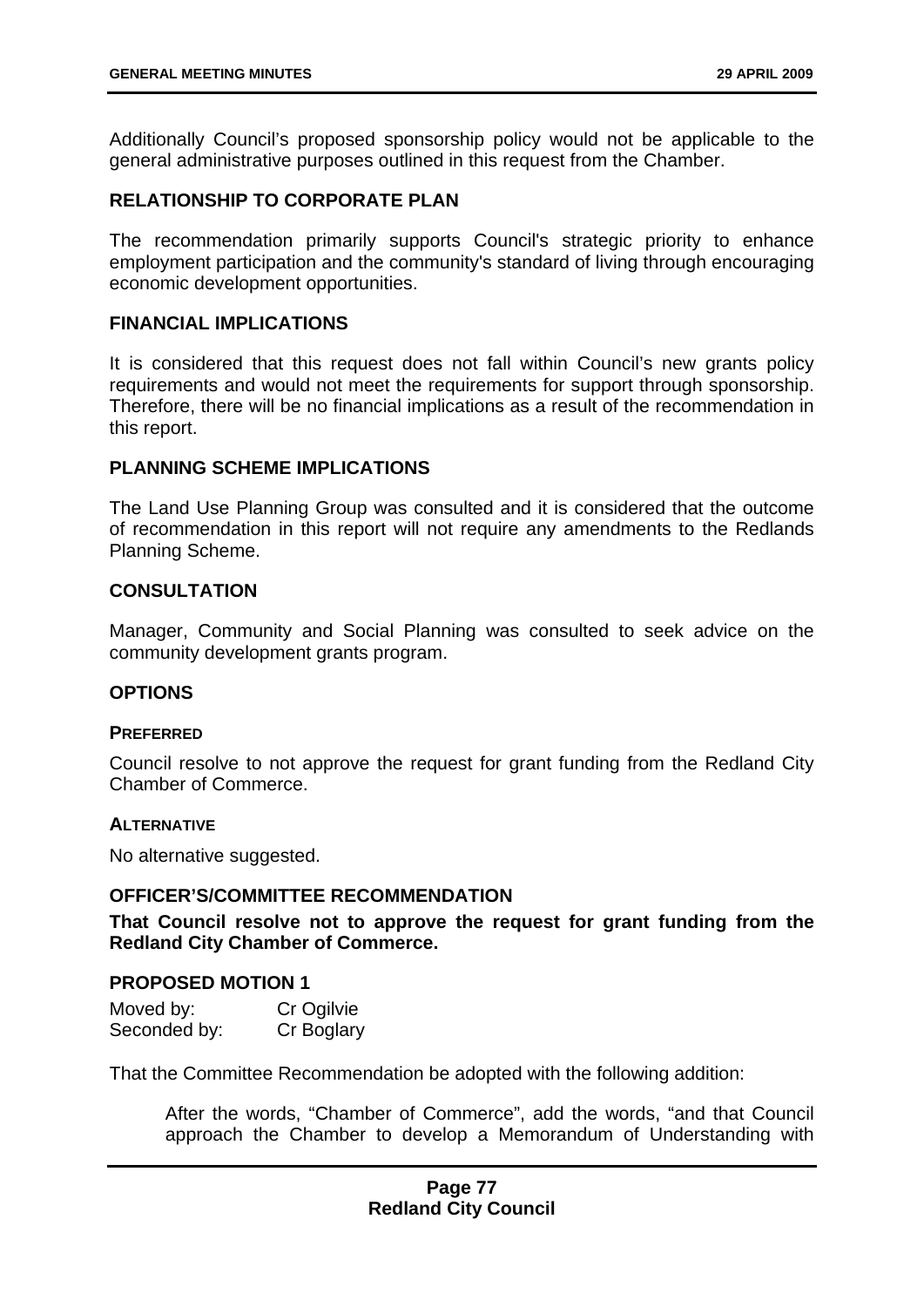Council that reflects an ongoing relationship and investigate ways of assisting sustainable growth in the business community".

The motion was put as follows:

That Council not to approve the request for grant funding from the Redland City Chamber of Commerce and that Council approach the Chamber to develop a Memorandum of Understanding with Council that reflects an ongoing relationship and investigate ways of assisting sustainable growth in the business community.

On being put to the vote the motion was LOST.

A division was called for.

Crs Elliott, Bowler, Henry, Ogilvie and Boglary voted in the affirmative.

Crs Reimers, Murray, Williams, Townsend and Hobson voted in the negative.

The motion was declared as LOST on the casting vote of the Mayor.

Cr Reimers left the meeting at 5.09pm.

## **PROPOSED MOTION 2**

| Moved by:    | <b>Cr Elliott</b> |
|--------------|-------------------|
| Seconded by: | Cr Murray         |

That Council resolve not to approve the request for grant funding from the Redland City Chamber of Commerce.

Cr Ogilvie moved that the motion lie on the table.

The Mayor put the motion and on being put to the vote was LOST.

The Mayor then put Cr Elliott's motion.

On being put to the vote the motion was declared as LOST 4/5.

Cr Reimers returned to the meeting at 5.13pm.

The Mayor sought the Chief Executive Officer's direction on the status of this item due to there not being a satisfactory resolution based on the two defeated motions. In response, the Chief Executive Officer advised that this motion would be dealt with administratively.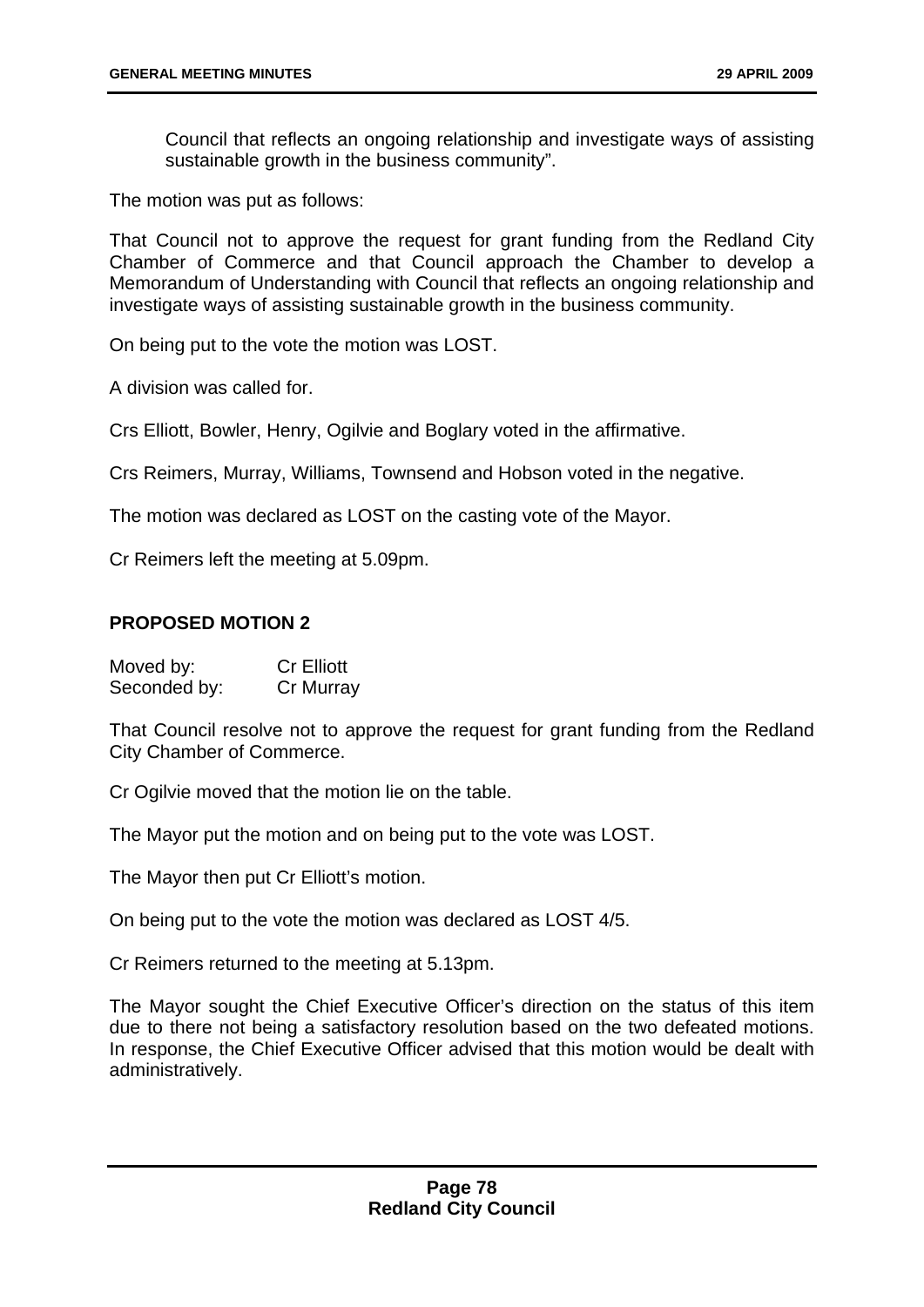## **13.3.5 TOURISM ADVISORY FORUM REPORT**

| <b>Dataworks Filename:</b>       | <b>ED Tourism Advisory Forum</b>                            |
|----------------------------------|-------------------------------------------------------------|
| Attachment:                      | Attachment (1) - Tourism Models for Redland<br><b>City</b>  |
| <b>Responsible Officer Name:</b> | <b>Alan Burgess</b><br><b>Manager Economic Development</b>  |
| <b>Author Name:</b>              | <b>Jan Sommer</b><br><b>Tourism Development Coordinator</b> |

#### **EXECUTIVE SUMMARY**

The Tourism Advisory Forum (TAF), appointed by Redland City Council (RCC) in September 2008 has met monthly over the past six months to determine a strategic direction forward for tourism in the Redlands.

A primary objective for TAF was to identify roles for the management of tourism in the Redlands and the most appropriate agency to undertake these responsibilities. The majority decision was that the local tourism organisation (LTO), being close to the local tourism operators in the Redlands, should undertake functions including marketing, product development, industry training and visitor services. Redland City Council Tourism Unit activities should concentrate on planning and policy (hard and soft infrastructure), facilitation, destination branding and relationship building with trade agencies.

The TAF extended an invitation to RT to demonstrate the financial and physical capability of the LTO to undertake the identified roles and responsibilities. At the February meeting Redlands Tourism, presented a Draft Strategic Plan which contained assumptions including securing a minimum of \$1.5m per annum for at least three (3) years and the secondment of RCC Tourism Unit to Redlands Tourism.

A subgroup of the TAF was requested to consider the RT proposal and determine an appropriate structure to move forward. Three structures/models were presented for consideration by the subgroup, based on the models outlined in the Review of Visitor Services, prepared by Calais Consulting (August 2007).

Prior to the March meeting of the TAF, a Discussion Paper was prepared and circulated based on the recommendations of the subgroup that Model 3, being the private/industry model, was the preferred option.

At the TAF meeting it was resolved to present the following recommendation to Redland City Council for consideration:

1. Endorse the resolution of the Tourism Advisory Forum (TAF) with Model 3 as the preferred model/structure;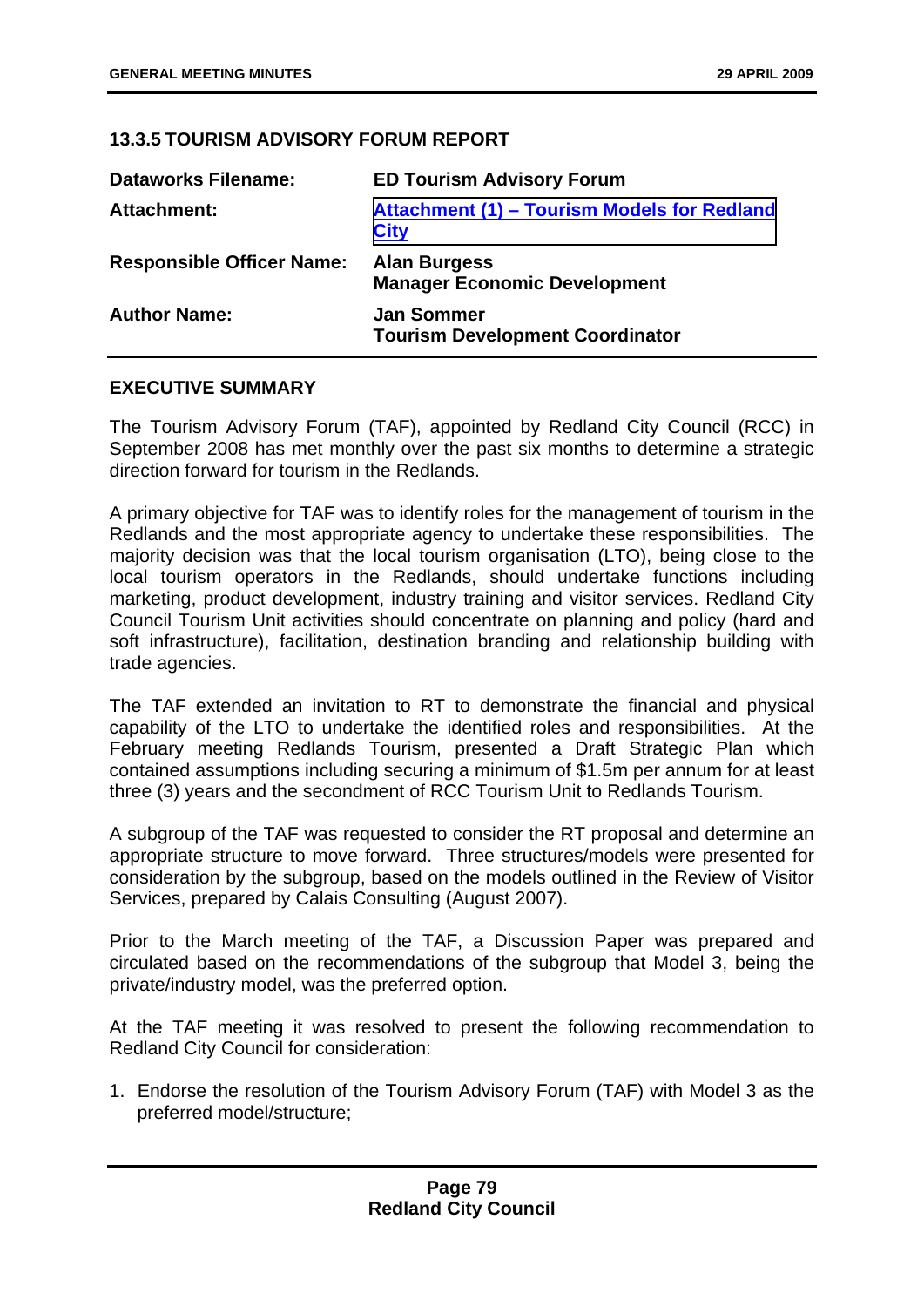- 2. Endorse the legal entity of the organisation as a wholly owned entity of RCC, ie. a company limited by guarantee/incorporated association with RCC being the sole shareholder, supported by a membership base;
- 3. TAF assume an interim role as the Tourism Board to facilitate the change in representation of the new organisation to elected and appointed representatives.

In order to progress this initiative, Council officers are recommending the appointment of an independent consultant to examine and recommend a strategy for the implementation of this proposal.

#### **PURPOSE**

The purpose of this report is to present the recommendations of the TAF and seek Council endorsement to conduct detailed planning on the proposed new tourism structure for the Redlands.

## **BACKGROUND**

Redland City Council appointed the TAF, in September 2008, to play a key role in promoting cohesiveness, providing a single direction and vision for tourism in the Redlands. It was also asked to provide a strategic direction to ensure the area can effectively compete as a viable and attractive destination.

At the first meeting in October the principles, values, roles, responsibilities and objectives of the TAF, as presented in the Calais Report (May 2008), were endorsed. In subsequent monthly meetings the issues of duplication of activities, effectiveness of branding, industry expectations and the capacity of Redlands Tourism to undertake some of these activities were addressed.

The TAF has endorsed the proposal for a major research undertaking to determine the profile of current visitors, their needs and level of satisfaction, the awareness of the Redlands as a destination and propensity to visit the area.

The need to prepare a Strategic Tourism Plan for the Redlands, to dovetail to higher level state and regional plans, is also a high priority and additional funding for this project has been sought through the 2009/10 budget planning process.

On 19 February 2009, the Chair of Redlands Tourism, Robin Cain, presented Redlands Tourism Draft Strategic Plan (3 Years). At the conclusion of the presentation, discussion concentrated on the assumptions proposed, primarily those relating to securing minimum funding of \$1.5million per year and the secondment of the RCC Tourism Unit to Redlands Tourism.

Integral to this discussion was the formation of a new organisation to revitalise tourism in the Redlands. It would be necessary for a special meeting of Redlands Tourism members to be held to consider and approve the voluntarily winding up of the organisation (RT).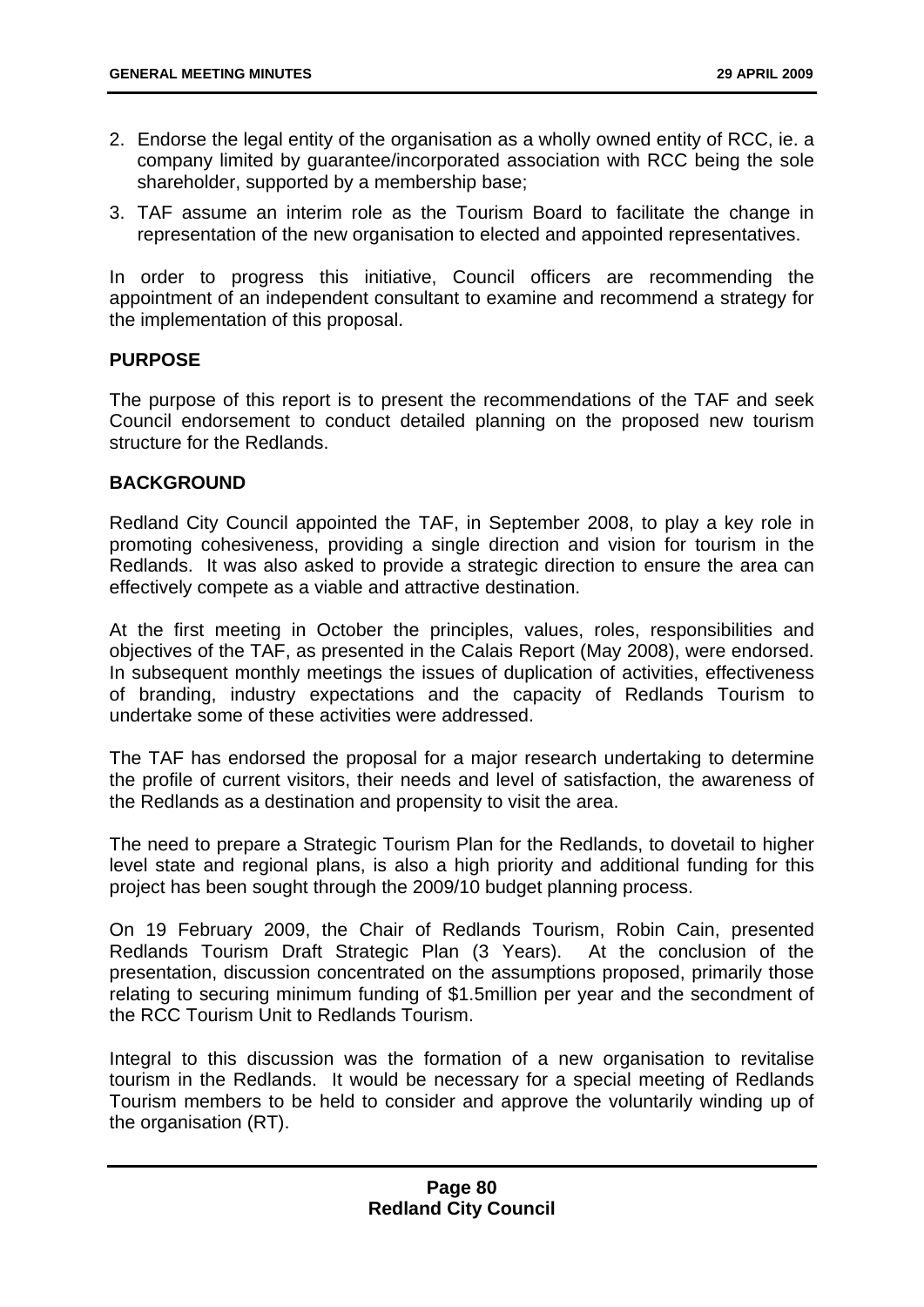Also at the meeting it was proposed a small subgroup consisting of Mayor Melva Hobson, Trevor Hulbert, Robin Cain and Jan Sommer meet to develop a discussion paper for presentation to the March meeting. In the interim, a broad-based paper with draft structures (Attachment 1) was developed.

In developing the draft structures, a high priority was given to the imperative to have a strategic direction forward for tourism with a defined structure and single focus on the needs of the destination. The current capability of Redlands Tourism, proposed staff secondment budget, governance issues and the proposed new organisational arrangements were also discussed.

A paper was prepared presenting structural diagrams, transposed with the local situation to reflect the TAF discussions of 19 March 2009, and explanations of three models (see Calais Report 2007 on Review of Visitor Services);

- 1. Local Government
- 2. Local Government / industry
- 3. private / industry

The subgroup agreed the following were essential to move forward with the renewed support and confidence of the tourism industry and to implement a strategic direction for the destination:

- Redlands Tourism and RCC Tourism Unit to be working in partnership;
- Formation of a new organisation with elected industry members, Council appointed skills based persons and a Council representative;
- Rigorous KPIs to address governance requirements of RCC;
- The new organisation must commit resources to membership needs. Either by voluntary support or raising sufficient funds to employ a dedicated staff member. This would ensure the strategic direction of the new organisation is not compromised by dilution of staff resources;
- The Visitor Information Centre contract between RCC and Stradbroke Island Holidays should not be seen as an impediment in this process.

The TAF, meeting on Thursday 19 March 2009, considered a discussion paper from the subgroup, and the following was resolved:

- Endorse the resolution of the Tourism Advisory Forum (TAF) with Model 3 as the preferred model/structure;
- Endorse the legal entity of the organisation as a wholly owned entity of RCC, ie, a company limited by guarantee/incorporated association with RCC being the sole shareholder, supported by a membership base;
- TAF assume an interim role as the Tourism Board to facilitate the change in representation of the new organisation to elected and appointed representatives.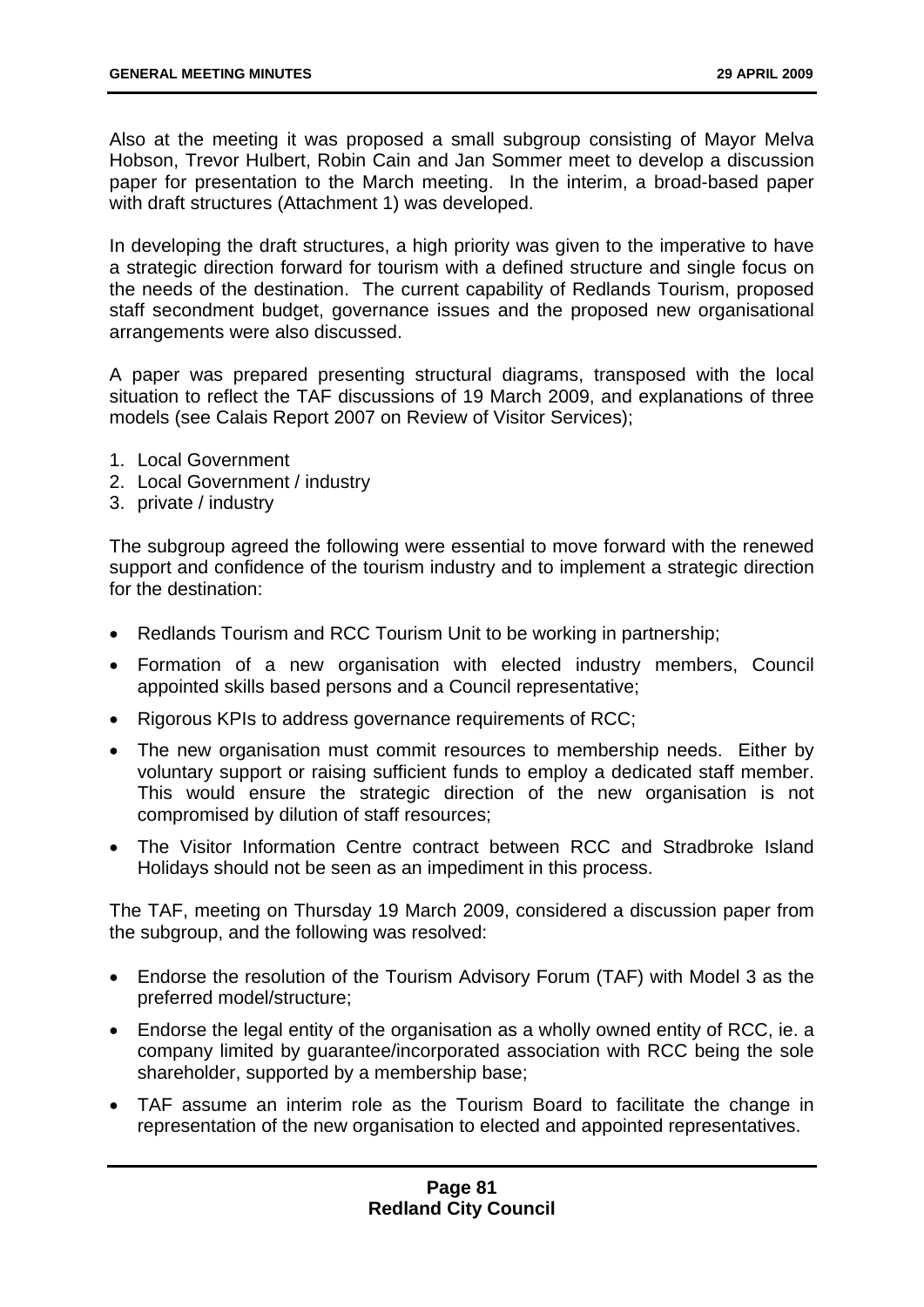## **ISSUES**

## **1. Current Situation**

At present the smaller agendas of interested groups undermine the product offering and cause confusion for local tourism industry and the consumer.

A new structure hastily imposed to rejuvenate the past or partially heal the existing situation will not be sustainable or acceptable to the wider industry. The proposed structure/model should be dynamic and capable of delivering agreed outcomes for the destination.

At present there is no single focus or united voice currently in the Redlands which is demonstrated by:

- Fragmentation (websites, collateral, visitor services, product development);
- Minimal allegiance and support for the Redlands on Moreton Bay branding;
- Lack of support for initiatives offered by industry partners from the broader perspective of the Moreton Bay cluster and Greater Brisbane region;
- Uncoordinated actions by tourism operators, which are ineffective;
- No single point of contact for external agencies, eg. media, regional and state organisations;
- No single point of contact for the local tourism operators.

## **2. Proposed Structure – Model 3 (Private/Industry)**

The endorsement of the Model 3 allocates resources, both human and financial, to an external organisation. There are critical governance issues to be addressed in this instance:

#### Financial

- Quarterly reporting on acquittal of funds;
- Return on investment for divested funds responsibility to ratepayers;
- Risk to Council commitment of funds to external organisation.

#### Human Resources

Human Resources has identified numerous issues that may require clarification surrounding the establishment of a new entity, as specified in this model (3).

It was suggested that either an independent consultant be engaged, or an internal consultant, to review and provide advice on the implications of the TAF proposal concerning the following potential human resource issues: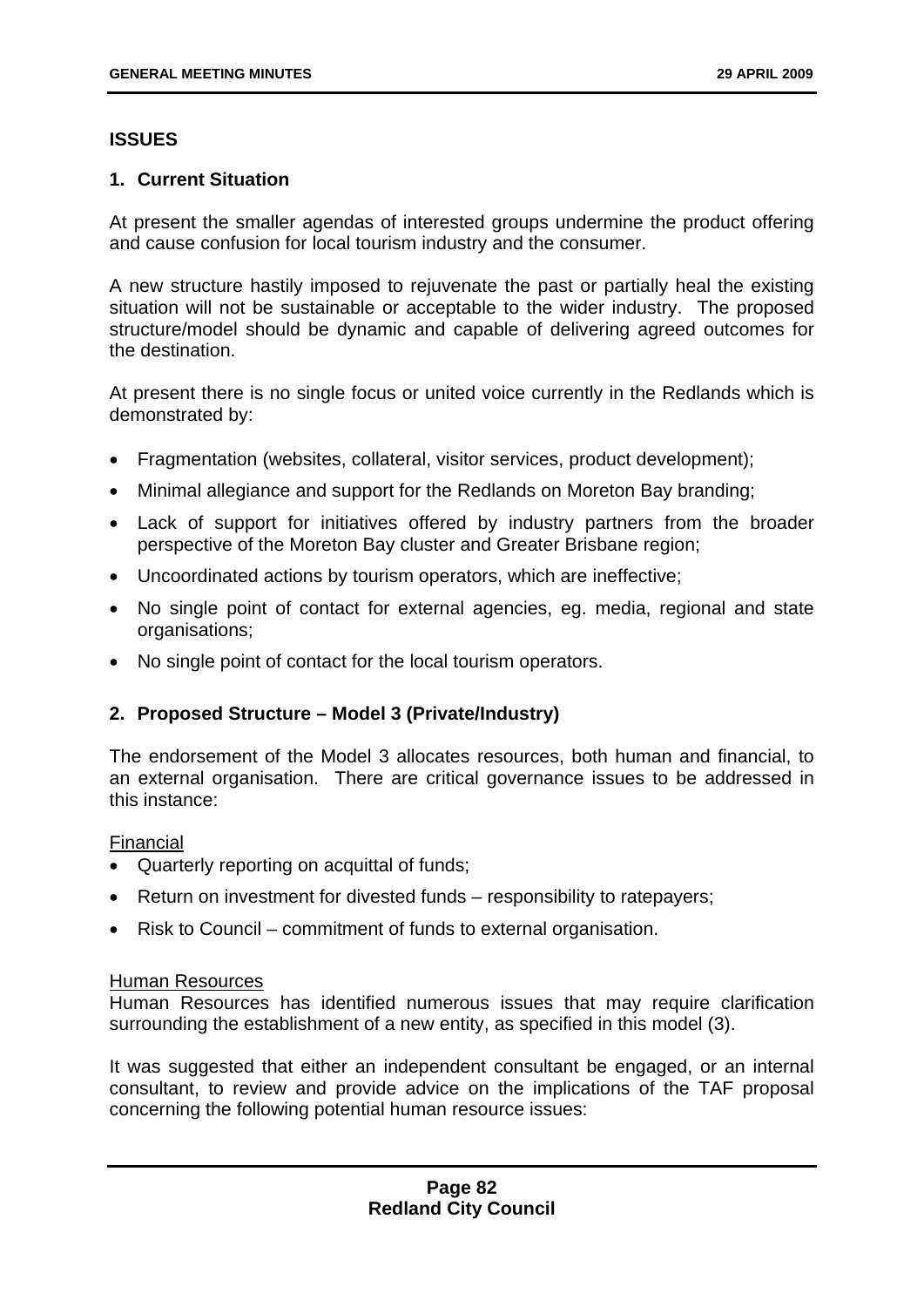- Industrial Relations Laws Federal v's State
- Recruitment and Selection
	- o Position Descriptions
	- o Advertising
	- o Structure
- Redundancy of Council Employees
	- o Continuity of service
	- o Redundancy payout
	- o Transition period (eg. 2 years)
- Requirement of the new entity to have a written agreement re secondment
- Retraining as a result of changes to Position Descriptions
- Infrastructure of the HR procedures and policies in the new entity

#### Performance/Reporting

- Demonstrated ability to manage/report on capabilities
- Targets strategic and operational
- Reports to Council on strategic initiatives

#### Legal

In consultation with the Manager Legal Services concerning the proposed structure and legal status of the proposed new entity, it was recommended that an independent consultant should be appointed to review all aspects of the TAF proposal and consider the implications including legal, financial, governance and human resources, and make recommendations accordingly.

Investigations concerning status of the new organisation as a wholly owned entity of Council, financial independence and legal responsibility to Council staff involved are still being undertaken.

#### **3. Structure/Model Options**

An overview of the attributes of the models demonstrates the following:

Model 1 - Local Government:

 $\circ$  Not considered appropriate for the Redlands as this model primarily operates in environments where an LTO is not present

Model 2 – Local Government/Industry:

- o Tourism Board elevated to a strategic role rather than an operational role. The Tourism Unit acts in an Executive/Administrative role for the Tourism Board as well as having a direct reporting line within RCC
- o Governance shared by RCC and Tourism Board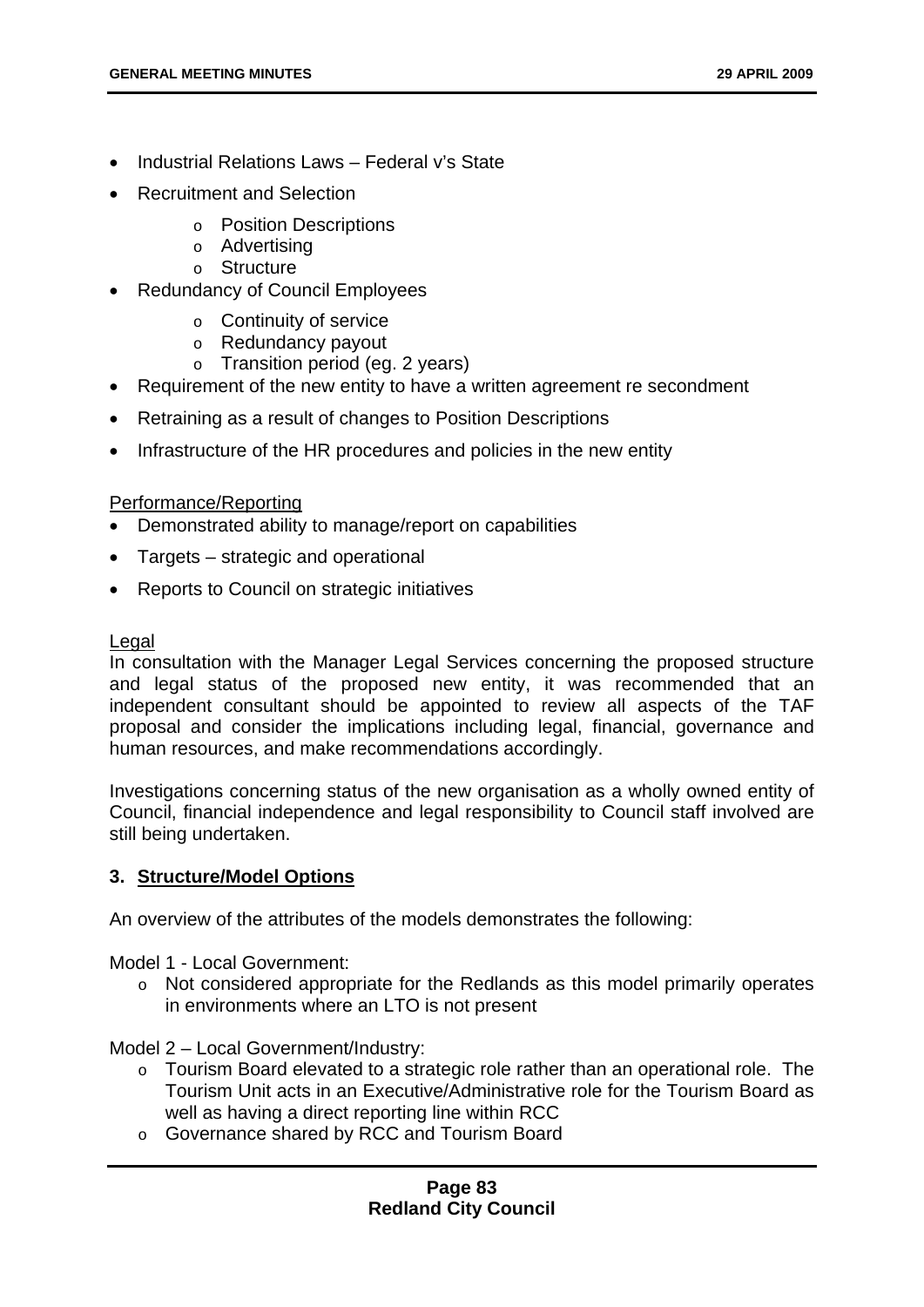- o Tourism Board an independent incorporated entity, with ABN and letterhead etc, capable of applying for funds from national and state agencies
- o Tourism Board has direct input into the budgeted funds for tourism from RCC
- o A strong and active membership role is essential to the success of this model
- o Membership directly elects representatives to Board, complemented by appointments by Council
- o Services delivered as a function of RCC through direct budget allocation
- o This model is implemented in many destinations nationally
- o Eliminates duplication of roles and responsibilities
- o Retains the status quo of the operational role

Model 3 Private/Industry:

- o Tourism Board responsible for strategic and operational roles, with funds allocated from RCC, supplemented by membership fees
- o Option of being wholly owned organisation, like Brisbane Marketing, as a Company Limited by Guarantee with RCC being single shareholder, with membership base
- o Option of being an incorporated body may be eliminated given the hierarchy of membership, ie. RCC being the primary member with supportive membership (Association of Members). This point is still to be clarified by Legal Services.
- o Governance is devolved to external organisation with rigorous KPIs and reporting measures as determined by RCC
- o Membership directly elects representatives to Board, complemented by appointments by Council
- o A structure where the services are delivered by external organisation with funds allocated by RCC is considered by the tourism industry to be the most effective

## **4. Industry Support**

The two Redlands Tourism nominees to TAF, who are currently RT Board members, have indicated support for the formation of a new organisation. The Chair of RT also supports the TAF proposal for the formation of a new organisation.

Tourism industry operators who are nominees to TAF, either as industry specialists or representing the three geographic areas of the Redlands, also support the formation of the new organisation and secondment of the RCC Tourism Unit in executive role.

## **RELATIONSHIP TO CORPORATE PLAN**

The recommendation primarily supports Council's strategic priority to enhance employment participation and the community's standard of living through encouraging economic development opportunities

## **FINANCIAL IMPLICATIONS**

The endorsement of the Model 3 (private/industry) allocates resources, both human and financial, to an organisation established as a wholly owned entity of RCC, but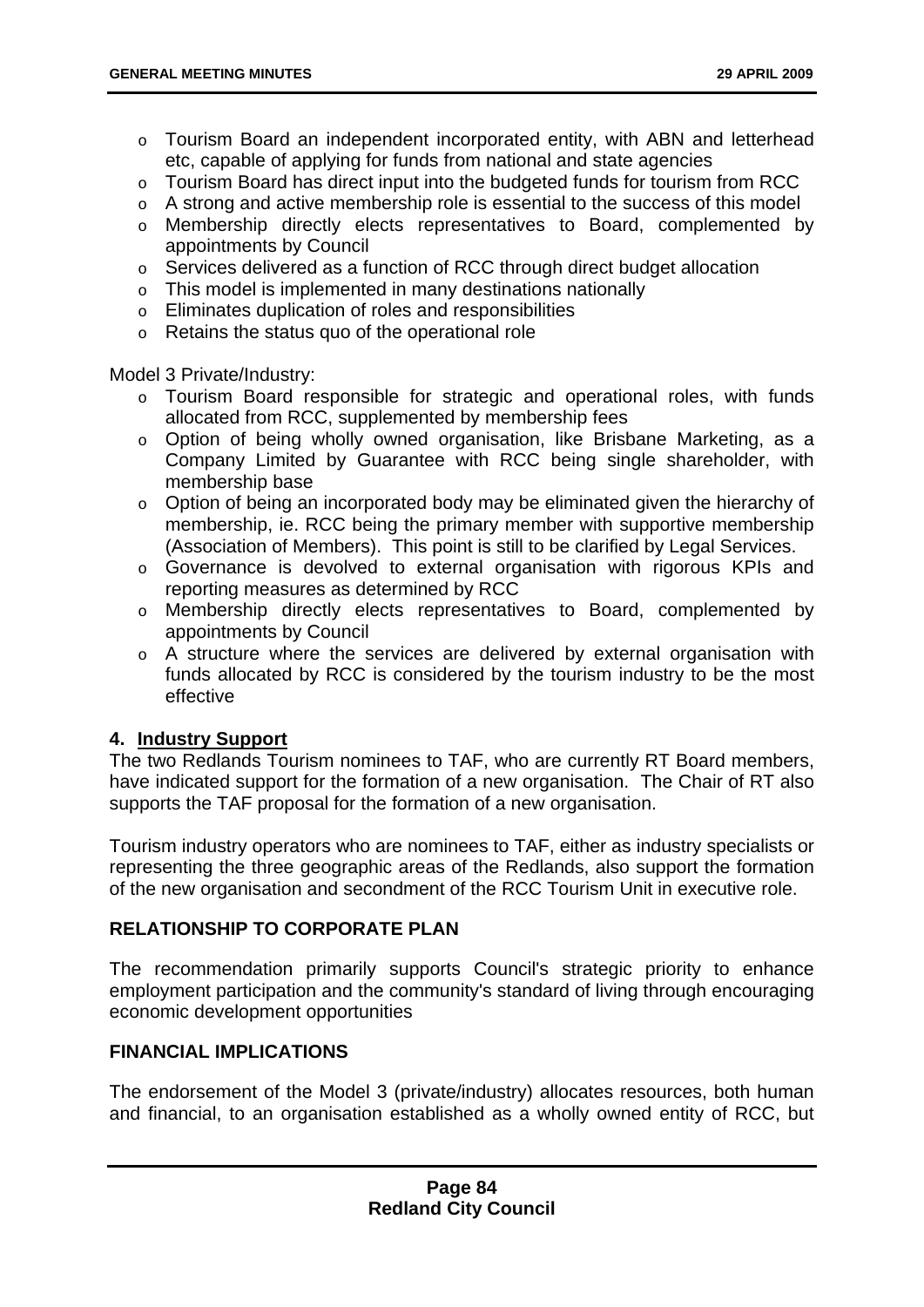essentially an external organisation. It is proposed that the RCC tourism budget be allocated to the new organisation for independent determination.

A funding model for this organisation will need to be developed before the full financial implications can be assessed. However, some funding increase can be expected, but potentially not to the indicated \$1.5million per annum.

Further, the cost of the appointment of a consultant to review and consider all implications in regard to the proposed structure, governance issues, human resource and financial considerations with regard to staff secondment and financial management and accountability will be in the vicinity of \$15,000. This will require immediate adjustment to the 2009/10 budget or a Q1 review in the next financial year.

## **PLANNING SCHEME IMPLICATIONS**

The Land Use Planning Group was consulted and it is considered that the outcome of recommendations in this report will not require any amendments to the Redlands Planning Scheme.

## **CONSULTATION**

Structure and Governance Issues:

- 1. CEO, Redland City Council
- 2. General Manager Planning and Policy
- 3. Manager, Corporate Planning, Performance and Risk
- 4. Manager Legal Services
- 5. Senior Advisor Human Resources
- 6. Manager, Internal Audit, Gold Coast City Council

Tourism Structures and Reporting Procedures

- 1. Sharon Raguse, Zone Director, Brisbane and South East Queensland Country (TQ) formerly of City of Greater Bendigo
- 2. Bindi Gove, Tourism Advisor to Federal Minister for Tourism (formerly Deputy CEO of VTIC/VECCI)

Selection of Structure and Tourism Industry Perspective

- 1. Tourism Advisory Forum
- 2. Redlands Tourism (though nominees to TAF)

## **OPTIONS**

#### **PREFERRED**

That a consultant be appointed to review and consider all implications in regard to the proposal from the Tourism Advisory Forum, including legal status, governance, KPI's,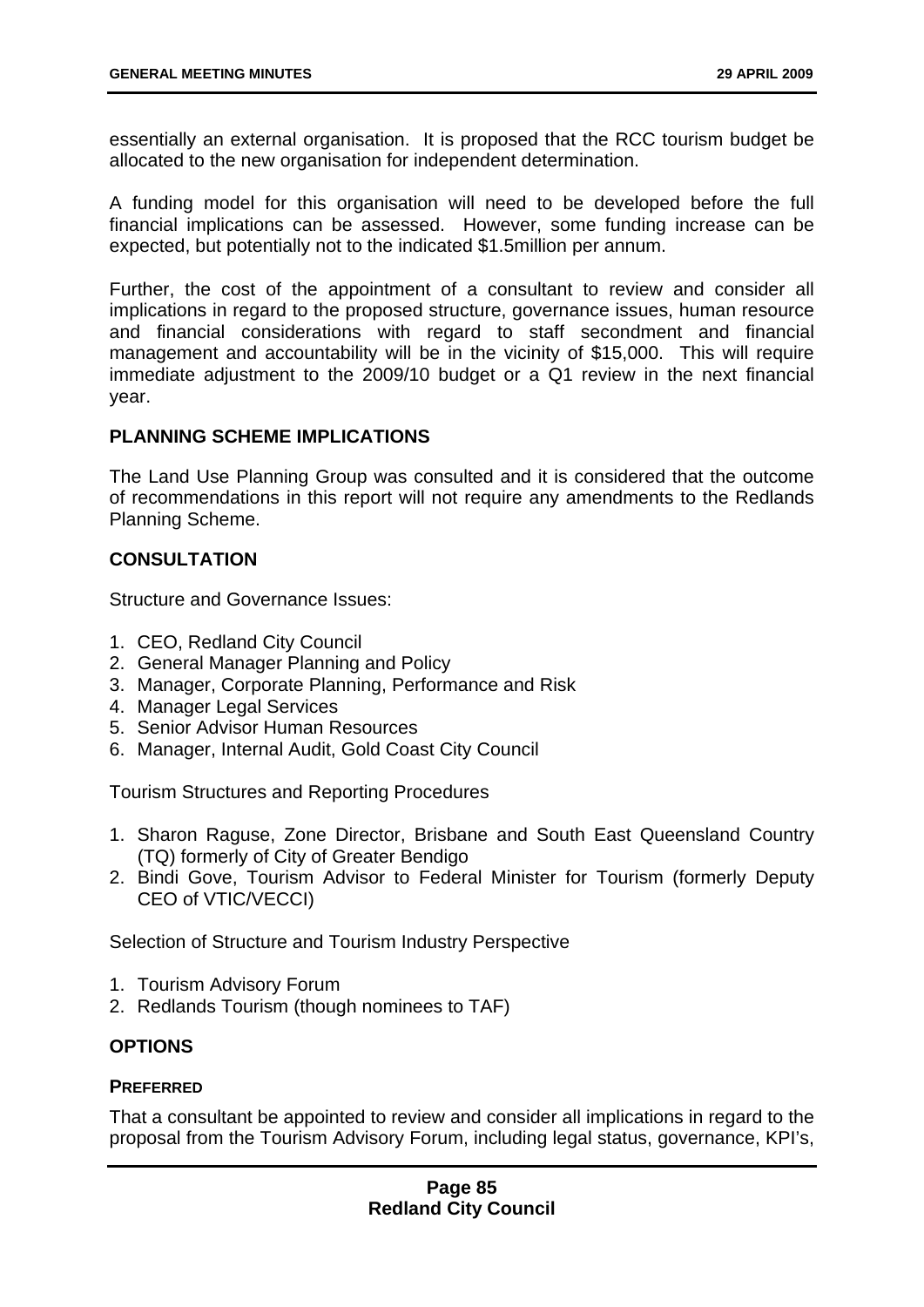human resource, staff secondment, financial management and accountability; and present a detailed proposal for approval by Council.

### **ALTERNATIVE**

That the proposed structure be progressively implemented over the next twelve to eighteen months.

## **OFFICER'S RECOMMENDATION**

That Council resolve as follows:

- 1. That a consultant be appointed to review and consider all implications in regard to the proposal from the Tourism Advisory Forum, including legal status, governance, KPI's, human resource, staff secondment, financial management and accountability; and
- 2. That a detailed proposal be presented for approval by Council.

#### **COMMITTEE RECOMMENDATION/ COUNCIL RESOLUTION**

Moved by: Cr Williams Seconded by: Cr Ogilvie

**That Council resolve as follows:** 

- **1. That a consultant be appointed to review and consider all implications in regard to the proposal from the Tourism Advisory Forum, including legal status, governance, Key Performance Indicators, human resources, staff secondment, financial management and accountability; and**
- **2. That a detailed proposal be presented to Council with recommendations.**

## **CARRIED**

A division was called for.

Crs Williams, Henry, Ogilvie, Boglary and Hobson voted in the affirmative.

Crs Reimers, Murray, Elliott, Bowler and Townsend voted in the negative.

The Mayor declared the motion as **CARRIED** on the casting vote of the Mayor.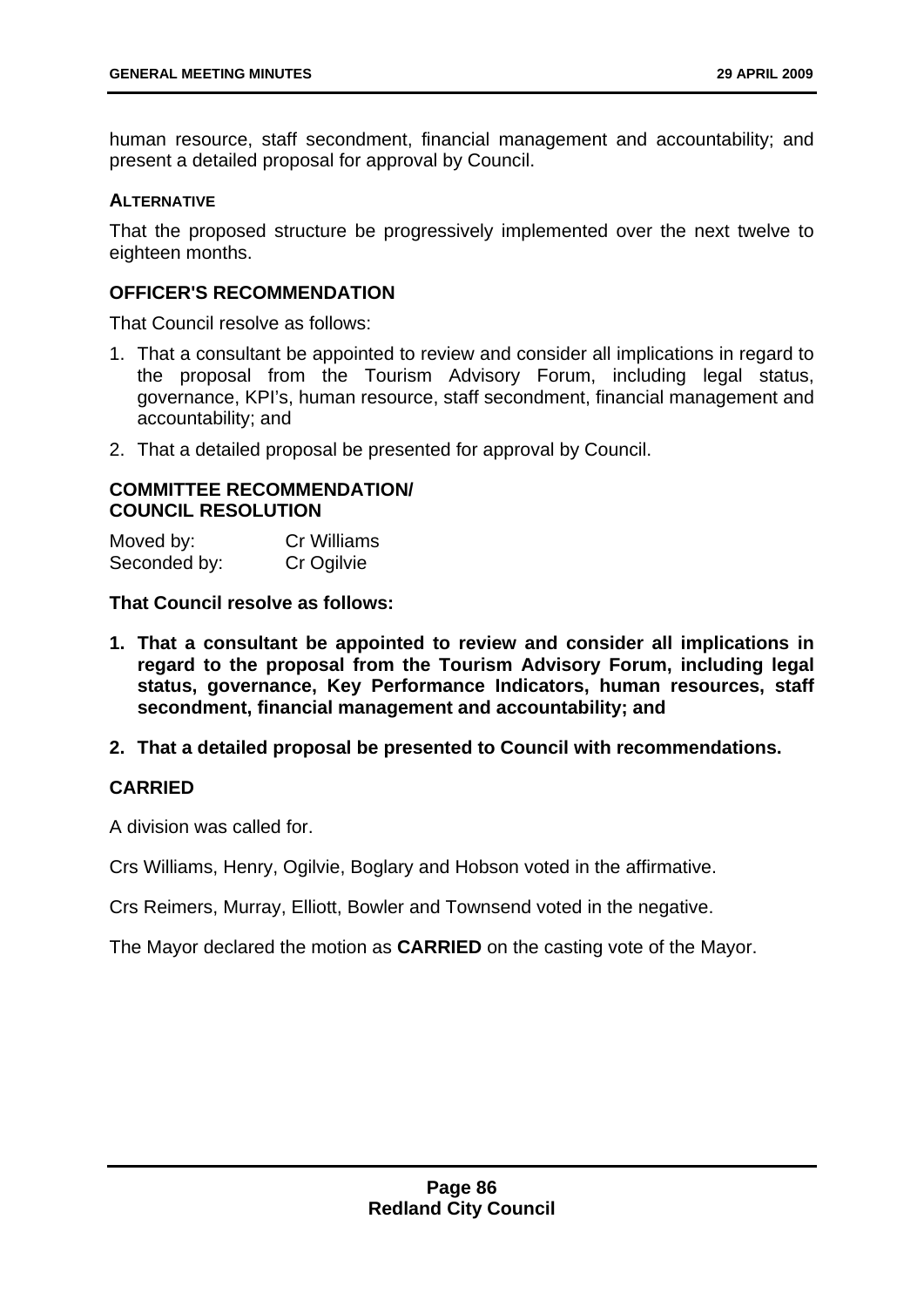# **13.4 COMMITTEE GENERAL BUSINESS**

Cr Boglary requested that a briefing note be distributed to Councillors detailing how funds previously provided to Redlands Tourism, i.e. grant of \$40,597.00 (Planning & Policy Committee Meeting 20 August 2008) were acquitted.

### **COMMITTEE RECOMMENDATION/ COUNCIL RESOLUTION**

Moved by: Cr Ogilvie<br>
Seconded by: Cr Williams  $Seconded by:$ 

**That the general business item be noted.** 

## **CARRIED**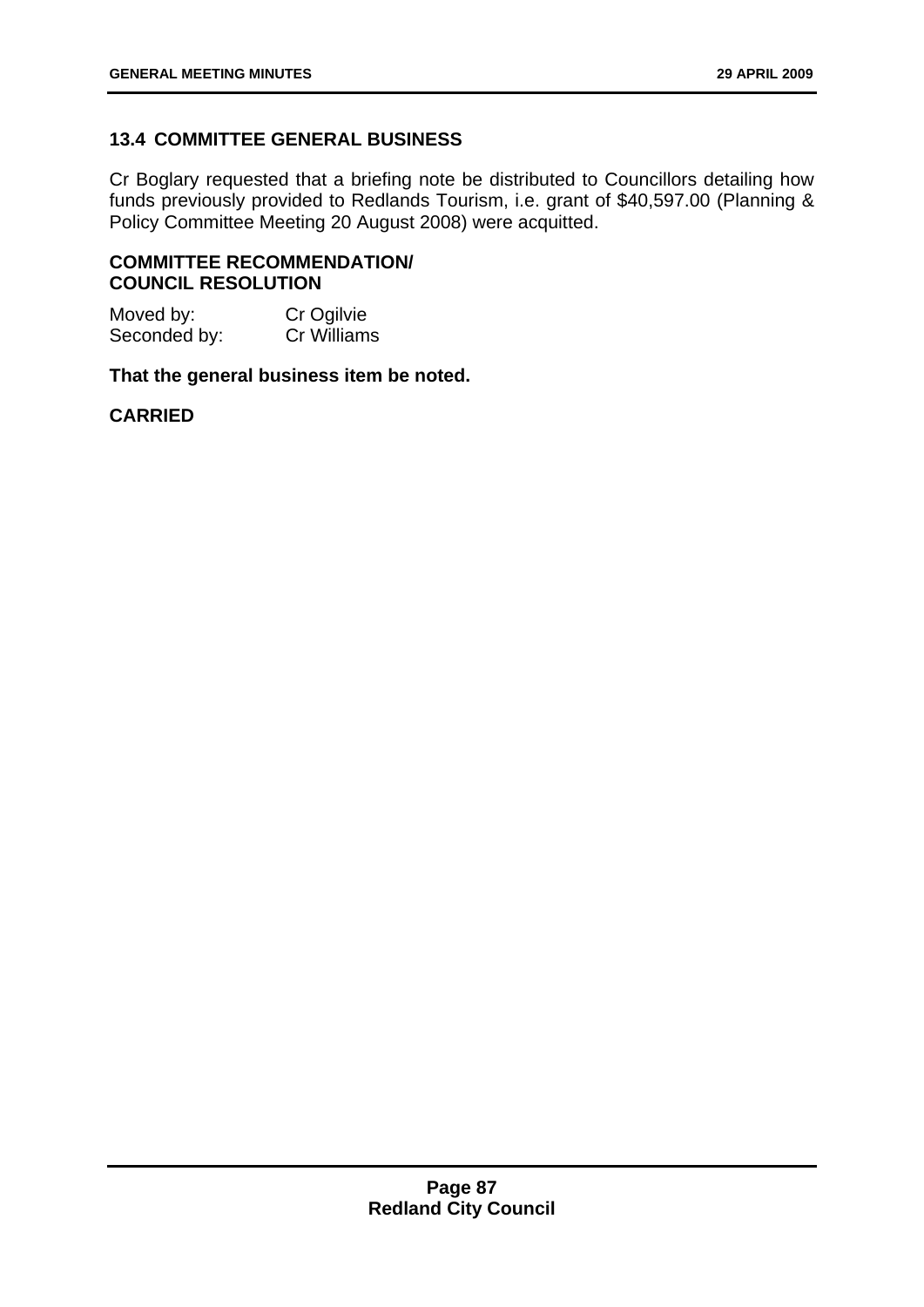## **14 FINANCE AND CORPORATE MANAGEMENT COMMITTEE 22/04/09 - RECEIPT AND ADOPTION OF REPORT**

| Moved by:    | <b>Cr Townsend</b> |
|--------------|--------------------|
| Seconded by: | Cr Henry           |

That the Finance and Corporate Management Committee Report of 22 April 2009 be received.

CARRIED

### **14.1 OFFICE OF CEO**

#### **14.1.1 REPORT ON THE AUDIT COMMITTEE MEETING - 10 MARCH 2009**

| <b>Dataworks Filename:</b>       | <b>GOV Audit Committee</b>                              |
|----------------------------------|---------------------------------------------------------|
| <b>Responsible Officer Name:</b> | <b>Gary Stevenson</b><br><b>Chief Executive Officer</b> |
| <b>Author Name:</b>              | <b>Kylie Fernon</b><br><b>Manager Internal Audit</b>    |

#### **EXECUTIVE SUMMARY**

In line with the Audit Committee Charter, the Audit Committee meeting of 10 March 2009 was scheduled to enable discussion and consideration of the following:

- Receipt and Confirmation of Minutes of 28 October 2008;
- Business Arising from Previous Minutes;
- *Local Government Finance Standard 2005* Section 15 Requirements;
- Compliance Certificates;
- Internal Audit Plan Status;
- Internal Audit Recommendations Due for Implementation;
- QAO Recommendations Due for Implementation;
- Internal Audit Reports;
- 2008/2009 Audit Service Plan External Audit;
- Administrative Amendment to the Audit Committee Charter (Corporate Policy, POL-3008);
- Emerging Issues; and
- **Other Business.**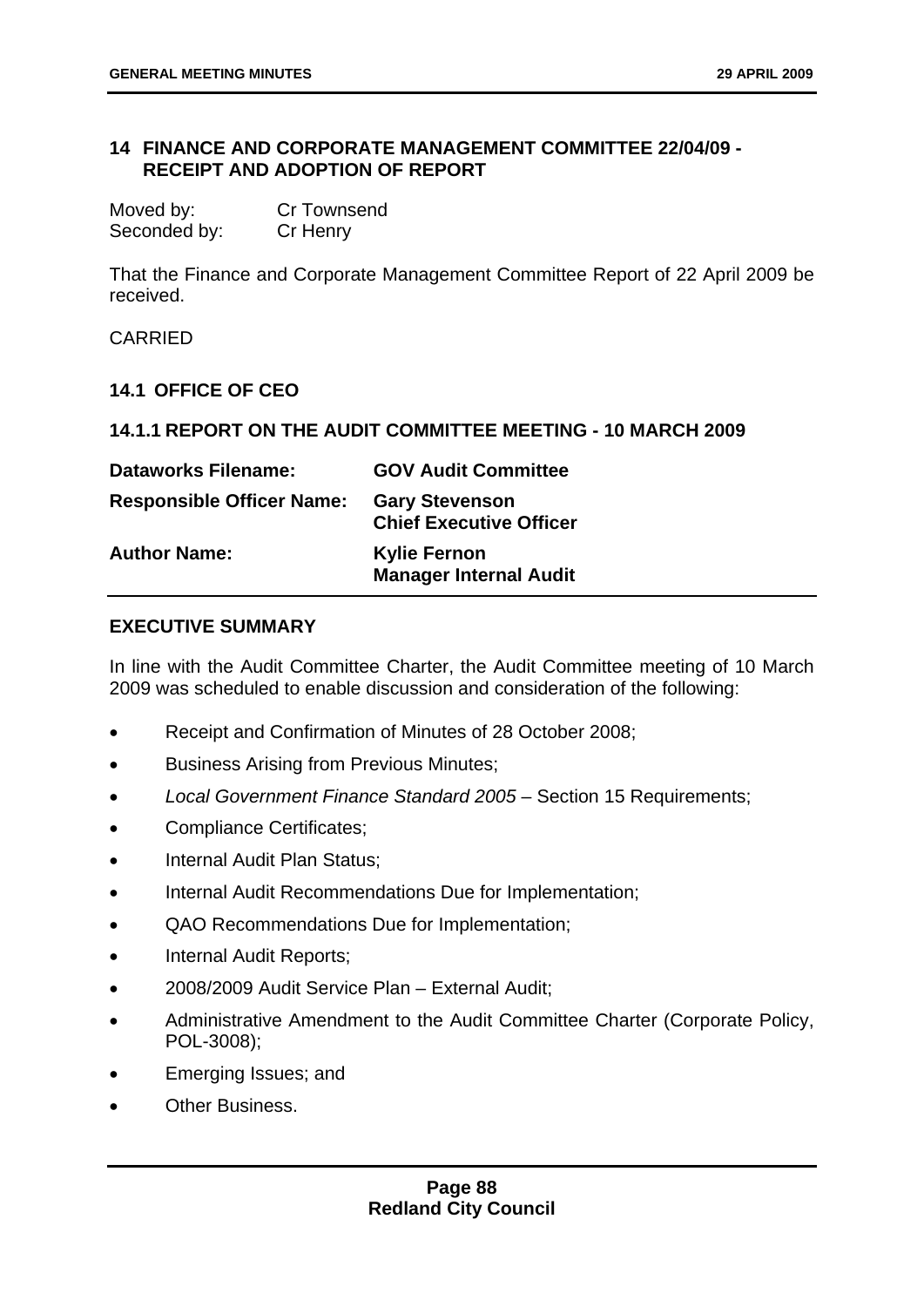## **PURPOSE**

The authority for the establishment of an Audit Committee is provided under Section 502 of the *Local Government Act 1993*. It operates in accordance with Part 2, Section 7 of the *Local Government Finance Standard 2005*.

The purpose of this report is to provide a summary of the issues discussed at the meeting on 10 March 2009.

## **BACKGROUND**

The primary objective of the Audit Committee is to assist Council in fulfilling its corporate governance role and oversight of financial management and reporting responsibilities imposed under the *Financial Administration and Audit Act 1997*, the *Local Government Act 1993* and other relevant legislation.

To fulfil this objective, it is necessary that a report on discussions and deliberations of the Audit Committee be submitted to Council to enhance the ability of Councillors to discharge their legal responsibility.

## **ISSUES**

The following is a summary of the issues discussed at the meeting of 10 March 2009:

The Chairperson, Mr Len Scanlan, declared the meeting open at 10.01am (item 1 of Audit Committee minutes), with all members and invitees present (item 2 of Audit Committee minutes).

#### **3. Receipt and Confirmation of Minutes**

The minutes of the Audit Committee meeting of 28 October 2008 were presented to the Audit Committee and were confirmed as a true and accurate record of proceedings.

## **3.1 Business Arising from Previous Minutes**

The following was noted as business arising from previous minutes of the Audit Committee.

#### **3.1.1** *Local Government Finance Standard 2005* **– Section 15 Requirements**

As per Item 4 of the minutes of the Audit Committee meeting of 28 October 2008, the following update was provided by the Chief Executive Officer (CEO), on behalf of the former General Manager Corporate Services:

1 Since the last Audit Committee meeting there has been a change in the relationship between Council and the Water Retail Business. The State Government has made a policy decision that all Councils in SEQ (GCC, LCC, SRC, RCC) will hold shares in a distribution entity, SEQ Distribution Entity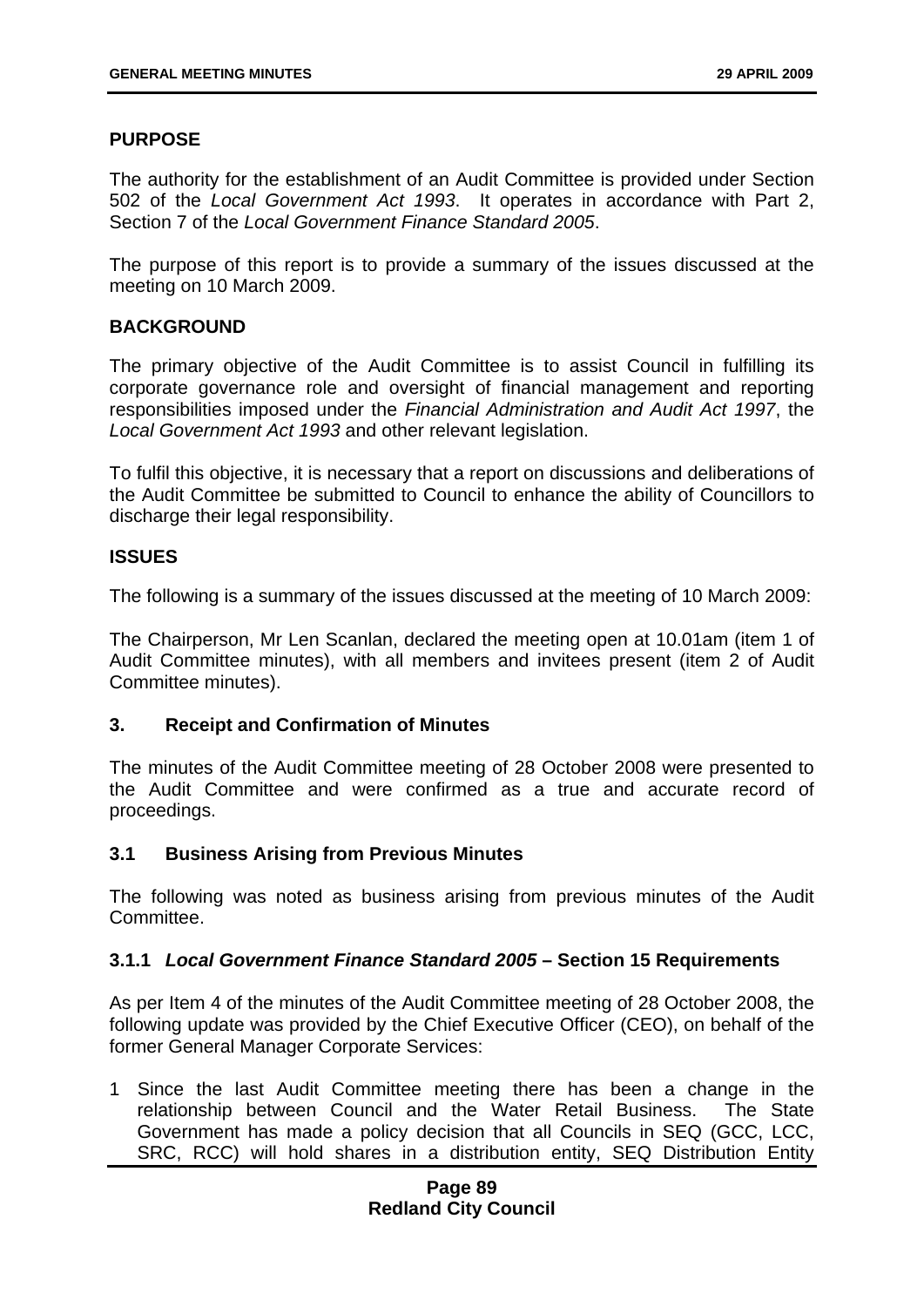(Interim) Pty Ltd. Implications will be known in the next 6-9 months. Further information will be provided as it comes to hand.

## **3.1.2 Compliance Certificates**

As per Item 5 of the minutes of the Audit Committee meeting of 28 October 2008, the following update was provided by the Acting General Manager Customer Services, who reported that the matter has been taken in hand and will be reviewed further:

- 2 Question 26 regarding WHS assessment questionnaire Councillors noted the comments made in response to this question regarding the assessment questionnaire; and
- 3 WHS training for volunteers.

As per Item 5 of the minutes of the Audit Committee meeting of 28 October 2008, the Manager Internal Audit reported that the Facilities Services Manager advised that the roof leakage in July 2008 (Question 28 of the questionnaire) was on the  $2<sup>nd</sup>$  floor of the Administration Building and has been resolved.

## **4.** *Local Government Finance Standard 2005* **– Section 15 Requirements**

The Chief Executive Officer (CEO) reported that an Organisational Development Plan was considered by Council's Planning & Policy Committee on 4 March 2009 and Council will be asked, at a Special Council Meeting today, to formally approve aspects of the Plan for which it has statutory responsibility, including corporate structure, resource allocation and policy development.

The CEO reported that the proposal creates a new Governance Department, which will incorporate Legal Services, Internal Audit, Corporate Planning, Performance & Risk, Offices of the CEO/Mayor/Councillors support and Marketing and Communications.

The Mayor raised some concerns in relation to the independence of the Internal Audit Group reporting to a Governance General Manager, rather than directly to the CEO. The CEO advised that Council policies and the Audit Charter will ensure that for the purposes of investigation and reporting processes, Internal Audit is ultimately accountable to the CEO. The Audit Charter further clearly indicates that Internal Audit has a relationship with the Audit Committee and the Audit Committee Chair. It is proposed that the position description for the position of General Manager Governance will acknowledge this direct reporting relationship.

The Audit Committee noted the report and comments.

## **5. Compliance Certificates**

The attached Compliance Certificates for the Office of CEO, Customer Services, Planning and Policy, Corporate Services and Redland Water were presented to the Committee and noted as presented.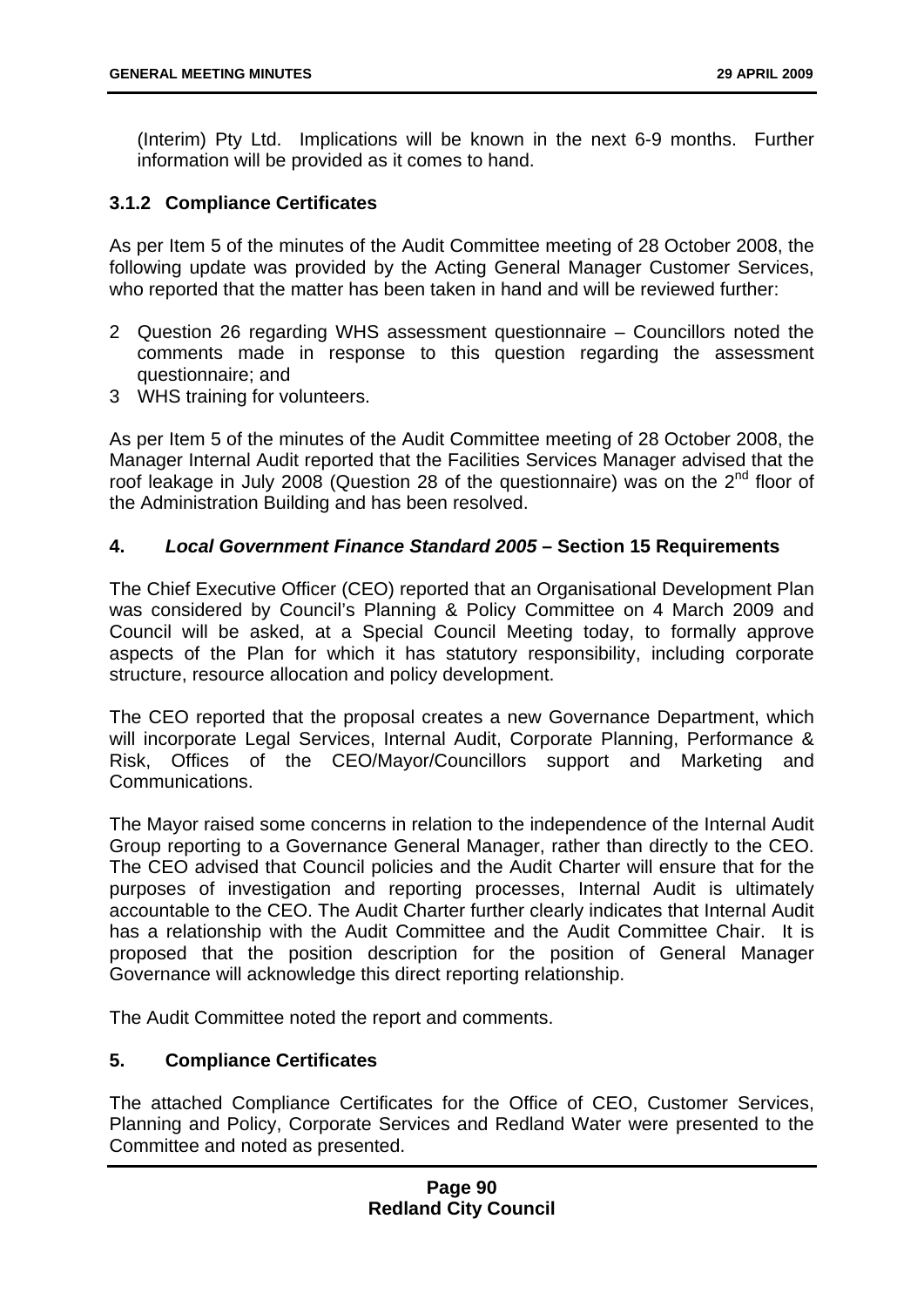## **6. Internal Audit Plan**

## **6.1 Audit Plan Status**

The 2008/2009 Internal Audit Plan Planned Activity Status report was presented to the Committee.

The Audit Committee:

- 1. noted the Status of the Audit Plan report as presented;
- 2. acknowledged the additional hours worked to endeavour to complete unplanned activities; and
- 3. noted the positive feedback received from staff in relation to Internal Audit methods used to obtain relevant information.

## **7. Audit Recommendations Due For Implementation**

## **7.1 Internal Audit Recommendations**

The Manager Internal Audit presented a progress report of audit recommendations due for implementation to the Committee.

The Audit Committee noted the Audit Recommendations Due for Implementation as presented and acknowledged that there were no outstanding matters.

## **7.2 QAO Recommendations**

The Manager Internal Audit presented a progress report of QAO audit recommendations due for implementation to the Committee. The following was noted:

- *3.1 Accounting for assets not previously recognised* implementation date 30 April 2009 – on track;
- *5.2 Audit trail of access assigned not maintained* implementation date 31 December 2009 – management to provide an update at next Audit Committee meeting;
- *5.5 Periodic reviews of user access not performed* implementation date 30 June 2010 – Acting General Manager Corporate Services to provide specific updates on each of the systems' completion dates;
- *5.12 Actions not recorded* Acting General Manager Corporate Services to report to next Audit Committee meeting on implementation dates.

## **8. Internal Audit Reports**

The following reports were presented for Audit Committee consideration: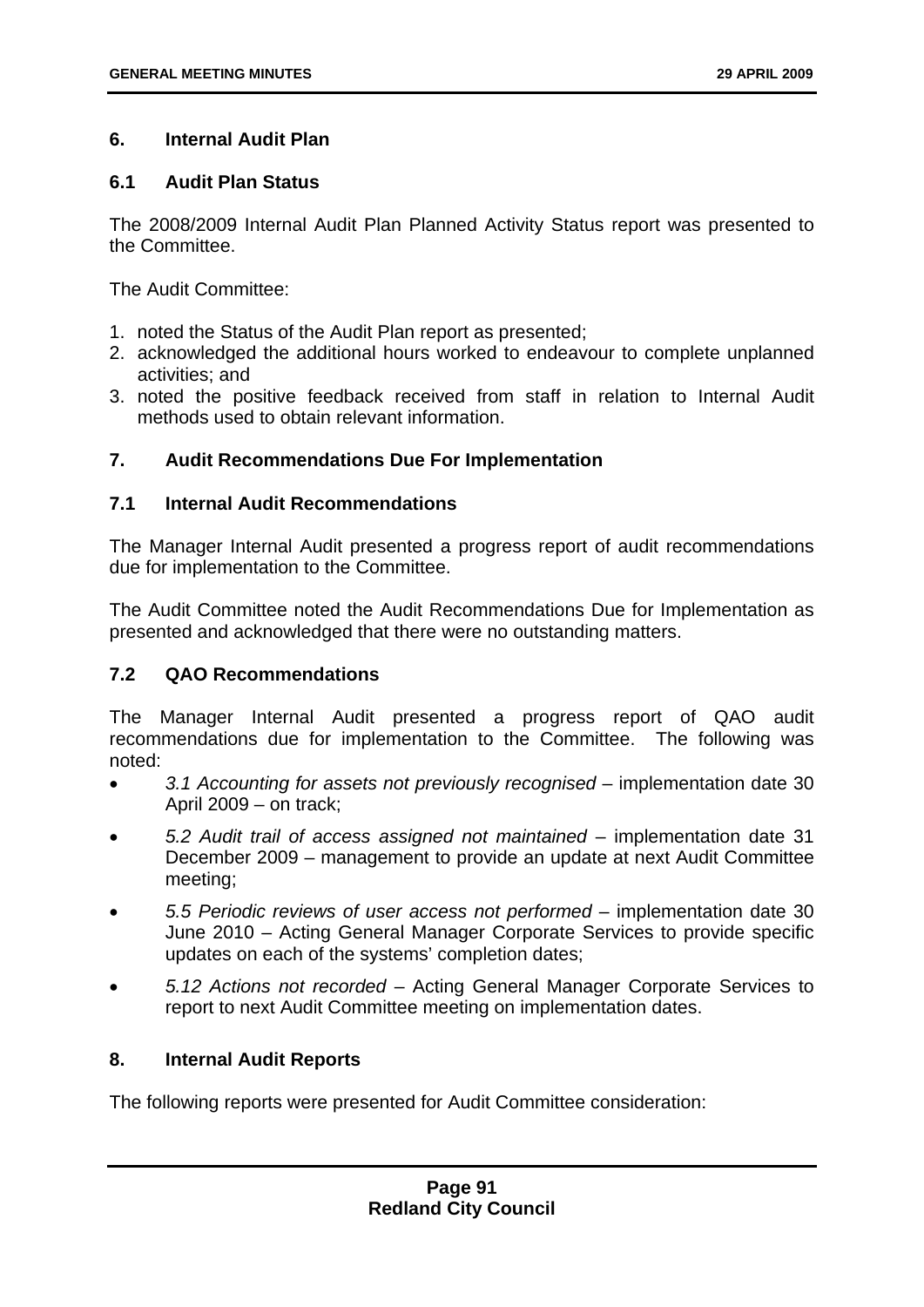#### **8.1 Customer Services**

- Internal Audit Report 19/12/08 Review of the Administrative and Financial Aspects of the Redlands Performing Arts Centre (distributed separately)
- Internal Audit Report 20/02/09 Review of the Administrative and Financial Aspects of the Indigiscapes Centre (distributed separately)
- Internal Audit Report 20/02/09 Review of the Management and Governance of Major Projects (distributed separately)

#### **8.2 Redland Water**

• Internal Audit Report 06/03/09 – Review of the Internal Controls in place for the transfer of Council's Water Assets, Staff and Shared Data (distributed separately)

## **8.3 Across Council**

- Internal Audit Report 25/02/09 Review of the Processes in place to ensure Policies, Guidelines and Procedures are reviewed within specific timeframes (distributed separately)
- Internal Audit Report 04/03/09 Review of the Appropriateness of Interpretation and Application of Regulatory Charges (distributed separately)

#### **8.4 Corporate Services**

- Internal Audit Report 22/12/08 Review of the Business Rules in Aurion (distributed separately)
- Internal Audit Report 05/01/09 Review of the Management of Water Taxi Vouchers (distributed separately)
- Internal Audit Report 05/01/09 Review of the Management of Fleet Vehicles (distributed separately)
- Internal Audit Report 27/02/09 Review of the Payroll Reconciliation between Aurion and Finance 1 (distributed separately)
- Internal Audit Report 20/01/09 Review of Telecommunications Expenditure Land lines, mobile phones, faxes and blackberries (distributed separately)

The reports were received and noted by the Audit Committee, as presented.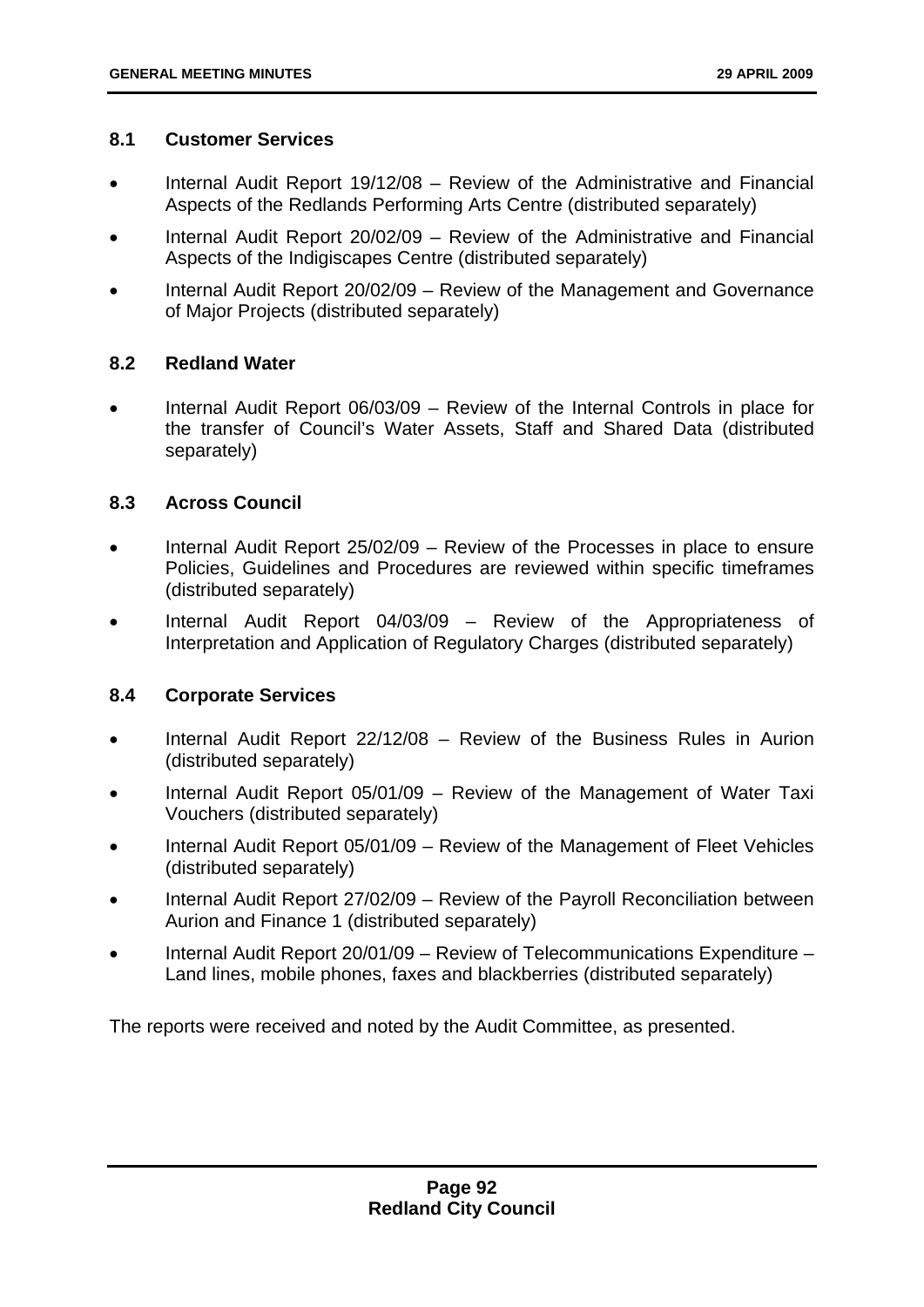### **9. Update from External Auditors**

#### **9.1 2008/09 Audit Service Plan**

Mr Brendan Worrall of WHK Horwath presented an overview of the 2008/09 Audit Service Plan for Council.

The Audit Committee noted the report as presented.

## **10. Administrative Amendment to the Audit Committee Charter (Corporate Policy, POL-3008)**

The Manager Internal Audit presented to the Committee the following administrative amendment to the Audit Committee Charter (Corporate Policy, POL-3008) with regards to the external membership of the Committee:

That paragraph 1.3 of the Audit Committee Charter be amended to read as follows:

- 2-3 independent external appointees, one of whom shall Chair the Audit Committee;
- The Mavor:
- Deputy Mayor; and
- Chair, Finance and Corporate Management Committee.

The CEO sought the Audit Committee's feedback on the preferred experience/qualifications of the proposed external appointees to the Committee and it was agreed that expertise in the fields of IT and HR would be an advantage.

The Audit Committee endorsed the proposed administrative amendment to the Audit Committee Charter (Corporate Policy, POL-3008) as presented and noted that a report will be presented to an ensuing Finance and Corporate Management Committee meeting and adoption at a subsequent General Meeting.

#### **11. Emerging Issues**

Mr Scanlan raised the matter of proposed new local government legislation as having potential implications for Councils.

#### **12. Other Business**

General discussion took place regarding confidentiality and release of confidential Council documents and communication to the public in relation to policies and controls. Mr Scanlan reminded members of the Audit Committee about the confidentiality relating to reports and matters discussed at this committee.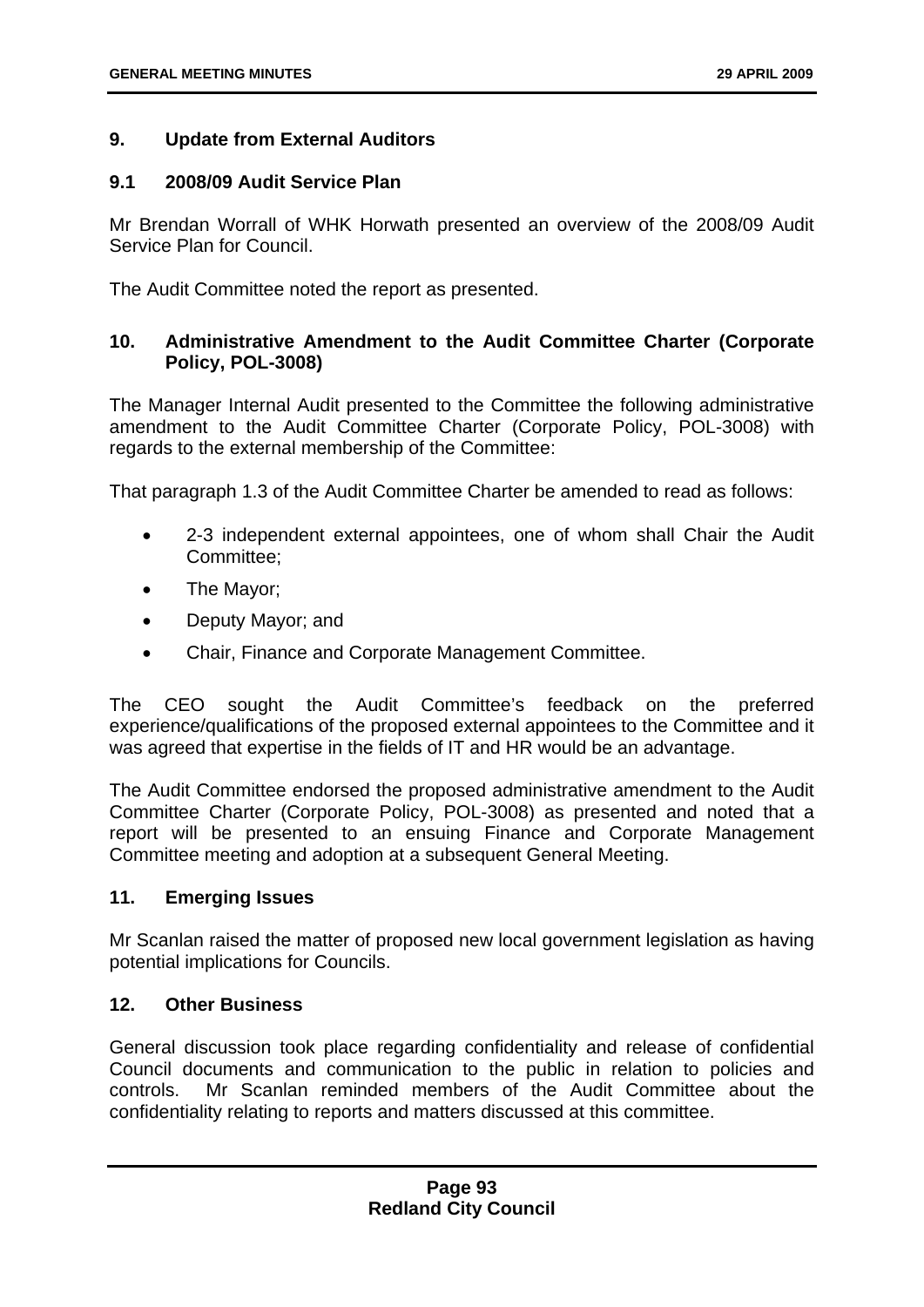## **13. Meeting Closure**

There being no further business, the meeting closed at 12.01pm. The Manager Internal Audit advised she will schedule future meetings of this Committee in consultation with members as soon as possible.

## **RELATIONSHIP TO CORPORATE PLAN**

The recommendation in this report primarily supports Council's strategic priority to support the organisation's capacity to deliver services to the community by building a skilled, motivated and continually learning workforce, ensuring our assets and finances are well managed, our corporate knowledge is captured and used to best advantage, and that we market and communicate our services effectively.

#### **FINANCIAL IMPLICATIONS**

The cost to Council for the attendance of the independent Committee Chair is \$5,000 per annum. This is provided for in the Internal Audit Group Budget.

## **CONSULTATION**

The Audit Committee minutes are presented for confirmation as a true and accurate record of proceedings at its next meeting.

## **OPTIONS**

#### **PREFERRED**

The Council accept this report, which summarises the issues discussed at the Audit Committee meeting of 10 March 2009.

### **ALTERNATIVES**

- 1. That Council accept this report and request additional information; or
- 2. That Council not accept this report and request an alternative method of reporting.

## **OFFICER'S/COMMITTEE RECOMMENDATION/ COUNCIL RESOLUTION**

Moved by: Cr Townsend Seconded by: Cr Reimers

**That Council resolve to accept this report, which summarises the issues discussed at the Audit Committee Meeting of 10 March 2009.** 

## **CARRIED**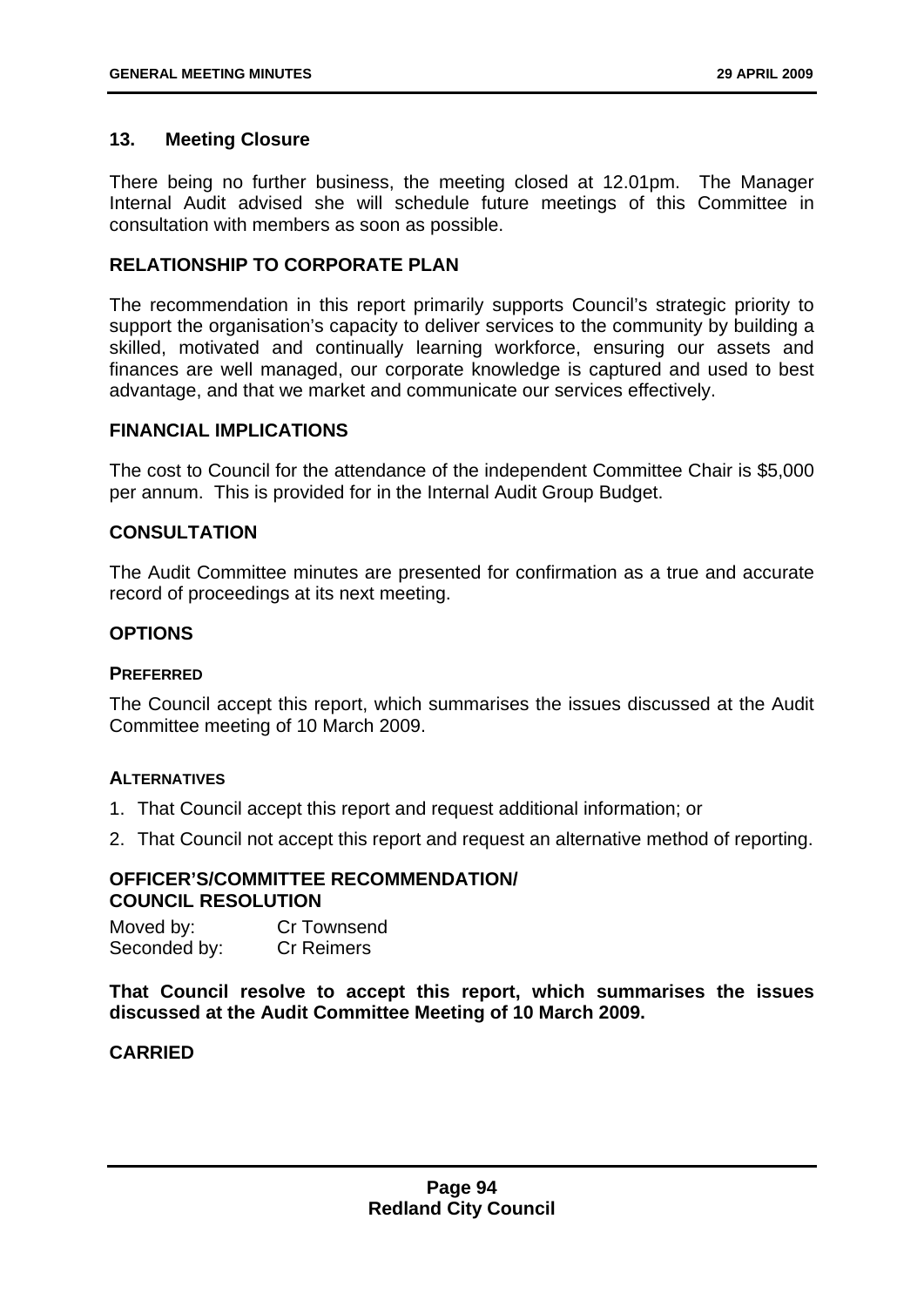## **14.1.2 ADMINISTRATIVE AMENDMENT TO THE AUDIT COMMITTEE CHARTER**

| <b>Dataworks Filename:</b>       | <b>GOV Audit Charter</b>                                |
|----------------------------------|---------------------------------------------------------|
| Attachment:                      | <b>Audit Committee Charter - POL-3008</b>               |
| <b>Responsible Officer Name:</b> | <b>Gary Stevenson</b><br><b>Chief Executive Officer</b> |
| <b>Author Name:</b>              | <b>Kylie Fernon</b><br><b>Manager Internal Audit</b>    |

#### **EXECUTIVE SUMMARY**

At the request of the Chief Executive Officer (CEO) research was undertaken to obtain an understanding of the structure and external membership of Audit Committees at other Local Government Councils.

The purpose of this report is to provide a summary of the proposed administrative amendment to the Audit Committee Charter and to recommend that Council adopt these amendments.

#### **PURPOSE**

The Audit Committee Charter has been designed to assist Council in fulfilling its corporate governance role and oversight of financial management and reporting responsibilities imposed under the *Financial Administration and Audit Act 1997*, the *Local Government Act 1993* and other relevant legislation. It also enhances the ability of Councillors to discharge their legal responsibility to exercise due care, diligence and skill in relation to compliance with applicable laws and policy and a number of other objectives as documented in the Charter.

The purpose of this report is to propose some amendments to the Audit Committee Charter for consideration by Council.

#### **BACKGROUND**

It is the policy of Redland City Council to maintain an Audit Committee and this is established in accordance with Part 2 of the *Local Government Finance Standard 2005*. It has no line authority in itself and does not replace the management responsibilities of Executive Management, but rather acts as a source of independent advice to the CEO.

As detailed in Section 1.3 of the Audit Committee Charter, the Audit Committee comprises the following with full voting rights:

- An independent external appointee who shall Chair the Audit Committee;
- The Mayor;
- Deputy Mayor; and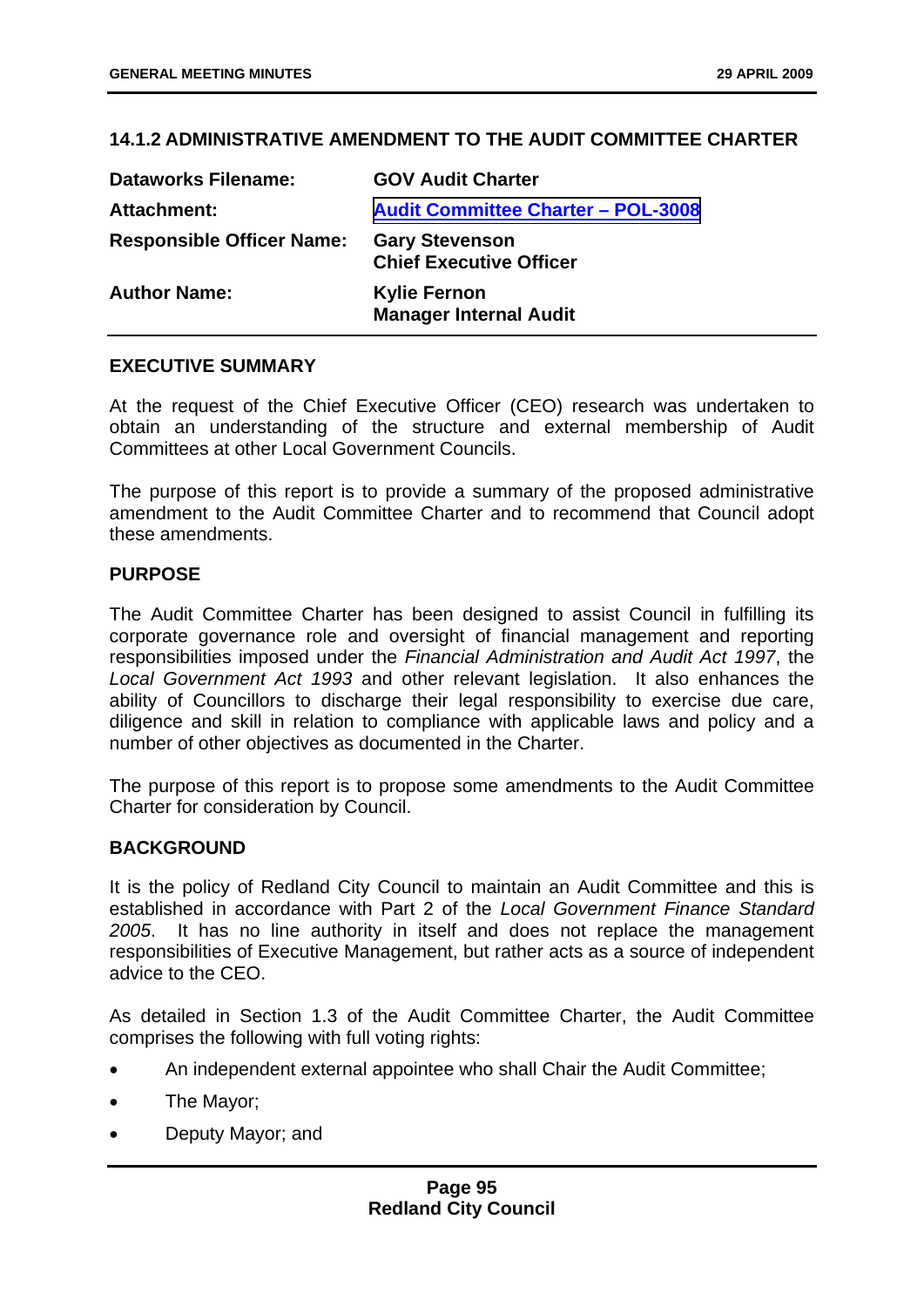• Chair, Finance and Corporate Management Committee.

The Manager Internal Audit acts as Secretary of the Audit Committee but has no voting rights.

The CEO and the four General Managers attend each meeting where appropriate, but are not members of the Audit Committee and do not have voting rights. The QAO and its representatives have an open invitation to attend each meeting. Other Council Officers are invited to attend the Audit Committee meetings as and when required.

At the request of the CEO research was undertaken to obtain an understanding of the structure and external membership of Audit Committees at other South-east Queensland Councils.

## **Structure and Composition of other South-East Queensland Councils**

Selected South-East Queensland Councils were requested to provide responses to the following questions:

- 1. What is the formal membership structure of your Audit Committee?
- 2. What other non-members are required to attend each Audit Committee?
- 3. Is your CEO a full member of the Committee or a standing invited participant?
- 4. Who is the Chair of the Audit Committee?
- 5. How often does your Audit Committee meet?
- 6. Which Council Meeting does the Audit Committee report to?

Nine responses were received from the following South-East Queensland Councils:

- 1. Sunshine Coast;
- 2. Townsville;
- 3. Ipswich;
- 4. Gold Coast;
- 5. Toowoomba;
- 6. Logan;
- 7. Moreton Bay;
- 8. Brisbane; and
- 9. Redland.

Six (6) (67%) of the nine (9) respondents have more than one independent external appointee. This statistic is consistent with best practice, i.e. the Australian National Audit Office: Public Sector Audit Committees Better Practice Guide recommends that the membership should consist of at least 2-3 independent members. It is also suggested in the Department of Local Government "Internal Audit Guidelines" that for bigger Councils a suggested structure is for 2 or 3 independents – at least one with financial expertise and/or one with financial, legal or business expertise".

### **Page 96 Redland City Council**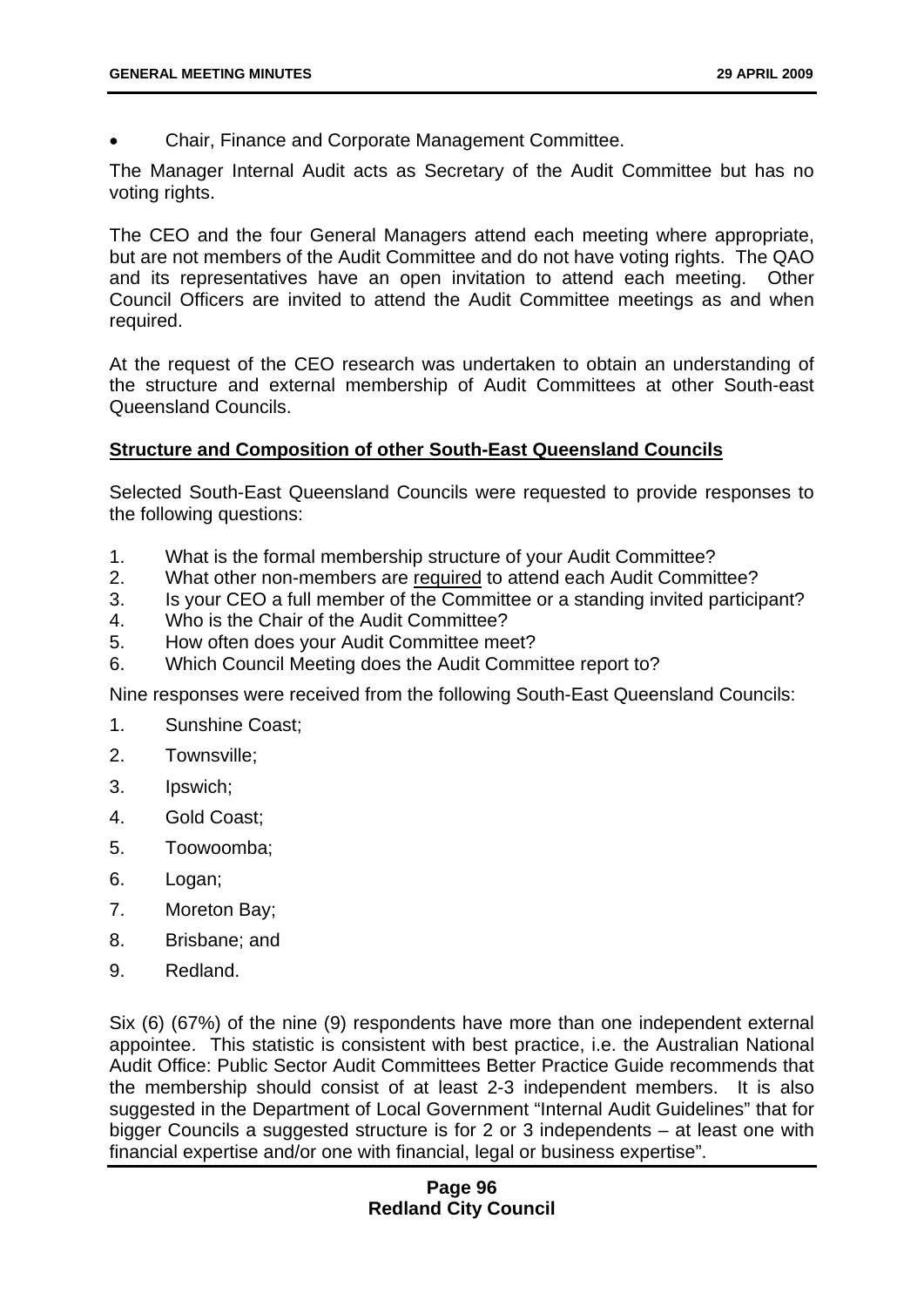Based on this research RCC's Audit Committee would benefit by having at least one other person with financial, legal or business expertise. An additional external member/s will also elevate the "independence" of the Audit Committee.

## **ISSUES**

The following is a summary of the proposed administrative amendment to Section 1.3 (Composition) of the Audit Committee Charter:

Paragraph 1 currently states:

"The Audit Committee shall comprise the following with full voting rights:

- a) An independent external appointee who shall Chair the Audit Committee;
- b) The Mayor;
- c) Deputy Mayor; and
- d) Chair, Finance and Corporate Management Committee."
- Paragraph 1 to be amended as follows:

"The Audit Committee shall comprise the following with full voting rights:

- a) 2-3 independent external appointees, one of whom shall Chair the Audit Committee;
- b) The Mayor;
- c) Deputy Mayor; and
- d) Chair, Finance and Corporate Management Committee."

## **RELATIONSHIP TO CORPORATE PLAN**

The recommendation primarily supports Council's strategic priority to ensure the long term financial viability of the Shire and provide public accountability in financial management.

## **FINANCIAL IMPLICATIONS**

There are financial implications to Council by adopting the minor administrative amendment to the Audit Committee Charter i.e. \$5,500 (including GST) per annum for each additional external member of the Audit.

#### **CONSULTATION**

The CEO and Chair of the Audit Committee were consulted about the minor administrative amendment to the Audit Committee Charter and have no particular issue with the proposed change.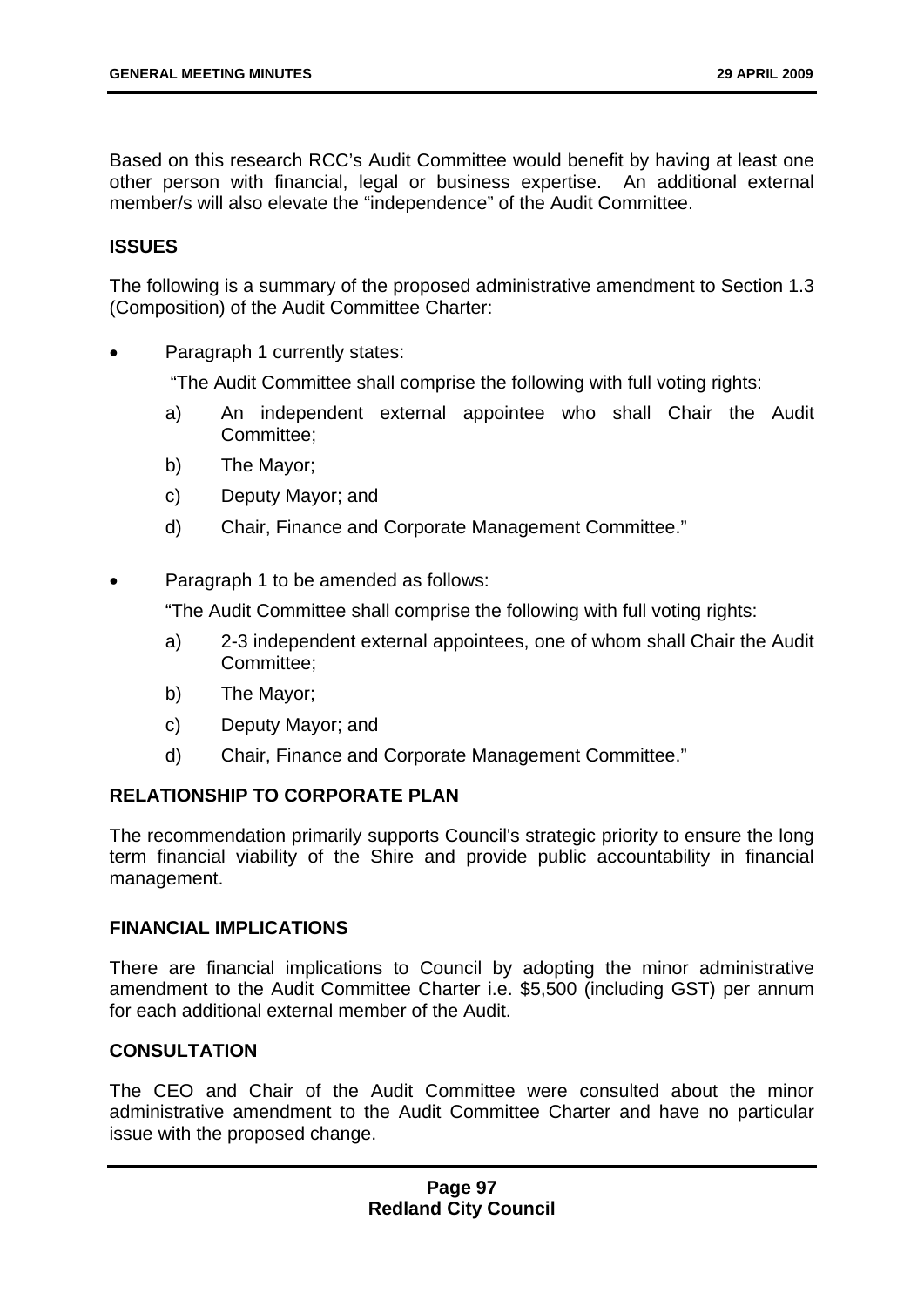# **OPTIONS**

## **PREFERRED**

That Council resolve to adopt the amended Audit Committee Charter, as attached.

## **ALTERNATIVE 1**

That Council request additional information.

# **ALTERNATIVE 2**

That Council request alternate changes to the Audit Committee Charter.

## **OFFICER'S/COMMITTEE RECOMMENDATION/ COUNCIL RESOLUTION**

Moved by: Cr Townsend Seconded by: Cr Reimers

**That Council resolve to adopt the amended Audit Committee Charter, Corporate POL-3008, as attached.** 

# **CARRIED**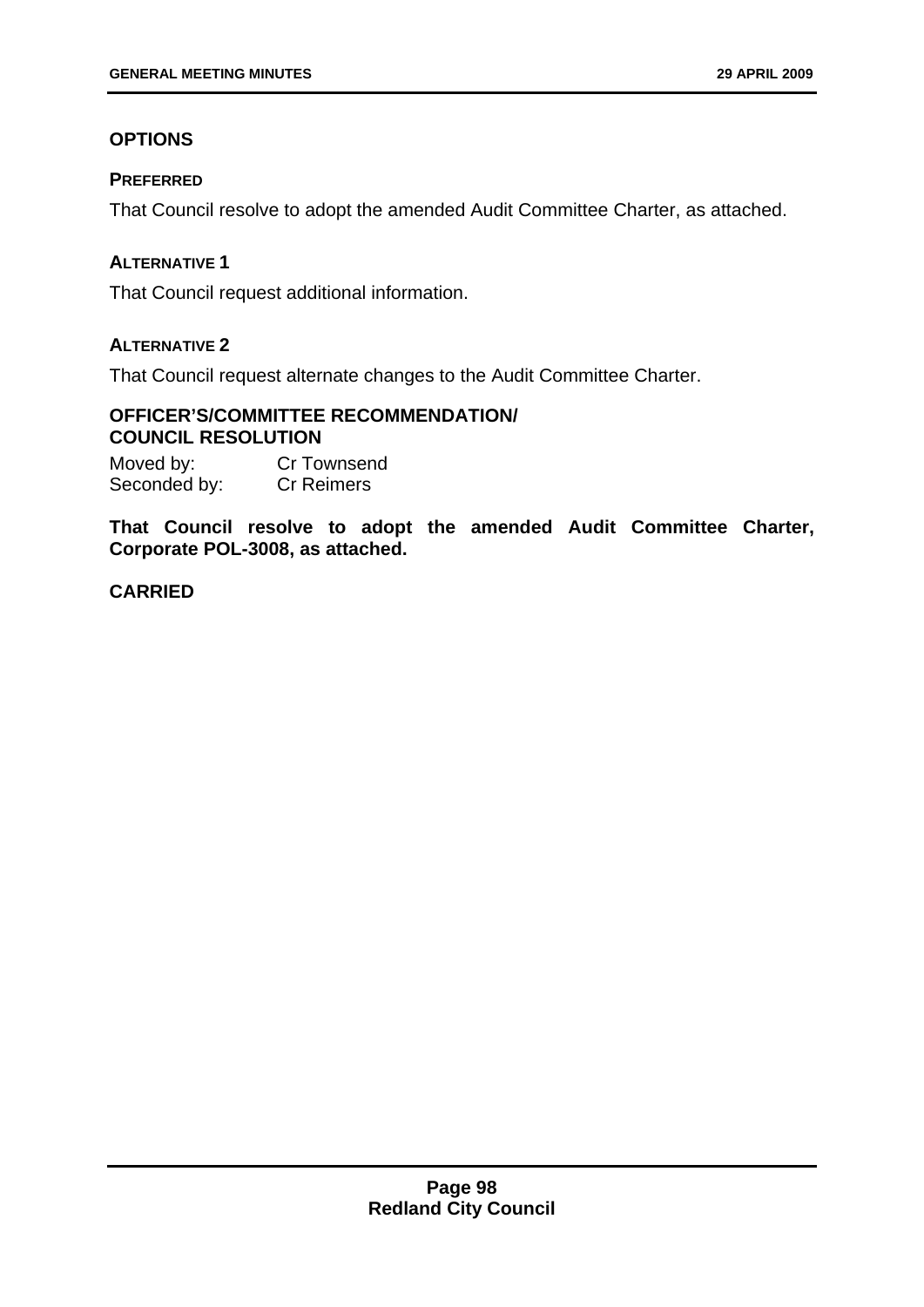## **14.2 CORPORATE SERVICES**

### **14.2.1 MARCH 2009 - MONTHLY FINANCIAL REPORTS**

| <b>Dataworks Filename:</b>       | <b>FM Monthly Financial Reports to Committee</b>           |
|----------------------------------|------------------------------------------------------------|
| <b>Attachment</b>                | <b>EOM March 2009 Financial Report</b>                     |
| <b>Responsible Officer Name:</b> | <b>Kerry Phillips</b><br><b>Manager Financial Services</b> |
| <b>Author Name:</b>              | Deborah Hall<br><b>Finance Officer</b>                     |

## **EXECUTIVE SUMMARY**

Section 528(1) of the *Local Government Act 1993* requires that Council's statement of accounts be presented at an ordinary monthly meeting.

The attachments to this report present the March 2009 financial statement of accounts to Council and provide detailed analytical commentary. The revised budget figures in the attachment are following the Quarter 2 Budget Review. The third quarter budget review is currently in progress.

All of the seven Key Financial Performance Indicators exceeded targets set at the beginning of the financial year. These are:

- 1. level of dependence on general rate revenue;
- 2. ability to pay bills current ratio;
- 3. ability to repay debt debt servicing ratio;
- 4. cash balance;
- 5. cash balances cash capacity in months;
- 6. longer term financial stability debt to assets ratio; and
- 7. operating performance.

Council's end of month operating financial result (Earnings Before Interest, Tax and Depreciation – EBITD) is ahead of budget by \$8.6 million, with operating expenditure favourable by \$7.7 million and operating revenue favourable by \$0.9 million. This is mainly due to uncompleted projects in Planning and Policy - \$340,000 Planning Studies, \$240,000 Landfill Site Investigations Program, \$145,000 NSI Remediation and \$90,000 Aquatic Paradise Canal Maintenance to name the top four underspends in operational goods and services.

The cash flow position for the year is ahead of original forecast levels by \$7.9 million, although Council started the year with \$9.1 million more than was previously budgeted. The cash held is ahead of the target range of \$32 million to \$42 million at \$79.5 million.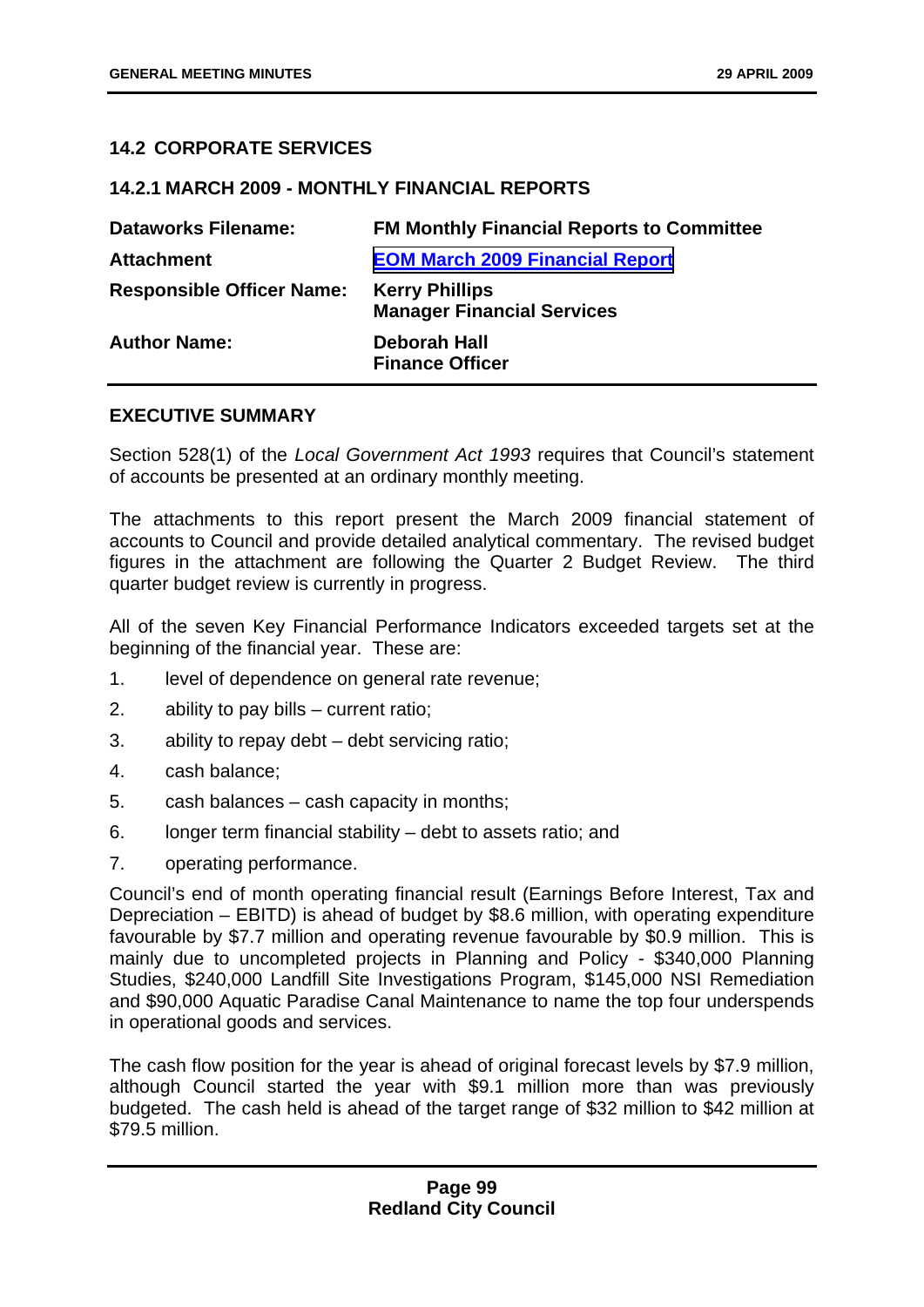The capital works programme is 31% under revised year to date budget. Major underspends at the reporting date include \$2 million although advice has been received that these variances will all diminish by the year-end. One large known permanent variance to date is the sale of the Woolworths Car Park at \$7.5 million.

### **PURPOSE**

The purpose is to present the March 2009 report to Council and explain the content and analysis of the report. Section 528 of the *Local Government Act 1993* requires the Chief Executive Officer of a local government to present statements of its accounts to the local government.

#### **BACKGROUND**

The Corporate Plan contains a strategic priority to ensure the long term financial viability of Redland City and provide public accountability in financial management. For organisational effectiveness, it is important that Council receive and understand the monthly financial statements.

#### **ISSUES**

The following elements, shown in the attachments, comprise the End of Month Financial Reports for March 2009:

## **Corporate Financial Report Card (A)**

- Operating Revenue compared with Budget;
- General Operating Costs compared with Budget;
- Capital Expenditure compared with Budget;
- Cash Position; and
- Employee Costs compared with Budget.

#### **Report Card Analysis (B)**

Classifies variances between revised budget and actual results as being either timing or permanent variances as well as favourable or unfavourable. Timing variances are anticipated to disappear once 30 June 2009 figures are produced. Permanent variances imply the variance will remain into the next financial year.

#### **Council Financial Report 1 (C)**

Shows the percentage variance of year to date actual results compared with year to date budget by colour indicators.

#### **Council Financial Report 2 (D)**

Shows year to date actual results compared with annual and year to date budgets. This report has a brief commentary on all year to date variances greater than \$20,000.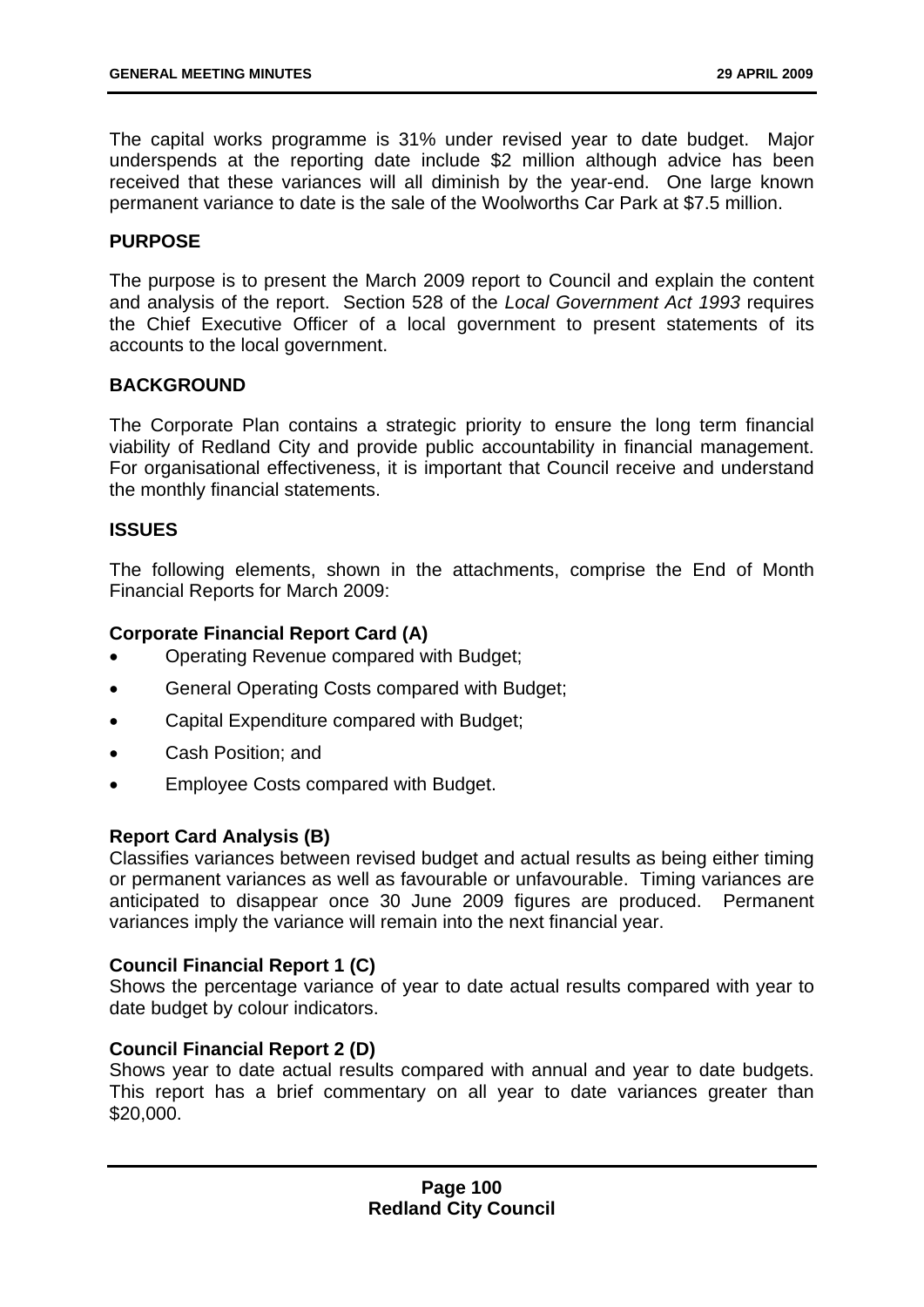An **Operational Statement by Strategic Priority (E)**; **Balance Sheet (F)**, **Investment Summary (G)**, **Statement of Cash Flows (H)**, **Financial Stability Ratios Report (I), Community Benefit Fund Report (J)**, **Fuel Consumption Report (K), Type III Business Activities Report (L)**, and **Quarterly Operational and Capital Projects report (M)** have been included to provide the complete picture of Council's finances.

# **RELATIONSHIP TO CORPORATE PLAN**

The recommendation in this report primarily supports Council's strategic priority to support the organisation's capacity to deliver services to the community by building a skilled, motivated and continually learning workforce, ensuring assets and finances are well managed, corporate knowledge is captured and used to best advantage, and that services are marketed and communicated effectively.

## **FINANCIAL IMPLICATIONS**

The overall financial position as at the end of March 2009 remains strong with EBITD of \$39.8 million (\$8.6 million ahead of budget). This result is due to total operating revenue of \$133.2 million (\$0.9 million ahead of budget) and total operating costs of \$93.4 million (favourable variance of \$7.7 million).

## *Operating Revenue*

Rates and utility charges are favourable by \$0.7 million, in the main due to water consumption and wastewater. Fees and charges are under budget by \$0.7 million due in part to the slowing of the market since the budget was adopted. All application types are down on budget except for engineering drawings. Operating grants and subsidies is ahead of budget by \$1.2 million, timing variances in the main due to budget phasing. Interest rates and surplus funds have been higher than anticipated; resulting in a \$0.2 million variance in external interest, the majority of this positive variance is expected to disappear by the year-end due to the falling interest rates. Other revenue is unfavourable by \$0.2 million due in the main to a delay in receiving the payment for the BCC storm damage work that RCC supported.

#### *Operating Expenditure*

Employee costs are under budget by \$1.2 million due to vacancies, goods and services is under budget by \$6.9 million, all are timing variances except for the favourable variance for the bulk water assets market value adjustment and debt collection fees that are over budget by \$49,000.

#### *Capital Revenue*

Capital contributions and donations are over budget by \$1.5 million due to budget splits in the main, expected to be addressed in part during April 2009. The unfavourable variance of \$1.3 million in capital grants and subsidies is expected to disappear by the end of the financial year. Since February's financials, the sale of the Woolworths Car Park for \$7.5 million is now expected to be a permanent unfavourable variance and the monies will not be received by 30 June 2009.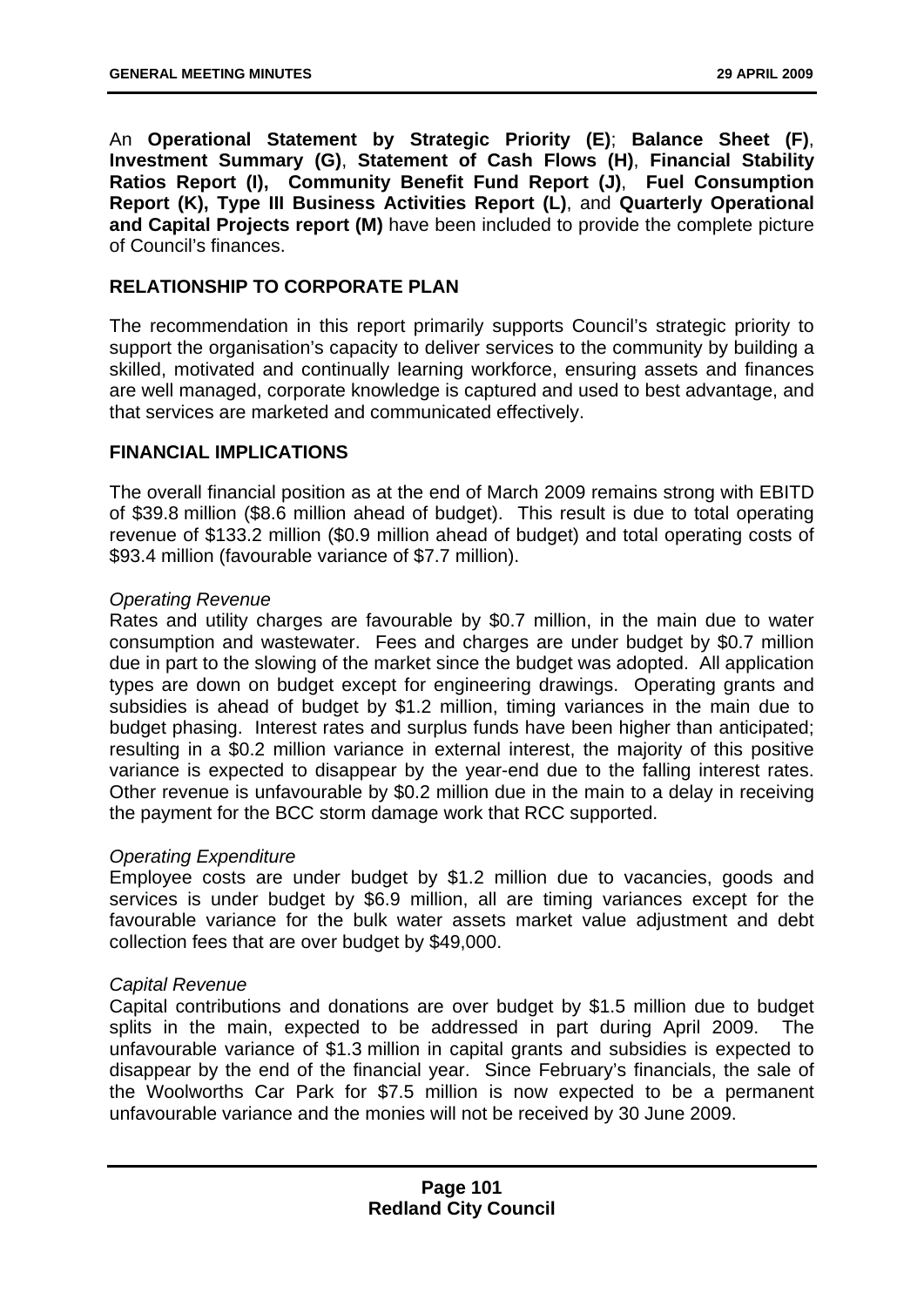#### *Capital Expenditure*

Capitalised goods and services is under budget at the end of March by \$12.4 million, in the main due to timing variances although of particular note is the SMBI Land Exchange Program \$2.9M, which will be addressed at the third quarter budget review. Capitalised employee costs is over budget by \$0.6 million, all timing variances that are expected to disappear by 30 June 2009 except for \$53,000 in relation to Redland Water staff being diverted to capital works from mainland maintenance.

#### *Cash and Investments*

The investment of surplus funds for the month returned a weighted average rate of return of 3.47%, which once again ahead of the UBS Bank Bill Index of 3.14%. These returns are reported on a monthly weighted average return and Council benchmarks the funds against the UBS Australia Bank Bill Index. Interest return is reported on both an annual effective and nominal rate of return. The monthly returns since November have been ahead of the benchmark, pulling back the year to date deficit.

The cash balance exceeds the target range of \$32 million to \$42 million at the end of March 2009, at \$79.5 million which is equivalent to 7.0 months cash capacity. Council is intentionally maintaining a higher balance than target whilst it monitors the impact of the structural reforms to the water business.

## **PLANNING SCHEME IMPLICATIONS**

The Land Use Planning Group was consulted and it is considered that the outcome of recommendations in this report will not require any amendments to the Redlands Planning Scheme.

#### **CONSULTATION**

Consultation has taken place amongst the Executive Leadership Group.

#### **OPTIONS**

#### **PREFERRED**

That Council note the End of Month Financial Reports for March 2009 and explanations, as presented in the attachments.

#### **ALTERNATIVE**

That Council requests additional information.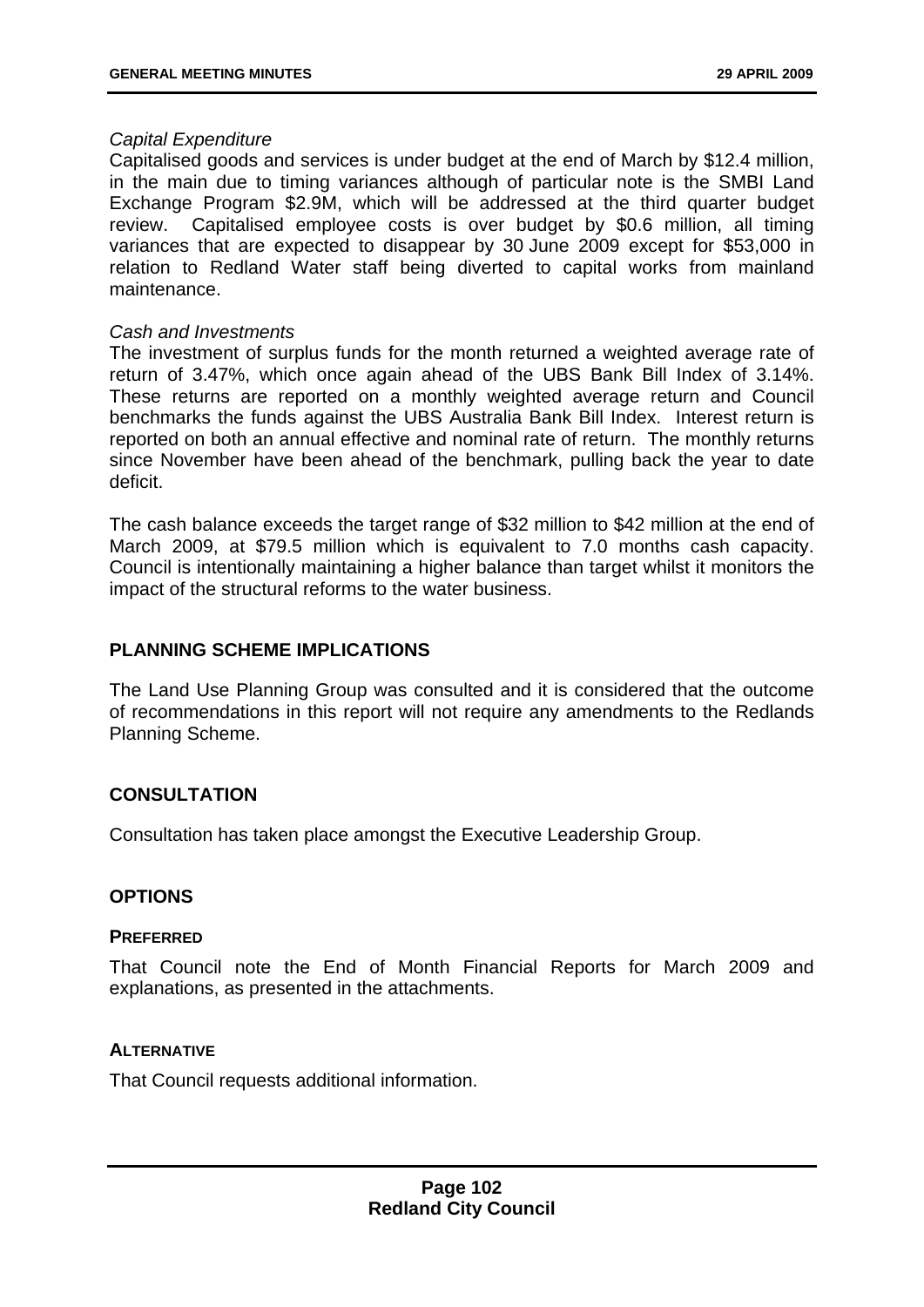# **OFFICER'S/COMMITTEE RECOMMENDATION/ COUNCIL RESOLUTION**

Moved by: Cr Townsend Seconded by: Cr Reimers

**That Council resolve to note the End of Month Financial Reports for March 2009 and explanations, as presented in the following attachments:** 

- **1. Corporate Financial Report Card;**
- **2. Report Card Analysis;**
- **3. First Council Financial Report;**
- **4. Second Council Financial Report;**
- **5. Operational Statement by Strategic Priority;**
- **6. Balance Sheet;**
- **7. Investment Summary;**
- **8. Statement of Cash Flows;**
- **9. Financial Stability Ratios Report;**
- **10. Community Benefit Fund Report;**
- **11. Fuel Consumption Report;**
- **12. Type III Business Activities Report; and a**
- **13. Quarterly Operational and Capital Projects Report.**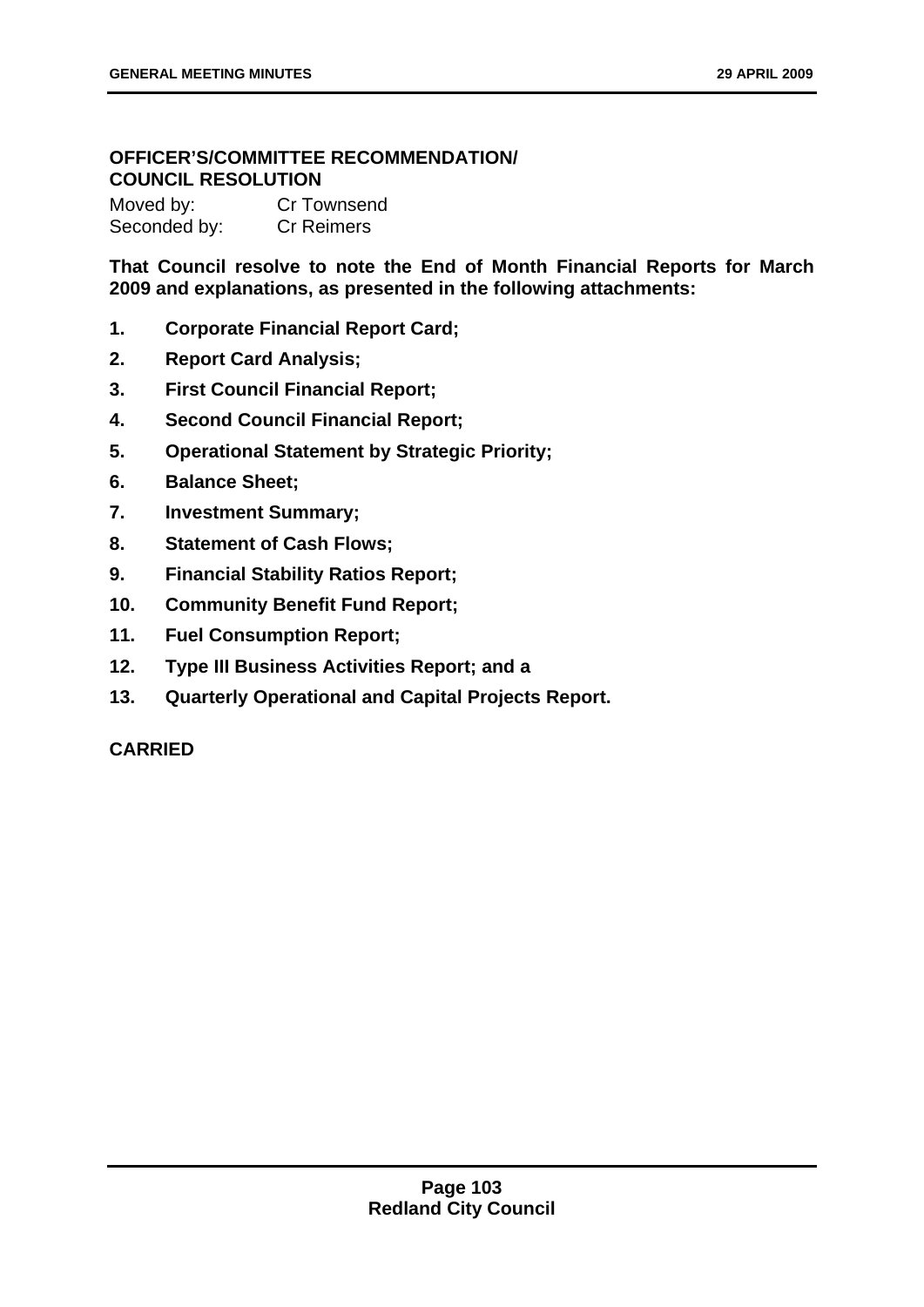### **14.3 CUSTOMER SERVICES**

### **14.3.1 PETITION (DIVISION 5) - OPENING HOURS OF RUSSELL ISLAND POOL**

| <b>Dataworks Filename:</b>       | <b>GOV Petitions</b><br><b>CP - Russell Island Swimming Pool</b>        |
|----------------------------------|-------------------------------------------------------------------------|
| <b>Responsible Officer Name:</b> | <b>Greg Jensen</b><br><b>Manager Customer &amp; Community Services</b>  |
| <b>Author Name:</b>              | <b>Russell Cook</b><br><b>Leisure &amp; Recreation Services Manager</b> |

### **EXECUTIVE SUMMARY**

The Russell Island pool was completed in March 2008 and opened to the public on Saturday, 20 September 2008. The pool was constructed under a Joint Development Agreement (JDA) with the Department of Education and the Arts and Council. One of the requirements of Council under this JDA was to provide the management of the facility for the first five years of operation. Council undertook a tender process for the management of the pool and the YMCA was the successful tenderer.

# **PURPOSE**

To provide a response to a petition from residents of Russell Island, presented to Council on 25 March 2009.

### **BACKGROUND**

At the General Meeting of 25 March 2009, Council resolved that the petition, which reads as follows, be received and referred to the appropriate area of Council for consideration and a report back to Council:

 *"Why is the Russell Island Pool closed on Tuesdays and Thursdays? Why does the Russell island Pool season finish in March? This means it will be closed during the next school holidays. Other pools stay open until the end of April. This request will go to Council for the Russell Island Swimming season to be extended beyond March and the pool open on Tuesdays and Thursdays."* 

During negotiations of the JDA for the pool it was agreed that the SMBI schools would have priority use, but not sole use, of the pool three (3) school days per week. Subsequent negotiations with the School Principals confirmed Monday, Wednesday and Friday as their preferred usage days. Initially Council sought tenders from interested parties for the management of the pool and specified that the pool should be open for 7 days per week, however, the tender amounts received saw Council having to fund a higher operational shortfall than was agreed upon within the JDA and no tender was accepted.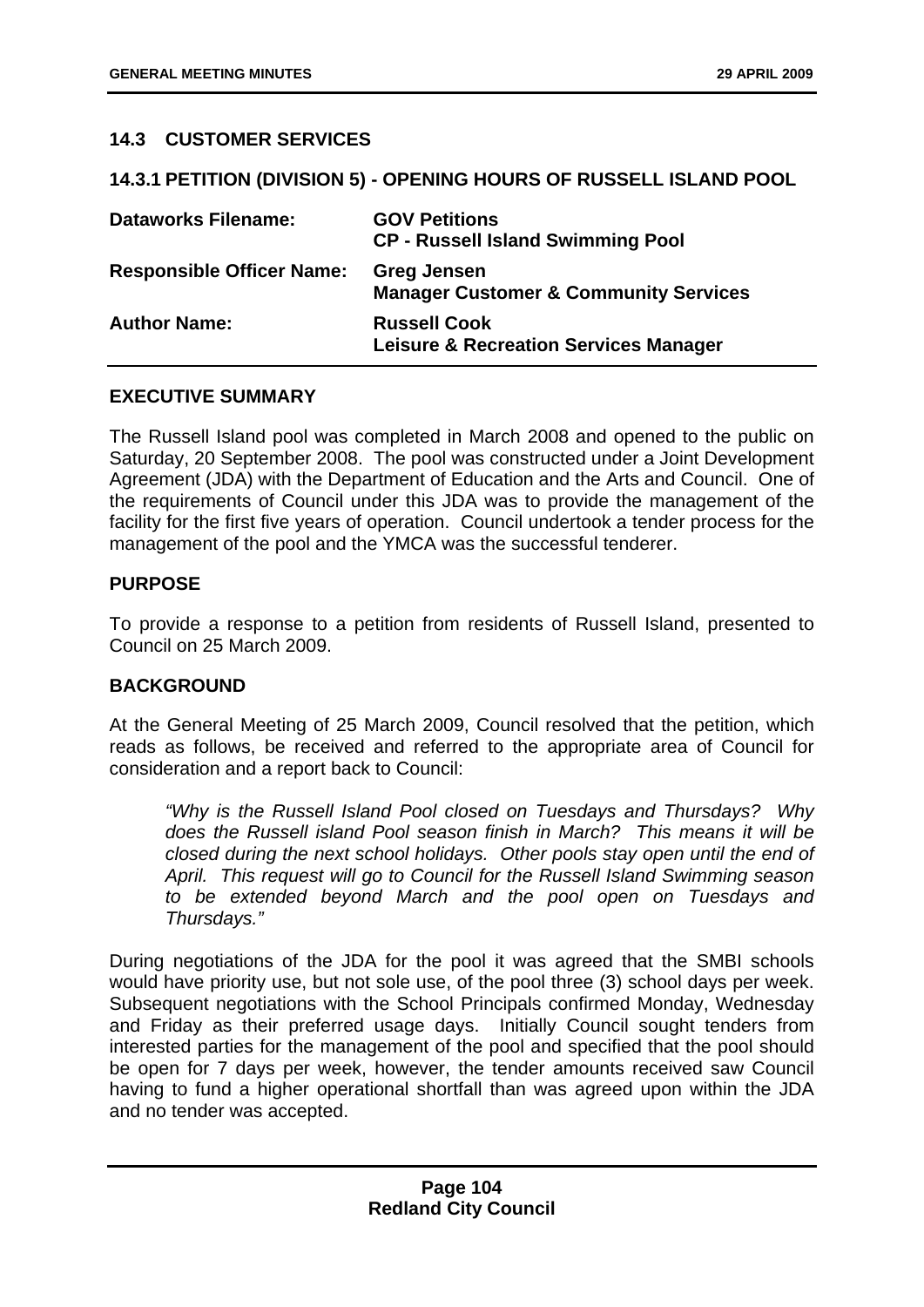It was then decided to reduce this financial risk to Council by altering the opening times of the pool to coincide with the school usage, which would be the majority of the pool's usage mid-week, and to include weekends for public use.

Tenders were once again sought with the altered opening times and the YMCA was successful. Their tendered amount requires Council to pay the operational shortfall of up to \$55,000 and then the YMCA is solely responsible for operational costs above that amount. The State provides Council an annual amount of \$16,640 towards the operational expenses of the facility, leaving Council's contribution at \$38,360.

### **ISSUES**

The Russell Island pool was constructed as a "summer "facility and the current pool season is consistent with other outdoor non-gas or electronically heated facilities. The pool season is from the first Saturday of the September State school holidays to the last Sunday of the April State school holidays, being 19 April 2009, and will not close in March, as stated in the petition.

A requirement of the JDA is for the State to establish a Pool Advisory Committee whose role is to provide advice to the State and or Council on the management, maintenance and use of the pool. This Committee has School, P & C, community and Council representation.

As this is the first season the pool has been operational and available to the public, Council does not have actual figures of the operational shortfall that the pool management, YMCA, will incur. An accurate assessment of the shortfall will not be known until July 2009.

The YMCA has been compiling extensive statistics on the daily and hourly usage of the facility. This information will be presented to the Pool Advisory Committee during the off-season and they can review and make subsequent recommendations regarding the opening times to Council. Any extension of opening hours will need to be negotiated with the YMCA as under the existing agreement any short fall above \$55,000 is to be met by them.

# **RELATIONSHIP TO CORPORATE PLAN**

The recommendation primarily supports Council's strategic priority to build safe, strong and self reliant communities with access to community services, infrastructure and opportunities for participation in community life.

# **FINANCIAL IMPLICATIONS**

Any changes to the current opening times that increase the operation costs of the facility will need to be negotiated with the YMCA as they are responsible for any operational expenses above the first \$55,000 which is the responsibility of Council.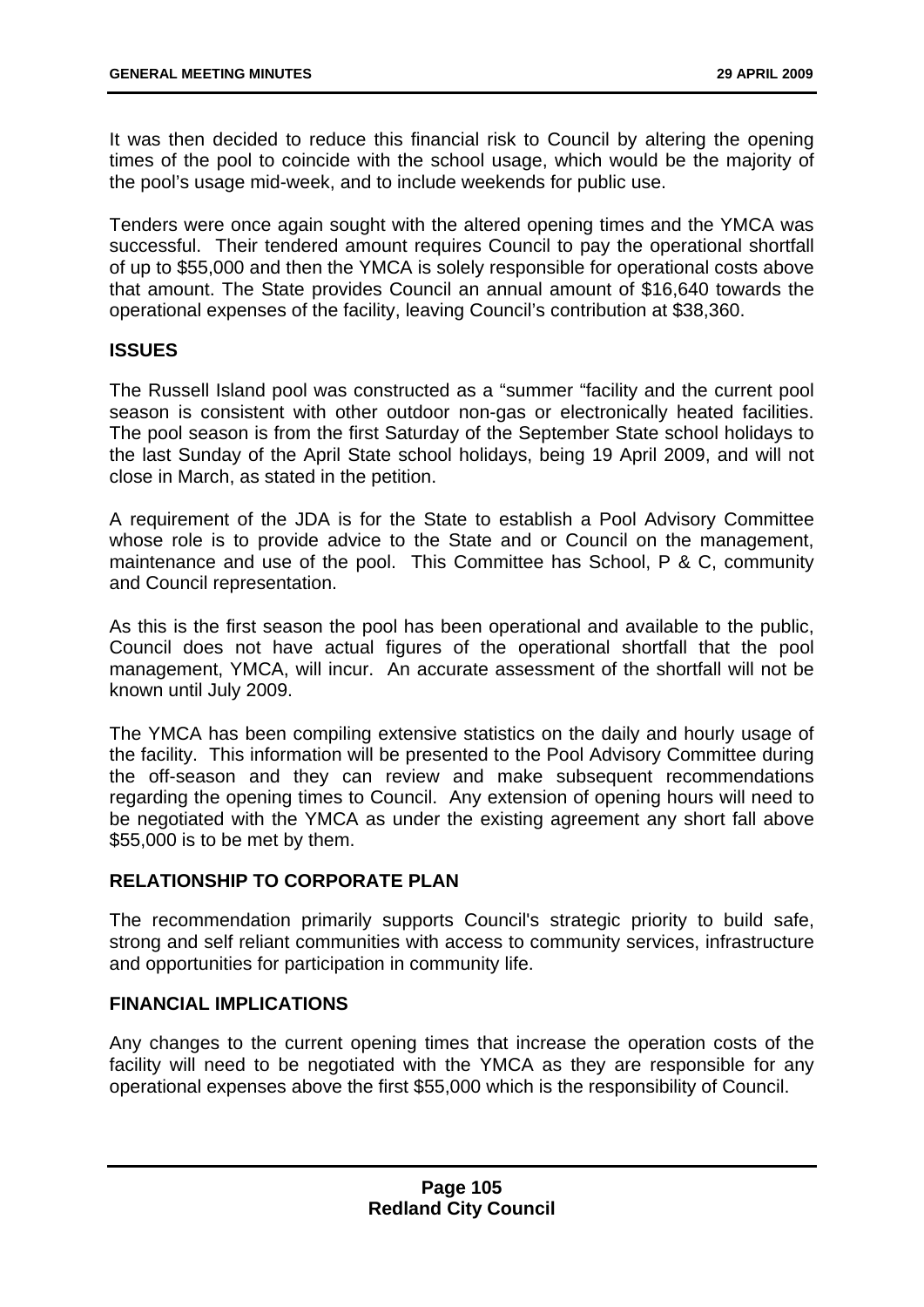# **OPTIONS**

### **PREFERRED**

That Council resolve to advise the petitioners as follows:

- 1. That the Russell Island Pool opening and closing times for the swimming season are from the first Saturday of the September State school holidays to the last Sunday of the April State school holidays; and
- 2. That the Pool Advisory Committee will review the opening hours of the facility during the "off season" and will make recommendations to Council, at which time a report will be presented to Council regarding the implications of adopting these recommendations.

### **ALTERNATIVE**

To persist with the current opening times of the facility and advise the petitioners accordingly.

### **OFFICER'S/COMMITTEE RECOMMENDATION/ COUNCIL RESOLUTION**

| Moved by:    | <b>Cr Townsend</b> |
|--------------|--------------------|
| Seconded by: | <b>Cr Reimers</b>  |

**That Council resolve to advise the petitioners as follows:** 

- **1. That the Russell Island Pool opening and closing times for the swimming season are from the first Saturday of the September State school holidays to the last Sunday of the April State school holidays; and**
- **2. That the Pool Advisory Committee will review the opening hours of the facility during the "off season" and will make recommendations to Council, at which time a report will be presented to Council regarding the implications of adopting these recommendations.**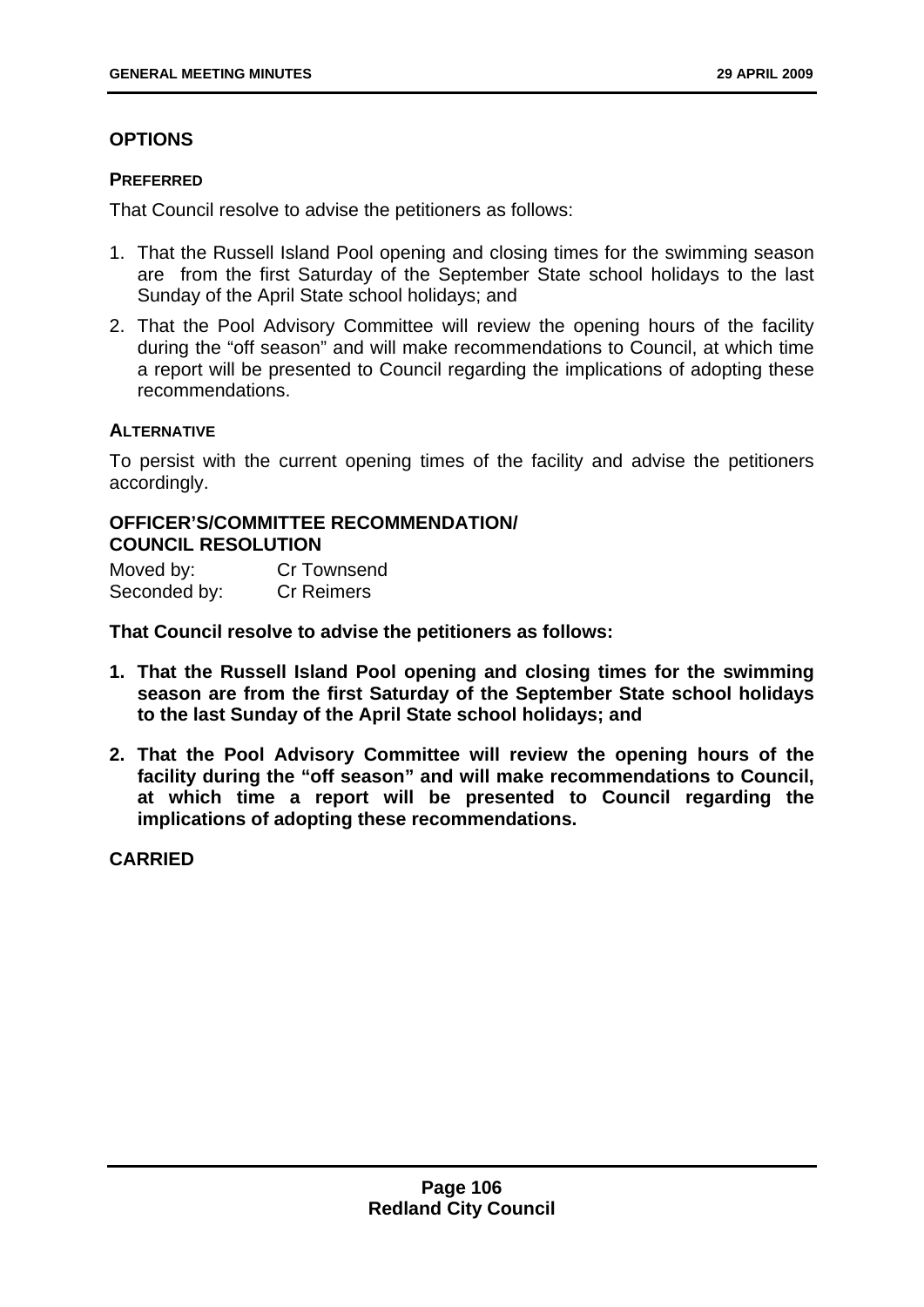### **14.3.2 WASTE MANAGEMENT SERVICES BUSINESS UNIT REPORT - MARCH 2009**

| <b>Dataworks Filename:</b>       | <b>WM Finance &amp; Corporate Management</b><br><b>Committee</b>             |
|----------------------------------|------------------------------------------------------------------------------|
| <b>Attachments:</b>              | <b>Waste Management Services Business Unit</b><br><b>Report - March 2009</b> |
| <b>Responsible Officer Name:</b> | <b>John Frew</b><br><b>Acting Manager Operations &amp; Maintenance</b>       |
| <b>Author Name:</b>              | <b>Mary-Anne Micovic</b><br><b>Finance Officer</b>                           |

### **EXECUTIVE SUMMARY**

The Waste Management Services Business Unit report is presented to Council for noting. The report provides the business unit's performance for the month of March 2009 and covers financial and non-financial indicators for waste.

It is expected that, most of the time the report findings will be "business as usual". Where exceptions occur, these will be highlighted.

The report provides a regular opportunity for Council to consider the performance of Waste Management Services and to respond to any exceptional reporting.

Council is provided with the option to accept the report or, accept it and request additional information or a review of performance.

### **PURPOSE**

The purpose of this report is to report on the ongoing performance of the business unit against key performance indicators (KPIs).

### **BACKGROUND**

Waste Management Services' performance plan identifies KPIs for which performance targets have been agreed with Council. Reporting is done each month through Council's Finance & Corporate Management Committee.

#### **ISSUES**

The report is provided to Council as a means of monitoring the performance of Waste Management Services for its' waste activity.

The first part of the report comprises a "snapshot" of the business unit's achievement in meeting KPIs (year-to-date) and financial report card.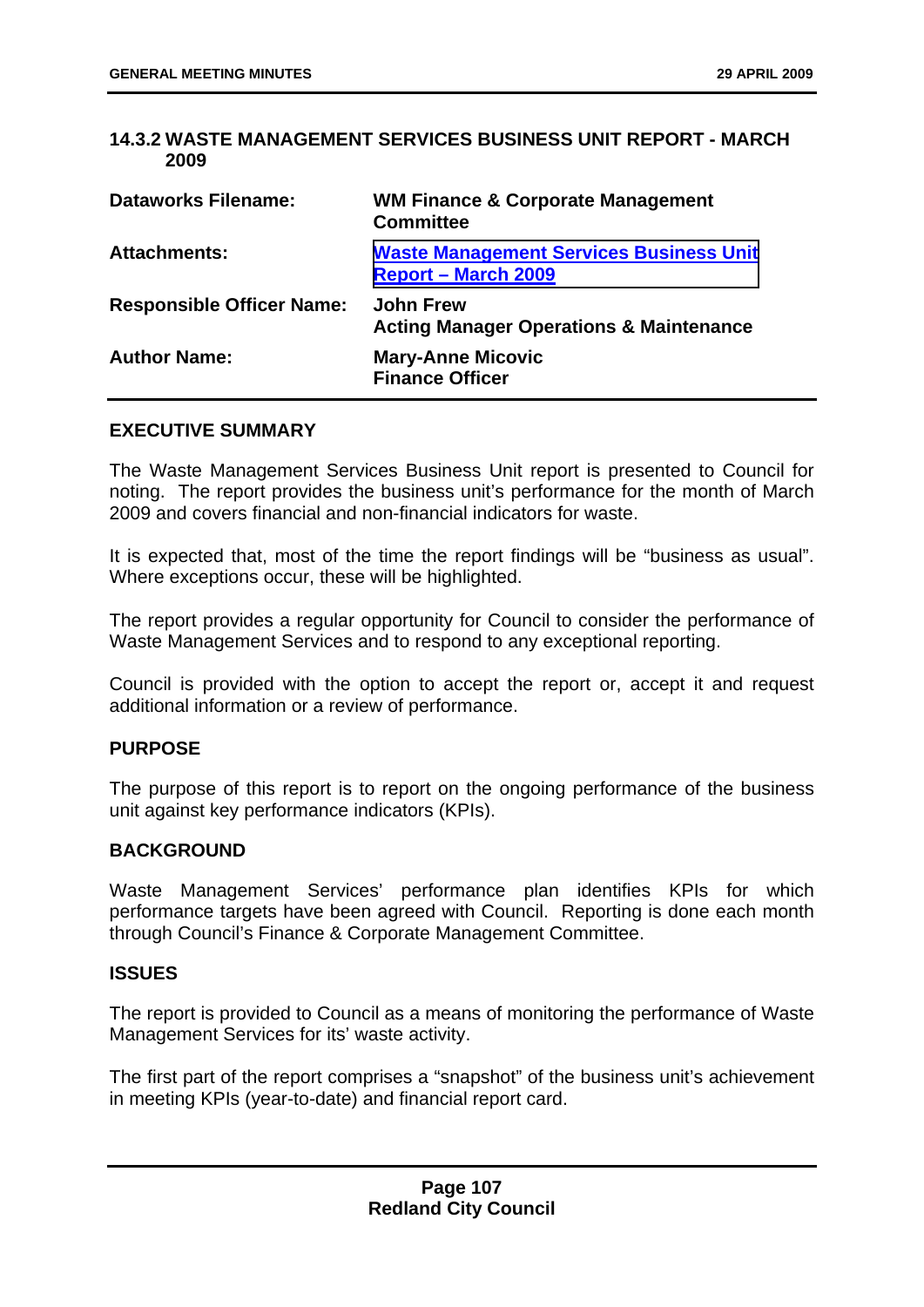The report then provides specific financial report and commentary, capital expenditure (graphically) and a detailed customer overview.

The main body of the report focuses on actual levels of achievement against the KPIs for the month. Where exceptions have occurred and targets not met, an explanation is given as well as action taken to improve performance.

The report closes with a summary of the major issues for each group during the month.

## **RELATIONSHIP TO CORPORATE PLAN**

The recommendation primarily supports Council's strategic priority to provide and maintain waste services to sustain our community.

Providing this report also supports Council's Governance strategic priority to provide a clear organisational direction supported by effective leadership and a framework of policies, plans and strategies that are responsive to the community's needs and which promote accountable and ethical standards of practice.

### **FINANCIAL IMPLICATIONS**

There are no direct financial implications resulting from this report. Financial implications may result where Council requests a performance review or requests an increase in performance standards.

# **CONSULTATION**

Consultation has occurred with:

- Acting Manager Operations & Maintenance;
- Acting General Manager Customer Services;
- Senior Advisor Waste Planning.

# **OPTIONS**

### **PREFERRED**

That Council resolve to accept the Waste Management Services Business Unit report for March 2009, as presented in the attachment.

### **ALTERNATIVE**

That Council accepts the report and requests additional information or a review of performance.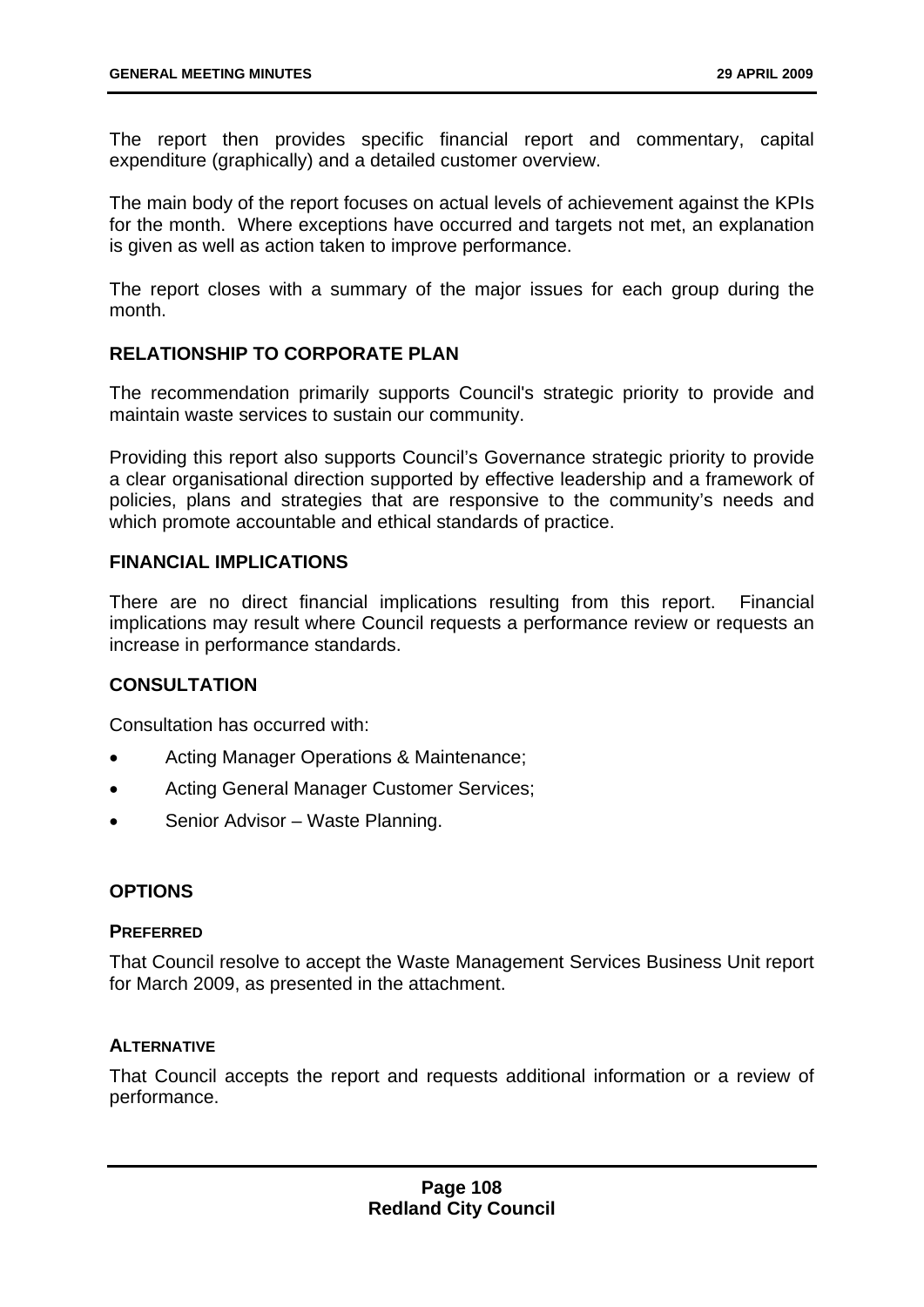# **OFFICER'S/COMMITTEE RECOMMENDATION/ COUNCIL RESOLUTION**

Moved by: Cr Townsend Seconded by: Cr Reimers

**That Council resolve to accept the Waste Management Services Business Unit Report for March 2009, as presented in the attachment.**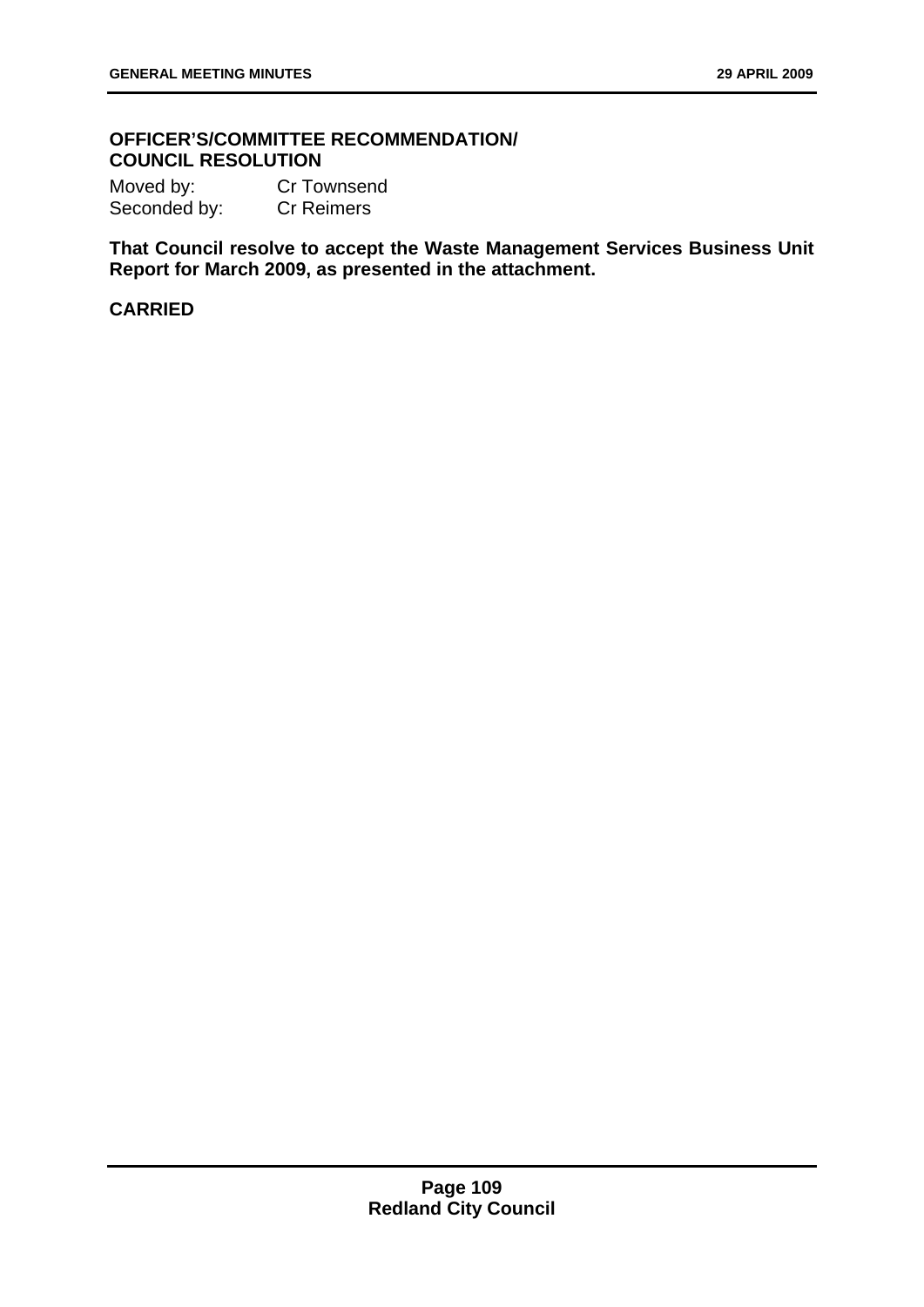### **14.4 PLANNING AND POLICY**

### **14.4.1 CORPORATE BALANCED SCORECARD REPORT – MARCH 2009**

| <b>Dataworks Filename:</b>       | <b>GOV Corporate BSC Monthly Reporting to</b><br><b>Committee</b>                                  |
|----------------------------------|----------------------------------------------------------------------------------------------------|
| <b>Attachment:</b>               | <b>Balanced Scorecard Report - March 2009</b>                                                      |
| <b>Responsible Officer Name:</b> | <b>Luke Wallace</b><br><b>Manager Corporate Planning Performance &amp; Risk</b>                    |
| <b>Author Name:</b>              | <b>Benjamin Steel</b><br><b>Project Coordinator Corporate Planning &amp;</b><br><b>Performance</b> |

### **EXECUTIVE SUMMARY**

The monthly Corporate Balanced Scorecard report, as attached, provides a high level overview of Council's performance in key areas of our business using the four Balanced Scorecard Perspectives – Financial, Customer, Internal/Business Processes and People & Learning.

This report is an important component of our performance management framework. The other main report provided to Council and the community is the quarterly Operational Plan Report that focuses on performance against each of the programs in the Corporate Plan.

The overall rating for March 2009 is Satisfactory, with a weighted score of 2.63.

# **PURPOSE**

To provide Council with the Corporate Balanced Scorecard Report for the financial year to March 2009.

### **BACKGROUND**

The report shows results against each KPI for the current month and the previous 12 months. Longer term trends and comparisons incorporating the same month last year are included to provide a better understanding of current performance levels.

A summary of this month's results is provided on page two of the report and shows the overall score for Redland City Council, including the rating (the small coloured indicator at the right hand side). An outstanding result is shown as green, above standard and satisfactory shown as yellow and an unsatisfactory result is shown as red. The overall rating for Council and for each perspective is determined by the relative weightings of the performance measures.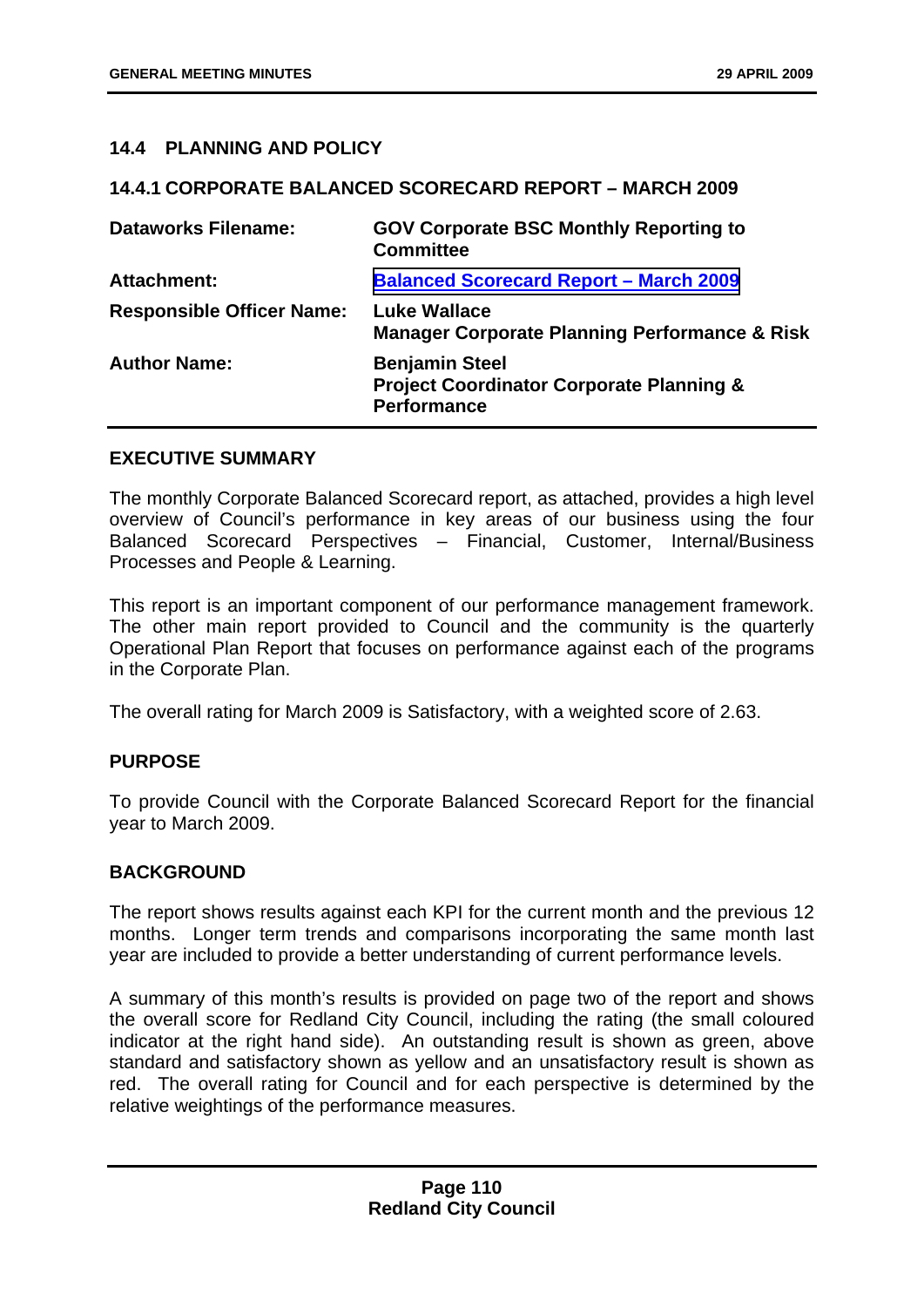The subsequent pages of the report provide details of the performance measures in each perspective. The actual performance results each month are displayed as a graph, with the red and green lines showing the normal expected range for the measure. The red line represents the minimum satisfactory level and the green line represents the outstanding level. The rating for each measure is also shown as a green tick (outstanding), a yellow line (satisfactory and above standard) or a red cross (unsatisfactory).

Explanation of results is provided by the responsible manager in the commentary each month. Where a significant issue arises from the data that requires further explanation it will be provided in this covering report.

# **ISSUES**

Most measures are performing well within the target range. Those measures performing outside the target range are:

- People & Learning Perspective (page 6)
	- Workplace Health & Safety Action Plan actions completed.
	- Lost Time Injury Frequency Rate (LTIFR)

Please see the comments provided by managers in the attached report (pages indicated above).

A higher number of workplace injuries over the last 12-18 months continue to be of concern. All injuries are investigated as a matter of course and in the vast majority of cases the injuries have tended to be unavoidable. Although there were only 3 minor injuries this month, it has little bearing on immediately reducing the LTIFR 12 month average score, as the rating is averaged out over the 12 month period.

The work completed year to date on the implementation of the Workplace Health & Safety Plan has placed Council in the best position it has ever been in, in terms of Workplace Health & Safety hazard identification and risk management. Despite that, Human Resources are continuing to prioritise catching up on incomplete Workplace Health & Safety Management Plan actions to ensure that preventative measures are in place wherever possible.

### **RELATIONSHIP TO CORPORATE PLAN**

The recommendation in this report primarily supports Council's strategic priority to provide a clear organisational direction supported by effective leadership and a framework of policies, plans and strategies that are responsive to the community's needs and which promote accountable and ethical standards of practice.

### **FINANCIAL IMPLICATIONS**

No direct financial implications arise from this report. The report does contain several indicators that either reflects financial performance to date, or which will have had a direct or indirect impact on financial performance.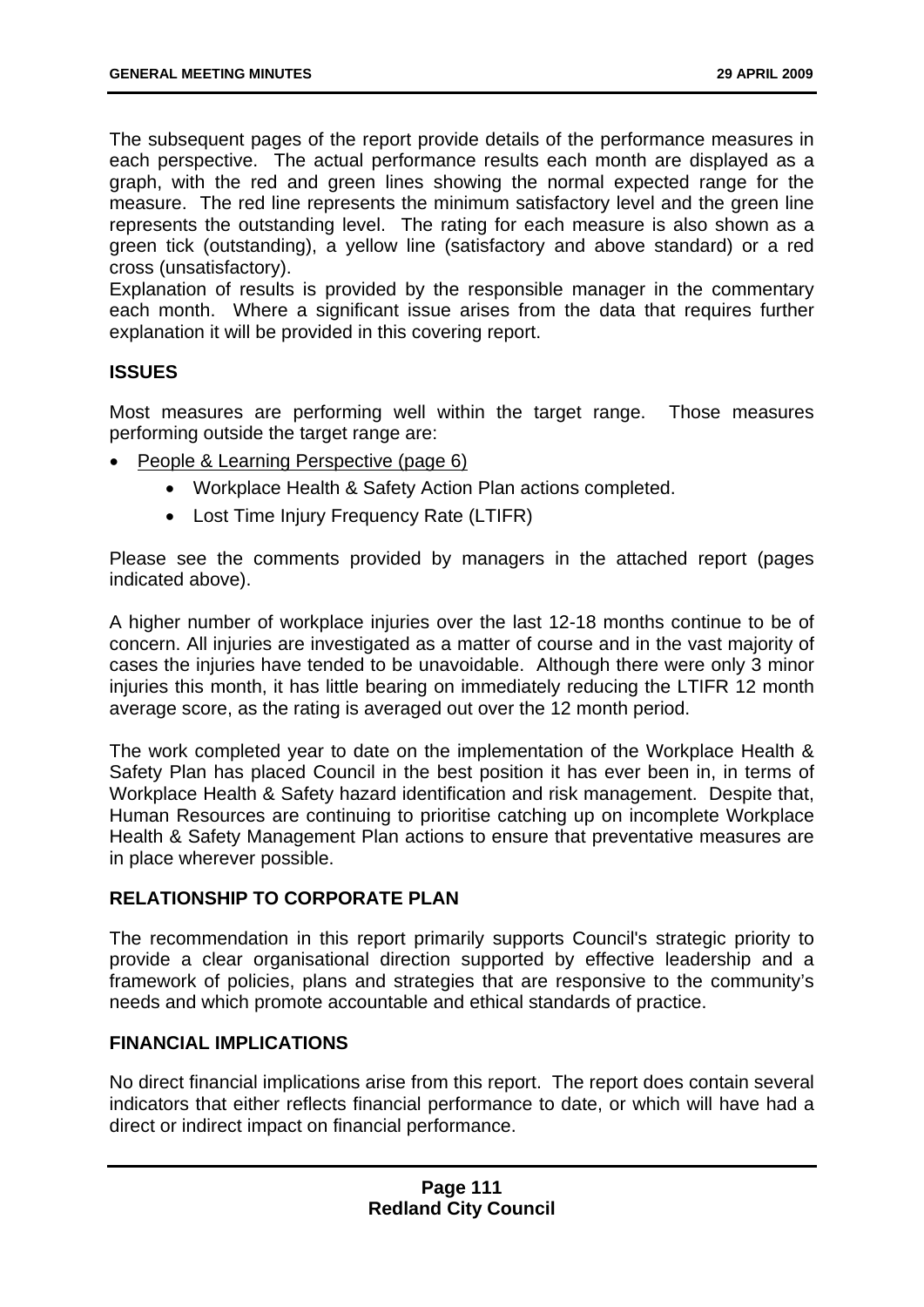# **PLANNING SCHEME IMPLICATIONS**

There are no implications for the Planning Scheme arising from this report.

## **CONSULTATION**

The data and components in this report were provided by relevant managers and were complied by the Corporate Planning, Performance and Risk Group.

## **OPTIONS**

### **PREFERRED**

That Council resolve to note the Corporate Balanced Scorecard for March 2009, as attached.

### **ALTERNATIVE**

That Council resolve to note the Corporate Balanced Scorecard for March 2009 and request additional information.

# **OFFICER'S/COMMITTEE RECOMMENDATION/ COUNCIL RESOLUTION**

Moved by: Cr Townsend Seconded by: Cr Reimers

**That Council resolve to note the Corporate Balanced Scorecard for the month of March 2009, as attached.**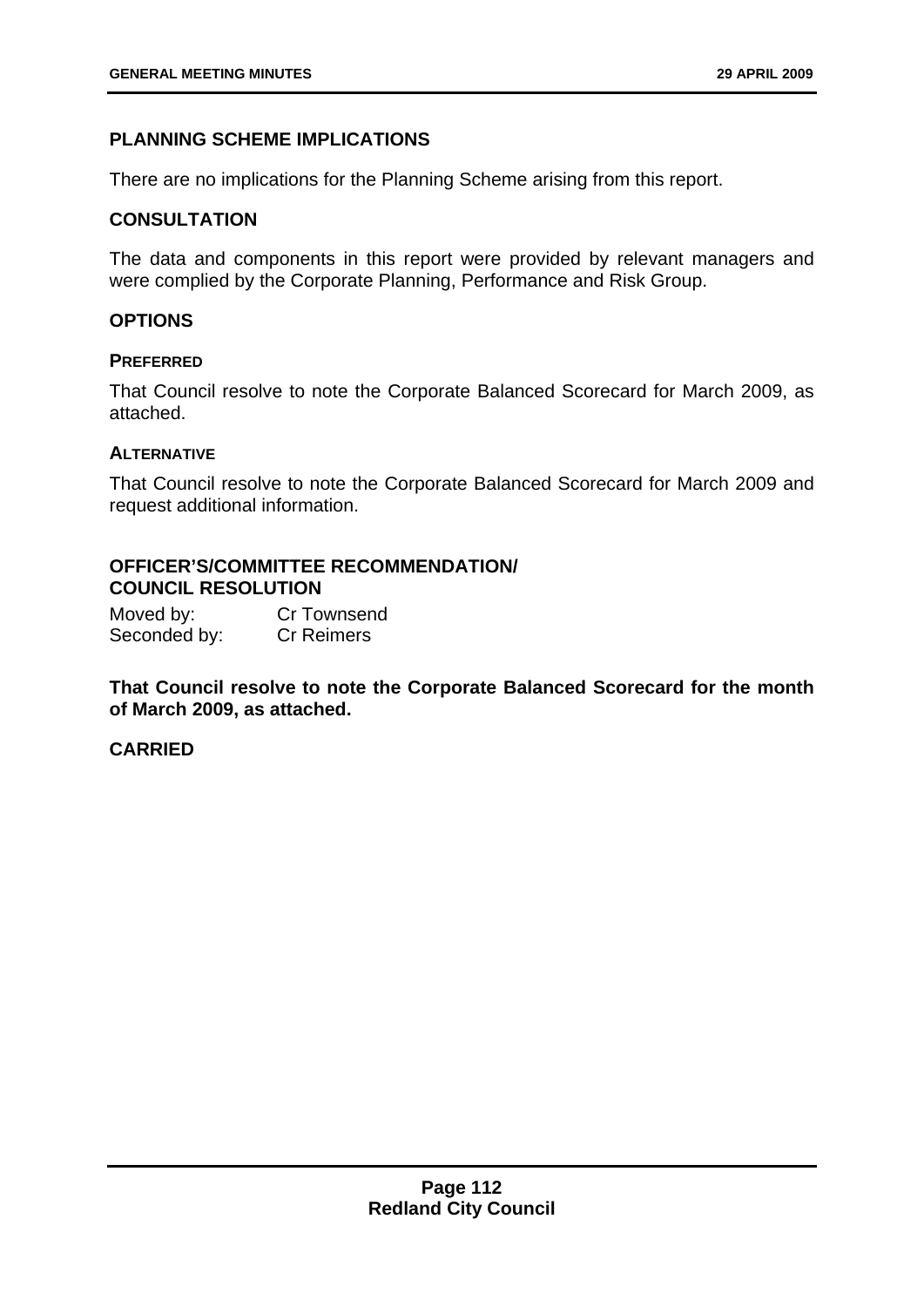### **14.4.2 QUARTERLY OPERATIONAL PLAN REPORT FOR MARCH 2009**

| <b>Dataworks Filename:</b>       | <b>GOV - Corporate Performance Reporting -</b><br>Quarterly                                      |
|----------------------------------|--------------------------------------------------------------------------------------------------|
| <b>Attachments:</b>              | <b>March Quarterly Operational Plan</b>                                                          |
| <b>Responsible Officer Name:</b> | <b>Luke Wallace</b><br><b>Manager Corporate Planning Performance and</b><br><b>Risk</b>          |
| <b>Author Name:</b>              | <b>Benjamin Steel</b><br><b>Project Coordinator Corporate Planning and</b><br><b>Performance</b> |

### **EXECUTIVE SUMMARY**

The 2008-09 Operational Plan sets out the most significant projects and initiatives that Council decided to pursue this financial year towards achieving the long-term objectives in the Corporate Plan 2006-2010. Council approved this Operational Plan at a Special Meeting on 17 June 2008, prior to the approval of the 2008-09 Budget.

Regularly monitoring progress against this Operational Plan is an important element of Council's Governance process, and it is also a requirement of the *Local Government Act 1993*.

The attached report therefore shows the status of all projects in both practical and financial terms, and shows progress against performance targets for other measures.

### **PURPOSE**

To ensure good corporate governance of the organisation by monitoring performance against Council's approved Operational Plan for 2008-09.

## **BACKGROUND**

The attached report provides information to Council on the progress in the second quarter of all projects, initiatives and performance indicators in the Operational Plan 2008-09.

For projects/initiatives, the report includes both financial information (where operational or capital funds have been specifically allocated) and practical information to give a more comprehensive picture of progress. Where no budget is shown, this indicates that the work involved is being done solely in-house by Council officers and/or the project is part of a larger program of work and therefore does not have discrete funds allocated to it. Practical progress of projects is rated against a status indicator, being of the following: *Completed, On Track, Delayed, Not Commenced, Revised* or *Cancelled*.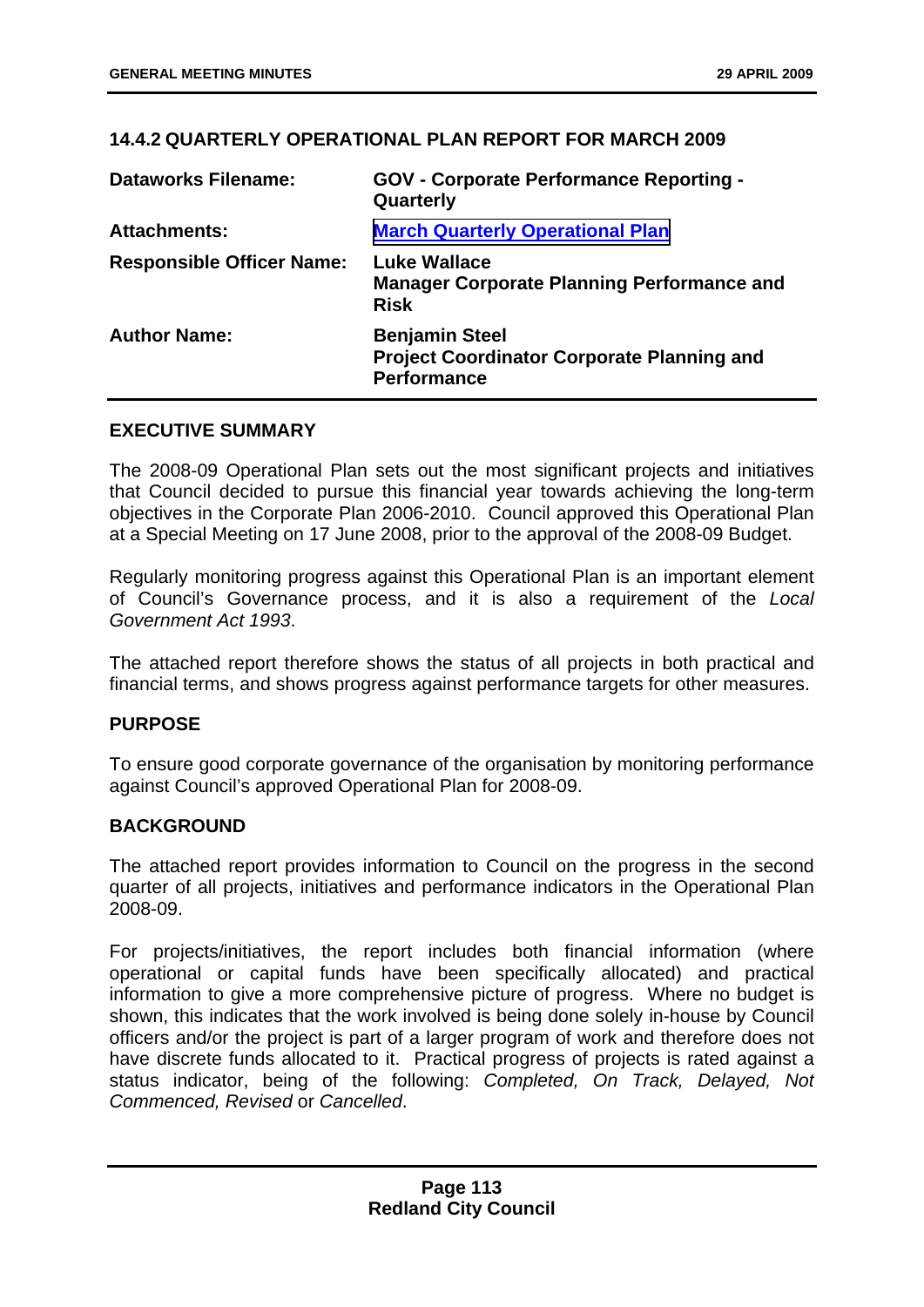For performance indicators (KPI's), actual performance is shown as a blue dot on a graph where the red line (minimum satisfactory performance level) and the green line (outstanding performance level) show the planned or expected performance range.

In both cases, performance commentary is provided by the responsible officers to explain the progress achieved to date.

### **ISSUES**

The Operational Plan 2008-09 includes some 119 performance measures. The attached report for the March quarter shows that the majority of projects/initiatives and performance measures are on track to meet the expected performance by the end of the year with 75 of the 119 projects either completed or on track. There are 37 projects delayed, but the vast majority of those are expected to be completed as planned by 30 June 2009. Comments are provided in the attached report outlining actions being undertaken to bring these projects and initiatives back into line.

There are a select number of projects that will not reach planned completion in the 2008/09 financial year. The following projects have been influenced by various underlying factors and events resulting in their progress being cancelled or delayed for completion in the near future.

1.3.4 *Completion of a Residential Greenhouse Gas Reduction Survey* – The residential survey is no longer required as discussions with the ClimateSmart initiative indicates that data available through that program will provide better indicators of local priorities for residential actions by Council. This improved strategy is at no cost to Council and as such this project will not be delivered by Council in 2008/09 Operational Plan and removal of the project from the Operational Plan is recommended.

4.2.3 *Completion of the Feasibility Study for Minjerribah Knowledge Centre* – This project has been deferred for completion in 2009/10 financial year due to timing issues:

- Native title matters have been a priority for North Stradbroke Island indigenous organisations and families.
- State Government election interrupted the Integrated Project Planning process.
- Capacity of Quandamooka Aboriginal Forum to participate delayed due to the sign-off of the community development funding from Federal and State Governments.

6.2.1 *Review of Performance Management Framework* – Whilst the performance management framework will still be reviewed in 2008/09 to correct obvious anomalies, significant changes to local government performance reporting have been flagged by the State Government through the Local Government Bill 2008. It makes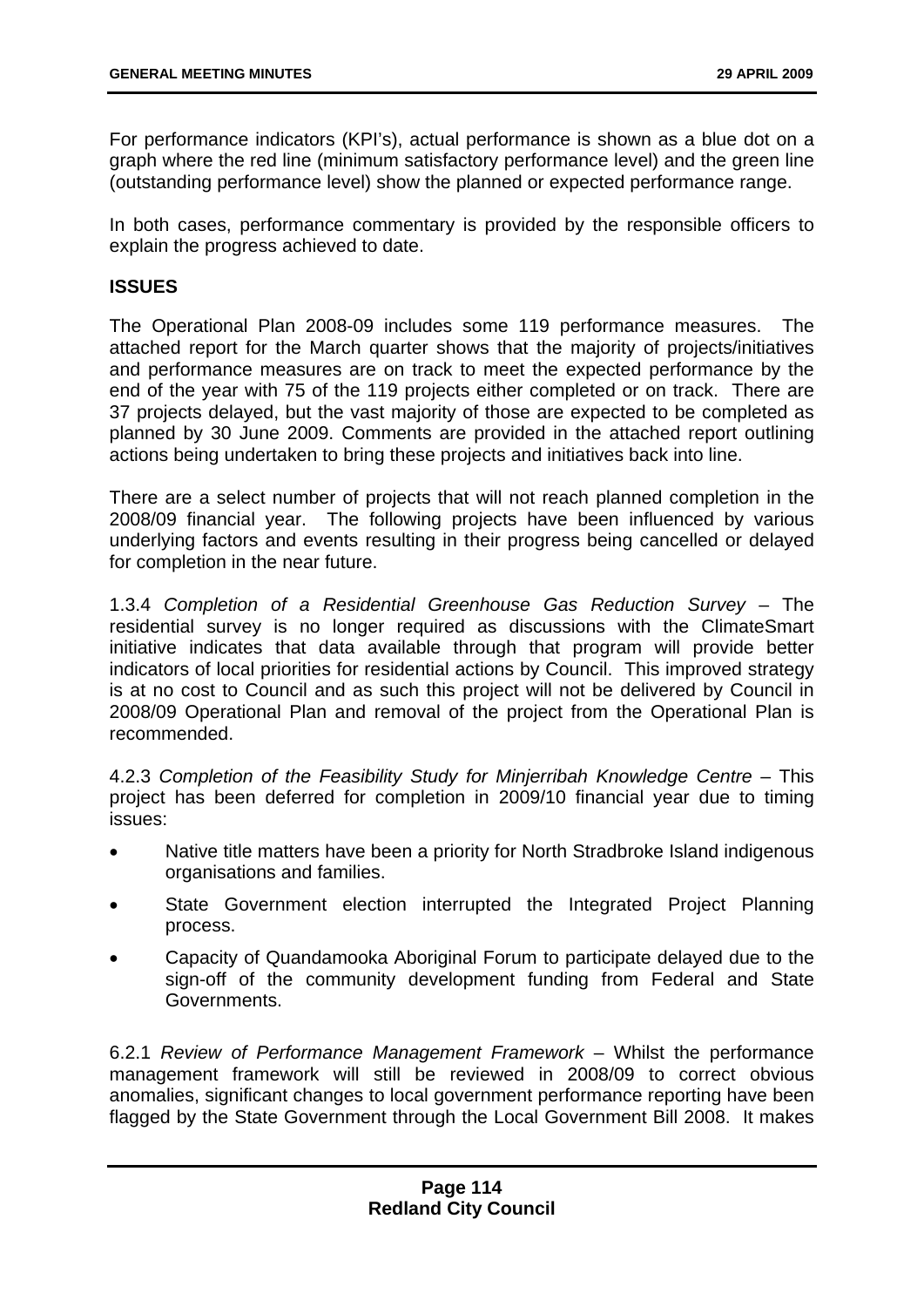sense for Council to fully assess these changes when the regulations are released and the Bill is enacted during 2009/10.

As such, whilst the performance management framework will technically be reviewed in 2008/09, a more extensive review taking into account the State Government changes and a full assessment of Council's internal and external reporting needs based on the outcomes of the Community Plan and the development of the next Corporate Plan will be included in the 2009/10 Operational Plan.

7.2.1 *Completion of feasibility testing of alternative models for funding Council activities* – A briefing note was presented by Corporate Planning, Performance & Risk to the CEO and ELG on this matter. The CEO advised that whilst the proposed model is theoretically sound in his view, this project should be placed on hold pending the release of the new *Local Government Act* and supporting regulations.

It should also be noted that a change has been made with initiative  $3.2.1$  – *Development of a new Integrated Waste Management Facility for the City*. The Infrastructure Planning Group has completed the planning and scoping phase of this project which has now been transferred to the Project Delivery Group for practical completion. This project will now be referred to as the *Development of a Sustainable Resource Waste Facility*. The name change is simply to align the project more accurately with Council's vision for the future in engaging contractors and the community with Council's objectives for the long term sustainability of waste and recycling operations in the City.

The completion date for this initiative was reviewed in line with updated estimates for the closure of the Birkdale landfill. Some delays have been incurred in the finalisation of the Expressions of Interest and Development Assessment process. Other milestones will have a consequential effect, with a new planned completion date of December 2010.

As outlined, all other projects are either completed, on track or are expected to be substantially completed by 30 June 2009. A thorough acquittal of any other projects not completed by 30 June 2009 will be included in the fourth quarter report that finalises the 2008/09 Operational Plan.

# **RELATIONSHIP TO CORPORATE PLAN**

The recommendation primarily supports Council's strategic priority to provide effective organisational leadership and a framework of policies, plans and strategies that are responsive to the community's needs and which promote accountable and ethical standards of practice.

# **FINANCIAL IMPLICATIONS**

No direct financial implications arise from this report. The report does contain several initiatives and indicators that either reflects financial performance to date or which will have had a direct or indirect impact on financial performance.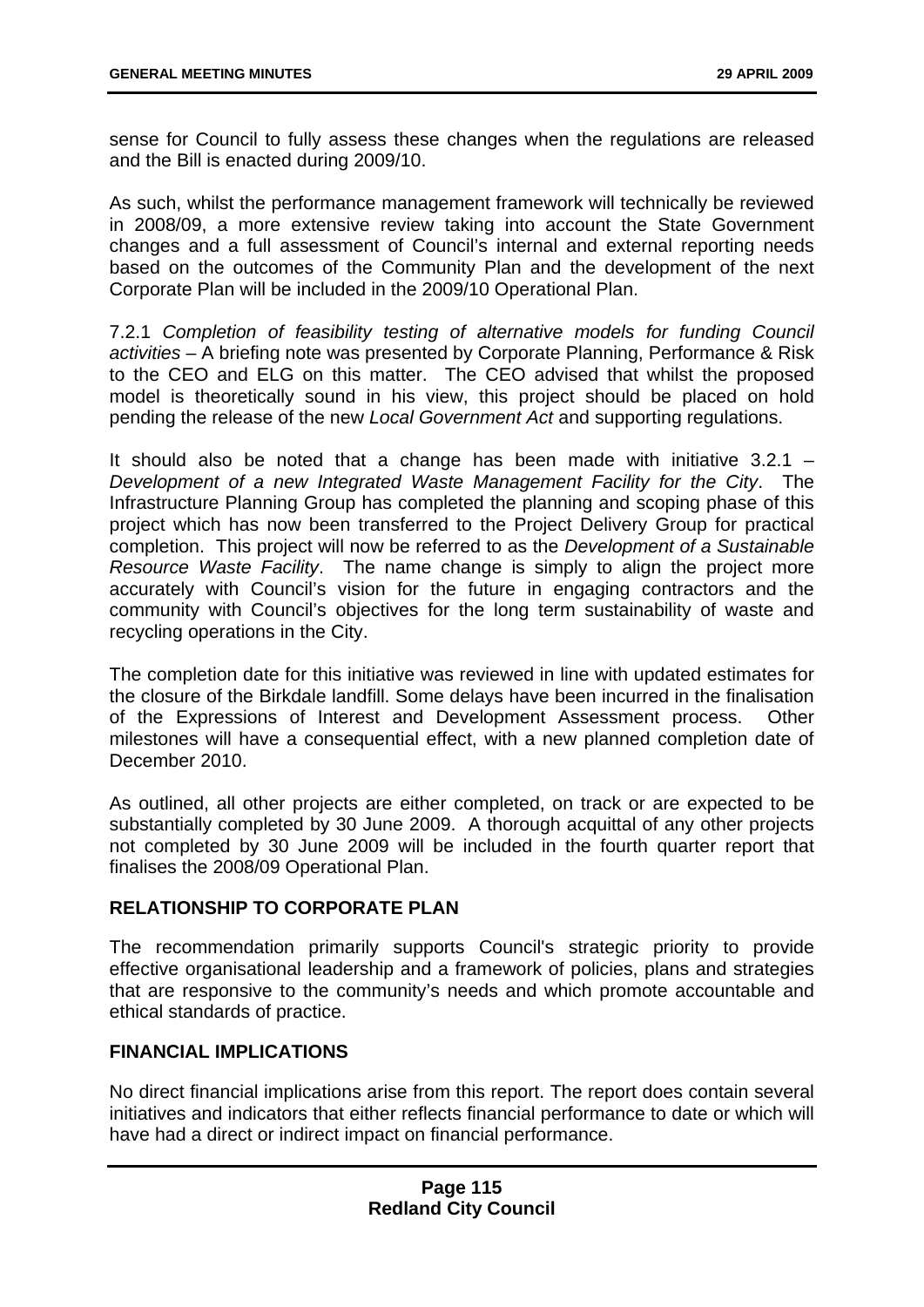# **PLANNING SCHEME IMPLICATIONS**

There are no implications from the recommendations in this report that would require any amendments to the Redlands Planning Scheme.

# **CONSULTATION**

The date and comments in the report were provided by the managers and officers who are responsible for the projects and initiatives concerned and were compiled by the Corporate Planning, Performance and Risk Group.

# **OPTIONS**

# **PREFERRED**

That Council resolve as follows:

- 1. To note the Operational Plan Report for the 2008-09 March quarter, as attached;
- 2. To amend the 2008/09 Operational Plan as follows:
	- (i) Section 3.2.1 Title change from Development of a new Integrated Waste Management Facility for the City to Development of a Sustainable Resource Waste Facility with a new planned completion date of December 2010;
	- (ii) Section 1.3.4 Removal of the Completion of a Residential Greenhouse Gas Reduction Survey;
	- (iii) Section 4.2.3 Removal of the Completion of a the Feasibility Study for Minjerribah Knowledge Centre; and
	- (iv) Section 7.2.1 Removal of the Completion of Feasibility Testing of Alternative Model for Funding Council activities.

# **ALTERNATIVE**

That Council resolve to note the Operational Plan Report for the 2008-09 March quarter and request additional information.

### **OFFICER'S/COMMITTEE RECOMMENDATION/ COUNCIL RESOLUTION**

Moved by: Cr Townsend Seconded by: Cr Reimers

### **That Council resolve as follows:**

- **1. To note the Operational Plan Report for the 2008-09 March quarter, as attached;**
- **2. To amend the 2008/09 Operational Plan as follows:**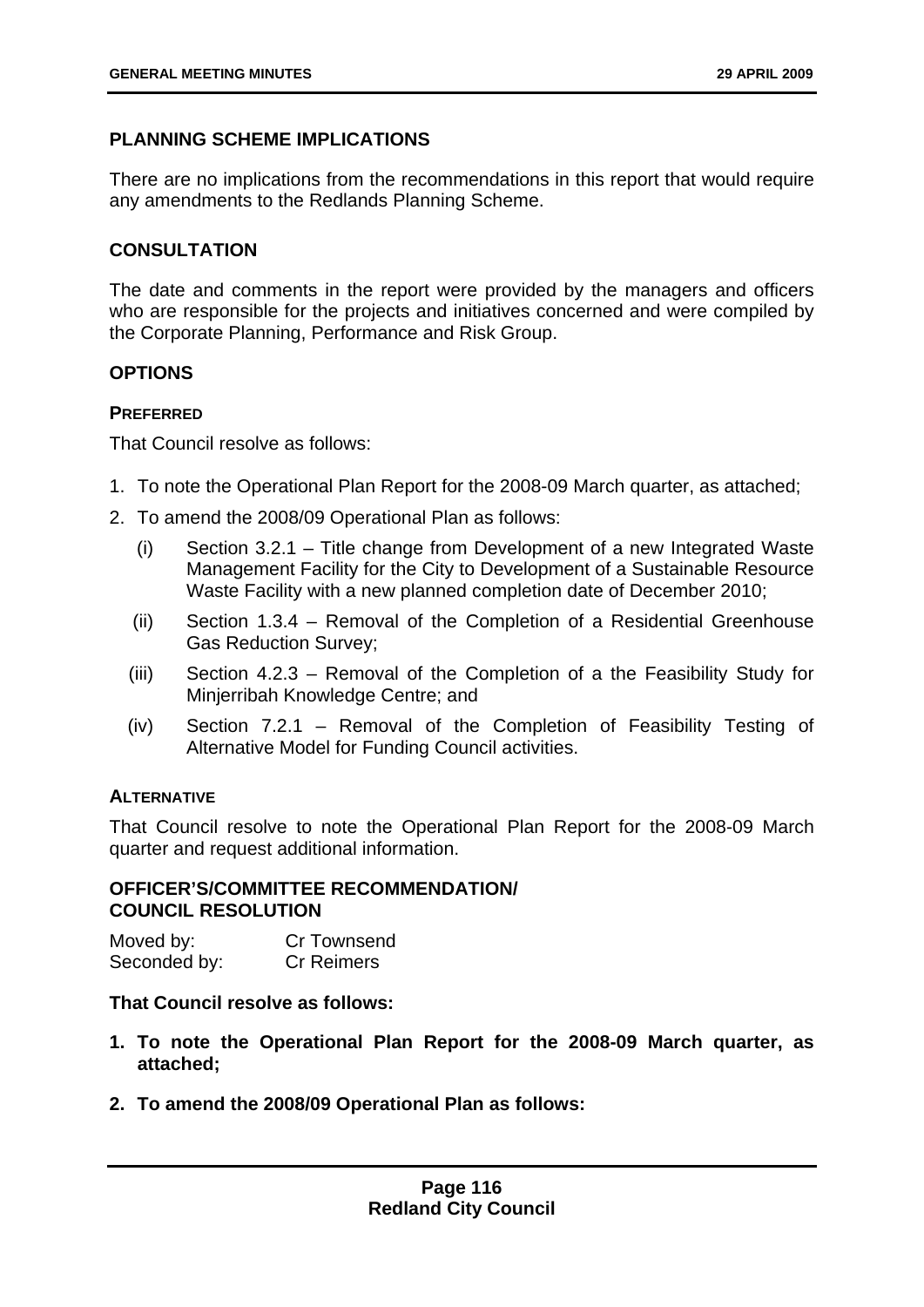- **(i) Section 3.2.1 Title change from Development of a new Integrated Waste Management Facility for the City to Development of a Sustainable Resource Waste Facility with a new planned completion date of December 2010;**
- **(ii) Section 1.3.4 Removal of the Completion of a Residential Greenhouse Gas Reduction Survey;**
- **(iii) Section 4.2.3 Removal of the Completion of the Feasibility Study for Minjerribah Knowledge Centre; and**
- **(iv) Section 7.2.1 Removal of the Completion of Feasibility Testing of Alternative Model for Funding Council activities.**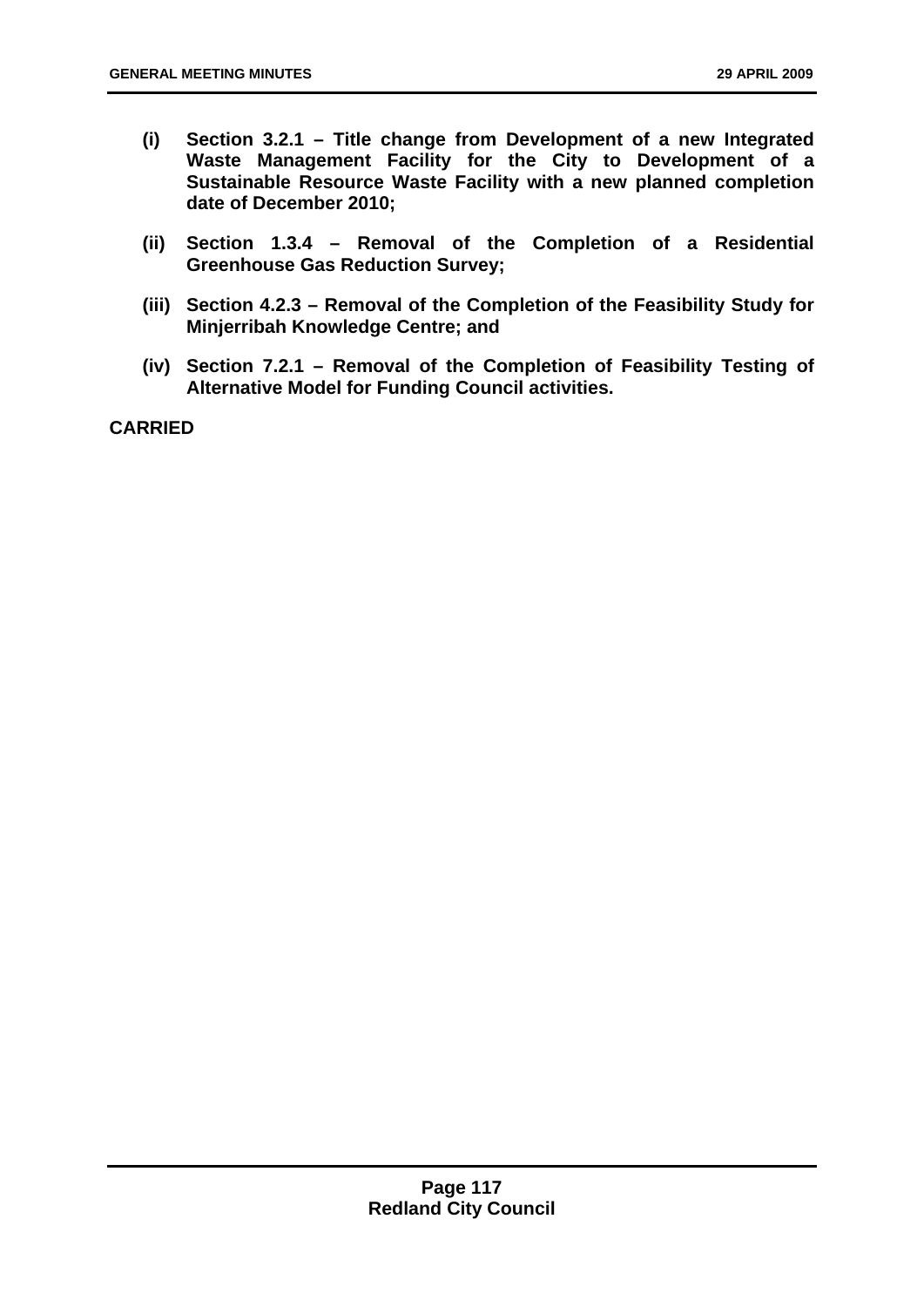# **14.5 COMMITTEE GENERAL BUSINESS**

### **14.5.1 SOUTH EAST THORNLANDS STRUCTURE PLAN**

### **COMMITTEE RECOMMENDATION/ COUNCIL RESOLUTION**

Moved by: Cr Henry Seconded by: Cr Boglary

**That Council write to the Minister for Infrastructure & Planning in respect to a time for a response in relation to the South East Thornlands Structure Plan.**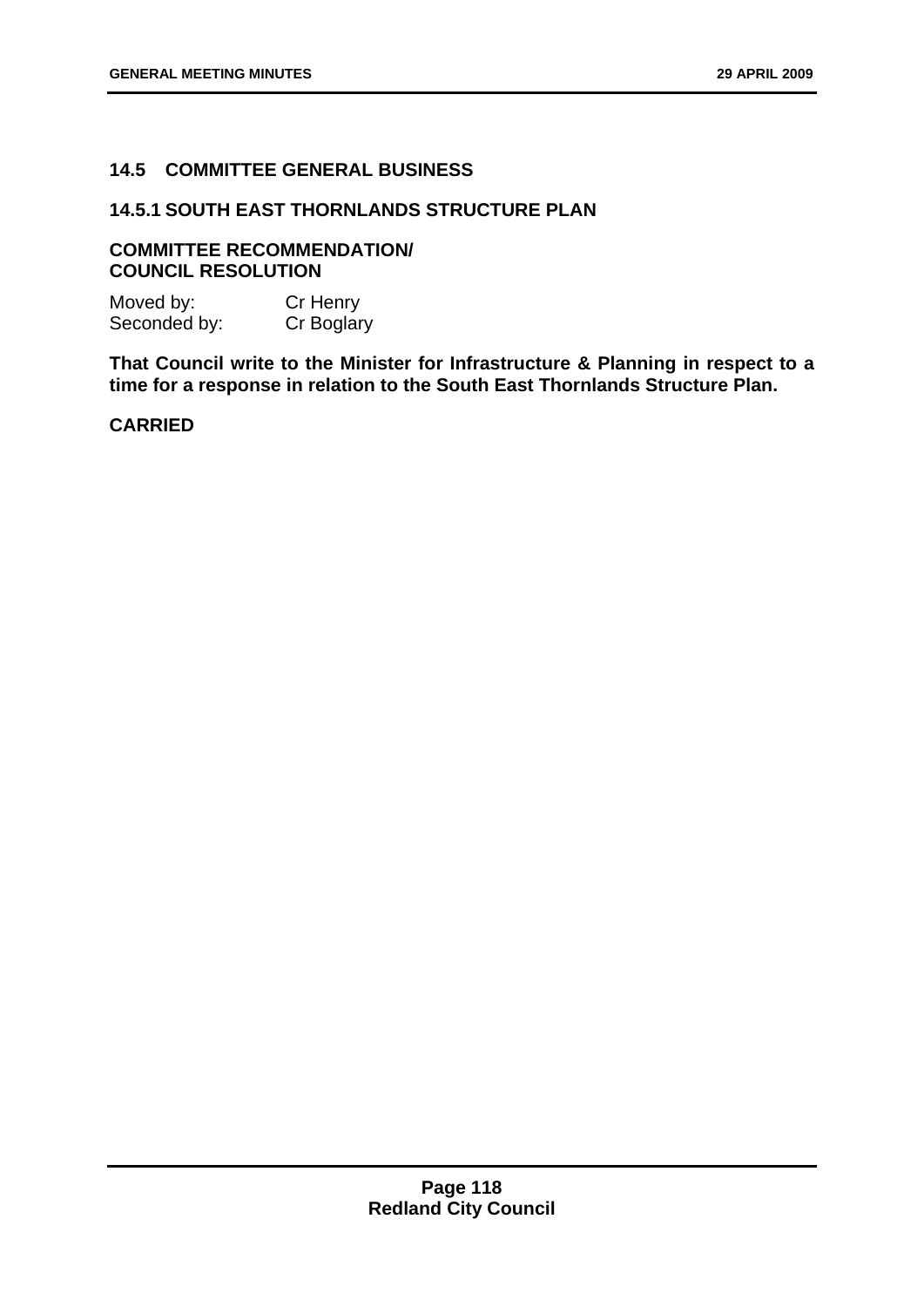## **15 DIRECT TO COUNCIL REPORTS**

### **15.1 OFFICE OF CEO**

### **15.1.1 2009 ALGA NATIONAL GENERAL ASSEMBLY OF LOCAL GOVERNMENT**

| <b>Dataworks Filename:</b>       | <b>GOV - External Conferences</b>                                                        |
|----------------------------------|------------------------------------------------------------------------------------------|
| <b>Responsible Officer Name:</b> | <b>Gary Stevenson</b><br><b>Chief Executive Officer</b>                                  |
| <b>Author Name:</b>              | <b>Luke Wallace</b><br><b>Manager Corporate Planning, Performance and</b><br><b>Risk</b> |

#### **EXECUTIVE SUMMARY**

The Australian Local Government Association (ALGA) represents 609 member Councils across the country. The key activities of the organisation include representing local government on national bodies and ministerial councils, including the Council of Australian Governments (COAG), providing submissions to government and parliamentary enquiries, raising the profile and concerns of local government at a national level and providing forums to guide the development of national local government policies.

The 2009 National General Assembly of Local Government, coordinated each year by ALGA, takes place in Canberra from June 21 to June 24. The key topics for discussion at the General Assembly this year include constitutional recognition for local government, local government financing, transport and infrastructure and climate change. As a member of ALGA, Council is entitled to participate in debate on these matters and vote on motions brought before the Assembly.

Immediately following the General Assembly, on 25 June, the second meeting of the Australian Council of Local Government (ACLG) will be held between the Federal Government and all Mayors and Shire Presidents of Australian local government. Whilst that date is confirmed, the agenda for the event has yet to be released.

### **PURPOSE**

The purpose of this report is to briefly outline the key topics for discussion at the National General Assembly of Local Government and to confirm Council's delegates at the Assembly along with the Mayor's attendance at the ACLG.

### **BACKGROUND**

ALGA is the peak local government body in Australia. They represent local government at COAG, where responses to issues of concern for all three tiers of government are discussed and determined, and in general they pursue the following strategic priorities: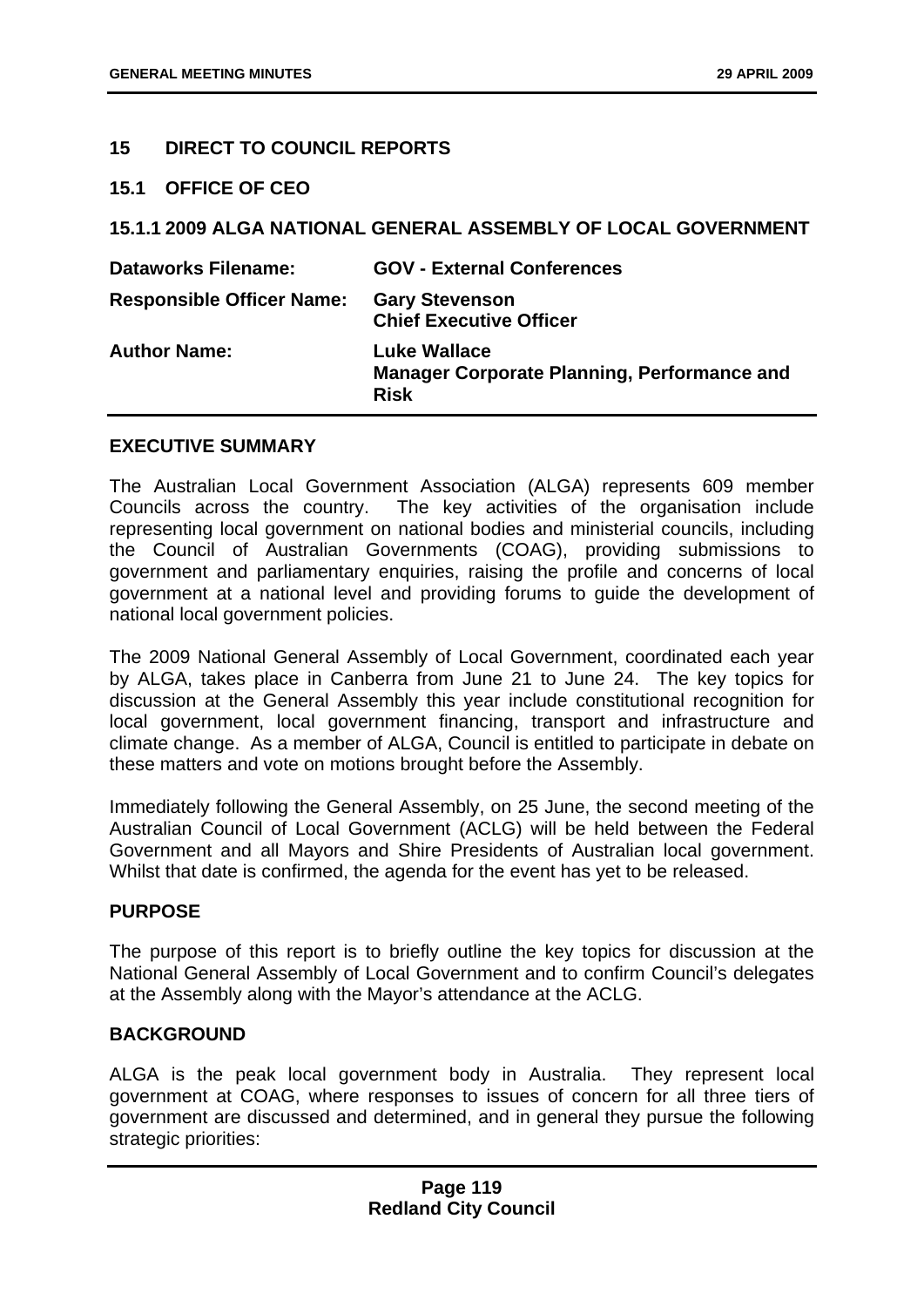- Strengthening local government finances;
- Sustaining local roads, transport and other infrastructure;
- Improving natural and built environmental outcomes;
- Enhancing regional equity and regional development;
- Building capacity and sustainability in local communities;
- Connecting member associations and the Local Government sector;
- Engaging effectively in National Government processes.

Each year ALGA convenes the National General Assembly of Local Government bringing Councils across Australia together to create a united voice on core issues effecting local communities. This year's General Assembly will be in Canberra from 21 to 24 June and as a voting member of ALGA Council should be represented.

The ACLG is a recently formed body, chaired by the Minister for Infrastructure, Transport, Regional Development and Local Government. The ACLG is an advisory body providing a forum to facilitate a new partnership between the two levels of government (federal and local).

The ACLG's stated aims and objectives are:

- The provision of a forum for the Australian Government and local government, including the Australian Local Government Association (ALGA), to consider policies and initiatives in areas of mutual interest;
- The provision of advice to the Australian Government on matters relevant to local government and local communities;
- Contribution to dialogue on issues of national significance that affect local government and local communities;
- Promotion of collaboration between the Australian Government and local government, as well as between local governments themselves to address emerging economic, social and environmental challenges;
- Encouragement of innovation and best practice in local government;
- Improvement on the provision of information and data to support the long term development of local government.

The ACLG provides a unique opportunity for local government to formally engage with federal government on the important matters outlined above and again it is considered important that Council contributes to the process.

### **ISSUES**

The 2009 National General Assembly of Local Government, coordinated by ALGA, will be convened in Canberra from 21 to 24 June. Speakers at the General Assembly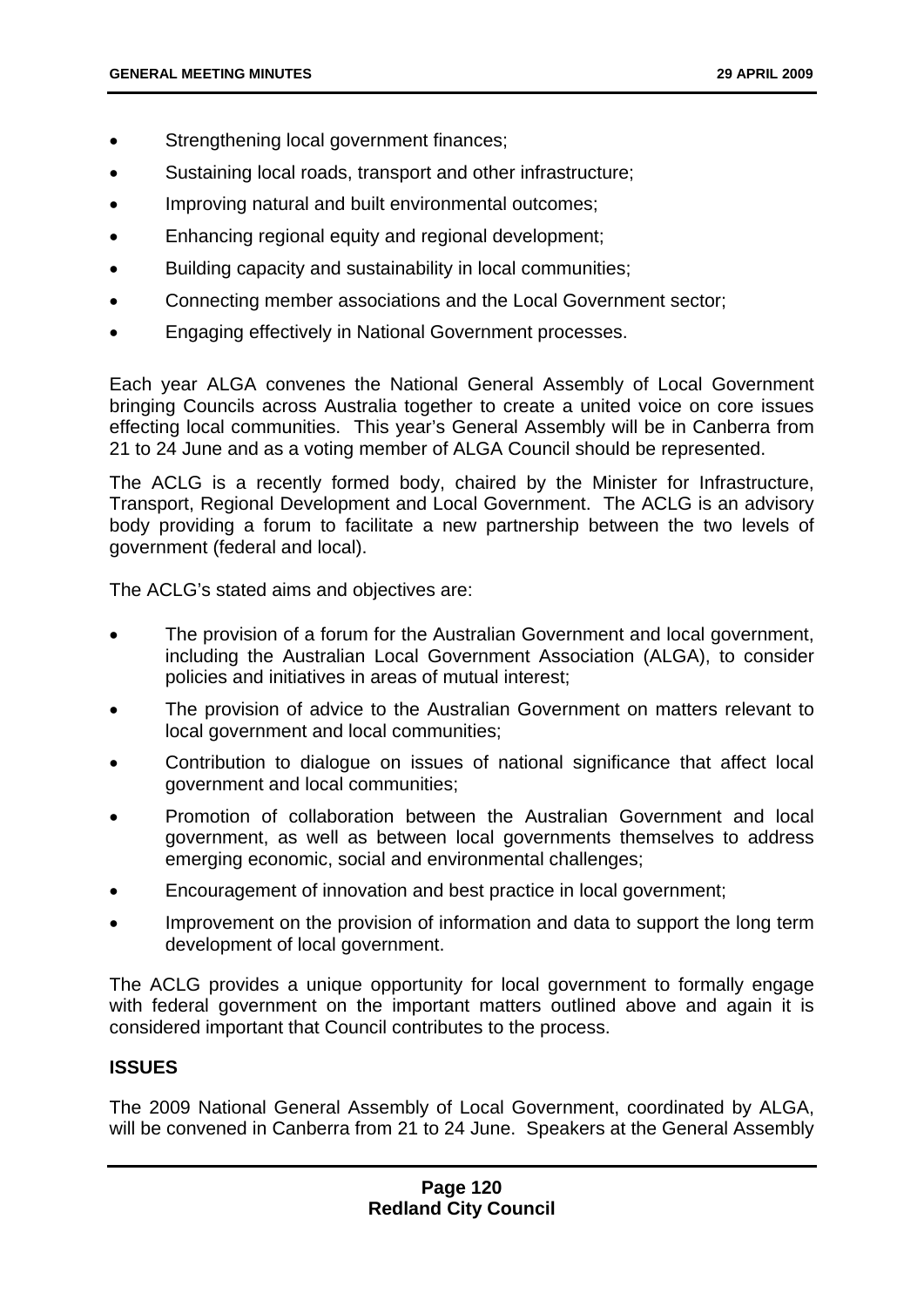this year include an array of subject matter experts along with the following political leaders:

- Anthony Albanese (Minister for Infrastructure, Transport, Regional Development and Local Government);
- Malcolm Turnbull (Leader of the Opposition);
- Bob Brown (Leader of the Australian Greens);
- Warren Truss (Leader of the National Party and Shadow Minister for Trade, Transport, Regional Development and Local Government);
- Kevin Rudd (Prime Minister of Australia invited).

This year, the Assembly will deal with four major issues as follows:

- Constitutional Recognition of Local Government;
- Local Government Financing;
- Transport and Infrastructure;
- Climate Change.

As a voting member of ALGA, Council is entitled to vote on motions put to the General Assembly and it is important that Council is represented at this forum so they can contribute to the debate on these matters and stay abreast of significant current issues. It is felt that the appropriate delegation from Council, given that this is the largest annual meeting of Australian local governments, would be the Mayor, one other Councillor and one senior officer.

On the day immediately following the General Assembly, the second plenary meeting of the ACLG will be held in Canberra. The event will be hosted by Minister Albanese and the Minister's Office will provide further details with regard to the precise venue and schedule for the day in the near future. The Mayor attended the inaugural ACLG meeting in November 2008 and it is felt that the Mayor should continue to represent Council at this forum.

### **RELATIONSHIP TO CORPORATE PLAN**

The recommendation primarily supports Council's strategic priority to provide effective organisational leadership through strategic planning and accountable and ethical standards of practice.

# **FINANCIAL IMPLICATIONS**

Total registration costs for three delegates at this conference are approximately \$3,300. Airfares and accommodation will need to be added to this figure to obtain the total outlay.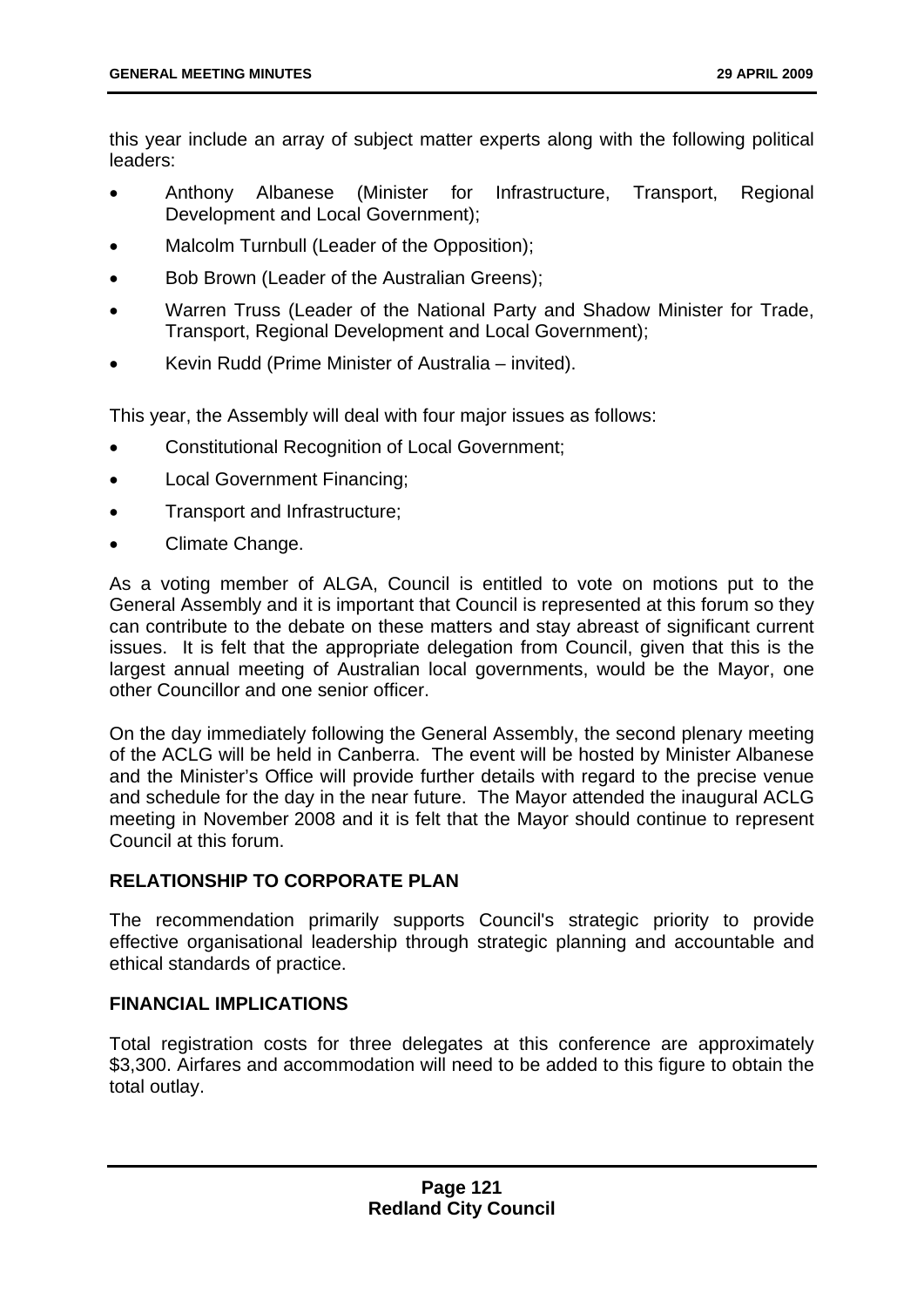# **CONSULTATION**

Consultation on this report was undertaken with the Chief Executive Officer.

# **OPTIONS**

### **PREFERRED**

- 1. That Council be represented at the 2009 National General Assembly of Local Government, from 21 to 24 June, by the Mayor, one other Councillor and one senior officer; and
- 2. That the Mayor represent Council at the next meeting of the Australian Council of Local Government on 25 June 2009.

# **ALTERNATIVE**

That Council chooses an alternative delegation of Councillors and staff to represent it at the 2009 National General Assembly of Local Government and the next meeting of the Australian Council of Local Government.

# **OFFICER'S RECOMMENDATION/ COUNCIL RESOLUTION**

| Moved by:    | Cr Ogilvie       |
|--------------|------------------|
| Seconded by: | <b>Cr Bowler</b> |

**That Council resolve as follows:** 

- **1. That Council be represented at the 2009 National General Assembly of Local Government, from 21 to 24 June, by the Mayor, one other Councillor and one senior officer; and**
- **2. That the Mayor represent Council at the next meeting of the Australian Council of Local Government on 25 June 2009.**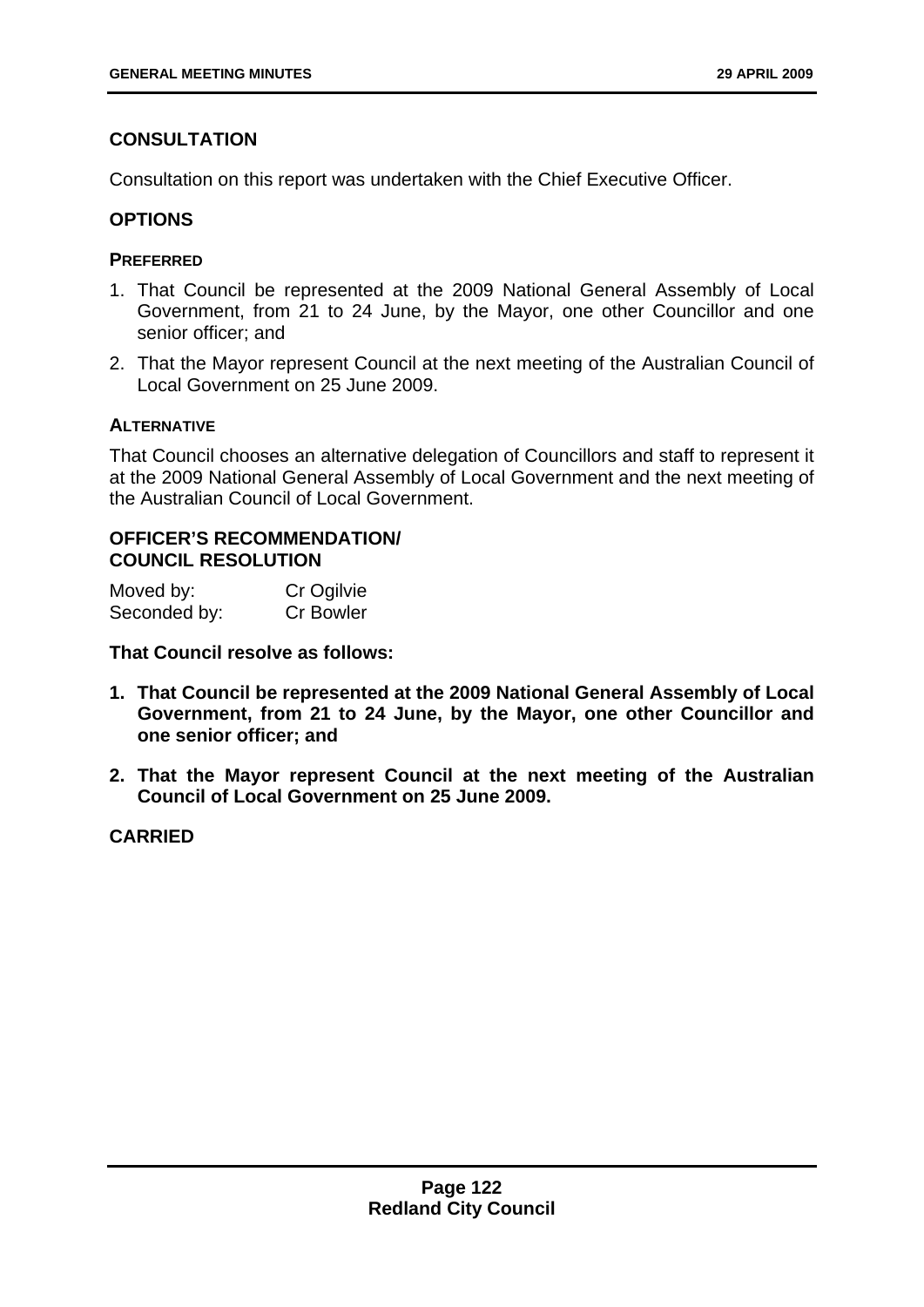### **15.1.2 2009 URBAN LOCAL GOVERNMENT ASSOCIATION (ULGA) CONFERENCE**

| <b>Dataworks Filename:</b>       | <b>GOV - External Conferences</b>                                                        |
|----------------------------------|------------------------------------------------------------------------------------------|
| <b>Responsible Officer Name:</b> | <b>Gary Stevenson</b><br><b>Chief Executive Officer</b>                                  |
| <b>Author Name:</b>              | <b>Luke Wallace</b><br><b>Manager Corporate Planning, Performance and</b><br><b>Risk</b> |

### **EXECUTIVE SUMMARY**

In 2007, Council withdrew from the membership of the Urban Local Government Association when the annual membership fee trebled from \$3,456 to \$10,368. Council has recently been encouraged to rejoin the Association and this report considers the merits of that proposition and briefly outlines the aims and objectives of the ULGA and the main topics for discussion at the forthcoming ULGA Annual Conference.

### **PURPOSE**

The 2009 ULGA Annual Conference is being held in Bundaberg from  $13<sup>th</sup>$  to  $15<sup>th</sup>$ May. Council withdrew from the membership of the ULGA in 2007 when the annual membership fee trebled from \$3,456 to \$10,368. Recently, Council has been encouraged to rejoin the ULGA and this report recommends that Council sends a delegate to the 2009 Conference to ascertain the value of rejoining the Association.

# **BACKGROUND**

Membership of the ULGA is open to the Local Governments of every city and town of Queensland which are predominantly urban in character, i.e. a local government:

- 1. In which the majority of its inhabitants reside in one or more of its urban centres;
- 2. Which derives the bulk of its income from its ratepayers in one or more of its urban centres;
- 3. Which has an urban centre of at least 15,000 inhabitants who comprise at least 50% of the population of its area.

The Association's objectives are as follows:

- 1. Consultation by Members as to their common interests;
- 2. Discussion by Members of matters relating to local government;
- 3. To watch over and protect the interests rights and privileges of Members;
- 4. To promote the efficient carrying out of local government within the areas of those Councils which are members of the Association;

### **Page 123 Redland City Council**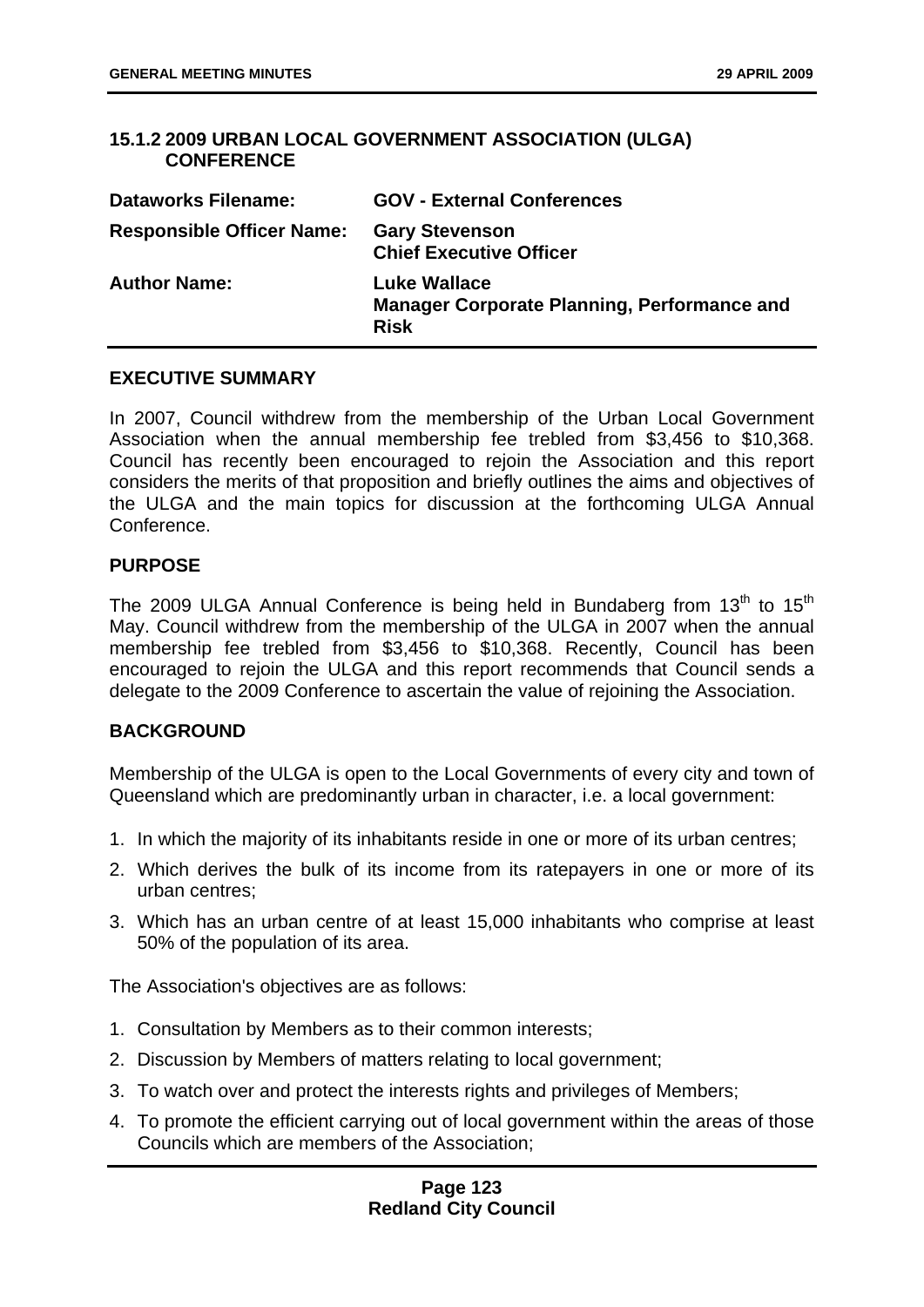- 5. To take action in relation to any legislation affecting members;
- 6. To advise and instruct Members in matters of doubt and difficulty;
- 7. Generally to undertake or promote any activity which an Annual General meeting or Annual Conference of the association determines to be for the betterment and or general interest of the members.

At Council's Meeting of 1 August 2007, the decision was taken to discontinue membership of the ULGA due to a threefold increase in annual membership fees and because it was felt at the time that there would be no detrimental effects on Council's administrative capabilities.

The ULGA's Annual Conference is scheduled to be held in Bundaberg from  $13<sup>th</sup>$  to 15<sup>th</sup> May and the Association has encouraged Council to attend the Conference and re-join the ULGA as a voting member.

# **ISSUES**

The ULGA is essentially an advocacy body that seeks to promote member Council's interests by encouraging efficient and effective urban local government and cooperative partnerships with the State and Federal Government. In accordance with their official policy position the ULGA's objectives include;

- 1. Consultation by members as to their common interests;
- 2. Discussion by members on matters relating to local government;
- 3. Protection of the interests, rights and privileges of members;
- 4. Promotion of the efficient carrying out of local government within member areas;
- 5. The taking of action in relation to legislation effecting members;
- 6. Advice and instruction to members in matters of doubt and difficulty;
- 7. Promotion of matters which an annual general meeting or annual conference determines to be for the betterment of members.

In 2008, there were significant changes in the Executive of the ULGA, with Ipswich Mayor Councillor Paul Pisasale being appointed President of the Association and Council has received encouragement to rejoin the ULGA, in accordance with a decision made at a ULGA Executive Committee Meeting of 23<sup>rd</sup> July 2008.

In determining whether Council should re-join a number of pro's and con's are immediately evident as follows;

1. Council already has heavy commitments elsewhere, in terms of time and effort, through its memberships with the Local Government Association of Queensland (LGAQ), the Australian Local Government Association (ALGA) and the Council of Mayors (SEQ);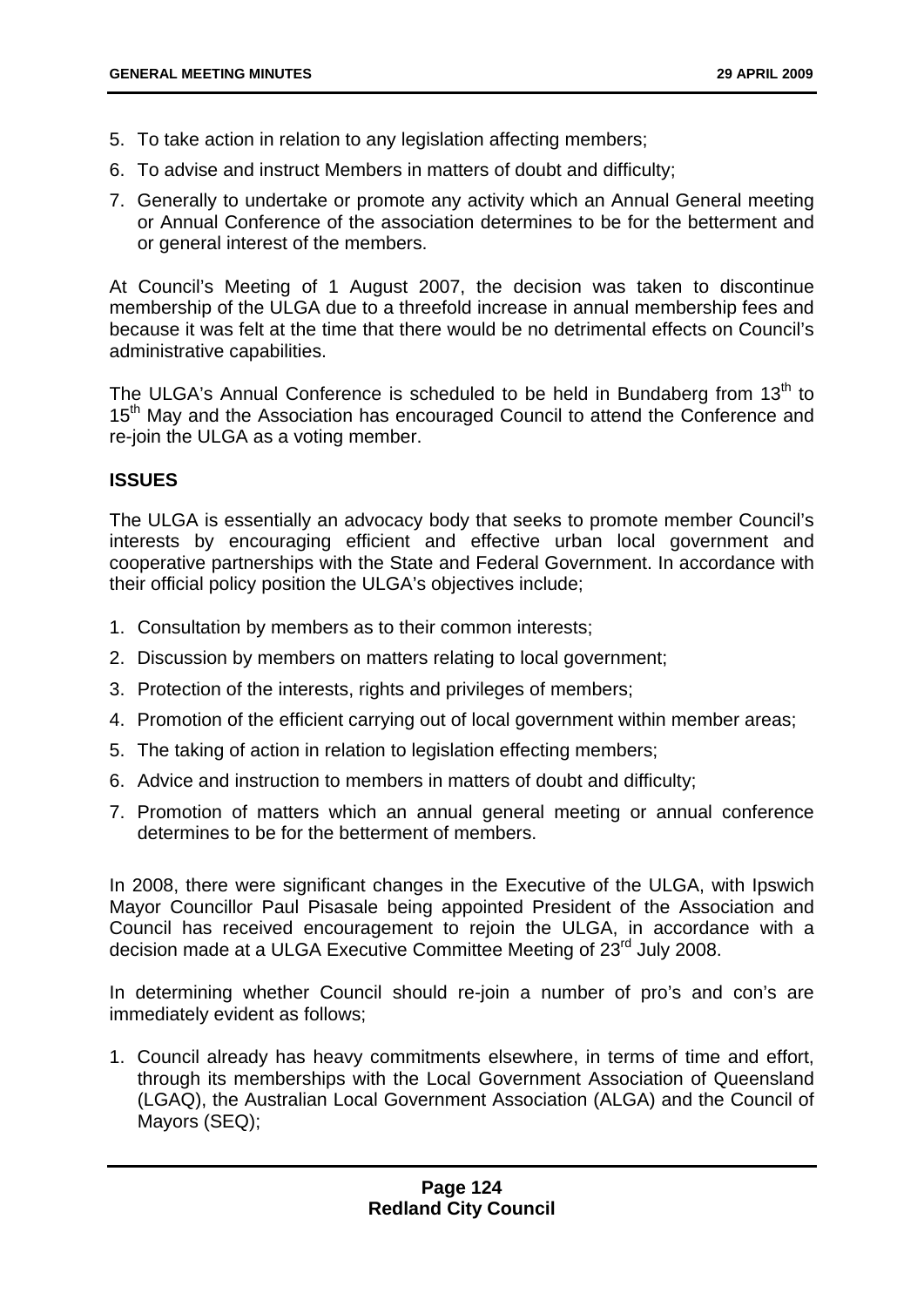- 2. Given the role played by these organisations, and the fact that their objectives are similar to those outlined above, it is questionable whether there is any further value to be added by being involved with the ULGA;
- 3. Conversely, given the magnitude of some of the issues the ULGA discusses with its members and promotes on its member's behalf, the cost of joining the Association and contributing to discussions is fairly insignificant as compared to the potential benefits from the Association's advocacy efforts;
- 4. An opportunity such as this to network and discuss key issues with purely urban QLD local governments is unique within the current structure of local government bodies.

The 2009 ULGA "Connecting Cities" Annual Conference will cover topics such as sustainability and development, connecting cities/connected urban development, dealing with families in your community during times of tragedy, accessing federal, state and events funding and handling the media in good times and bad. Speakers at the conference will include President Paul Pisasale, LGAQ President Paul Bell, the Minister for Local Government Desley Boyle along with a number of subject matter experts presenting on the topics outlined.

A complete brochure on the 2009 conference can be found on the ULGA's website ([www.ulga.qld.gov.au](http://www.ulga.qld.gov.au/)) along with a significant amount of additional information on the Associations rules and aims and objectives, the current ULGA Executive, minutes from previous annual conferences etc. Under the circumstances, it is felt that Council should be represented at the Conference so that a determination can be made on the future direction of the ULGA and whether or not it would be in Council's interests to re-join the Association.

# **RELATIONSHIP TO CORPORATE PLAN**

The recommendation primarily supports Council's strategic priority to provide effective organisational leadership through strategic planning and accountable and ethical standards of practice.

### **FINANCIAL IMPLICATIONS**

The registration costs for this two day conference are \$612.50 per delegate and that, along with travel and accommodation, will be the only cost at this stage.

### **PLANNING SCHEME IMPLICATIONS**

The Land Use Planning Group was consulted and it is considered that the outcome of recommendations in this report will not require any amendments to the Redlands Planning Scheme.

# **CONSULTATION**

Consultation on this matter has been undertaken with the CEO and the General Manager Planning and Policy.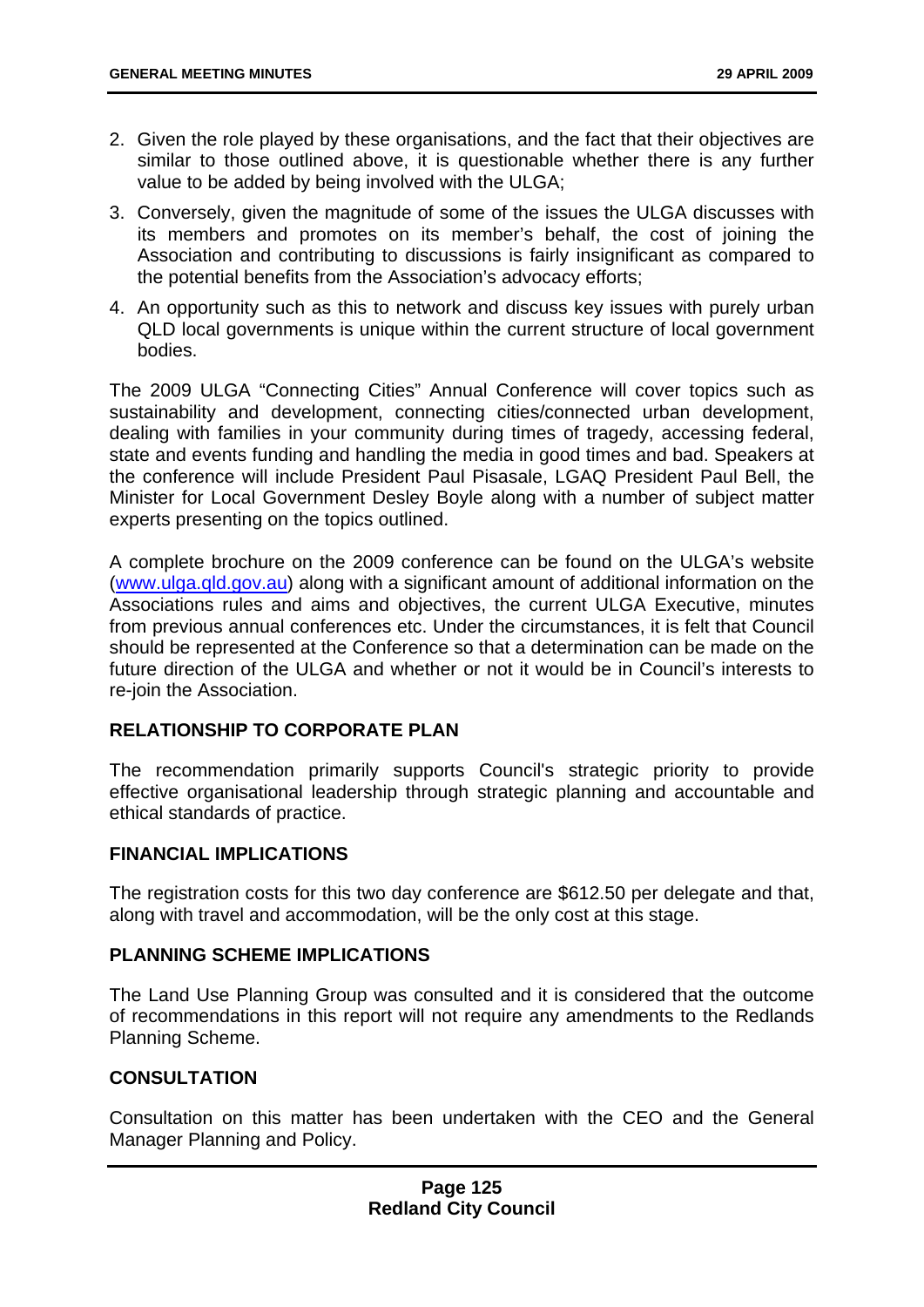# **OPTIONS**

### **PREFERRED**

That Council resolve that the Mayor, or a Councillor appointed by the Mayor, attend the 2009 ULGA Annual Conference and report back to Council on the potential value of re-joining the Association.

### **ALTERNATIVE**

That Council not send a delegate to the 2009 ULGA Annual Conference affirming the 2007 decision to withdraw from the membership of the Association.

# **OFFICER'S RECOMMENDATION/ COUNCIL RESOLUTION**

| Moved by:    | Cr Ogilvie       |
|--------------|------------------|
| Seconded by: | <b>Cr Bowler</b> |

**That Council resolve that the Mayor, or a Councillor appointed by the Mayor, attend the 2009 ULGA Annual Conference and report back to Council on the potential value of re-joining the Association.**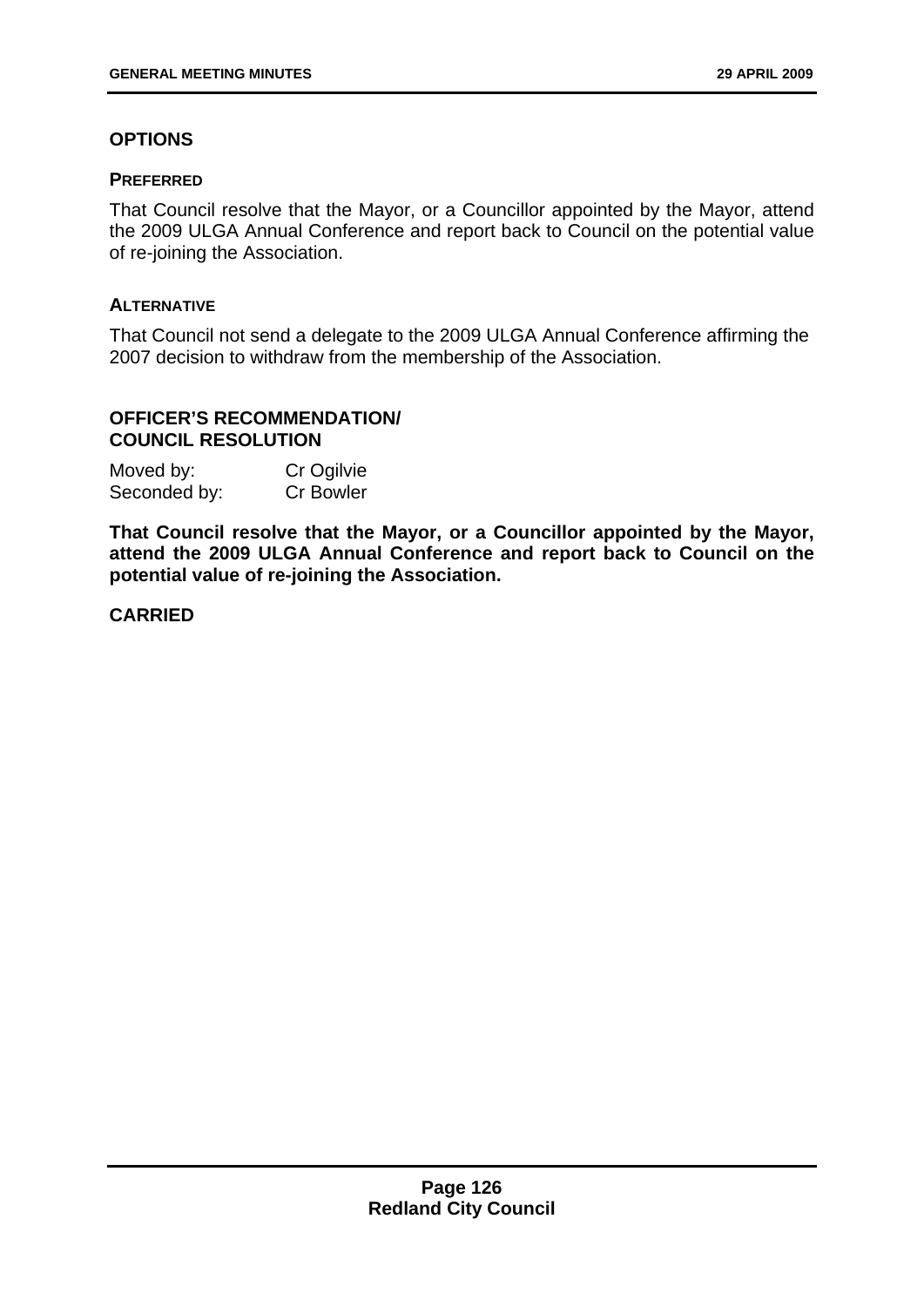### **15.1.3 SMBI COMMUNTIES ADVISORY COMMITTEE SELECTION PANEL**

| <b>Dataworks Filename:</b>       | <b>GOV SMBI Advisory Committee</b>                      |
|----------------------------------|---------------------------------------------------------|
| <b>Responsible Officer Name:</b> | <b>Gary Stevenson</b><br><b>Chief Executive Officer</b> |
| <b>Author Name:</b>              | <b>Gary Stevenson</b><br><b>Chief Executive Officer</b> |

### **EXECUTIVE SUMMARY**

The SMBI Communities Advisory Committee Selection Panel has met three times and it was originally intended for the decisions made by the Panel to go through the Planning and Policy Committee and direct to Council, however, the process was more comprehensive than initially anticipated and it was not possible to meet the allotted deadline.

The Selection Panel now seeks Council's delegation to the Planning and Policy Committee to consider a report at its next meeting, to appoint the members of the SMBI Communities Advisory Committee.

### **PURPOSE**

To delegate authority to the Planning and Policy Committee per the membership of the SMBI Communities Advisory Committee.

### **BACKGROUND**

As part of its long term commitment to finding solutions to issues on the Southern Moreton Bay Islands (SMBI), Redland City Council endorsed a strategic framework involving new approaches to communication, community engagement and planning for the islands.

The framework for the SMBI Communities Advisory Committee was adopted at the [General Meeting of Council on 25 February 2009.](http://web01.redland.qld.gov.au/robo/Minutes_Agendas/January_March09/Minutes/February/General_25_Feb/Minutes_February_25_2009_Council.htm#10_1_1_STRATEGIC)

Nominations from the SMBI community were called for, and applications received have been reviewed by the Selection Panel.

# **RELATIONSHIP TO CORPORATE PLAN**

The recommendation in this report primarily supports Council's strategic priority to provide a clear organisational direction supported by effective leadership and a framework of policies, plans and strategies that are responsive to the community's needs and which promote accountable and ethical standards of practice.

### **FINANCIAL IMPLICATIONS**

Nil.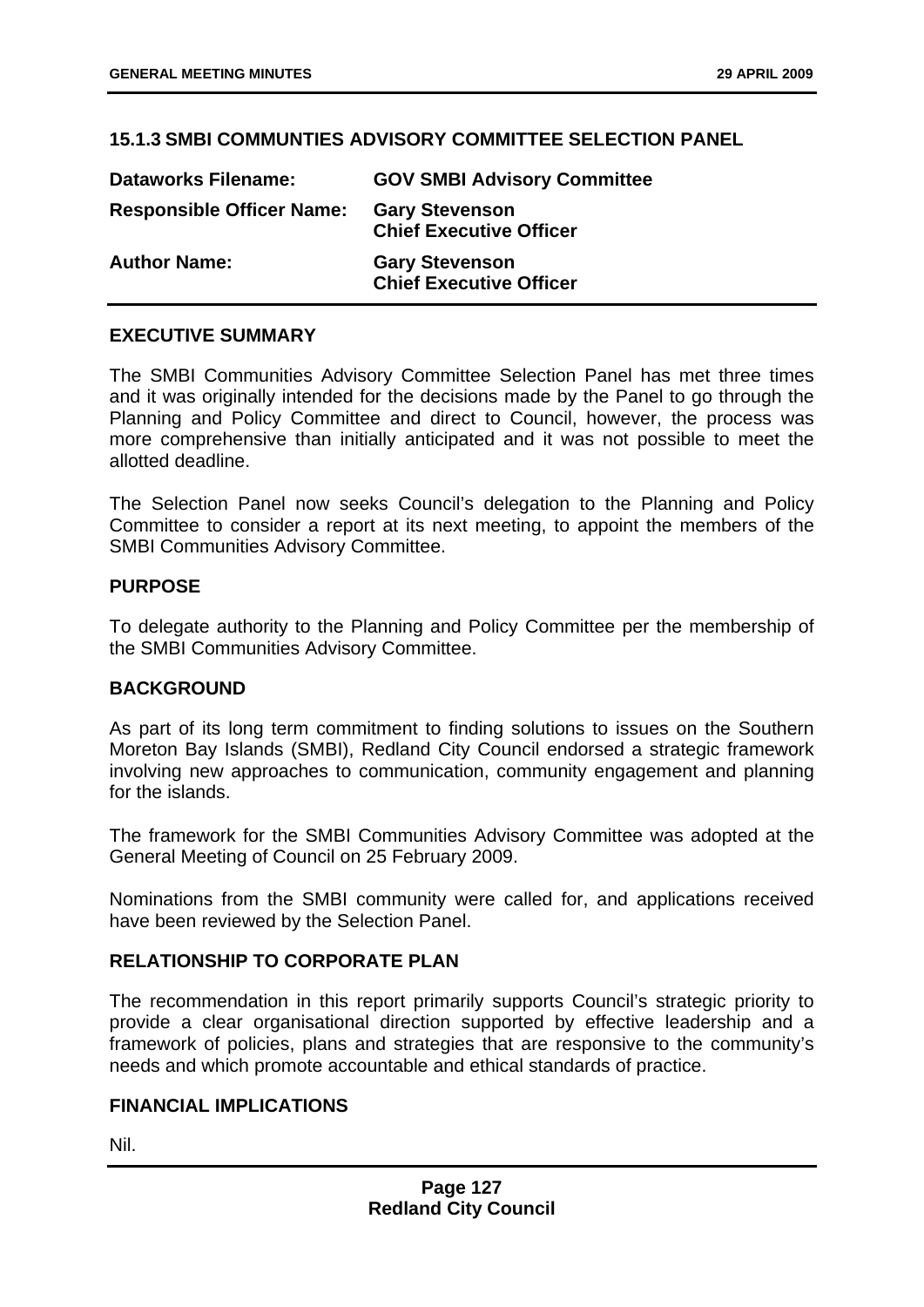### **PLANNING SCHEME IMPLICATIONS**

Nil.

### **CONSULTATION**

Consultation has been actioned via the SMBI Communities Advisory Committee Selection Panel.

# **OPTIONS**

### **Preferred**

That Council delegates authority to the Planning and Policy Committee to appoint the members of the SMBI Communities Committee.

### **OFFICER'S RECOMMENDATION/ COUNCIL RESOLUTION**

Moved by: Cr Murray Seconded by: Cr Townsend

**That Council resolve to delegate authority to the next Planning and Policy Committee meeting, under section 472 of the** *Local Government Act 1993***, to appoint the members of the SMBI Communities Advisory Committee.**